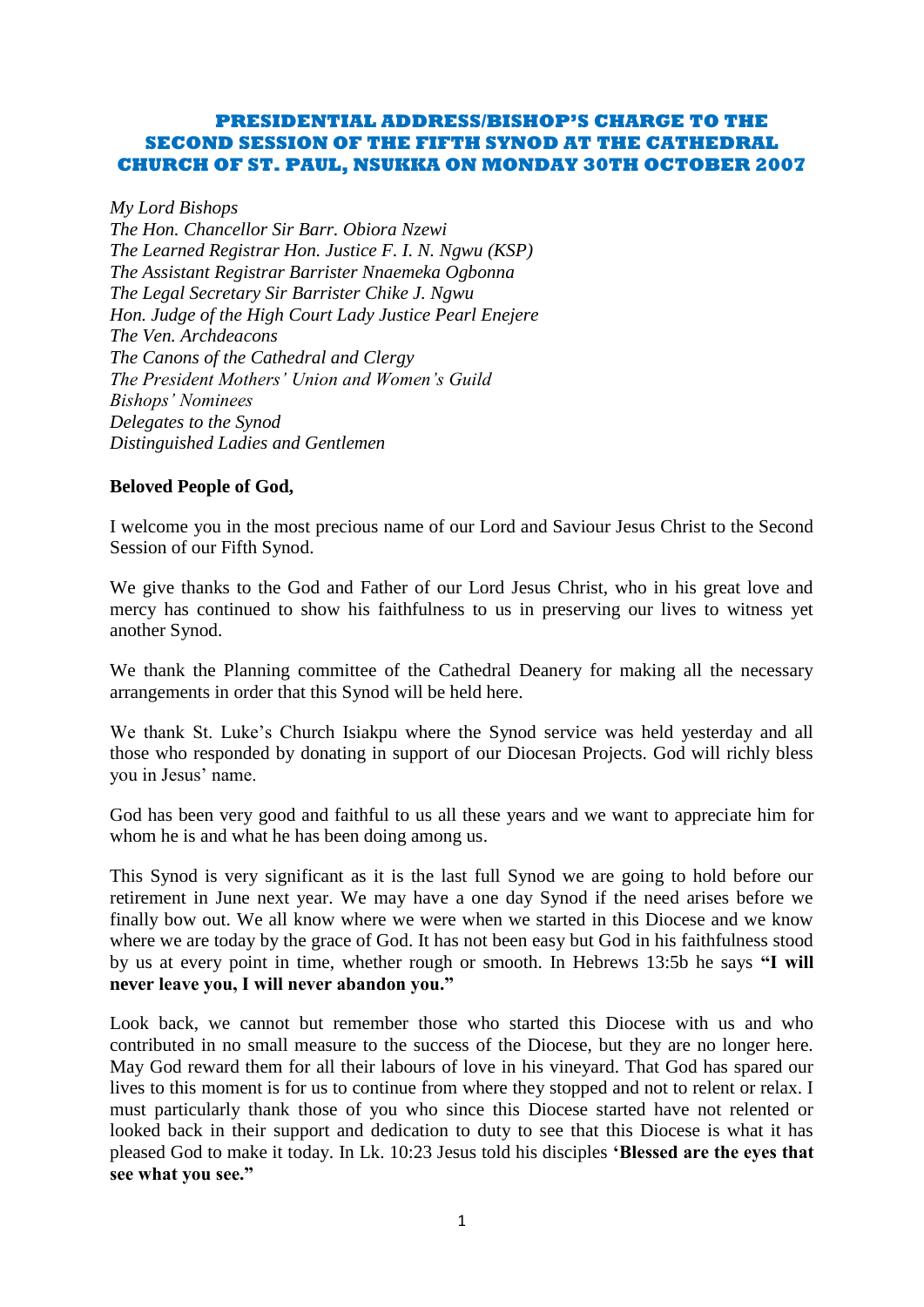However, we know that we are still far away from where we want to be because not all people have caught the vision nor realized the mission of the church. We shall have an opportunity to appreciate in a special way some whose activities towards the development of this Diocese have been outstanding. We thank God for the progress of work in the Cathedral although the pace at which they have been moving is very slow due to apathy in most of the members that worship in the Cathedral especially those that come to the early morning English Service. By now the Vicarage ought to have been completed but because of poor response only the roofing has been done waiting for plumbing work, shutters and other interior decorations. I hope that this building will be completed and ready for dedication before Easter next year.

Two other Parishes have been carved out from St. Paul"s Cathedral Parish since the last Synod here in 2001; the Parishes are St. Bartholomew"s Parish Obimo and St. Luke"s Parish Isiakpu. St. Andrew"s Church Orba Road which was part of St. John"s Onuiyi parish opted to join St. Luke"s Parish where they claim to rightly belong.

THE GUEST PREACHER: The Guest Preacher in yesterday's Service at St. Luke's Church is the Rt. Rev. Sosthenes Eze our son and the Bishop of Enugu North Missionary Diocese which was created on 16<sup>th</sup> March 2007. He was Ordained in Niger Delta Diocese and when the Niger Delta North Diocese was carved out he belonged to that Diocese. The Rt. Rev. Sosthenes Eze is an evangelist who has a very strong zeal for mission outreach and has been involved in many missions both within and outside the country. Since this Diocese started he fully identified himself with the Diocese and has in many occasions been invited to the Diocese for one programme or the other. He was preferred an Archdeacon in his Diocese before his election and consecration as a Bishop.

We thank him for the message of yesterday and believe that we shall use the lessons of that message to improve on our relationship with God. We equally appreciate his amiable wife, Mrs. Eze for the supportive role she has played in his ministry. Our prayer is that God will give them fresh anointing as they face the onerous task of shepherding his flock in the diocese of Enugu North. We say welcome to you, Ala Dejeenu.

# **VENUE OF THE SYNOD CATHEDRAL DEANERY: THE HISTORYOF ST. PAUL"S CATHEDRAL CHURCH, NSUKKA**

In 1927, Omeje Ugwuanyi Idike, the Eze of Alor-Uno resolved to build an edifice in his domain. He employed the services of some sawyers to get the necessary wood for a story building. Among the sawyers and workmen were John Enyi and Emmanuel Enyi from Ehaamufu, who were new converts to Anglicanism and were full of zeal for their new found faith. The Eze took interest in their activities. They observed the Sunday as a day of rest, prayer and worship of God. The Eze, then desired to have and support this new religion in his kingdom. After a discussion with the Enyi brothers, a delegation from the Eze of Alor-Uno was sent to Rev. Isaac U. Ejindu, the Pastor in charge of Ngwo requesting him to send a church teacher to Alor-Uno. They were assured of a church teacher to be sent within one year on the condition that the teacher must be paid by the Eze. He was also required to provide a place of church/school. On 6th January 1928 (Epiphany), Mr. Joseph Eze from Nachi was sent.

Prior to the arrival of the Church Teacher, the group of converts from Alor-Uno moved to Nsukka in 1927 when they heard that Christians were working in various government establishments. Expectedly the government officials, who were strangers, welcomed the idea of the Anglican Church having a base in Nsukka as a divisional headquarter in 1928. Mr. J. P. Okeke was sent as the first Church Teacher. By this time Nsukka and its environs were full of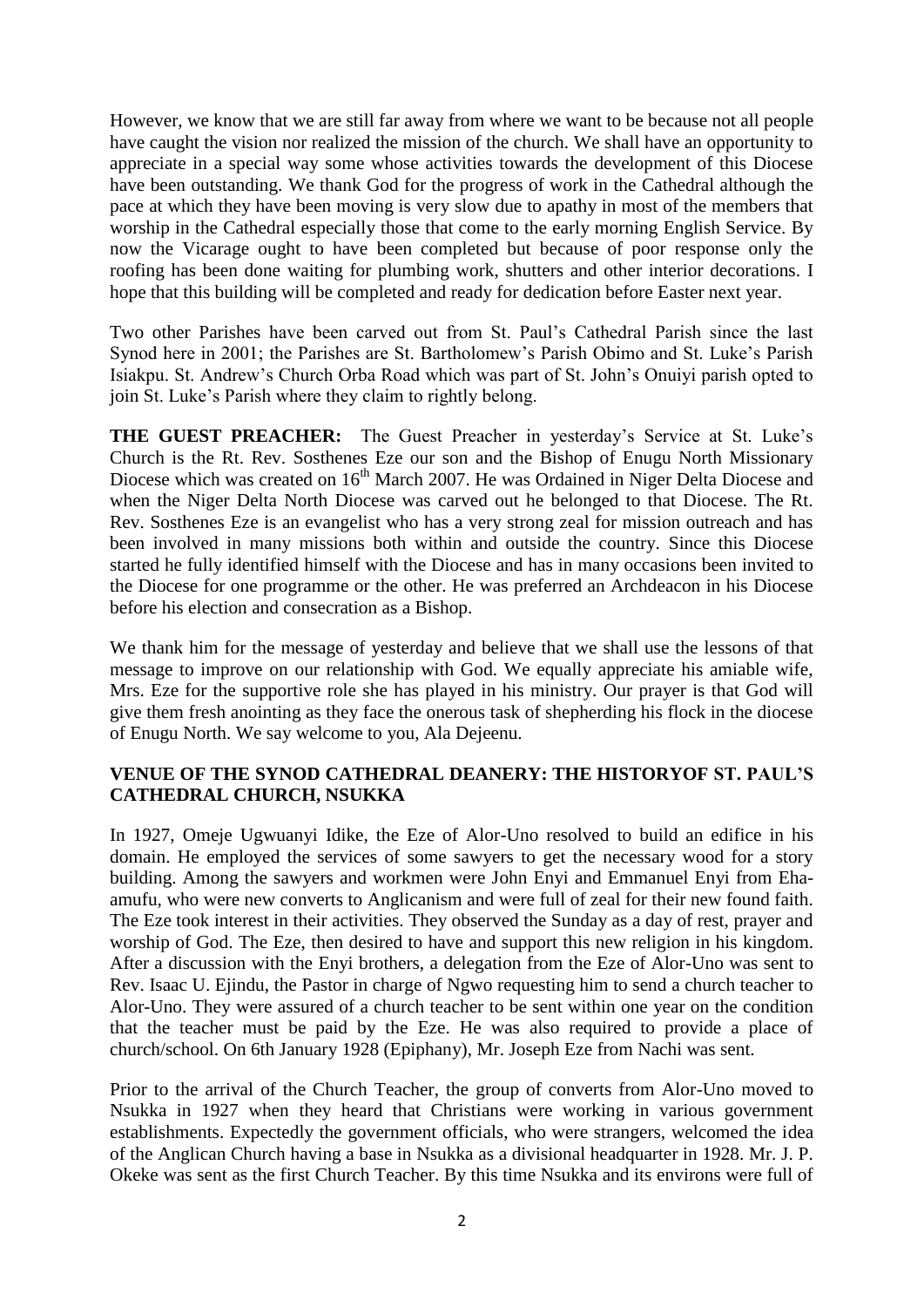idol worshipping. Owerre-Ani Community gave the temporary site, while Ameze Owerre Ndikom-Ogu, Obodo Dike, gave land for the permanent site of St. Paul"s Church, School and Rest House. Echara Community provided land for the Women Training Centre (Amanwanyi). These land owners played a vital role in the establishment of the church and attendant development that went with it. The church used the colonial officers to reach the warrant Chiefs and traditional title holders who could influence their community. Among the leaders of thoughts reached were Ozioko Ugwokeja Nwangwu, and Ozioko Ugwoke Ugwu Nwangwu. This contact was later consummated through the effort of Mr. Matthew Ani Ngwu who lived near the government quarters.

**PIONEERS OF FAITH:** Rev. Andrew N. Asiekwu from Asaba was the first resident Priest in Nsukka in 1930. He was noted for his vibrant campaign against idolatrous life and zeal in planting new churches. He also followed the missionary policy of establishing churches that should be self supporting, self propagating and self governing. He was assisted by the Catechist Mr. J.W.U. Jackson. After Rev. Asiekwu came other Priests as follows; Rev. C. O. Meme 1938, Rev. Bernard – 1939-1944, Rev. Eleazer I. Ene 1945-1950, Rev. Williet 1950- 1956, Rev. H. O. Nwigwe 1956-1960, Rev. N. Emeligo 1960-1964, Rev. D. N. Ezirim 1965- 1967, Ven. S. A. Eze 1970-1974, Ven. H. O. Ude and Rev. Umeh 1974, Ven. S. O. Ugwuanyi 1975-1994, Ven. C. N. Ozoko 1975-1976, Rev. L.O. Akunna 1977-1979, Rev. A. Nwokedi 1979, Rev. A. Abba and Rev. E. E. Odo 1980, Rev. B. O. Nnaji 1986, Rev. W. Nwankwo and Rev. E. Ejike 1987, Rev. E. C. Odezue 1989, Rev. O. Agbogu, Rev. A. Ajaero, Rev. E. O. Chinwuko, Rev. Obi Nwanne Chukwu 1992, Rev. T. Chigbo, Rev. F. Nwani 1993, Rev. E. I. Asogwa, Rev. A. N. C. Ogbochie, Rev. Canon D. O. Ogbonna 1994, Rev. Canon L. I. Eze and Rev. S. A. Ugwu 1995, Rev. Canon B. C. D. Diara, Rev. Dr. Engr. T. C. Madueme, Rev. E. Ugwu Rev. C. Onyechi 1996, Rev. Canon G. U. Uvuka, Rev. Canon Dr. N. S. Neigwe 1997, Rev. M. O. Nwobodo 1998, Rev. Canon (now Ven.) A. N. C. Ogbochie, Rev. I. I. Amaliiri and Rev. G. U. Nnamani 1999, Rev. Engr. P. C. Okoye, Rev. A. E. Agbo 2000, Rev. J. N. Chukwuma, Rev. Kenneth Ugodu 2001, Rev. Ugo P. Ofoezie 2002, Rev. C. Ik. Ezeja 2003, Ven. G. U. Nnamani, Rev. V. I. Akunna, Rev. W. S. Okoye 2004, Rev. L. U. Ugwuanyi and Rev. J. O. Oga 2005 and Rev. K. A. Onah 2007. It is also worthy of note that many Catechists and church teachers worked in this church.

The church has produced many prominent sons and daughters in various fields of endeavour. I will not like to mention too many to avoid offending other who may be omitted. The Learned Registrar of the diocese is worth of mentioning, Sir Hon. Justice F. I. N. Ngwu. His battles against injustice, Human Right Abuse, cultism and gender discrimination is legendary. Ven. S. A. Eze's family is another big contribution of this church to the society and the Anglican faith. Incidentally, the able chairman of the Deanery Planning Committee, Prof. Ngozi Nnam (Adaoma) hails from this prominent family.

### **THE SHARED FAITH**

St. Paul"s Cathedral became the centre of evangelistic outreach to various areas that churches now grow. For instance through Rev. Asiekwu a church was planted at Edem-Ani in 1930, an in 1942 and extension of St. Paul"s Church to Isiakpu became the offshoot of St. Luke"s Church, Nsukka, through the help of Late Ven. S. A. Eze and others, among who is Sir A. C. Ezema (a surviving member). In 1976, Ven. C. N. Ozioko defined all odds to plant the church near Onuiyi Haven; this has grown to become an Archdeaconry Headquarter. In 1994, St. Andrew"s Church was planted and Rev. Obiora Agbogu (now Venerable) was given the oversight of the baby church since then EFAC has planted churches at Agbani, Ede-Oballa and Nguru (now in St. Luke"s Parish) and at Akpugo Ezedike (now in Obimo Parish).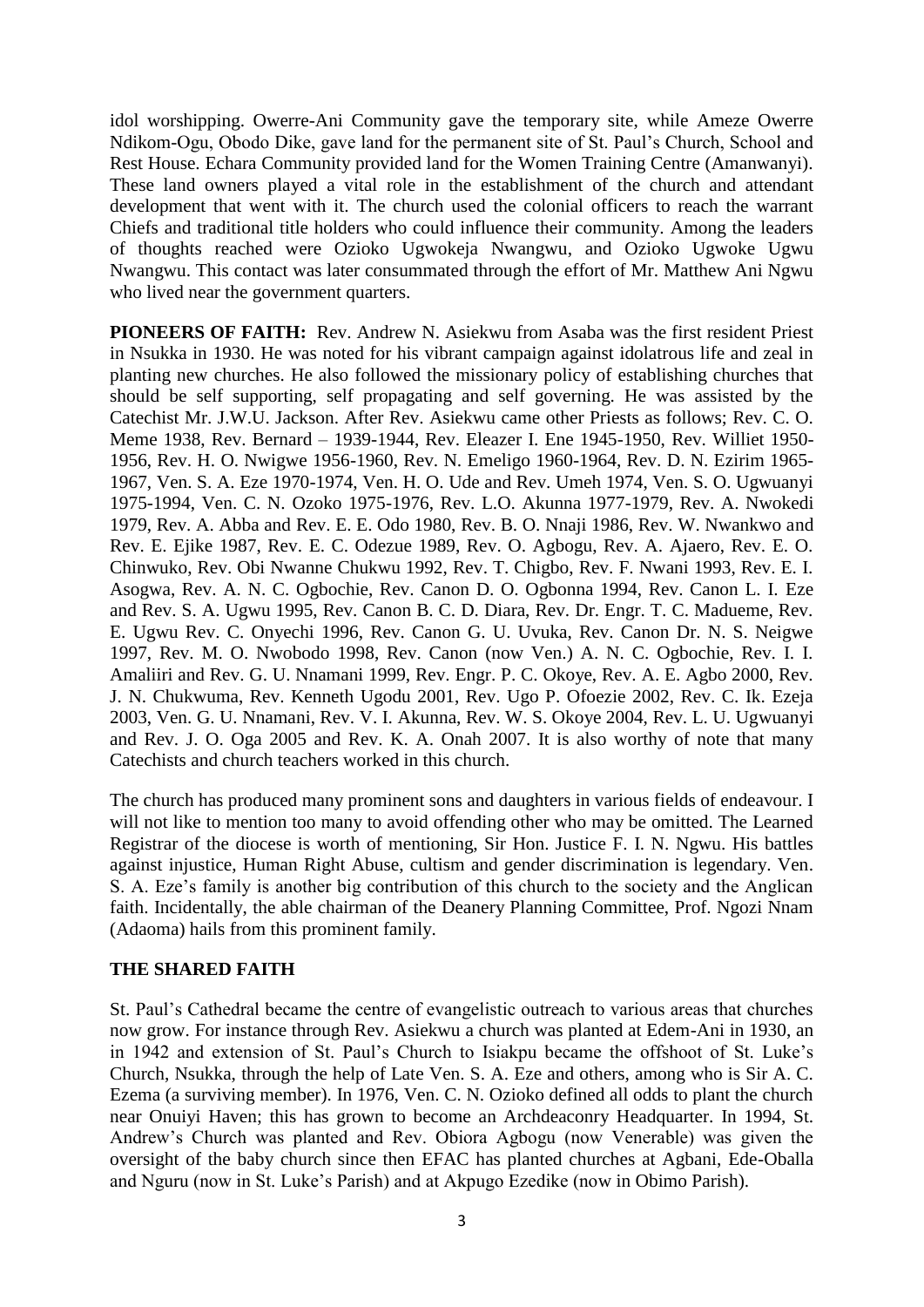Since 1994 which the Diocese of Nsukka (Anglican Communion) was inaugurated, St. Paul"s Cathedral became the seat of the Bishop of Nsukka, hence assumed the Cathedral Status.

# **ST. BARTHOLOMEW"S**

In 1928, late David Ugwoke visited a friend at Onitsha where he stayed for about two weeks. He noticed that Onitsha people had already embraced Christianity. He accompanied his friend to attend two church services and prayed with him every morning. When he decided to return home, he requested his friend to teach him how he would introduce the idea of praying together and holding church services in his home town Obimo, as it is done in Onitsha. His host told him to make contact at Eha-Amufu where an Anglican Church had been established and request for a Church Teacher.

When he came home he told his friend late Abraham Ugwoke what he saw at Onitsha. Both of them decided to travel to Eha-Amufu to look for a Church Teacher, but later learnt that some of them who were Sawyers had left Eha-Amufu for Alor-Uno. They then decided to go to Alor-Uno where they met one of the converts who was a Sawyer. This man was invited to Umuayiko Obimo. When he came he stayed at Ugwuinyi village at David Ugwoke"s house and started singing and praying with the family. Thus, St. Bartholomew"s Church was first established at Late David Ugwoke"s Compound in 1928. At first, it looked like a family Church because it involved only the members of Ukwuinyi family. Late Abraham Ugwoke could not attend early morning prayers from Amaelugwu, his village. However, late Abraham Ugwoke, Enoch Onyishi, Isaac Ogbuagu, Michael Arum, and Jeremiah Ezeorah joined the Ugwuinyi family in the weekly church services. Their first teacher was late Daniel Obi, who lived and ate together with the members of Ugwuinyi family.

In 1930, the present site of St. Bartholomew"s Church was acquired though with a lot of resistance from Umuayiko village who oppressed the advent of the white man religion. However, with the help of David Ugwoke, late Mr. Ogbuagu and others who stood firm they could acquire the land. From then after the church grew.

It is to be noted that St. Bartholomew"s Church has planted two baby Churches at the far corners of Obimo Community. St. Peter"s Church, Ajuona Obimo held her first service on 27th September, 1992 in the residence of Mr. Barnabas Ugwu. The Church has procured a piece of land and a Church building has been built. Also, Anglican Church Akpotoro Obimo has procured a piece of land and work on the Church building is in progress. Meanwhile the members worship in a thatched hut.

# **ST. PAUL"S CHURCH NKPOLOGU:**

St. Paul"s Church Nkpologu was founded in 1931 by the following people – Ogbo Igatta, Awalawa Nwaokolo Nwaogo, F. C. Obiekwe, Reuben Onyeakonam, and Nathan Igabugo. Majority of them were non indigenes who were traders and settled at Nkpologu for their business. They contributed immensely for the growth of the Church. Their first Catechist was Mr. Nwaokoro.

# **ANGLICAN CHURCH AKPUGO EZEDIKE**

In 2002, a woman named Innocentia Nwakaego Eze ran home to Akpugo to escape battering from her husband at Opanda. She found the existing Churches at home (the Roman Catholics, Assembles of God and Watchman Charismatic Movement) unable to comfort her. She started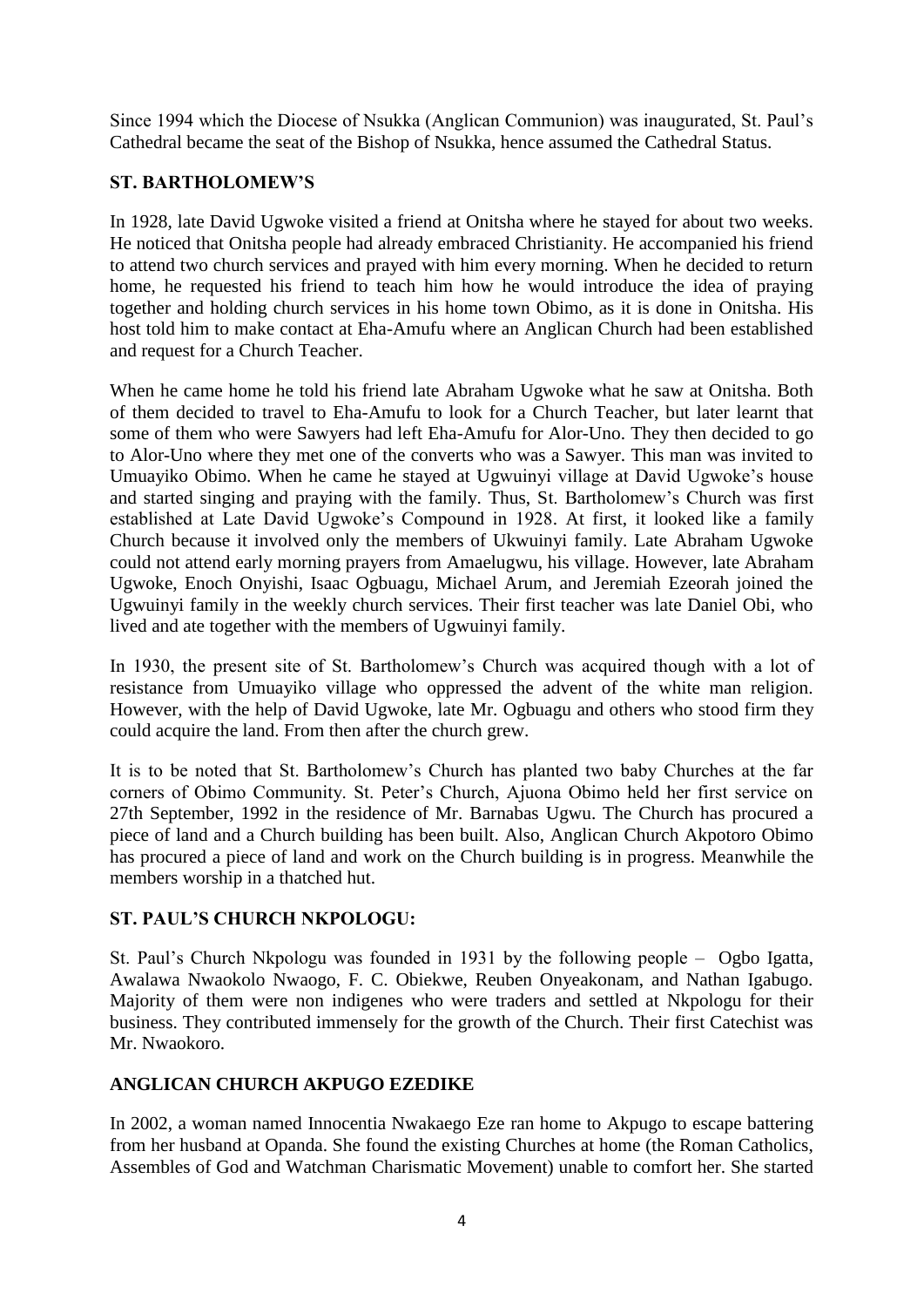going every Sunday to worship at St. Paul"s Church Nkpologu. After attending for two months, she approached the Church to help her start a worship centre at Akpugo. In March 2002, a letter was sent to Innocentia through Mr. Mba Anslem from Akpugo who works at Nkpologu asking her to gather people to be addressed when they come, Mr. Mba got interested also and became a member.

On 7th April, 2002 the first service was held with total number of eight Akpugo people in attendance. From then on St. Paul"s Nkpologu was sending people to conduct Sunday Services. Initially the Sunday Services were conducted in a masquerade house at Nkokpe until Mr. Anslem Mba gathered his kinsmen to allocate land to the Anglican Church. As God would have it, a place was given to the Anglican Church at the Ahaba Oti area of the village besides the Roman Catholic Church. At that time service was conducted under the tree.

On 27th January 2003, Mr. Emmanuel Obira Onyeji was posted to Anglican Church, Akpugo as the first teacher. It is heartwarming that the Council of Knights of St. Paul of this Diocese is comely constructing a fairly large church building for Anglican Church Akpugoezedike.

## **A BRIEF HISTORY OF ST. LUKE"S ANGLICAN CHURCH NSUKKA AS AT SEPTEMBER 2007**

What is now known as St. Luke"s "Anglican Church, Nsukka started in 1942 as an arm of St. Paul"s Anglican Church, Nsukka.

The first Church Teacher was Reuben Oyelu, a native of Alor, Idemili Local Government Area of Anambra State, Nigeria; Mr. John Mbah from Mgbuji Eha-Amufu succeeded him. Then Abraham Ugwu Attah, late Rev. G. P. Bernard, late Ven. S. Eze, late Jeremiah Ugwu, late Emmanuel Ezea, late Emmanuel Omeje, Sir A. C. Ezema

### **CHURCH TEACHERS**

The following served as Church Teachers during the period under review:-

| Mr. Samuel Agbo      | $-1970 - 1974$ |
|----------------------|----------------|
| Mr. E. Ugwoke        | $-1975 - 1982$ |
| Mr. Frank Ilo        | $-1983 - 1987$ |
| Mr. Theophilus Omeje | $-1987 - 1988$ |
| Mr. Samuel Ugwoke    | $-1989-1993$   |
| Mr. Simon Osai       | $-1993 - 1997$ |
| Mr. S. I. Ene        | $-1998 - 2000$ |
| Mr. Emmanuel Anyanwu | $-2001 - 2002$ |
| Mr. Edwin Agbo       | $-2004 - 2006$ |

### **PRIESTS – PAST AND PRESENT:**

| - Rev. B. C. Okwor                    | $-1995-1996$   |
|---------------------------------------|----------------|
| - Late Rev. Amos Ugwu                 | $-1996-1998$   |
| - Late S. O. Ezugwu (now Canon)       | $-1996 - 1997$ |
| - Rev. T. C. Madueme (now Archdeacon) | $-1998 - 2007$ |
| - Rev. T. N. Onah                     | $-2003 - 2004$ |
| - Rev. N. U. Ezema                    | $-2005 - date$ |
| - Rev. Canon S. N. Dimelu             | $-2006$ - date |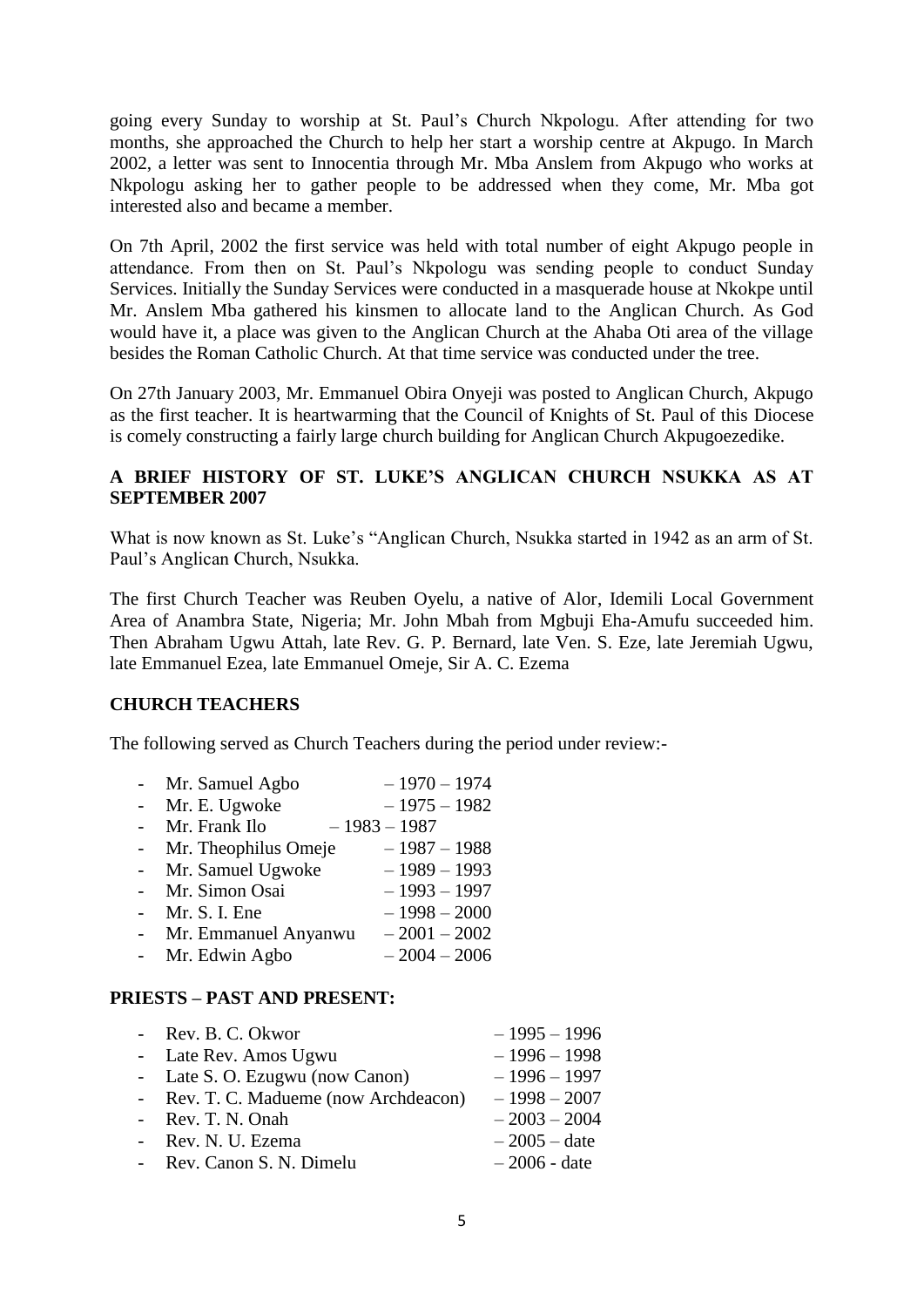It was during the tenure of Rev. B. C. Okwor that a Church was established at Nguru by St. Paul"s EFAC in 1995. The church was located in Sir Francis Obayi"s house until it was relocated to its present site with a name Christ Church, Nguru. A Nursery School which was approved by the Enugu State Government through the efforts of Lady Joy Obayi was also established within the period.

Mention must be made of the following people who occupied or still occupy prominent positions that enabled the Church to move forward. They are Sir A.C. Ezema (People"s Warden for many years), Chief Josiah Omeje (Pastor"s Warden for more than ten years), Sir Francis Obayi (treasurer from 1987 until date), Sam Mgba Okolo (Sunday School Teacher immediately after the civil war), Mr. Okanyi (People"s Warden for many years), Mr. Innocent Omeje, (the present Pastor's Warden) and Mr. Nelson Omeje (the present People's Warden). The Church is also blessed with Lay Readers, Knights and Ladies that are committed to the progress of the church.

Late Ven. S. A. Eze played a prominent role in the progress of the church. He was instrumental to the building of the present church edifice. He inspired and encouraged his son, a young Architect then, Sir Chijioke Eze to draw plan of a church that will not only serve the small congregation then but a future large congregation. With the cooperation of other elders, especially Sir A. C. Ezema, the dream was realized and a foundation of a gigantic church laid. Today, we are witnesses of this humble beginning that has become the pride of the Diocese.

The situation in the church was hopeless when Ven. Engr. Dr. T. C. Madueme was transferred to St. Luke"s Anglican Church in 1998 as the congregation still worship in dilapidated primary school building. He accepted the challenge before him and began the construction of the church building from the foundation where the pioneers left it for many years, and within a short space of time and to the surprise of skeptics and double minded, erected up to a roofing level a magnificence edifice that today stands as one of the biggest church and pride of the Diocese. The formal foundation laying ceremony of the church was laid by the Rt. Rev. Dr. J. C. Ilonuba, Bishop of Nsukka (Anglican Communion). He did not stop there; he equipped the church with up-to-date gaugets that made the building a good place for worshipping God. Through his leadership, the church embarked on other laudable projects like digging of borehole, purchase of land (to add to the existing one) and 70% completed 12 room building, etc. His activities encouraged those hitherto sitting on the fence to begin to show interest in the development and progress of the church to its present standard. The spiritual growth was not ignored. The church established three churches during his tenure, namely All Saints' Church, Ede-Oballa, Anglican Churches at Edem-Enu and Nru. All these achievements were not without the active participations, co-operation and support-morally and financially of the following families – A. C. Ezema, Sir Francis Obayi, Mggba Okolo, Late Ven. S. A. Eze, Hon. Justice F. I. N. Ngwu and Sir Barrister Chike Ngwu etc.

These modest achievements were rewarded when in 2004, the church was made a parish with St. Andrew"s Church Nsukka as part of the Parish. The eight years of Ven. Madueme"s stay at St. Luke"s Church was great. The Rev. Canon Steve Dimelu continued where the Ven. Madueme his predecessor stopped. So far, and by the grace of God, the church started and completed the ceiling of the church building in a record time as well as the fencing of the entire compound for effective occupation and ownership. Within this period, also, the women completed a 12 room shopping plaza started in the middle of 2006. Meanwhile, there are plans to begin within the shortest possible time, the erection of a modern and befitting parsonage, a maternity/Health Clinic, completion of the building (bought by Madueme"s administration) and running of a primary school side by side with the existing Nursery School.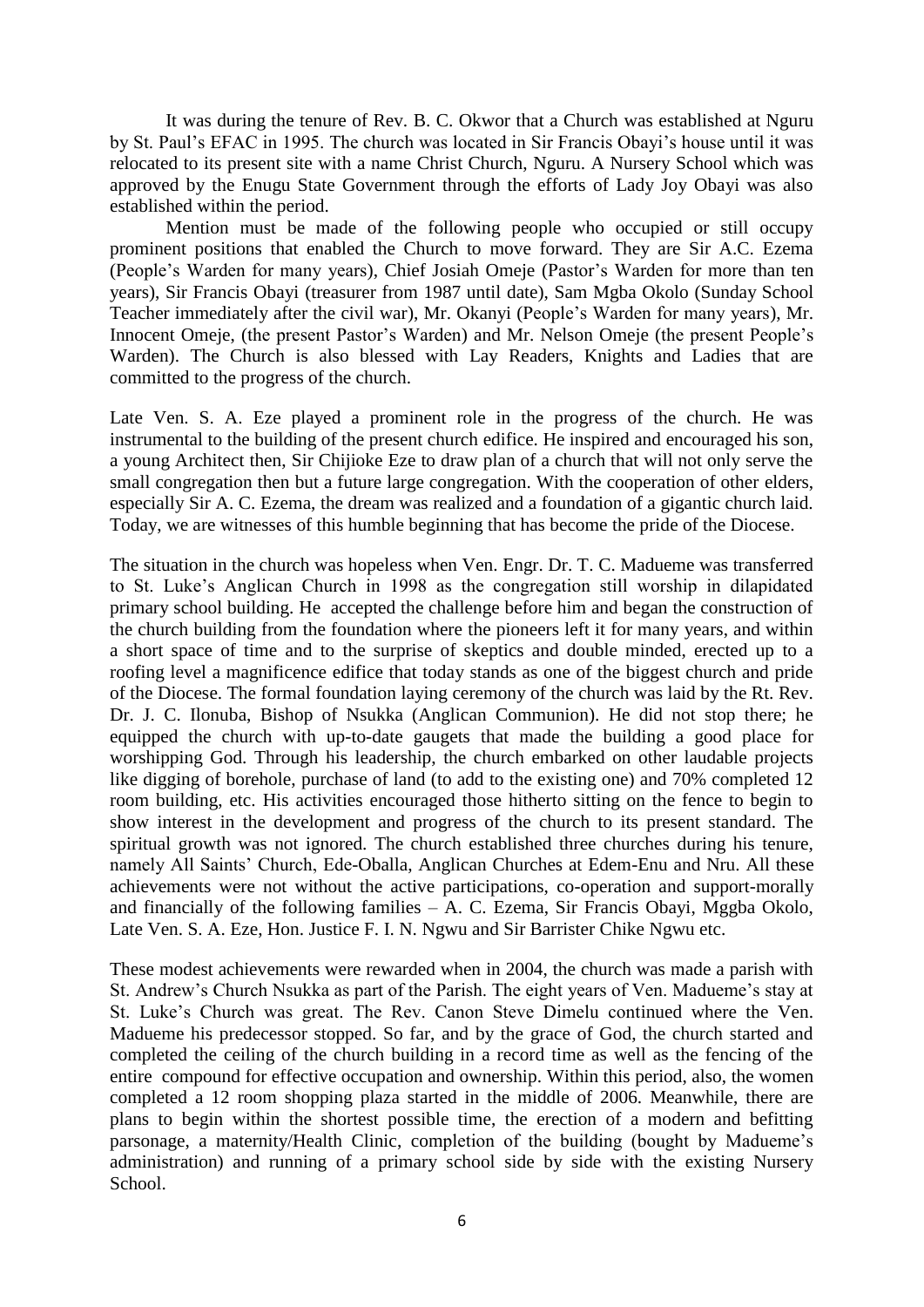A promising church planted on August 26,2007 by the Zonal EFAC Nsukka at Ugwu Achalla was handed over to St. Luke's Church, and with the initial N50,000= (Fifty thousand naira) donated by the EFAC, and woods for roofing supplied by St. Luke"s Church, a make shift shelter has been erected for the surging worshippers while efforts are being made to purchase a land. The caliber of people trooping to the new church and the interest they are showing wonderful. St. Luke"s has all the existing arms and organizations in the church and except the AYF which is "sick" and undergoing serious "surgical operation" all the other organizations are waxing strong. These organizations are the Choir, Boys & Girls" Brigade, Women"s Guild, Mothers" Union, EFAC, ACM, Fathers Fellowship, YAC, Women General Meeting, etc.

The present population of St. Luke's Church is about 600 and only about 1/3 is financially upto-date. Membership at present consists more of youths (school leavers/applicants) and middle aged peasant females. Adult males are very few and insignificant in the affairs of the church. However, there is very bright prospect and hope for growth as many people are being attracted to the church and they desire to be members because of well planned spiritual and other programmes, as well as deliberate policy of caring for the needy that are being put in place for the overall benefit of the congregation. It is note worthy to mention that the church in recent times has been hosting some major events in the Diocese. The secret of the progress being made in the church is the result of understanding, peace and co-operation of members of the church with workers. More important is the support and encouragement of the Bishop, the Rt. Rev. Dr. J. C. Ilonuba (JP) and his dynamic wife, Mrs. Rose U. Ilonuba (Nnediugwu) JP and his dynamic wife, Mrs. Rose U. Ilonuba (Nnediugwu) JP who in many ways stirs the church to urgent action. The church will ever remain grateful.

## **A BRIEF HISTORY OF ST. ANDREW"S CHURCH, ORBA ROAD NSUKKA**

As soon as the Anglican Diocese of Nsukka was created in 1994, one of the first decisions the Bishop Rt. Rev. Dr. J. C. Ilonuba (JP) took was to direct St. Luke's Church to plant a new church around Ugwu Oye Nsukka. This challenge was taken up by St. Luke"s Church who had always had this desire. People were asked to look for a place. It was one Ignatius Omeje who found a hut measuring about 20 by 8 feet along Orba Road built by one Isaac Onyishi. The hut was unoccupied, Ignatius Omeje and Emmanuel Omeje negotiated with Mr. Onyishi until he agreed to let the hut to the church. Anglicans in Nsukka were excited by the development and one person who chose to be anonymous broke down the partitions and gave finishing touches to the hut which then became St. Andrew"s Church, Orba Road Nsukka.

The first church service took place in the hut on 20th March 1994 and Anglicans from all over the town including the University of Nigeria Nsukka Community were in attendance. Rev. Obiora Agbogu now Ven. Obiora Agbogu of Nike Diocese was detailed to look after the baby church. The first church teacher Mr. Luke A. Eze assumed duty on 1st April 1994. In January 1997, a non stipendiary priest in the person of Rev. E. E. Ugwu now Rev. Canon E. E. Ugwu was posted to the church as the first priest. With the coming of Rev. E. E. Ugwu and Mr. Luke A. Eze, the church started looking round for land for a permanent site of the church. Once again, it was the same Ignatius Omeje that spear headed the finding and the purchase of three small parcels of land along Okporagu Umuntu. The three parcels of land were bought from Onyishi Thomas Asogwa and Ugwoke Ezea. The three parcels which measured about 984.397 square meters cost about Eighty Thousand Naira (N80,000.00). Since then many more pieces of land have been bought adjacent to the original parcels. After the purchase of the land, plans were made immediately for setting up structures so as to move away from the hut which hardly accommodated one fifth of the worshippers (the rest stayed outside under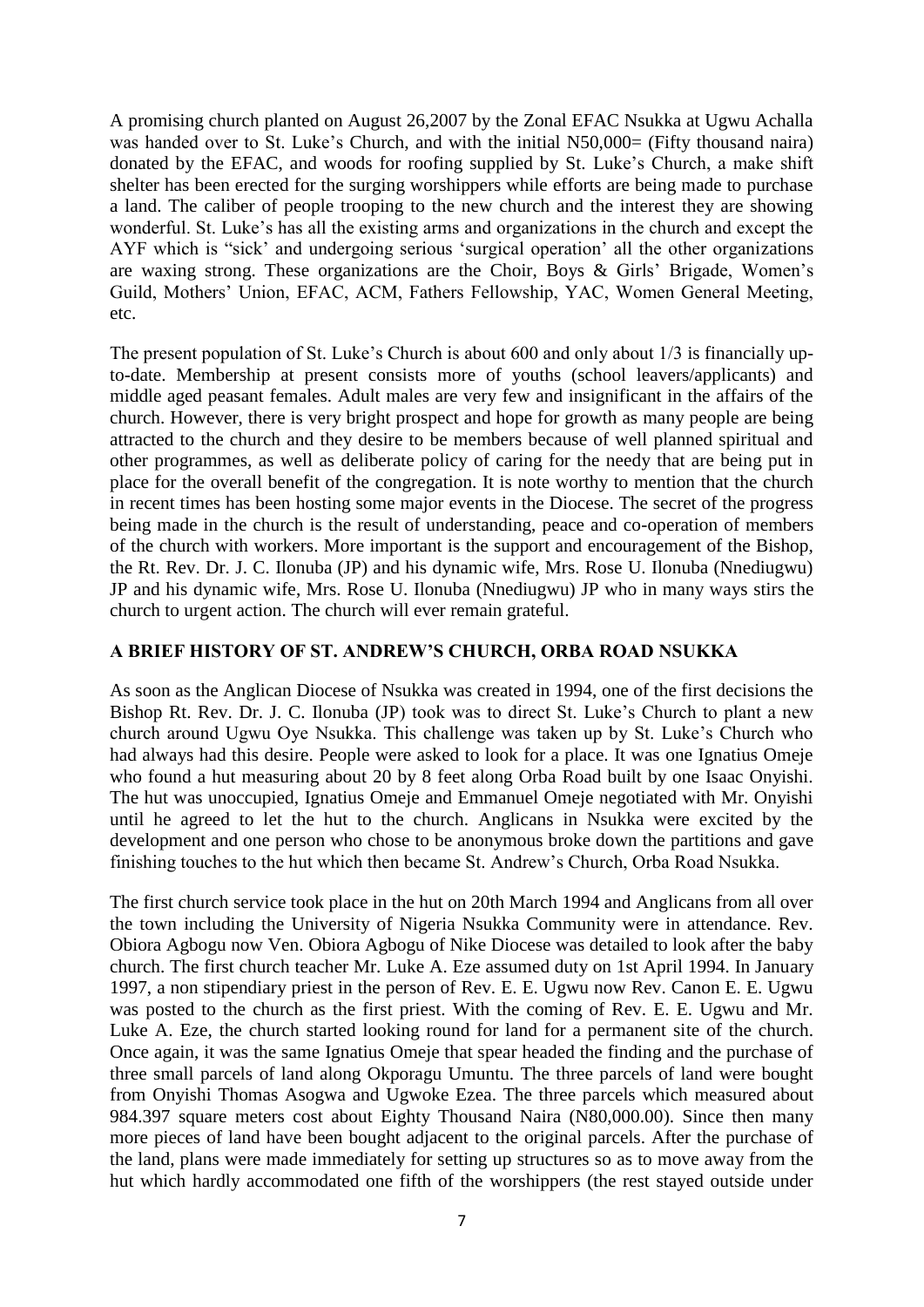the shade made from palm fronds). Rev. J. C. Urama now Canon did the first sketch of the building. He and Sir Engr. Dr. C. U. Nwoji supervised the work done by the church members who came to the site every Saturday under direct labour system.

During the purchase of land and setting up of structure, the loan of Ten Thousand naira (N10,000.00) given to the church by St. John"s Church, Onuiyi was quite invaluable. Also invaluable was the donation of Ten Thousand naira (N10,000) given to the church by NALT/NUSHO through the agency of late Ven. D. O. Ogbonna. It was under Rev. E. E. Ugwu now Rev. Canon E. E. Ugwu that the first three parcels of land were bought and the foundation of the church laid up to D. P. C. level. When he was transferred in January 1998 Rev. S. O. Ezugwu now Rev. Canon S. O. Ezugwu took over. Rev. Ezugwu modified the drawing, adding the vestry and the Chancel; he built the walling and the roofing during his first missionary journey to St. Andrew"s Church. By this time, the church teacher Mr. Luke A. Eze had been transferred and his place taken by one Mr. Cyprian Ezugwu now Rev. Cyprian Ezugwu. When Rev. S. O. Ezugwu was transferred in January 2001, the Rev. Canon J. C. Urama took his place and church teacher Solomon Onyeke arrived. The Rev. Canon J. C. Urama made tremendous improvement in areas of infrastructure which included ceiling of the chancel, provision of furniture for the Clergy and Bishop in the Chancel, building of the Altar Rails, acquisition of fans and other electricals for the church among others. He also started mass concrete for the floor of the church. When Rev. Canon J. C. Urama was transferred in January 2005, Rev. S. O. Ezugwu came back for his second missionary journey which is continuing at the time of this report. By that time, church teacher Edwin Ugwoke had replaced Solomon Onyeke who left for clerical training. Rev. Ezugwu came back with his usual enthusiasm for the work of God. He completed installation of window frames and metal doors and fixed window glasses. He also did the flooring of the church Hall, plastering of internal and external walls, ceiling and painting. He has crowned his exploit by building a children"s hall.

It is important to note that our Lord Bishop posted another young, energetic and amiable pastor in the person of the Rev. Engr. G. O. Ekpunobi to St. Andrew"s Church. Rev. Ekpunobi is a staff of University of Nigeria Nsukka. This account will not be complete without the contributions made by our Lord Bishop the Rt. Rev. Dr. C. Ilonuba (JP) by whose kind permission the church was opened in the first place. Our Lord Bishop came with the Council of Knights of St. Paul to St. Andrew's Church on 14<sup>th</sup> May 2000. They donated generously towards the development of the church. The Priests on their own had from time to time organized mini-launchings for fund raising for example, during the 2006 Annual Harvest and Thanksgiving Service, Rev. Engr. And Mrs. Ekpunobi brought the Vice Chancellor of the University of Nigeria, the Ven. Chinedu O. Nebo who came to the church with a large team of principal officers of the University and some members of the Council of Knights of St. Paul (Rev. S. O. Ezugwu was away to Northern Nigeria on Sabbatical Leave). The Vice Chancellor and his team as usual made handsome donations and pledges which resulted in building a modern pulpit among others.

Most of the earliest churches were some time built around some personalities or families. Here the part played by the family of Late Samuel A. Omeje comes to mind. It would appear that the church was attracted to its first temporary site because of this family who are indigenes of Nru and foundation members of St. Andrew"s Church. Other members of the family are late Samuel A. Omeje. Mrs. Bernice I. Omeje's wife, who is still able to recite some chapters of the Bible even at the age of ninety plus, Chief and Mrs. Chris U. Omeje and Mr., and Mrs. Emma Omeje. This family was very useful to the church as their home served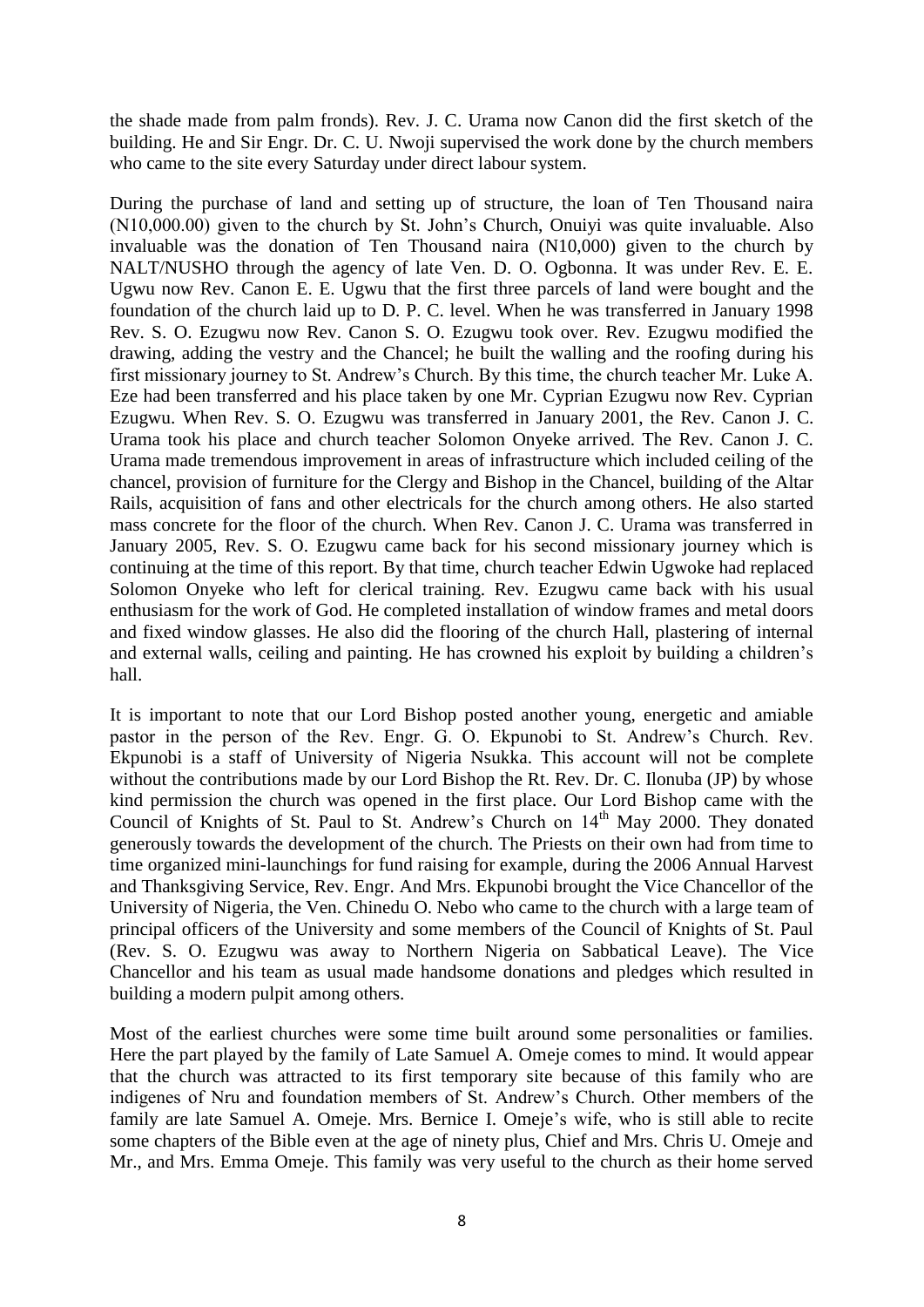as a kind personage for keeping some church properties and hosting and entertaining the Clergy and some important visitors to the church.

It is not possible to mention all that played outstanding roles in the nursing of the young church during its beginning. However, the part played by the following must be recognized, Sir Engr. Dr. C. U. Nwoji, Gabriel Ngwu (Ikuku), Dr. Achufusi Dr. Oguonu, Mr. Ignatius Omeje, Late B. N. Okeke and Late Godson Eze.

Affectionately, we appreciate also the members of the First Church Committee and the successive ones especially members of the present Church Committee and all the members of the congregation.

We salute these servants of the Lord and pray that God continues to use them.

We give all glory to God.

### **EVENTS AFTER THE LAST SYNOD**

### **FOUNDATION STONE LAYING:**

- $i)$  $5<sup>th</sup>$  November 2006 – At Stephen's Church, Eha-Alumona
- ii) St. Andrew's Church Ikem  $-2<sup>nd</sup>$  December 2006.
- iii) Monday 9th April Foundation Stone Laying Bethany Plaza
- iv) Tuesday 10th April St. Peter"s Edem-Enu Foundation Stone Laying
- v) Initiation and Investiture of the Knights of St. Paul, St. Luke"s Church Nsukka 25th November 2006.

#### **INSTITUTIONS AND INDUCTIONS OF ARCHDEACONS**

Sunday 11th February – Ven. Ephraim I. Asogwa – St. Andrew"s Church, Ibagwa-Aka Sunday 18th February – Ven. A. N. C. Ogbochie – St. Matthew"s Church, Mgbuji Thursday 3rd May – Sunday 6th May – Diocesan Crusade at Ezi-Ukehe.

### **SUNDAY 1ST JULY, 2007 – ORDINATION**

- **6 were Ordained Deacons 5 were made Priests.**
	- 1. Godwin Diara 1. Rev. Matthew Ezema
	- 2. Lawrence Elejere 2. Rev. Ikechukwu Ezeako
	- 3. Emmanuel Nnamani 3. Rev. Emmanuel Ndubuisi
	-
	-
	- 6. Sylvanus Ukwuoma

### **SUNDAY 12TH AUGUST COLLATION OF CANONS**

3 Preferred Canons:-

- 1. Rev. Canon Clifford Ugwuanyi
- 2. Rev. Canon Samuel Ezugwu
- 3. Rev. Canon Dr. Emmanuel E. Idike

## **SATURDAY 25TH AUGUST –** St. John's Onuiyi, Christian Fathers' Conference

### **VISIT OF THE CHRISTIAN MEDICAL FELLOWSHIP (CMF) USA:-**

- 
- 
- 
- 
- 4. Kenneth Onah 4. Rev. Nnaemeka Ugwuanyi
- 5. Michael Ugwu 5. Rev. Anthony I. Ukwueze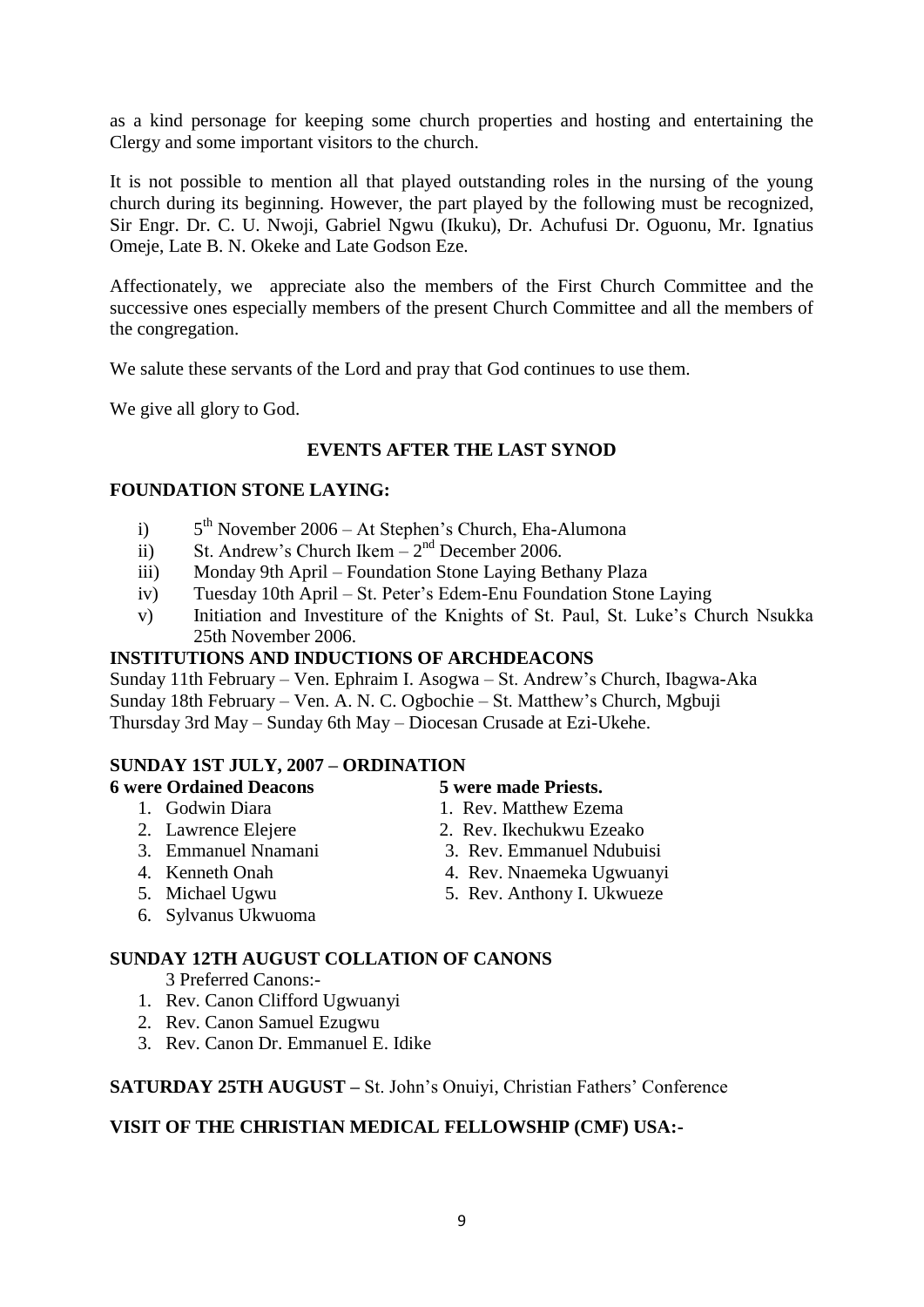On Sunday 22nd July, 2007 a team of Medical Doctors from USA led by Prof. John Nwangwu arrived in our Diocese on a humanitarian mission to carry out free medical treatment in entire Nsukka Senatorial Zone. They were about 45 Doctors and they brought medical equipments and drugs. We thank the Enugu State Government and the Nsukka Local Government Chairman for writing letters that helped them go through the immigration check with minimum delay.

We thank the Chairman of the Planning Committee Sir Bosah Onwurah and his team for a job well done. I believe we shall have a comprehensive report of the whole exercise. We thank the Vice Chancellor of the University of Nigeria, Nsukka, the Ven. Prof. Chinedu Neboh for his great assistance for allowing the CEC to be used for their accommodation and also bearing part of the cost of their stay in our Diocese. We thank especially Sir Dr. Achufusi who made available his hospital complex for use during the exercise.

We thank God for what he used the team to achieve within their two weeks stay. Over 160 patients were treated on daily basis and so many lives were saved. Testimonies abound of the marvelous work that God accomplished through them. The team stayed two weeks in the Diocese and left on Saturday 4th August 2007. I thank all of you for your support, prayers and encouragement. Remain blessed in Jesus' name.

# **BETHANY SHOPPING PLAZA**

On Easter Monday, 9th April this year, the Foundation Stone of the Bethany Shopping Plaza a project by the women of the Diocese was laid. We thank the women of the diocese for their determination to see that this project is completed. We thank especially the President of the Mothers" Union and Women"s Guild Mrs. Roseline U. Ilonuba (JP) (Nnediugwu) for her unflinching zeal and determination in-spite of all odds to see that this project is moving towards completion. Most of the shops at the Plaza have been occupied and activities are now going on at the site.

The Bethany Shopping Plaza is no longer a dream but a reality and it is our hope that those who have not responded in support of the project will do so as we believe that it must be dedicated early next year to the glory of God.

# **CONVENTION OF KNIGHTS:**

The 12th Annual Convention of the Council of Knights of Church of Nigeria will be hosted by the Nsukka diocesan Council of Knights from Thursday 15th November – Sunday  $18<sup>th</sup>$ November 2007. With the increase in the number of Dioceses it means that our Diocese will be expecting the largest number of delegates ever to attend the Convention since it started. They therefore need our prayers and support as they prepare to face this Herculean task. We shall ever be grateful to our Council of Knights, the role they have always played in seeing that all Diocesan activities are carried out successfully, be it evangelistic outreach or Diocesan Projects.

We thank the President of the Council of Knights, Sir Dr. A. E. Onwurah for his leadership qualities which has been instrumental to his being able to move the Knights to action. We know of course that there are some delinquent members and it is my appeal that they should wake up from their slumber and be part of the forward movement in this Diocese.

# **BIBLE SOCIETY OF NIGERIA QUIZ**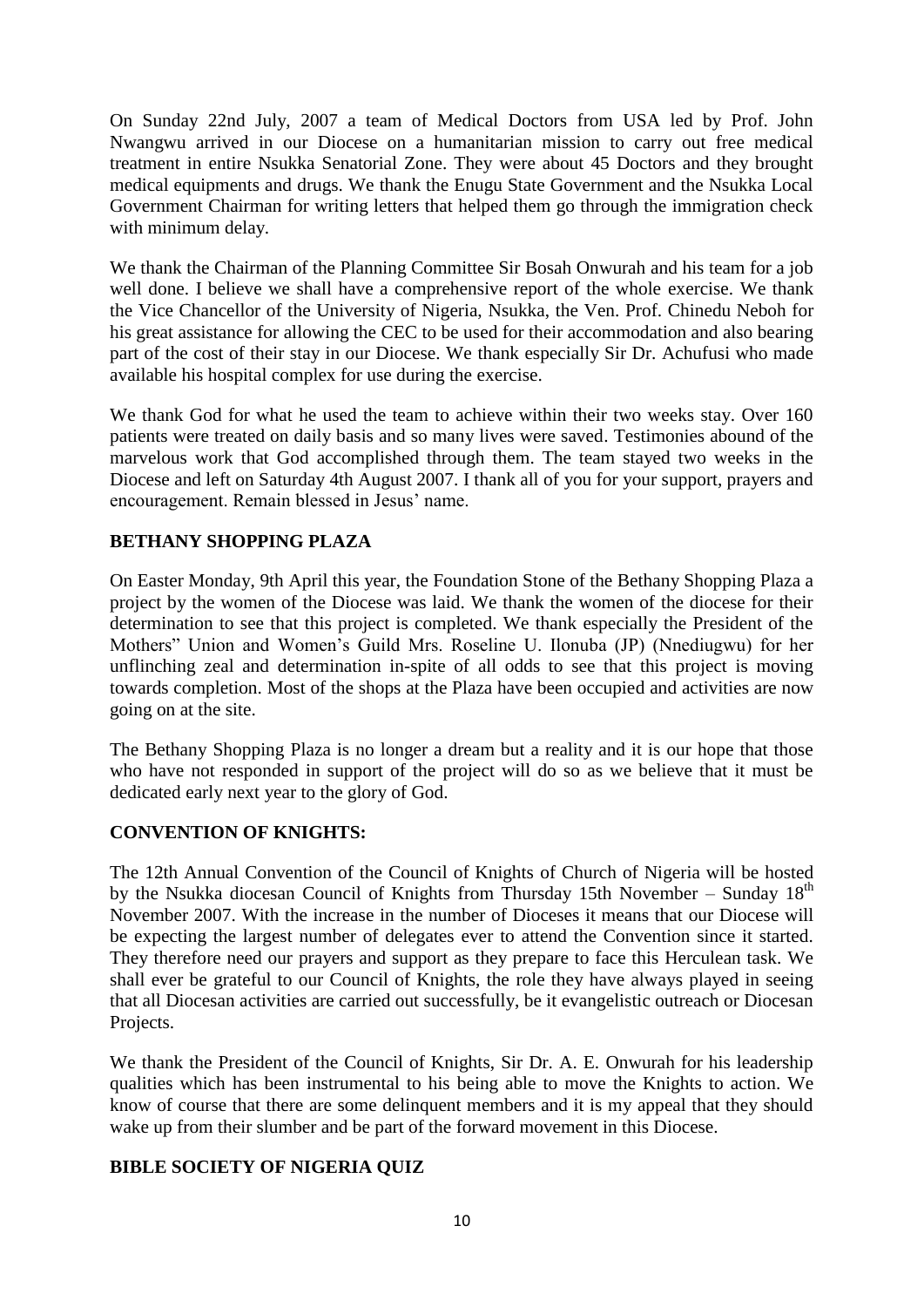Our Diocese came first in the Bible Society of Nigeria Quiz in the South East Zone. Two Students from St. Cyprian"s Special Science School, Uche Orji Onyinye and Joy Ugwoke led by Rev. Canon Alloy Agbo represented us. They were invited to represent us in Lagos during the National Competition.

# **INFRASTRUCTURAL DEVELOPMENTS AROUND THE DIOCESE:**

## **CHURCHES:**

- 1. St. Luke"s Church, Nsukka
- 2. St. Mary"s Church, Opi
- 3. St. Thomas" Church, Aku
- 4. St. Andrew"s Church, Ibagwa-Aka
- 5. St. James" Church, Amube
- 6. Emmanuel Church, Idoha
- 7. St. Stephen"s Church, Neke
- 8. St. Mary"s Church, Mbu
- 9. St. Matthew"s Church, Ekwegbe
- 10. St. Philip"s Church, Ozalla
- 11. St. Bartholomew"s Church, Obimo (Expansion)
- 12. St. Stephen"s Church, Eha-Alumona
- 13. St. Mary"s Church, Iheakpu-Awka
- 14. All Saints" Church, Obollo-Afor
- 15. Emmanuel Church, Alor Uno (Expansion)
- 16. St. Andrew"s Church, Orba Road Nsukka
- 17. All Saints" Church Okpaligbo Ogu
- 18. St. Paul"s Church, Ezi-Ukehe
- 19. St. Mark"s Church, Obukpa

# **VICARAGES:**

- 1. Bishop"s court
- 2. St. Bartholomew"s Amachalla
- 3. St. Stephen"s Eha-Alumona
- 4. St. Peter"s Ovoko
- 5. St. John"s Onuiyi
- 6. St. Paul"s Uda
- 7. St. John"s Ebulummiri
- 8. St. Mark"s Abbi
- 9. St. Peter"s Okpuje
- 10. St. Paul"s Cathedral
- 11. St. Mary"s Iheakpu-Awka
- 12. St. Luke"s Amufie
- 13. St. Mark"s Umuopu
- 14. St. Thomas" Aku
- 15. St. James' Isu
- 16. St. Paul"s Ihenyi

## **HALLS:**

- 1. St. Peter"s Ovoko Church Hall
- 2. Youth hall St. Paul"s Cathedral
- 3. Diocesan EFAC hall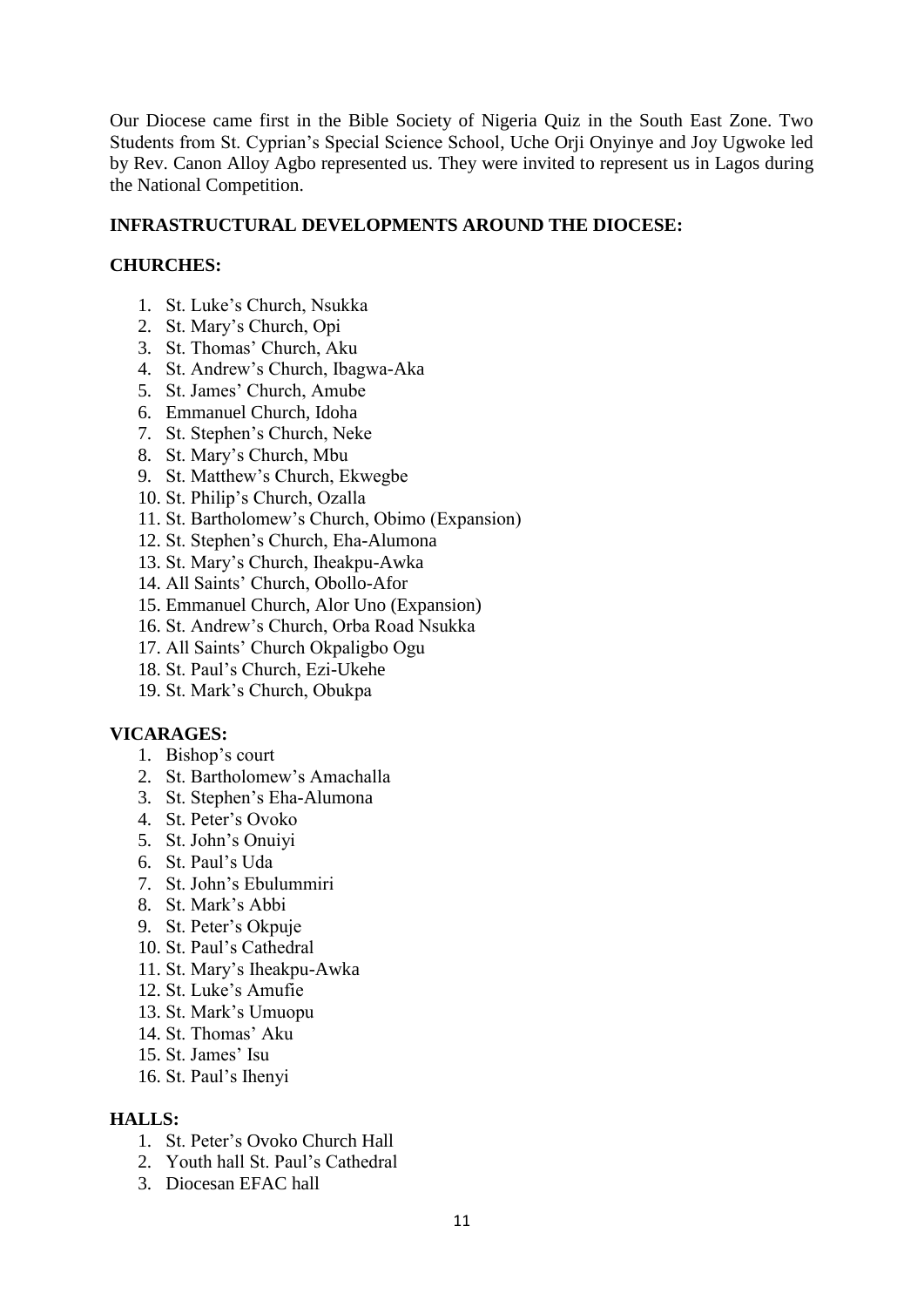### **CHURCH OF NIGERIA NEWS:**

The Church of Nigeria (Anglican Communion) has been given leadership role in mission, evangelism, doctrine and commitment to the faith handed to us by our fore-fathers, under the able leadership of our Primate the Most Rev. Peter Jasper Akinola DD.

Internationally the Church recognizes and stands firm on the authority of the Scripture. The church has been in the fore front on the issue of human sexuality insisting that God-ordained marriage is between a man and a woman as taught in the scriptures.

Locally the church has made giant strides in aggressive evangelism by inaugurating 24 new Missionary Dioceses across the country.

The Bishops were consecrated on  $4<sup>th</sup>$  March 2007 and  $18<sup>th</sup>$  April 2007 respectively and have since started work in their Dioceses.

New Bishops have been electedand consecrated to replace the retired Bishops of Ife and Kaduna.

# **ARCHBISHOPS FOR ECCLESIASTICAL PROVINCES**

In January this year at Ibru-Centre Agbohra-Otor, the Rt. Rev. Dr. Ugochukwu Ezuoke, the Bishop for Aba Diocese was elected as the Archbishop of Niger Delta Province to replace Most Rev. Emmanuel Nglass who has retired.

At Oshogbo in September, elections were held to replace Provincial Archbishops who have completed the first tenure of five years as stipulated by the constitution.

|                     | Most Rev. E. A. Ademewo      |
|---------------------|------------------------------|
| $\sim 10^{-1}$      | Most Rev. M. S. C. Anikwenwa |
| $\sim 100$          | Most Rev. Joseph Akinfenwa   |
|                     | Most Rev. S. Abbe            |
| $\omega_{\rm{max}}$ | Most Rev. E. E. Akanya       |
| $\omega_{\rm{max}}$ | Most Rev. B. C. Okoro        |
| $\omega_{\rm{max}}$ | Most Rev. Benjamin Kwashi    |
|                     |                              |

The new Archbishop of Kaduna and Jos will take over from the incumbent Archbishops next in January when they will be presented.

### **NATIONAL AND STATE ISSUES**

The year 2007 cannot be forgotten very easily in the political history of Nigeria as a nation. The fear and the uncertainty that beclouded the transition from civilian and administration were great.

The number of political parties that completed in April 2007 election was I believe a world record.

The April elections was adjudged both locally and internationally as falling below the world standard of any election that could be accepted as credible. All that is now history and we thank God that we are still surviving in spite of all odds.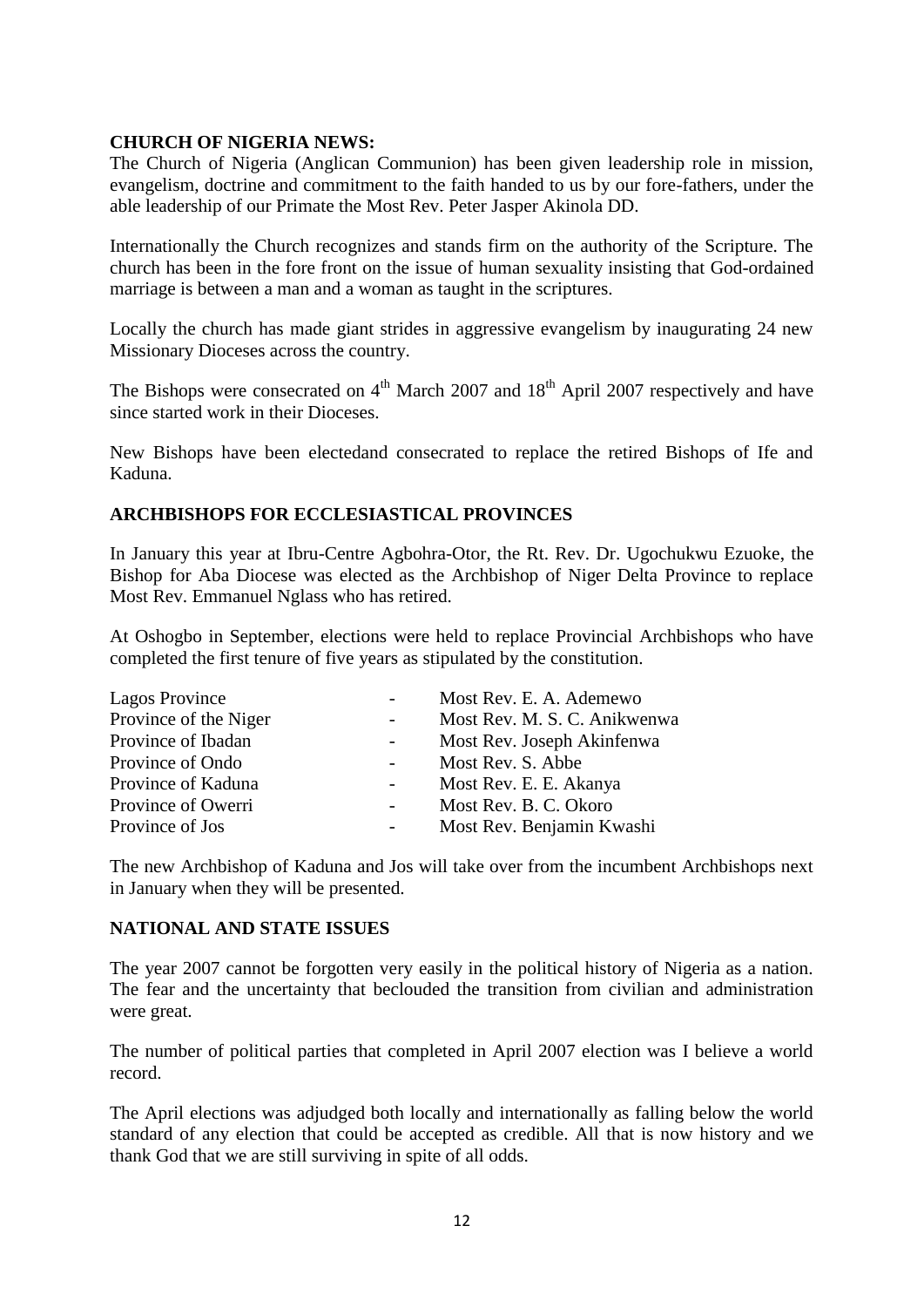We know that many cases are still pending on a result of the law in the interest of our nation and abide by the rulings of the courts and tribunals.

We appeal to all Nigerians not to see politics as do or die affair. The rate of assassinations and thuggery that have been witnessed in the recent past is a bad signal for our democratic process and those in authority will do all within their power to bring to book all those involved in this dastardly act.

The government both at Federal and State levels will do all within her power to redeem the poor image of our nation internationally. The recent rankings of good governance in Africa placed Nigeria at the 39<sup>th</sup> position, a nation that claims to be the giant of Africa.

It is our belief that the present administration under President, Musa Yar"Adua will live up to his promises and rectify all the anomalies of the past administration. We thank him for setting a machinery to look into our electoral process.

# **SECURITY OF LIVES AND PROPERTY:**

Nigerians still continues to live in fear be it at home or when travelling along our roads because of the menace of armed robbery. The government and law enforcement agencies, the police and the army will have to do all within their power to see that this basic necessity of life is provided for the masses of this country.

I want to thank the Governor of Enugu State, Barrister Sullivan I. Chime for providing a number of Patrol Vehicles both for the police and the Army in the state to enable them curb the excesses of these men of the underworld.

### **OUR ROADS**

The deplorable state of our roads both at Federal and State levels has become a nightmare for all travelers, and journeys now take longer hours or even days to be accomplished. Our roads needs an urgent attention and we believe that if the revenue meant for the nation are utilized and not diverted to private pockets or used to serve the selfish interest of the few who find their way into governance our roads will be made motorable and both lives and property will be saved. We appreciate the quick response to the transport Minister, Mrs. Dieziani Allison Madueke in repairing the Benin-Ore road. We appeal that a permanent solution be found to that road.

### **THE UNDER-17 WORLD CUP:**

We thank the Golden Eaglets for winning the Trophy at the Under-17 World Cup Competition. The heroes welcome accorded them by the Federal Government is quite welcome and commendable, including the money and the houses given to these worthy sons of Nigeria. The Federal Government will try to do the same in the area of academics and award Scholarships in different areas of study to students that excel. Research students should also be given the enabling environment to develop, knowing that technology is the back bone of all the industrial nations of the world.

### **OUR ENVIRONMENT:**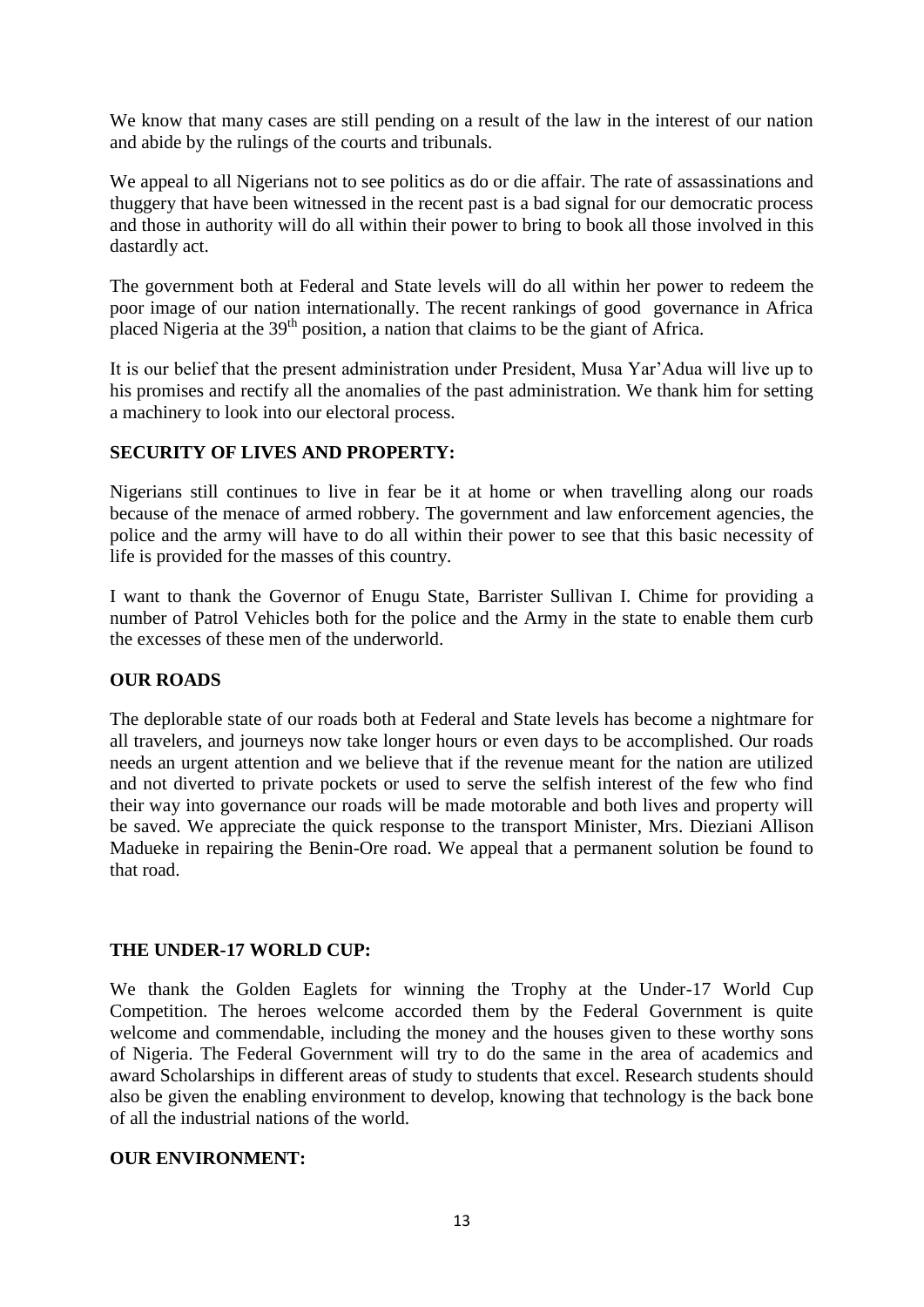Most of our cities and towns are now filled with refuse dumps and people drop their waste materials anywhere without the prick conscience. It is said that cleanliness is next to godliness. We thank the Nsukka Local Government Chairman for removing most of the refuse dumps that have been an eyesore in the Urban area. We appeal to individuals to once more cultivate the habit of personal hygiene as this would help to control the scourge of malaria in our society.

### **ENUGU STATE GOVERNMENT:**

We appreciate the efforts of the present administration in trying to rectify the anomalies of the past government. We thank the government for reinstating sacked workers and for promising to pay workers promptly. We plead that workers" salary in Enugu State will be reviewed as they seem to be the least paid in the Federation. We thank the State Governor for constituting a Council of Elders in the State to promote unity and good governance. Enugu State needs general development in the area of roads, water and electricity and let every part of the State benefit from this and not just one part of the State as was the case in the past administration.

# **THE THEME OF THE SYNOD:** *"Thanksgiving to God for his Faithfulness".* **Ezra 3;11 "With praise and thanksgiving they sand to the Lord; "He is good, his love to Israel endures forever'."**

In three months from now our Diocese would have existed for fourteen years being inaugurated on Tuesday 11th January, 1994. As I was praying and considering an appropriate theme for this Synod, I felt that no other theme would be better than a theme on thanking and appreciating God for his faithfulness to us as a Diocese. Actually there were fears whether the Diocese was going to stand since it was not created as a Missionary diocese that needed some sponsorship before it could stand on its own.

We know that the necessary requirements for the take off of any Diocese were not there at the beginning. No Bishops court, Cathedral, a reasonable amount of money in the bank, a good Bishop"s Car etc. However, since we believed that God approved of it by allowing the creation, election and consecration of a Bishop for it, he equally would sustain it. The work is his, for apart from him we can do nothing. The Israelites had been in exile for about 70 years and Jerusalem with its temple had been destroyed and vandalized. There in exile they prospered and established their businesses when they realized that an early return to Jerusalem was not in sight. Jeremiah 29:5-7 says, *"Build houses and settle down; plant gardens and eat what they produce. Marry and have sons and daughters; find wives for your sons and give your daughters in marriage, so that they too many have sons and daughters. Increase in number there does not decrease. Also, seek the peace and prosperity of the city to which have carried you into exile. Pray to the Lord for it, because if it prospers you too will prosper."*

Not minding that they have settled and established, many still had their minds set on Jerusalem, the land of their spiritual heritage. Psalm 137 captured the feeling of some of them verses 5-6, *"if I forget you, O Jerusalem, may my right hand forget its skill. May my tongue cling to the roof of my mouth if I do not remember you, if I do not consider Jerusalem my highest joy.*" It must have been a great relief to most of them when they were granted the permission to return to Jerusalem. To them it was a welcome news. They therefore did not waste time to return under Ezra. They treasured their spiritual heritage more than the houses and businesses they had built in Babylon. They wanted to live and worship in the place God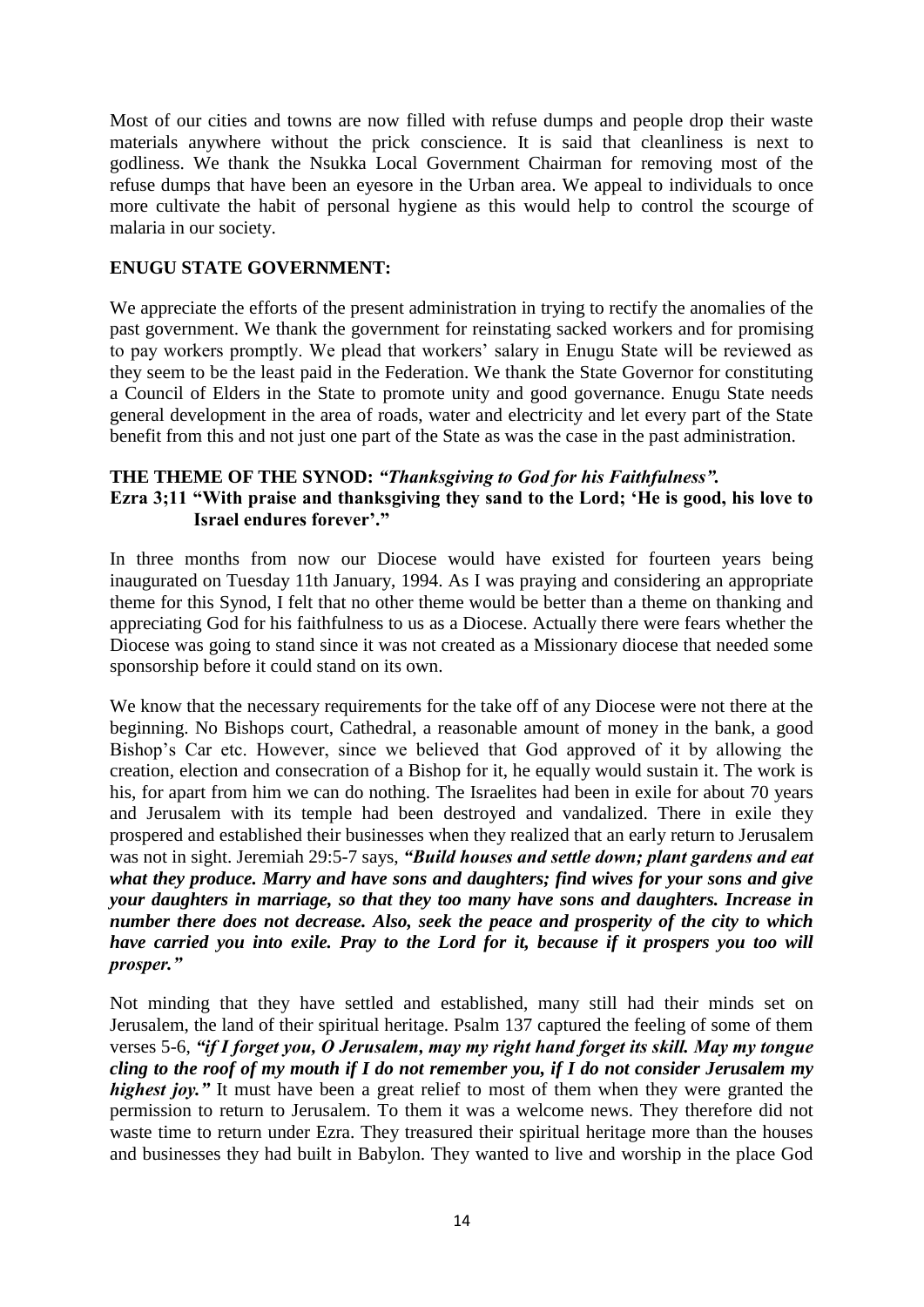had given to them. When they arrived their first impulse was to rebuild the temple, the place of worship.

No wonder then that when the foundation of the temple was laid they were filled with praise and thanksgiving to God for his faithfulness, as seen in Ezra 3:11 – *"with praise and thanksgiving they sang to the Lord, "He is good, his love to Israel endures forever."* This verse gave rise to our theme: **"THANKSGIVING TO GOD FOR HIS FAITHFULNESS"**  We may not have returned from physical exile and we may not have laid the foundation of a physical temple but we have at least through God"s grace laid a solid foundation for our Diocese for generations to come to build on. When we came here in 1994 many people within the diocese were on spiritual exile, separated from the true God and were at variance with their neighbours. Through aggressive evangelism and Bible teaching, covenants were made and souls won for Christ. One of the goodwill messages in the  $10<sup>th</sup>$  Anniversary Programme says *"you taught us how to serve God better; You taught us how to give to God. You virtually taught us everything. We are learning, we will continue to learn. Continue to teach us the core, we shall not fail you."*

Thanksgiving is what we owe to God for his faithfulness. It is an obligation that any true child of God will always fulfill. We live and achieve anything because he allows it. Acts 17:28 **"in him we live and move and have our being"** or exist. The General Thanksgiving in our prayer book enumerates reasons for our thanking God as follows:

> *For his goodness His loving kindness to all people His creation and preservation The Blessings of this life and most importantly, his love in redemption.*

In all these God has taken the initiative. Thanksgiving to God is expressed in many Psalms. Psalms 34:1-3, 8-9, 92:1-4, 116:12-14**. I will always thank the Lord; I will never stop praising him. I will praise him for what he has done-PROCLAIM WITH ME THE**  Lord's greatness; let us praise his name together. Find out for yourself how good the **Lord is (taste and see that the Lord is good) Happy are those who find safety with him. Psalms 92:1-2 "How good it is to give thanks to you O Lord, to sing in your honour, O most high God, to proclaim your constant love every morning and your faithfulness every night.** God is always happy when people appreciate what he has done for them. Luke 17:17-18, When only one of the ten lepers who were healed returned to thank Jesus, he asked. **"Were not all ten cleansed? Where are the other nine? Was no one found to return and give praise to God except this foreigner?"** The other word in our theme worth emphasizing is Faithfulness: The word faithfulness characterizes God"s loyalty to his covenant people and becomes a divine requirement pressing upon man the need for a similar loyalty in his relationship with God. Faithfulness means firmness, fixity or stability. There is a very close link between God"s faithfulness and his covenant love (heed) as shown in Deuteronomy 7:9 **"Know therefore that the Lord your God is God. He is the faithful God, Keeping his covenant of love to a thousand generations of those who love him and keep his commands."** God"s faithfulness is stressed in Psalm 25:10 **"All the paths of the Lord are steadfast love reaches the heavens; your faithfulness extends to the skies. "Psalm 89:1. "O Lord, I will always sing of Your constant love, I will proclaim your faithfulness forever."** Psalm 145:13(b) **"The Lord is faithful to his promises, and everything he does is good."** The faithfulness of God is the ability of God to be trusted or relied upon as someone that cannot disappoint those that trust in him. Faithfulness is one of the moral attributes of God. It is that character of God that portrays God as someone who can be safely trusted, relied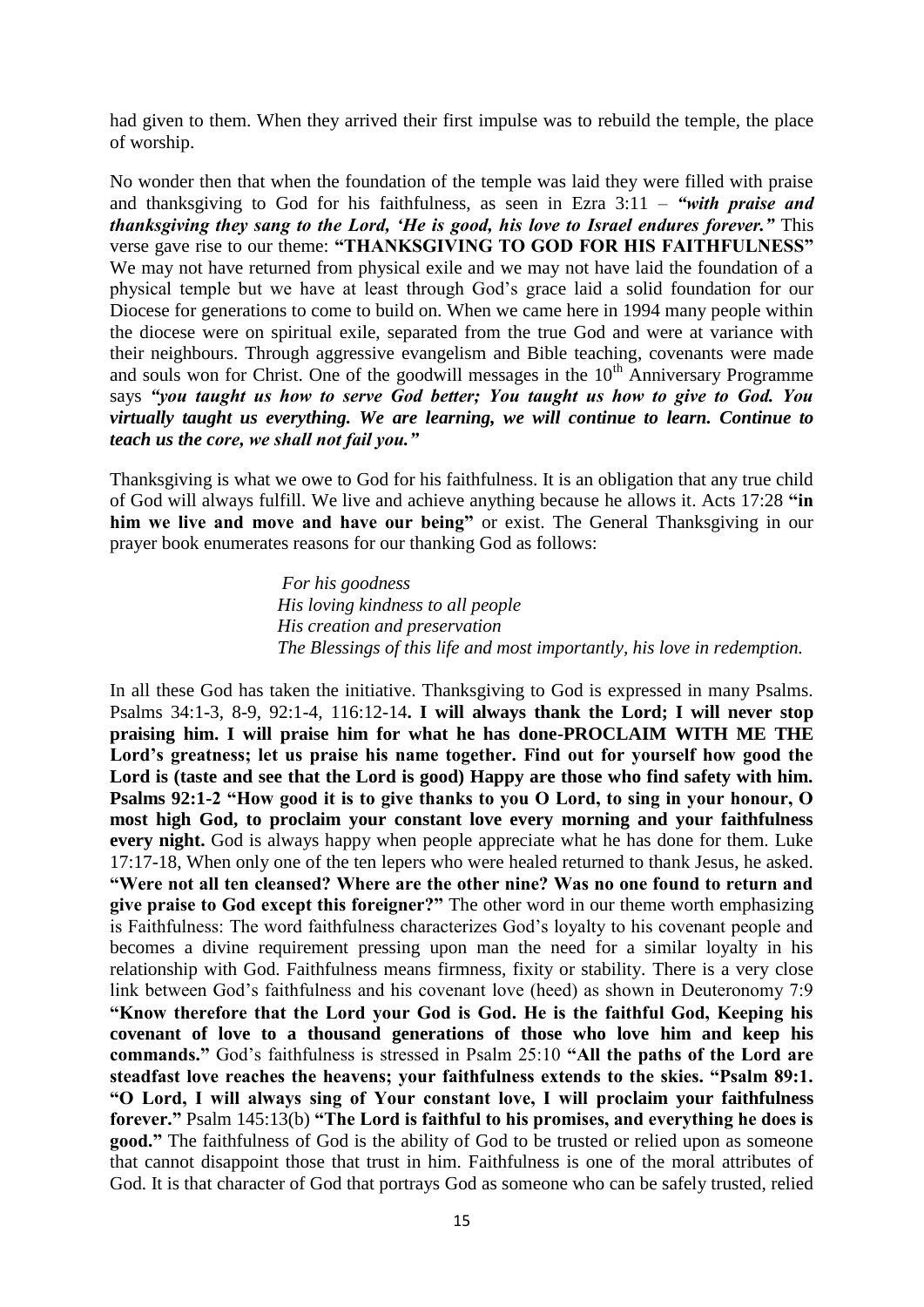upon and dependable. He is faithful for he is honest and never changes. The same yesterday, today, tomorrow and forever. (Hebrews 13:8).

# **CHARACTERISTICS OF GOD"S FAITHFULNESS:**

The Psalmist in psalm 89:33 speaks of God"s faithfulness which cannot fail. It is so sure that you can count on God to be faithful all the time. Jeremiah in Lamentations 3:23 asserts that the faithfulness of God is great, a fact that has formed the bedrock of one of our popular choruses:

> *The Steadfast love of the Lord never ceaseth His mercies never come to an end They are new every morning New every morning Great is thy faithfulness O Lord Great is thy faithfulness*

God's faithfulness is also eternal, that is, it lasts unto all generations. Psalm 119:90.

## **IS GOD"S FAITHFULNESS REAL?**

Deuteronomy 7:9 emphasizes the fact of the reality of the faithfulness of God when it says, "Know therefore that … God is the faithful God." We are being called to realize the reality of the faithfulness of God. The Amplified Bible puts it this way, **"Know, recognize and understand therefore that the Lord your God,** He is God, the faithful God…? The reality of God"s faithfulness is based on the fact that He keeps covenant and steadfast love and merry with those who love Him and keep His commandments to a thousand generations. King Solomon testified to the reality of the faithfulness of God in 1King 8:56 … **"There hath not failed any one word of all His good promise…"** St. Paul in his first letter to the Corinthian Church sets the record straight on the faithfulness of God in 1Corinthian 1:9a which says, "God is faithful." Peter the apostle adds his voice in support of God's faithfulness when he refers to God as **"a faithful Creator."** In 1Peter 4:19 the Bible confirms the reality of the faithfulness of God when it says that God is able to establish us and keep us from evil. (2Thess. 3:33). The writer of Hebrews encourages Christians to hold fast the profession of their faith on the basis that God who promised is faithful (Hebrews 10:23).

## **ARE THERE INSTANCES WHERE PEOPLE EXPERIENCED GOD"S FAITHFULNESS IN THE BIBLE?**

Let us consider one or two instances in the Bible where people experienced the faithfulness of God.

- (i) Shadrach, Meshach and Abednego in the burning fiery furnace (Daniel 3). God proved his faithfulness in delivering them from the fire (Daniel 3:16-18, 24-25).
- (ii) Daniel in the Lion"s den (Daniel 6). Daniel experienced the faithfulness of God when he was dumped in the Lion's den. God's faithfulness was so glaring that the Lions became friendly room mates or companions to Daniel and did not hurt him (Daniel 6:21-22, 25-27).
- (iii) Joseph He was sold off to Egypt by his brothers who reported to their father Jacob that he was probably killed by wild animals but God persevered his life. The Bible tells us in Genesis 39:2, "The Lord was with Joseph and he prospered and he lived in the house of his Egyptian master." He rose to the position of Prime Minister in Egypt and became the instrument for saving the lives of his father, Jacob and brothers. Joseph realized that it was God showing his faithfulness to his promises and said to his brothers Genesis 45:7 – **"God sent me ahead of you to**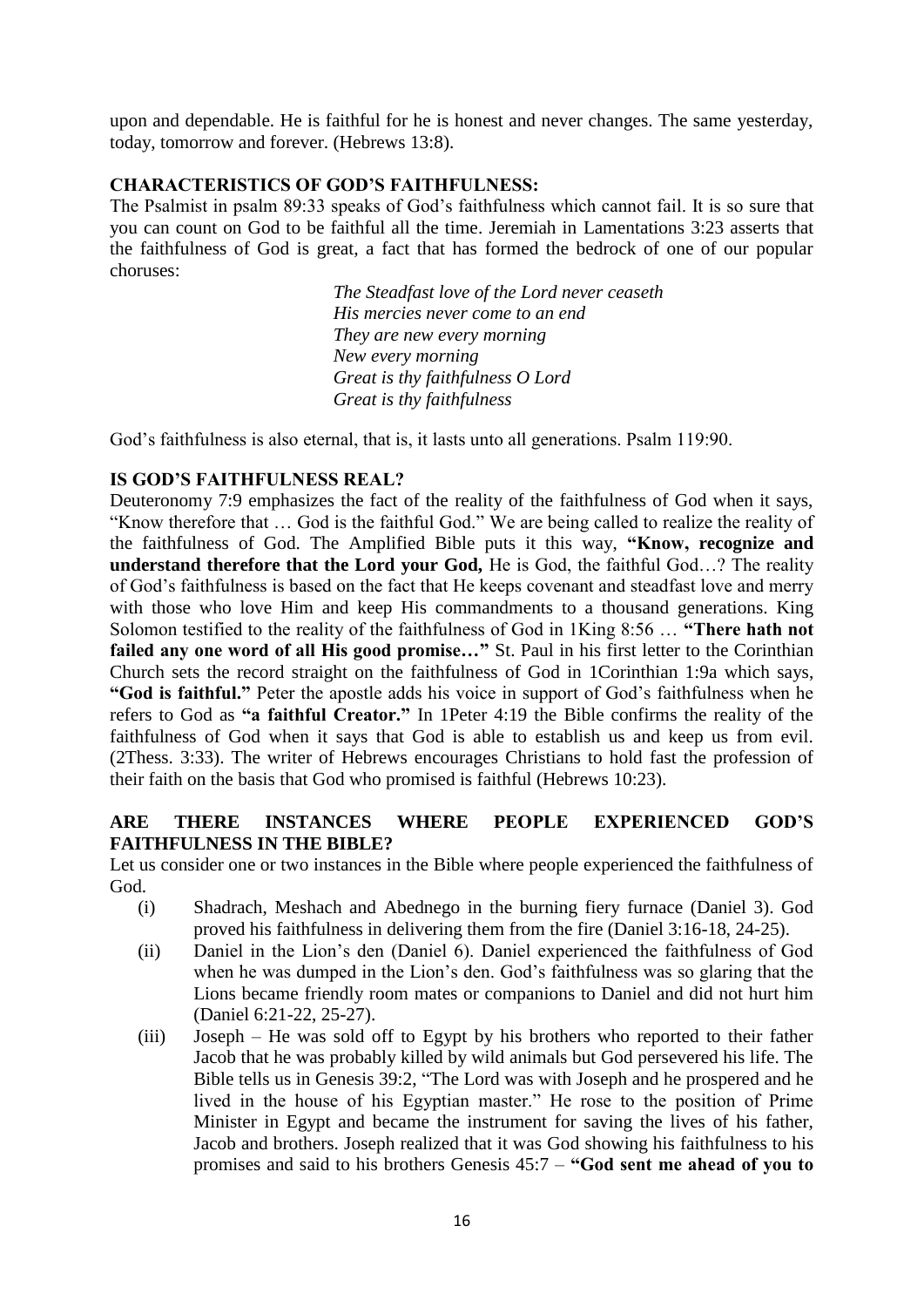## **preserve for you a remnant on earth and to save your lives by a great deliverance."**

### **IS GOD"S FAITHFULNESS STILL EVIDENT IN OUR GENERATION?**

Our God does not change and so his faithfulness never changes. We are thanking God today because of his faithfulness to us as a Diocese. Other examples of God"s faithfulness in this our generation abound. I know of several couples who believed and trusted in God"s faithfulness and never wavered in their faith, even when they were childless. These couples after ten or more years were blessed with children thus proving God"s faithfulness to those who believe and trust in him.

In the area of employment, people have been offered jobs even in places where the condition seem not to be favourable, confirming the belief that God can make way where there is none. There are cases where people who oppose church planting in their areas turned out to offer land for church building or even make their homes available for church workers.

# **THE CHALLENGE OF GOD"S FAITHFULNESS**

As Christians who serve a faithful God, we are expected to be faithful both to God and in all human relationships.

# **FAITHFULNESS IN OUR HOMES**

Many homes today are on the verge of breaking up because of unfaithfulness either on the part of the husband or on the part of the wife. People no longer take seriously their marriage vows; "Wilt thou have this man/woman to be thy wedded husband/wife, to live together after God's ordinance, in holy estate of matrimony, wilt thou love him, honour and keep him/her, for better for worse, for richer for poorer, in sickness and in health: Wilt thou forsake all others keeping thee only unto him, so long as you both shall live?" At the end of this questioning we answer, **"I Will."** Unfortunately it does not take long before one of the partners begin to ignore some of the clauses in this agreement. Hebrews 13:4 says, **"Marriage is to be honoured by all, and husbands and wives must be faithful to each other."** There is no doubt that majority of the youths who are involved in one kind of crime or the other in our society today come from broken homes, where husbands and wives have not remained faithful to their matrimonial vows. Christian families should therefore do all that is humanly possible to preserve the sanctity of marriage and thereby bring up children who will give glory to God.

# **FAITHFULNESS IN OUR PLACES OF WORK:**

Our daily work is a central reality of existence; and the Christian doctrine of work sees it as a necessary means of pleasing God by serving human needs. Unfortunately today many people no longer want to please God in their places of work, nor do they serve human needs through their work. People want to be paid for doing no job at all; to pass examinations without working for it hence the expo, which has now been entrenched in our educational system. Honest leadership, honest labour and uprightness in what people do have been neglected to the detriment of our nation. How many people entrusted with positions of authority in our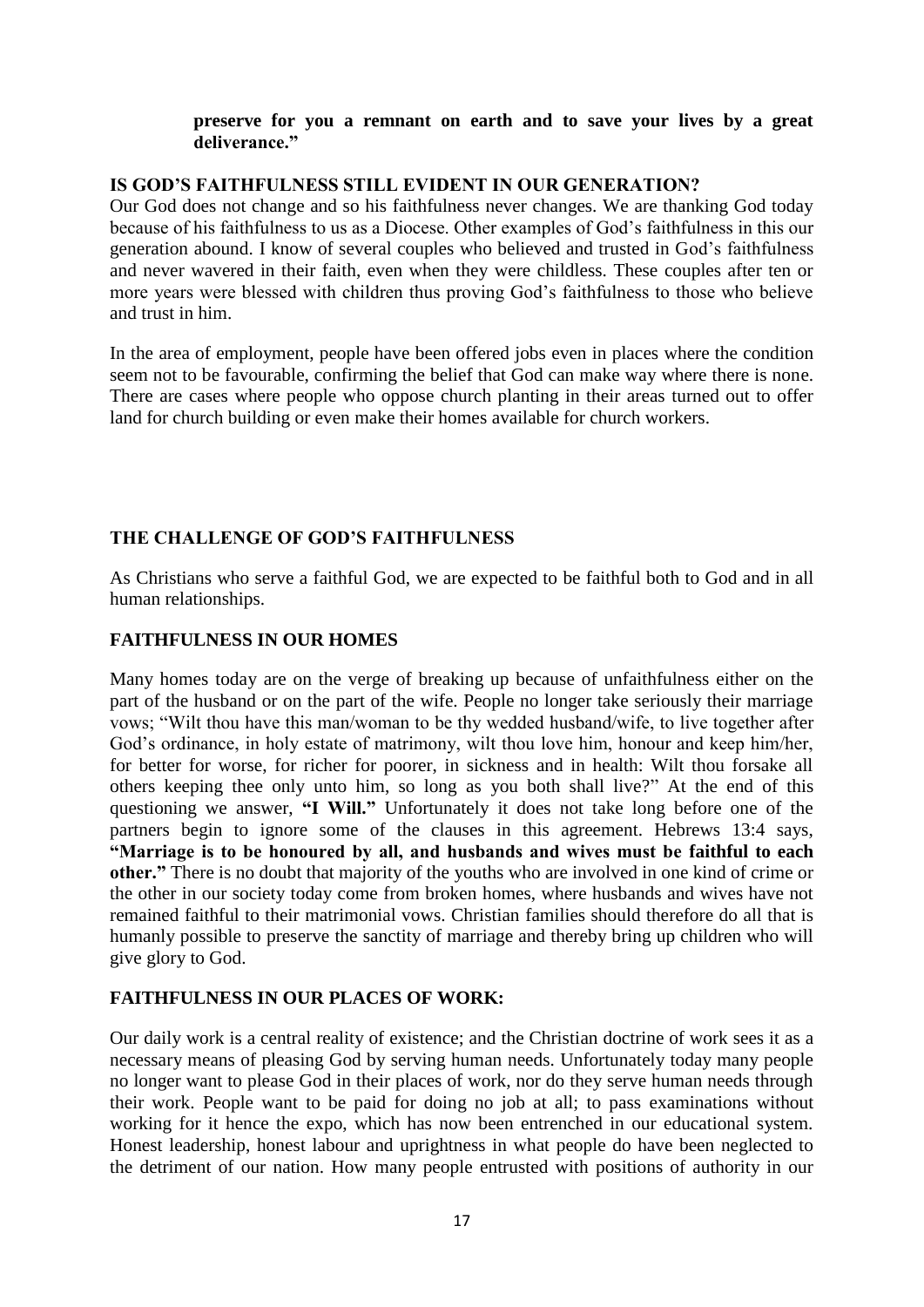country have carted away the public fund in millions and billions of naira? Read the national dailies and you will be appalled at the number of highly placed officers who loot the nation. No wonder the News Watch called them "Executives." The Scandal of renovating/furnishing the speaker"s house and that of his deputy with the sum of N628,000,000 (six hundred and twenty eight million naira) has engulfed this nation and the House of Representatives has left urgent national issues and has been debating on whether it was right or wrong. This is a country where we say that we are fighting corruption. We will be deceiving ourselves if we believe this country can continue to be run like this. Those entrusted with the common wealth steal it all, giving no thought to the fortunes of the rest of the society.

To take our nation out from the gutter level it presently is, we cannot over-emphasize the importance of leadership (faithful and dedicated leadership). We urgently need forthright leadership in our political, social, economic and religious spheres." There is no area in our society today where people are faithful to the trust bestowed on them. The applicant who wants to understudy the master very soon becomes richer than the master through fraudulent means. They put on shoes and clothes which their masters will not dream of. The office clerk cannot attend to your file unless you grease the palm. Files of workers are known to miss in offices. Some police officers and security agents connive with criminals to perpetrate crime. Even ministers of God in some cases misappropriate the church"s fund. The catalogue is endless. We have reached the stage where no one seem to trust anyone any longer. As Christians we are called upon to show faithfulness where every other person remains unfaithful knowing the reward for that as shown by our Lord and Master Jesus Christ in the parable about the Faithful and the Unfaithful Servant Matthew 24:45f.

# **FAITHFULNESS TO THE CHURCH**

We are all members of the church which is the body of Christ and which he bought with his own blood; Ephesians 5:25 **"Christ loved the church and gave his life for it."** It is distressing to know that many people who go to churches in this our age pay lip service to the church. While some attach more importance to their different groups in the church others have other places outside the church where their commitment is more. Some go to the "Prayer homes", I do not actually understand whether the church is not a place for prayer. I wonder what goes on in such people's mind when they are worshipping in the church and prayers are being said. Because their faith is not there they will not receive what is being asked for. Many no longer want to be under the authority of the church. Everyone wants either to lead or to teach. What the church plans to do is no longer the right thing except what is done in individuals groups. This does not make for the healthy growth of the church and does not foster oneness. It rather creates unnecessary divisions and rivalry. In \John 17:20 Jesus says **"I pray that they may all be one … May they be one, so that the world will believe that you sent me."**

Some people attend services only on special occasions within the year and do not take part in any of the activities of the church. Can such people say that they are faithful to the church. Others want the church when they have functions which they need the church to perform like marriage, baptism, funeral or memorial services. People have to fully identify themselves with the church so throt they will actually appreciate the implications of the above functions when performed.

# **FAITHFULNESS IN GIVING**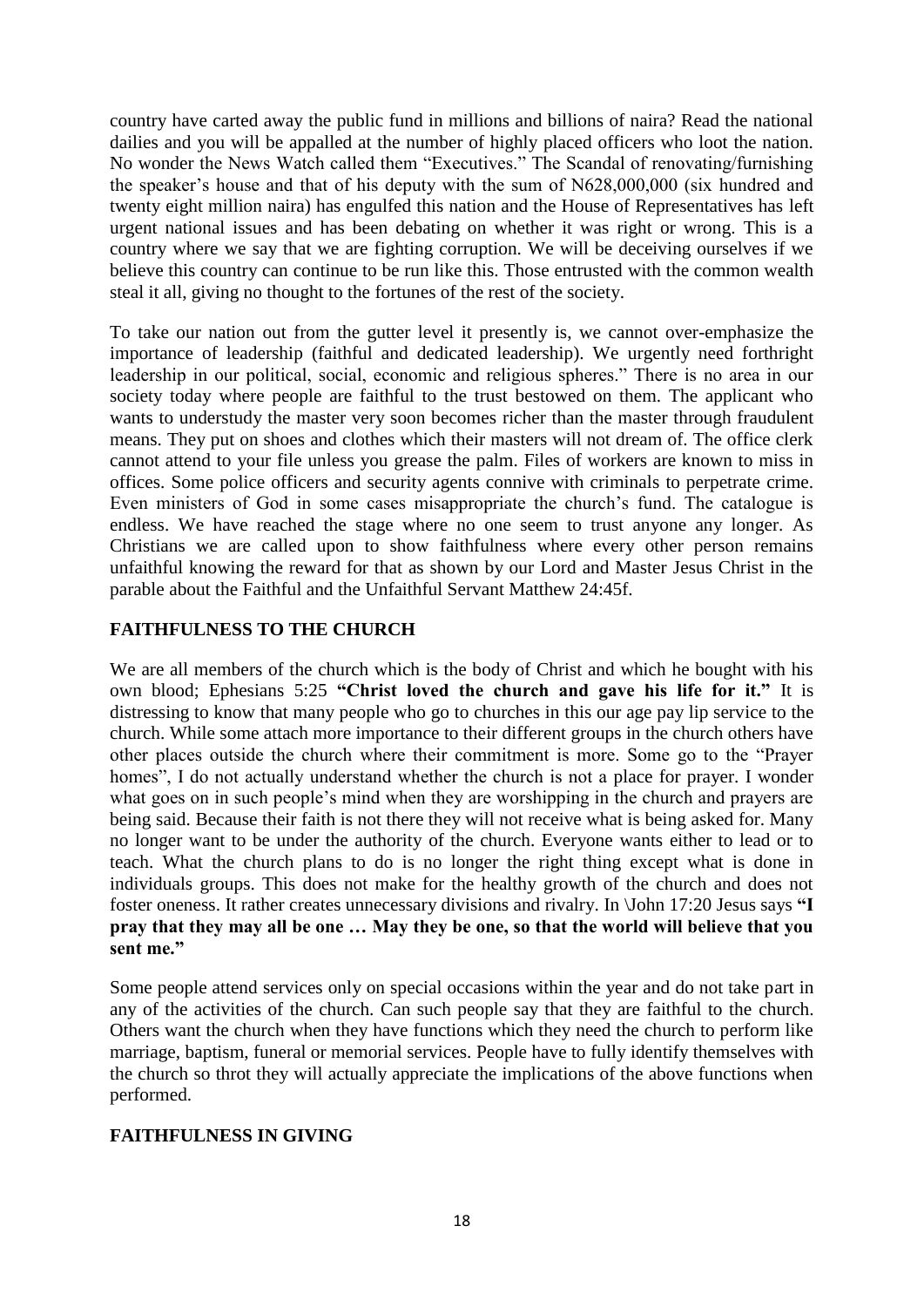One major problem in our Diocese is the unwillingness to give for the Service of God. Many people in our Diocese do not understand the difference between what is given to dumb idols to deceive them and what is given to the Almighty God who himself is the giver of all things. We think that we can cheat God but that is a great mistake. We claim that we are poor but what I have noticed whenever mention is made of any cloth to be bought shows that we are deceiving ourselves. Women who come first to pay for their cloth are those from the rural areas, yet the same people cannot give N10.00 for God's service. The reason for this may not be far-fetched. The secret of the Macedonian church in giving was that they first gave themselves to the Lord; 2 Corinthians 8:1-5.

I must however commend those who have shown great sign of improvement since the inauguration of the Diocese. Some churches have taken seriously tithing and free will donation while others have done nothing. I appeal that those who have done nothing will join others so that our Diocese will move forward. In some cases our workers have shown themselves ineffective in implementing Diocesan decisions while some others demoralize people who will like to do something. We have to note that we are all accountable to God in the way we lead his flock.

## **CONCLUSION**

We have a faithful God. As we thank him and appreciate his faithfulness which is not in doubt, let us realize that nothing will please him than to see that we who are the beneficiaries of his love and faithfulness will equally show the same faithfulness. Faithfulness in our belief and trust in him as the only one and true God. Faithfulness in keeping God"s commandments. Faithfulness in our calling. Faithfulness to our promises both in the church and society. Faithfulness in governance and campaign promises to the people. Faithfulness in our handling of public funds and everything entrusted to our care. Faithfulness in our service to the nation. We have to learn to be faithful Christians and faithful citizens of Nigeria. Let us look unto Jesus the author and finisher of our faith. He is faithful even to the end. Let us determine to live a life that is full of faithfulness in our homes, work places, church and society. Decide to stop being unfaithful in our social, economic or business life. Do not cheat people to get rich quick. Do not be involved in examination malpractices. Avoid social vices that are so prevalent in our society today. Our God is able to give you the power to get wealth (Deuteronomy 8:18). To the faithful God is faithful. May God inject a new zeal to serve Him faithfully so that He will always show His faithfulness in our lives and ministry in Jesus name. Amen.

Let us end with the hymn:

### **GREAT IS THY FAITHFULNESS**

"GREAT is Thy faithfulness," O God my Father, There is no shadow of turning with Thee; Thou changest not, Thy compassions they fail not; As Thou hast been Thou for ever wilt be.

*"Great is Thy faithfulness! Great is Thy faithfulness!" Morning by morning new mercies I see; All I have needed Thy hand hath provided –*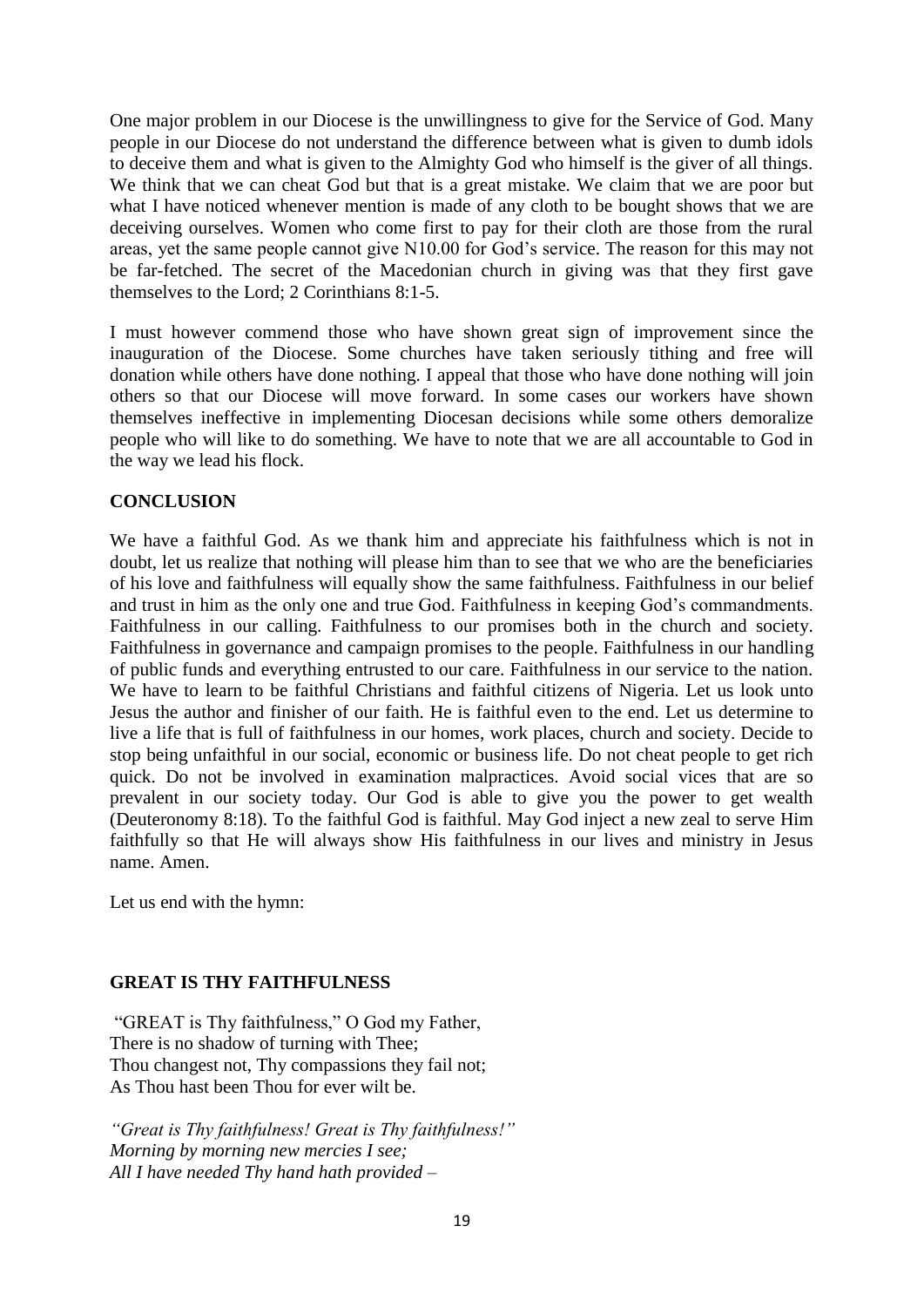*"Great is Thy faithfulness, "Lord, unto me!.*

Thank you for patient listening.

# **The Rt. Rev. Dr. Jonah C. Ilonuba (JP)** *(Bishop of Nsukka)*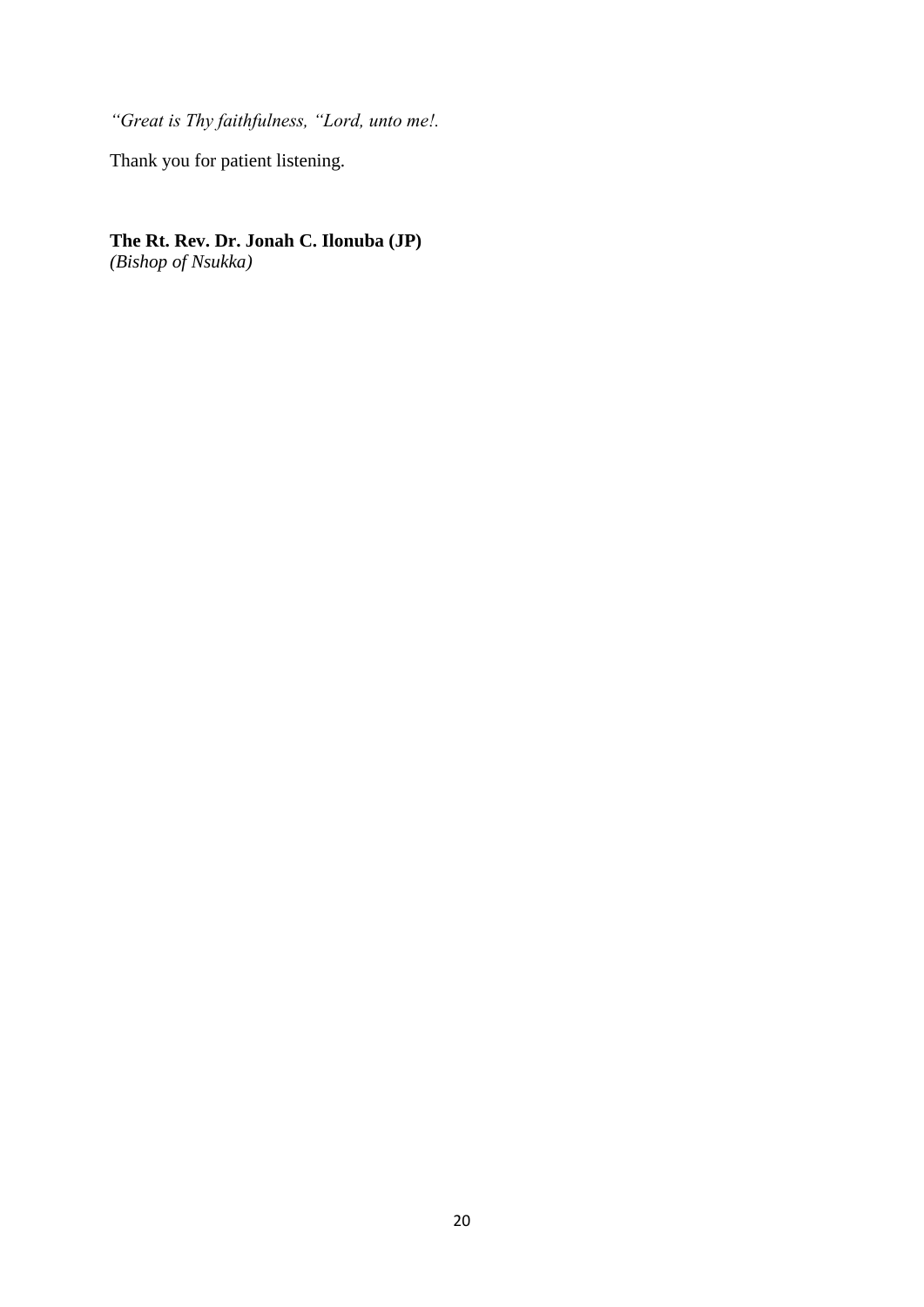## **PRESIDENTIAL ADDRESS/BISHOP"S CHARGE TO THE THIRD SESSION OF THE FIFTH SYNOD AT THE CATHEDRAL CHURCH OF ST. PAUL, NSUKKA ON MONDAY 3RD NOVEMBER 2008**

*My Lord Bishops The Hon. Chancellor, Sir Hon. Justice Fidelis I. N. Ngwu Hon. Judge of the High Court, Lady Justice Pearl Enejere Other Legal Luminaries The Ven. Archdeacons The Canons of the Cathedral and the Clergy The President Mothers' Union and Women's Guild, Young Wives and Girls' Guild Mrs. Ifeoma Agbo Bishop's Nominees Delegates to the Synod Distinguished Ladies and Gentlemen*

Blessed be the name of God for ever and ever, for wisdom and might are His. How great are His signs, and how mighty His wonders! His kingdom is an everlasting kingdom and His dominion is from generation to generation. The Most High rules in the kingdom of men and gives it to whoever He chooses. *(Daniel 2:20; 4:3,25)*

My heart rejoices in the Lord; my horn is exalted in the LORD … Because I rejoice in Your Salvation. No one is holy like the Lord, for there is none beside You. Nor is there any rock like our God.

Christ Jesus became for us wisdom from God and righteousness and sanctification and redemption, just as it is written, he who glories, let him glory in the LORD *(1Cor. 1:30-31)*.

Dear people of God here present, we whole heartedly and warmly welcome you to this our First Synod as the Diocesan of this great Diocese, the Anglican Diocese of Nsukka. This is the Third Session of the Fifth Synod of our Diocese and the first since the retirement of the Pioneer Bishop, the Rt. Rev. Dr. Jonah Chukwuemeka Ilonuba (JP) and Mrs. Roseline Uchenna Ilonuba (JP) (Nnediugwu) at the end of June this year.

We thank God Almighty for their ministry in our midst and for the solid foundation they laid in many spheres of the life of the Diocese. Daddy and Mummy, it is our prayers that you live to a ripe old age and may you reap bountiful reward for your steward in Nsukka in Jesus" name. Amen.

We appreciate the work of the Planning Committee of this Synod both on Diocesan and Archdeaconry levels for what they have been able to do within these few weeks of planning to see that this Synod will be a success. I thank those who have been specially invited to perform different assignments in the course of this Synod the Chief Launchers and Co-Launchers who started from yesterday to carry out their assignment. "Beloved we are confident of better things concerning you, yes things that accompany salvation, … For God is not unjust to forget your work and labour of love which you have shown toward His name in that you have ministered to the Saints and do minister. *(Hebrews 6:10)*

At our arrival on Saturday, we paid a courtesy call on the Executive Chairman of Nsukka Local Government Area, Hon. DaniGold Ugwuja. We thank him for welcoming us into his domain. We appreciate the way he has been carrying everybody along in his administration. We pray that God will bless his tenure and use him to bring progress in the land.

I cannot forget to thank the Archdeacon of the Cathedral, the Ven. Prof. Theophilus C. Madueme and his wife, Dr. Mrs. Stella Ify Madueme and all the clergy/wives of the Cathedral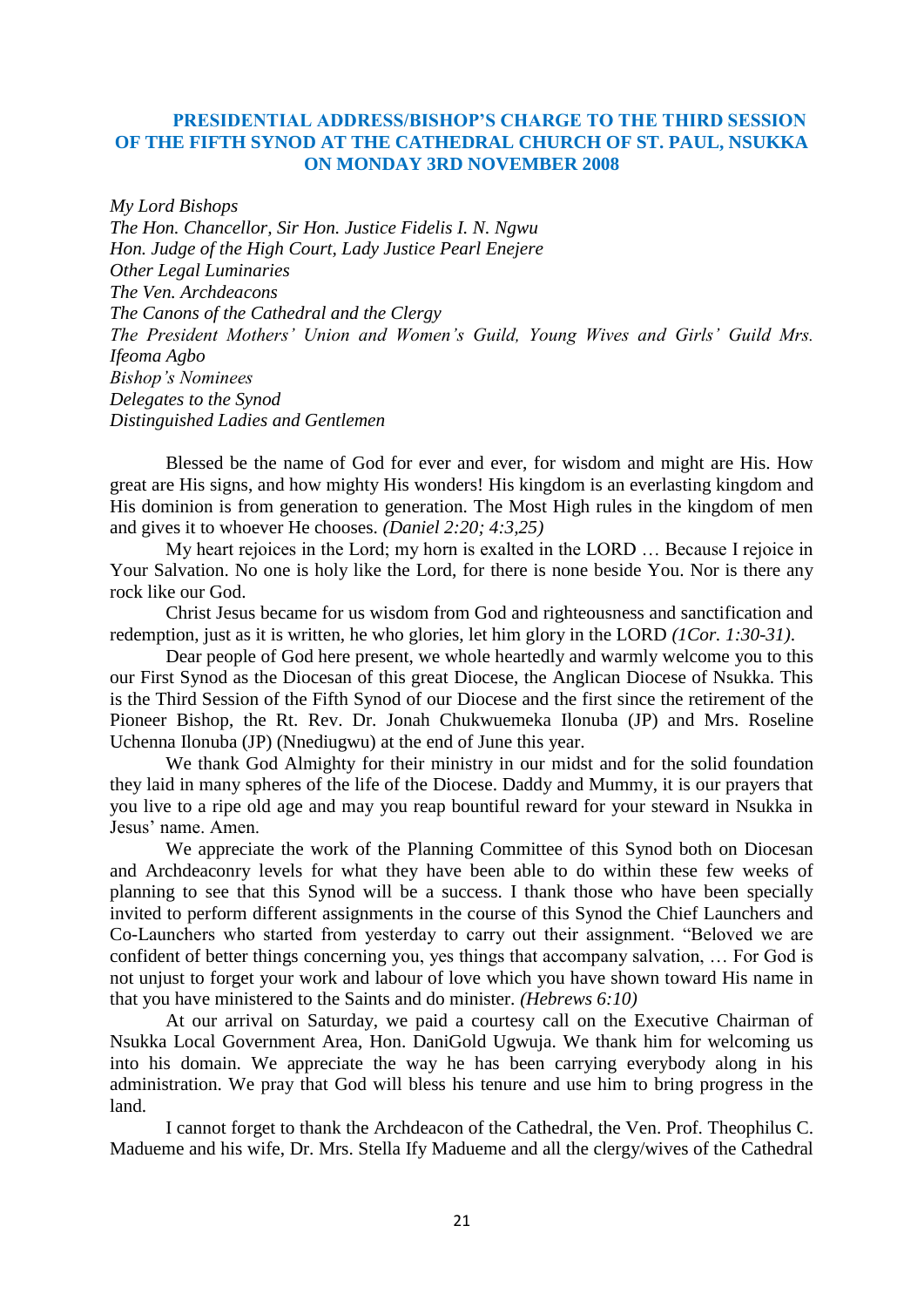Deanery for their commitment in planning for this Synod within a short period of about two months.

We should recall that the last Synod was held here at the Cathedral. But, this Synod being our First Synod, it is traditional that we take off from the Cathedral which is our seat. We thank the members of the Cathedral Deanery for their large heart and love for the things of the Lord. Below are the list of the members of the Deanery Synod Planning Committee

#### **2008 Deanery Synod Planning Committee**

|     | 1. Sir Barrister Chike J. Ngwu | -                        | Chairman Cathedral parish                  |
|-----|--------------------------------|--------------------------|--------------------------------------------|
|     | 2. Ven. Prof. T. C. Madueme    |                          | Member/Archdeacon, Cathedral Parish        |
|     | 3. Ven. J. C. Onah             |                          | Member, Cathedral Parish                   |
|     | 4. Rev. T. O. Ugwuishiwu       | $\overline{\phantom{0}}$ | Member, Cathedral Parish                   |
|     | 5. Rev. L. C. Ukwueze          | —                        | Member, Cathedral Parish                   |
|     | 6. Rev. V. I. Akunna           |                          | Member,/Secretary, Cathedral Parish        |
|     | 7. Dr. Mrs. I. S. Madueme      |                          | Member/Archdeacon's wife, Cathedral Parish |
|     | 8. Mrs. Theresa Onah           |                          | Member, Cathedral Parish                   |
|     | 9. Mrs. Gladys Onah            | $\overline{\phantom{0}}$ | Member, Cathedral Parish                   |
|     | 10. Mrs. Helen Ugwuishiwu      |                          | Member, Cathedral Parish                   |
|     | 11. Mrs. Nkiru Akunna          | $\qquad \qquad -$        | Member, Cathedral Parish                   |
|     | 12. Mrs. Nkeiruka Ukwueze      |                          | Member, Cathedral Parish                   |
|     | 13. Dr. Johnson Urama          | $\overline{\phantom{0}}$ | Member, Cathedral Parish                   |
|     | 14. Dr. Emma Ibezim            | -                        | Member, Cathedral Parish                   |
|     | 15. Mr. Johnson Onah           | $\qquad \qquad -$        | Member, Cathedral Parish                   |
|     | 16. Sir G. K. Agu              | $-$                      | Member, Cathedral Parish                   |
|     | 17. Sir Nnanna Ukegbu          |                          | Member, Cathedral Parish                   |
|     | 18. Mr. Chukwuemeka Offor      | $\overline{\phantom{0}}$ | Member, Cathedral Parish                   |
|     | 19. Mr. Ifeanyi Eweni          | $\overline{\phantom{0}}$ | Member, Cathedral Parish                   |
|     | 20. Mr. Chinedu Odo            |                          | Member, Cathedral Parish                   |
|     | 21. Lady Augustina Ngwu        | —                        | Member, Cathedral Parish                   |
|     | 22. Lady Promise Okonkwo       | $\overline{\phantom{0}}$ | Member, Cathedral Parish                   |
|     | 23. Lady Chinwe Onwurah        | $\overline{\phantom{0}}$ | Member, Cathedral Parish                   |
|     | 24. Lady MaryRose Ngwu         | $\qquad \qquad -$        | Member, Cathedral Parish                   |
| 25. | Lady Augustina Onyemaechi      | $\qquad \qquad -$        | Member, Cathedral Parish                   |
|     | 26. Lady Titti Mbelu           | $\equiv$                 | Member, Cathedral Parish                   |
|     | 27. Lady Ijeoma Nwoji          |                          | Member, Cathedral Parish                   |
|     | 28. Mrs. Jane Eweh             | —                        | Member, Cathedral Parish                   |
|     | 29. Mrs. Philo Ugwoke          | $-$                      | Member, Cathedral Parish                   |
|     | 30. Mrs. Stella Odum           |                          | Member, Cathedral Parish                   |
|     | 31. Mrs. Esther Ilukwe         | $\overline{\phantom{0}}$ | Member, Cathedral Parish                   |
|     | 32. The Ven. Steve N. Dimelu   | $\qquad \qquad -$        | Member, St. Luke's Parish                  |
| 33. | Rev. Matthew Ezema             |                          | Member, St. Luke's Parish                  |
| 34. | Sir Frank Obayi                | $\qquad \qquad -$        | Member, St. Luke's Parish                  |
| 35. | Lady Joy Obayi                 | —                        | Member, St. Luke's Parish                  |
| 36. | Mr. Nelson Omeje               |                          | Member, St. Luke's Parish                  |
|     | 37. Mrs. Gladys Olisa          |                          | Member, St. Luke's Parish                  |
| 38. | Mr. Augustus Achime            |                          | Member, St. Luke's Parish                  |
| 39. | Mr. G. A. Ezeugwoke            | —                        | Member, St. Luke's Parish                  |
| 40. | Rev. Ugochukwu Ezema           |                          | Member, Obimo Parish                       |
| 41. | Mr. Innocent Eze               |                          | Member, Obimo Parish                       |
| 42. | Mr. Williams Onyishi           | $\qquad \qquad -$        | Member, Obimo Parish                       |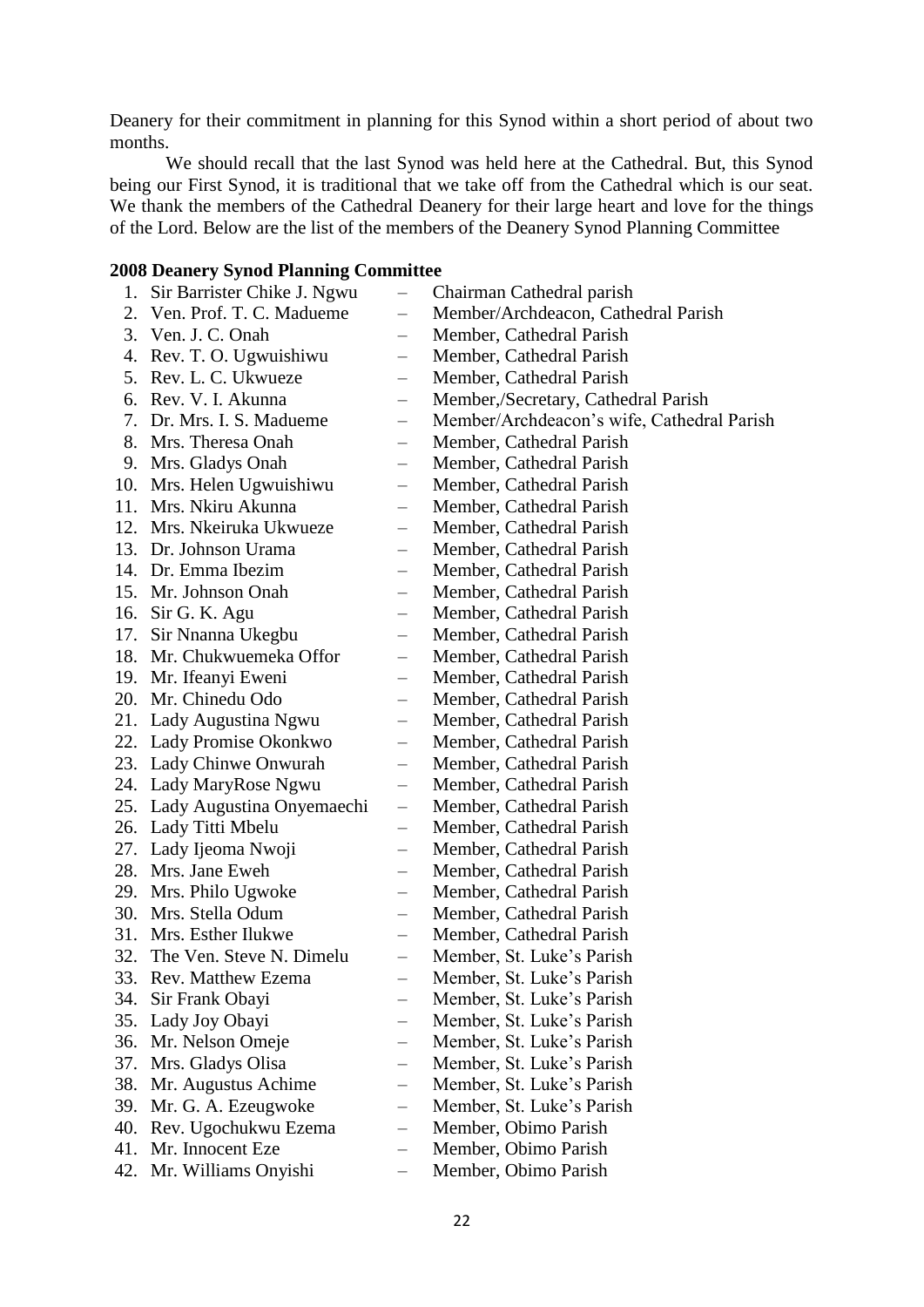| 43. Mrs. Roseline Okpata | $\overline{\phantom{0}}$ | Member, Obimo Parish |
|--------------------------|--------------------------|----------------------|
| 44. Mr. Joseph Ezugwuoke |                          | Member, Obimo Parish |
|                          |                          |                      |

45. Mrs. Christiana Ugwuoke – Member, Obimo Parish

### **SUB COMMITTEES OF THE 2008 DEANERY SYNOD PLANNING COMMITTEE:**

# **1. ENTERTAINMENT SUB-COMMITTEE**

|                                    | Chairperson |
|------------------------------------|-------------|
| All Clergy Wives in the Deanery    |             |
| All Women members of the committee |             |
|                                    | Member      |
|                                    | ረረ          |
|                                    | C C         |
|                                    | "           |
|                                    | $\epsilon$  |
|                                    | $\epsilon$  |
|                                    | $\epsilon$  |
|                                    | C C         |
|                                    | $\epsilon$  |
|                                    | C C         |
|                                    | $\epsilon$  |
|                                    | $\epsilon$  |
|                                    |             |

### **2. LAUNCHING SUB-COMMITTEE:**

| Dr. Johnson Urama        | Chairman   |
|--------------------------|------------|
| Mr. Chukwuemeka Offor    |            |
| Sir Arc. Chijioke S. Eze | Member     |
| Sir Engr. Dozie Eze      | $\epsilon$ |
| Dr. Emma Ibezim          | $\epsilon$ |
| Mr. Johnson Onah         | $\epsilon$ |
| Lady Mbelu               | C          |
| Lady Dr. Oguonu          | $\epsilon$ |
| Sir Dr. G. C. E. Mbah    | $\epsilon$ |
| Sir Dr. Ernest Okoli     | $\epsilon$ |
| Dame Elsie Ogbonna       | $\epsilon$ |
|                          |            |

## **3. WORKS SUB-COMMITTEE:**

| Sir G. K. Agu          | Chairman   |
|------------------------|------------|
| Mr. Johnson Onah       |            |
| Sir Luke Nwobodo       | Member     |
| Mr. Humphrey Anyaragbu | Member     |
| Sir Andrew Okide       | 66         |
| Sir Dan. N. Ogbodo     | $\epsilon$ |
| Mr. Ik. Nzemechi       | $\epsilon$ |
| Mrs. Oge Onah          | $\epsilon$ |
| Mr. Chukwuemeka Offor  | $\epsilon$ |
| Mr. Abed Ajoku         | $\epsilon$ |
| Mr. Anselm Ugwu        | $\epsilon$ |
| Mr. Achime             | $\epsilon$ |
| Mr. John Elehu         | $\epsilon$ |
|                        |            |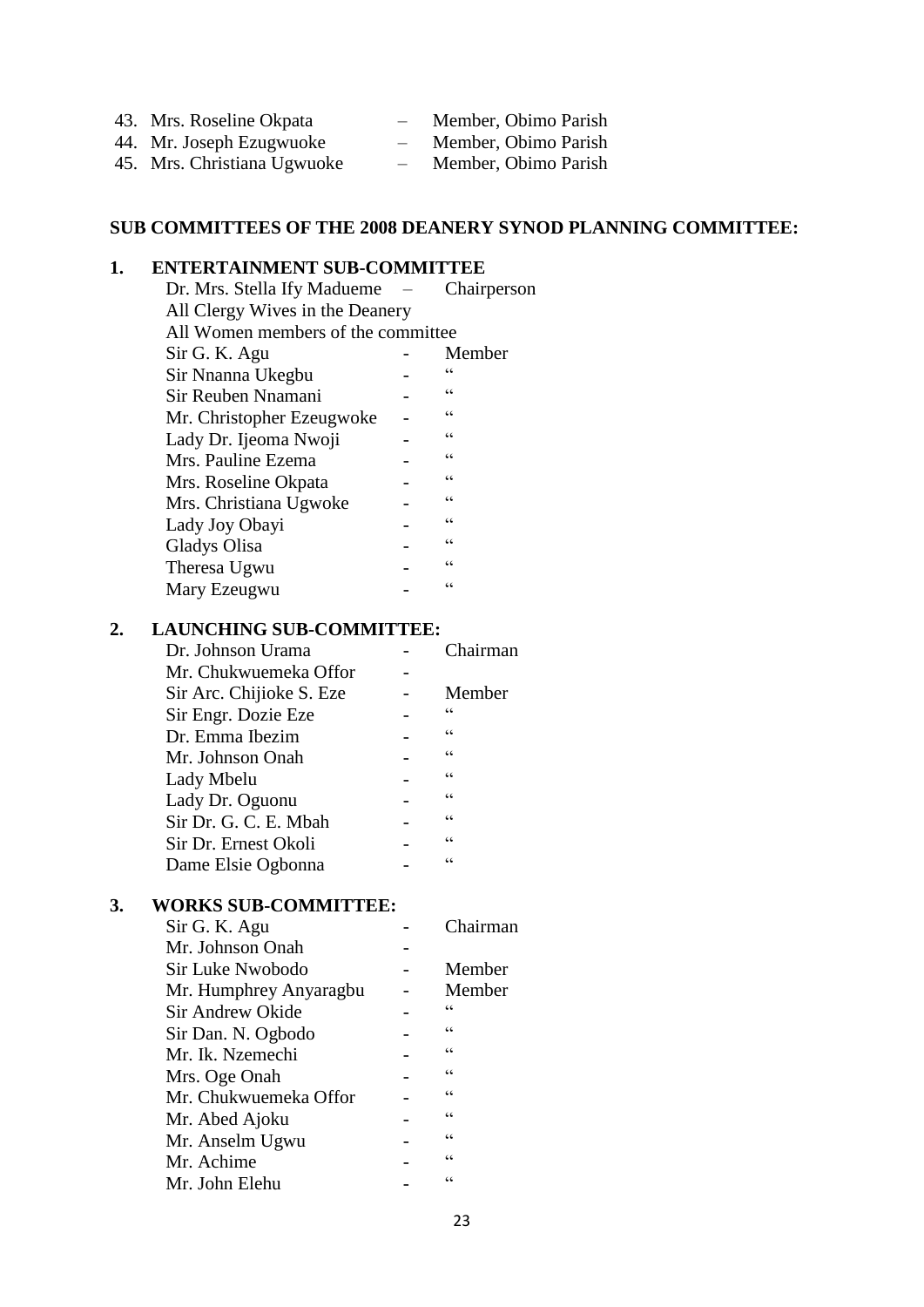Mr. Nelson Omeje - "

## **4. PRAYER SUB-COMMITTEE**

| Rev. Nnamdi Ezema                                           | Co-ordinator |
|-------------------------------------------------------------|--------------|
| Rev. Matthew Ezema                                          | Member       |
| Rev. T. O. Ugwuishiwu                                       | $\epsilon$   |
| Sir Simeon Okonkwo                                          | $\epsilon$   |
| All Members of St. Paul's Cathedral Prayer Team are members |              |

#### **5. PUBLICITY/PROTOCOL SUB-COMMITTEE**

| Rev. Ifeanyi Akunna      | Chairman   |
|--------------------------|------------|
| Mr. Johnson Onah         |            |
| Sir Engr. Dozie Eze      | Member     |
| Dr. Eto Onyeaku          | $\epsilon$ |
| Mr. Simon Eze            | C          |
| Lady Promise Okonkwo     | C          |
| Lady Dr. Oguonu          | $\epsilon$ |
| Lady Prof. Uche Nzewi    | C C        |
| Lady Dr. Florence Ezeudu | $\epsilon$ |
| Lady Mary Rose Ngwo      | $\epsilon$ |
|                          |            |

## **6. ACCOMMODATION SUB-COMMITTEE**

| Mr. Chukwuemeka Offor              | Chairman   |
|------------------------------------|------------|
| Mrs. Jane Eweh                     | Member     |
| Mr. Daniel Aroh                    | $\epsilon$ |
| Sir Chike Asogwa                   | $\epsilon$ |
| All Zonal Leaders in the Cathedral | $\epsilon$ |
|                                    |            |

### **7. SECURITY SUB-COMMITTEE:**

| Mr. S. O. Eze          | $\sim$                   | Chairman   |
|------------------------|--------------------------|------------|
| Rev. Nnamdi Ezema      |                          | Member     |
| Mr. Humphrey Anyaragbu | $\overline{\phantom{0}}$ | $\epsilon$ |

### **8. SOUVENIR SUB-COMMITTEE:**

| Lady Promise Okonkwo | Chairman   |
|----------------------|------------|
| Lady Nkechi Ikpeze   | Member     |
| Lady Philo Ugwoke    | $\epsilon$ |
| Sir Frank Obayi      | $\epsilon$ |
| Dr. Johnson Urama    | $\epsilon$ |

# **9. DECORATION SUB-COMMITTEE:**

| Mrs. Odum          | $\sim$ | Chairperson |
|--------------------|--------|-------------|
| Lady Philo Ugwuoke | $-$    | Member      |
| Sir Frank Obayi    |        | cc          |
| Dr. Johnson Urama  |        | $\epsilon$  |

#### **10. SOCIAL EVENING SUB-COMMITTEE:**

| Chairman   |
|------------|
| Member     |
| $\epsilon$ |
| $\epsilon$ |
|            |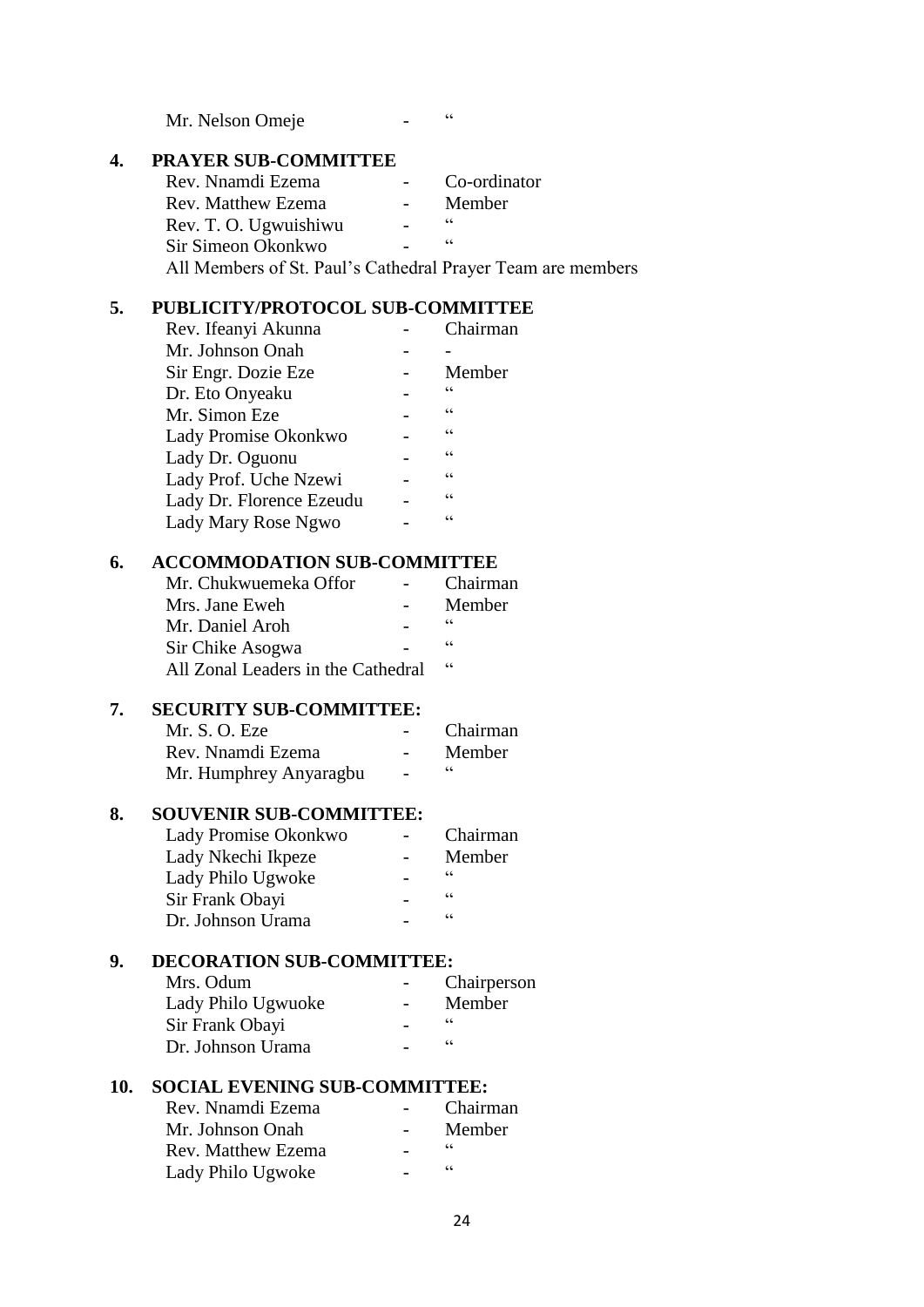| Sir Dr. Ernest Okoli  |    |
|-----------------------|----|
| Lady Prof. Uche Nzewi | ۷Ć |

#### **11. FINANCE SUB-COMMITTEE:**

| Mr. Johnson Onah     | Chairman   |
|----------------------|------------|
| Lady Promise Okonkwo | Member     |
| Mrs. Rose Ukwueze    | $\epsilon$ |
| Sir Frank Obayi      | $\epsilon$ |
| Mr. Williams Onyishi | $\epsilon$ |
|                      |            |

Both the Lord and men have seen your labour and you will never go unrewarded.

I and my wife and the entire Agbo family wish to use this medium to express our gratitude to all the members of Nsukka diocese, our friends and well wishers, for their good will, prayers, visits, encouragements, counsel and gifts, which you have lavished on us since March 2008 when we were elected Bishop to the See of Nsukka. It is only God that can adequately reward you. May you never lack in Jesus name. Amen.

#### **THE GUEST PREACHER: The Ven. Prof. Chinedu Ositadinma Nebo**

Professor Chinedu Ositadinma Nebo was born on 3rd June, 1952 in Kafanchan to Mr. Christopher and Mrs. Ifeyinwa Nebo, natives of Udi in Enugu State. Because of the nature of his father"s work in the Nigeria Railways Corporation, young Chinedu had his primary school eduation in Ibadan, Kafanchan and Port Harcourt where he passed his First School Leaving Certificate Examination with Distinction in 1965. He then attended the prestigious Government Secondary School, Afikpo with scholarship, completing his secondary school career in flying colours. He started higher school program, again on scholarship, at Government College Umuahia, but latter abandoned the program to proceed to the United States of America with Federal Government Scholarship to pursue a degree course in Mining Engineering at South Dakota School of Mines and Technology. Chinedu"s father had asked him to name the girl he would marry before leaving the shores of Nigeria. Chinedu named his secondary school sweetheart Ifeyinwa Agbo and his father took him to Ifeyinwa"s parents to introduce the young suitor. The rest is now history as Chinedu and Ify recently celebrated their  $30<sup>th</sup>$  wedding anniversary.

Chinedu graduated with Highest Honors (First Class Honors) in May 1978. While an undergraduate he was listed in the prestigious Who"s Who Among Students in American Universities and Colleges. He proceeded to graduate school and obtained an M. Sc. Degree in Metallurgical Engineering, and later a Ph.D. in Materials Engineering Science. Between his Masters and Ph.D. programmes he worked at Duval Corporation, Tucson, Arizona for nearly two years to obtain practical experience in the minerals industry. By the year 1985 Chinedu had been named to numerous prestigious biographies of Who's Who within the USA and outside, including International Youth in Achievement, Who"s Who in Finance and Industry, International Book of Honor, etc.

On returning to Nigeria, Chinedu was encouraged by the famous University administrator, late Professor Kenneth Dike, to join Anambra State University of Technology (ASUTECH), the first of its kind in Nigeria. ASUTECH became the mother of Nnamdi Azikiwe University, Enugu State University of Science and Technology, and Ebonyi State University, with the creation of Enugu and Ebonyi States. While serving at Enugu State University of Science and Technology, Professor Nebo occupied various academic and administrative positions. He was the Director of the Pre-Science Program in 1991 to December 1999, he served as the Associate Dean, Faculty of Engineering. From January 2000 to January 2004, he served as the sole Deputy Vice Chancellor.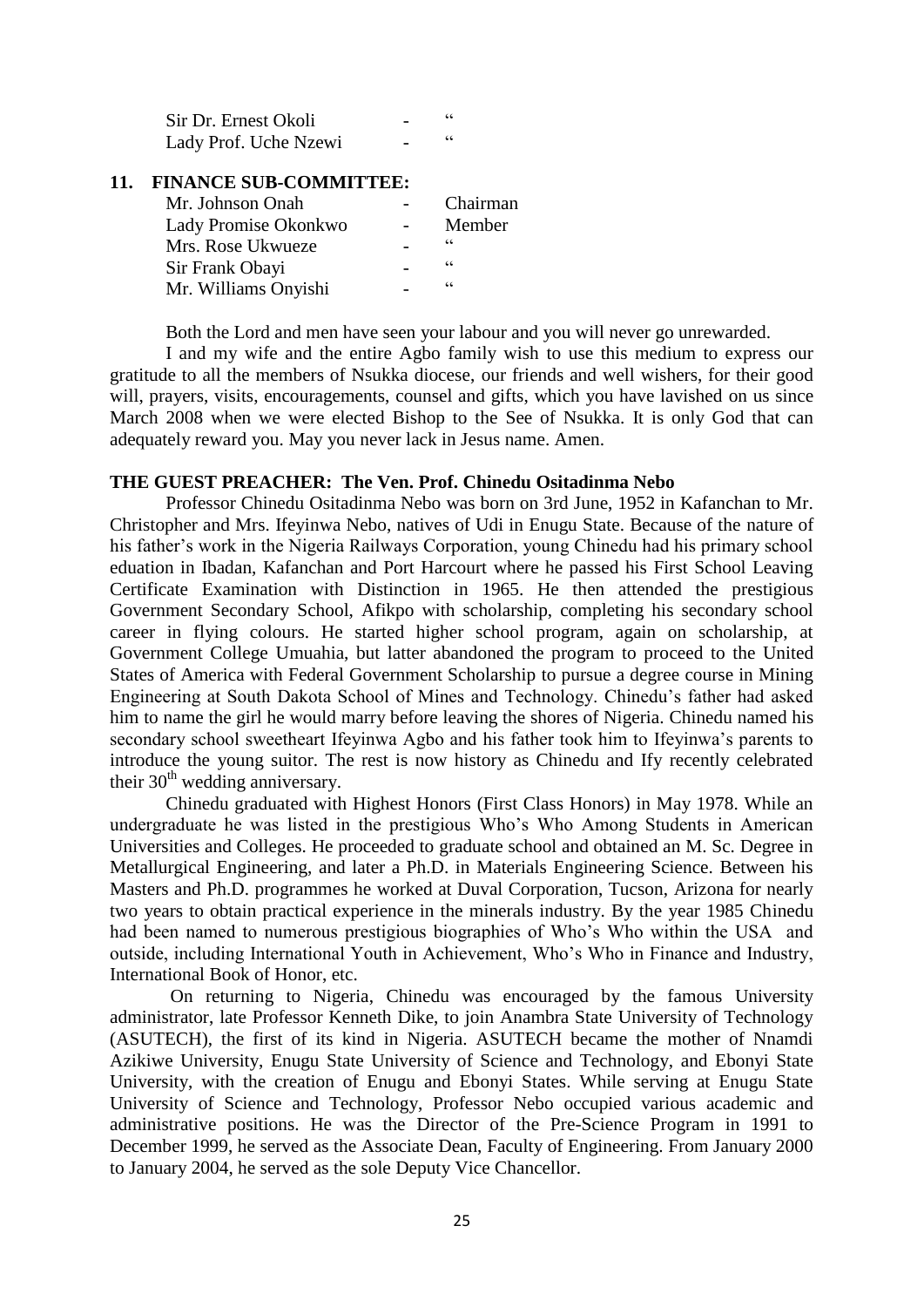In June, 2004 he was appointed the Vice Chancellor of University of Nigeria after one of the most hotly contested races for the post of VC in the history of Nigeria. As Vice Chancellor of the University of Nigeria Nsukka, Professor Nebo has rejuvenated the ailing and grossly neglected University and has revived the wounded Lion. When he became VC the University was littered with abandoned projects, most of which were abandoned over twenty years before he assumed office. Today most of those projects have either been completed or are nearing completion. In addition, many new projects were started and completed under his administration. He has attracted the organized private sector to partner with UNN in the development of the University and the provision of much needed facilities for teaching and learning.

Professor Nebo has also served the nation and humanity in many capacities, including, but not limited to the following.

Archdeacon of the Church of Nigeria (Anglican Communion) Chairman; Enugu State Committee for the Eradication of Cultism; Member, Enugu State Development Committee (on inception of Enugu State); Member, Governing Council of NIIA. Member, National Steering Committee on Vision 2020.

In 2006, the national body of the Senior Staff Association of Nigerian Universities (SSANU) elected Professor Nebo as the Best Vice Chancellor of the year. The next year 2007 the National Association of Nigerian Students (NANS) elected Professor Nebo the Best Vice Chancellor. In July 2008, Professor Nebo was named the Most Outstanding Vice Chancellor in Africa and inducted into their Hall of Fame by all Africa Students Union base in Accra, Ghana.

Professor Nebo has continued to re-engineer the University of Nigeria and has brought a sense of calm and conviviality to its Campuses. As a minister of the gospel of our Lord Jesus Christ, Professor Nebo has traversed the length and breadth of Nigeria with the message of the gospel.

On the Pulpit yesterday, he has given a message of repentance, hope and faith; a message that heartens those who are rejected and down trodden. A message that has enabled the humble to raise their heads and recognized their place in the scheme of things.

And to us in the Diocese, he has received us with our problems with a fraternal kindliness and forbearance only reserved to a beloved wife [son].

Men like Venerable Professor Chinedu Nebo redeem us all from a sense of hopelessness, commonplaceness and futility; and are ever an inspiration to us, not to panic in the face of odds nor to be weary in well being.

That is Professor Nebo, for you, a priest of God, a Professor in Materials Engineering Science, a Vice Chancellor of the only University of Nigeria and our Guest Preacher who has remained a veritable tool in the hands of God in moving the frontiers of the gospel forward.

We thank God for their ministry in Nsukka and for the solid foundation laid in many spheres of the life of University of Nigeria. It is therefore with delight that we bestow on you the first Nsukka Diocesan Award for Integrity and Excellence. You are a FAITHFUL MISSIONARY

Brother, may God bless you.

Professor Nebo is happily married to his heartthrob, Ify. And they are blessed with four children and two grand children.

#### **OUR JOYS AND SORROWS:**

We rejoice with our members whom God blessed in special ways within this period. We remember most especially Ven. Prof. Theophilus C. Madueme who was made a Professor last September, Ven. Emmanuel I. Onah, Rev. Chukwudi Okanya who wedded their lovely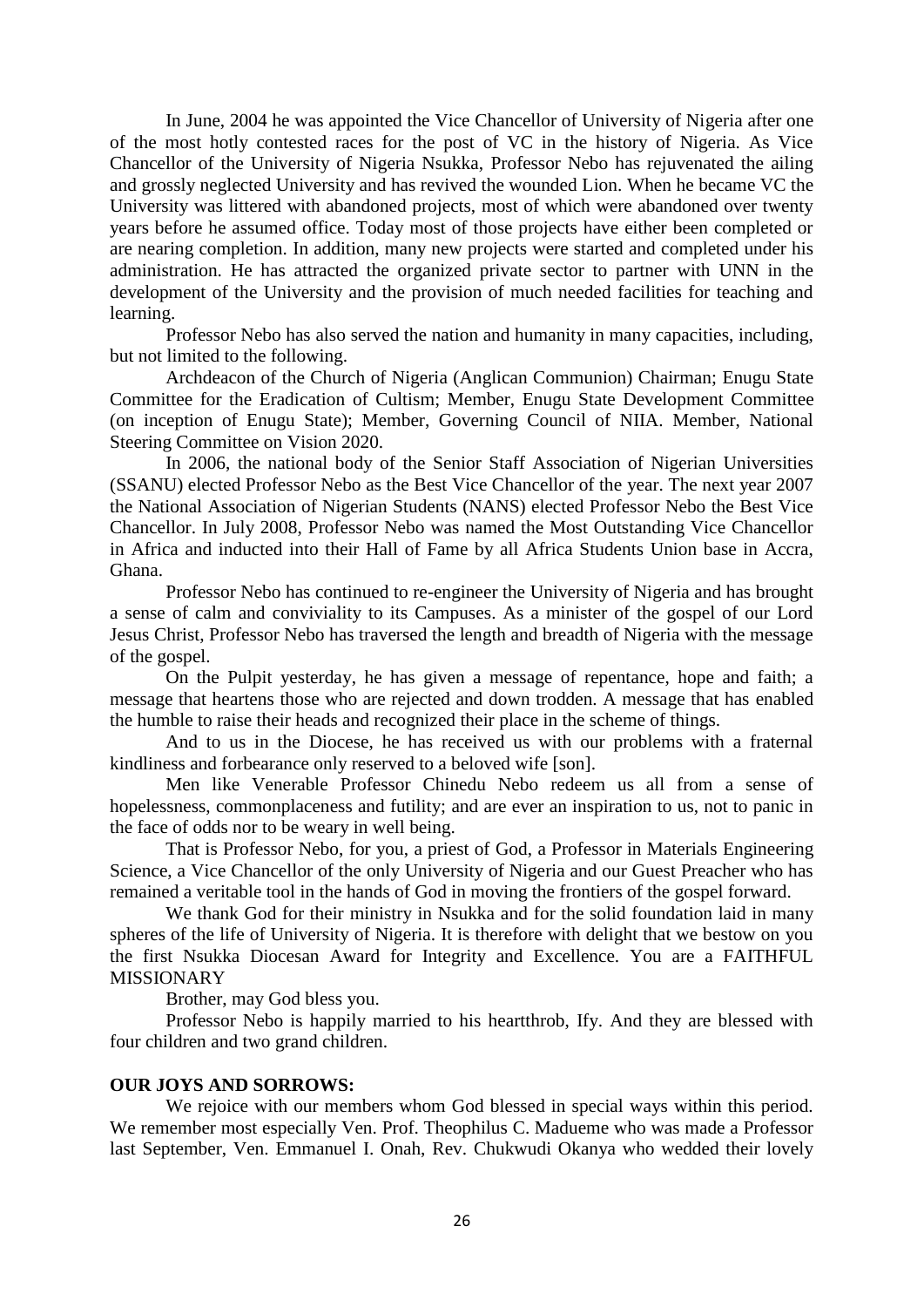wives. We also congratulate the families that were blessed with the fruit of womb, and other wonderful blessings. Our prayers is that these blessings shall be permanent in Jesus name.

On the other hand we sympathize with all the families that lost their beloved ones within these period. Some of them would have been here with us if not that they have gone to be with the Lord.

Some of them are:

- 1. Rev. Eugene Ossai
- 2. Sir Emmanuel C. Onah
- 3. Sir Eric Amobi
- 4. Sir Moses Ozota
- 5. Sir Ejiofor Ugwuanyi
- 6. Sir Obed Ugwu
- 7. Sir Samson Ogbunammiri
- 8. Mr. Sylvanus Ezema
- 9. Mr. Izuchukwu Mba
- 10. Sir Engr. Festus Ugwu
- 11. Mr. Isaiah O. Uzuagu
- 12. Mrs. Mercy Onwujuba
- 13. The Rt. Rev. Simon Bala *(Bishop of Kubwa)*

We say to you, it is well and because Jesus lives, we can face tomorrow.

### **VENUE OF THE SYNOD – CATHEDRAL DEANERY: THE HISTORY OF ST. PAUL"S CATHEDRAL CHURCH, NSUKKA**

In 1927, Omeje Ugwuanyi Idike, the Eze of Alor-Uno resolved to build an edifice in his domain. He employed the services of some sawyers to get the necessary wood for a story building. Among the sawyers and workmen were John Enyi and Emmanuel Enyi from Eha-Amufu, who were new converts to Anglicanism and were full of zeal for their new found faith. The Eze took interest in their activities. They observed the Sunday as a day of rest, prayer and worship of God. The Eze, then desired to have and support this new religion in his kingdom. After a discussion with the Enyi brothers, a delegation from the Eze of Alor-Uno was sent to Rev. Isaac U. Ejindu, the Pastor in charge of Ngwo requesting him to send a church teacher to Alor-Uno. They were assured of a church teacher to be sent within one year on the condition that the teacher must be paid by the Eze. He was also required to provide a place for church/school. On 6th January 1928 (Epiphany) Mr. Joseph Eze from Nachi was sent.

Prior to the arrival of the Church Teacher, the group of converts from Alor-Uno moved to Nsukka in 1927 when they heard that Christians were working in various government establishments. Expectedly the government officials, who were strangers, welcomed the idea of the "Anglican Church having a base in Nsukka as a divisional headquarter in 1928. Mr. J. P. Okeke was sent as the first Church Teacher. By this time Nsukka and its environs were full of idol worshipping.

Owerre Ani Community gave the temporary site, while Ameze Owerre Ndikom Ogu, Obodo Dike, gave land for the permanent site of St. Paul"s Church, School and Rest House. Echara Community provided land for the Women Training Centre (Amanwanyi). These land owners played a vital role in the establishment of the church and attendant development that went with it. The Church used the colonial officers to reach the warrant Chiefs and traditional title holders who could influence their community. Among the leaders of thoughts reached were Ozioko Ugwokeja Nwangwu, and Ozioko Ugwoke Ugwu Nwangwu. This contacat was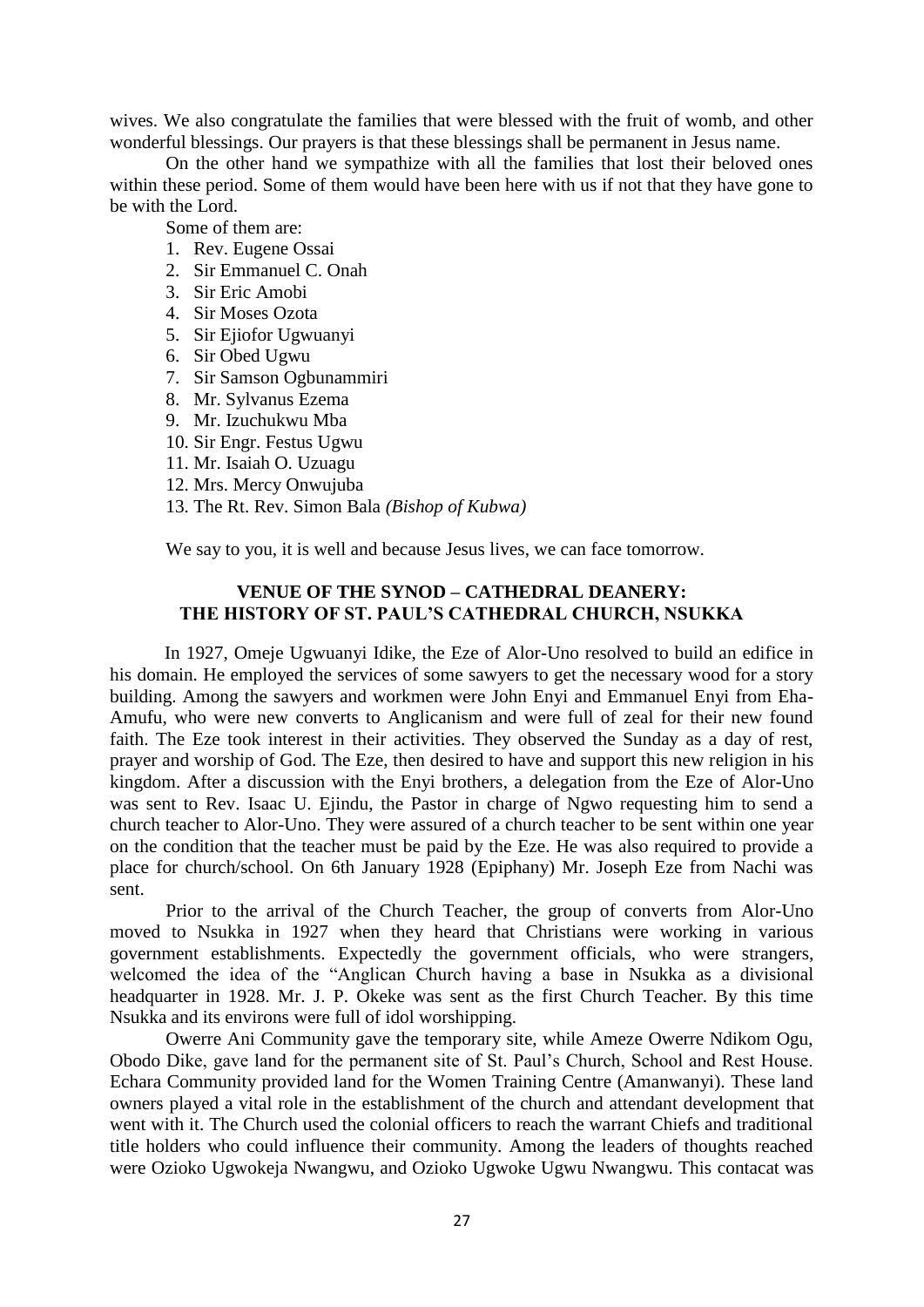later consummated through the effort of Mr. Matthew Ani Ngwu who lived near the government quarters.

#### **PIONEERS OF FAITH:**

The Rev. Andrew N. Asiekwu from Asaba was the first resident Priest in Nsukka in 1930. He was noted for his vibrant campaign against idolatrous life and zeal in planting new Churches. He also followed the missionary policy of establishing churches that should be self supporting, self propagating and self governing. He was assisted by the Catechist Mr. J.W.U. Jackson. After Rev. Asiekwu came other Priests as follows:- Rev. C. O. Meme 1938, Rev. Bernard 1939-1944, Rev. Eleazer I. Ene 1945-1950, Rev. Williet 1950-1956, Rev. H. O. Nwigwe 1956-1960, Rev. N. Emeligo 1960-1964, Rev. D, N. Ezirim 1965-1967, Ven. S. A. Eze 1970-1974 , Ven. H. O. Ude and Rev. Umeh 1974, Ven. S. O. Ugwuanyi 1975-1994, Ven. C. N. Ozoko 1975-1976, Rev. L. O. Akunna 1977 – 1979, Rev. A. Nwokedi 1979, Rev. A. Abba and Rev. E. E. Odo 1980, Rev. B. O. Nnaji 1986, Rev. W. Nwankwo and Rev. E. Ejike 1987, Rev. E. C. Odezue 1989, Rev. O. Agbogu, Rev. A. Ajaero, Rev. E. O. Chinwuko, Rev. Obi Nwanne Chukwu 1992, Rev. T. Chigbo, Rev. f. Nwani 1993, Rev. E. I. Asogwa, Rev. A. N. C. Ogbochie, Rev. Canon D. O. Ogbonna 1994, Rev. Canon L. I. Eze and Rev. S. A. Ugwu 1995, Rev. Canon B. C. D. Diara, Rev. Dr. Engr. T. C. Madueme, Rev. E. E. Ugwu, Rev. C. A. Onyechi 1996, Rev. Canon G. U. Uvuka, Rev. Canon Dr. N. S. Nwigwe 1997, Rev. M. O. Nwobodo 1998, Rev. Canon (now Ven.) A. N. C. Ogbochie, Rev. I. I. Amaliri and Rev. G. U. Nnamani 1999, Rev. Engr. P. C. Okoye, Ev. A. E. Agbo 2000, Rev. J. N. Chukuwma, Rev. Kenneth Ugodu 2001, Rev. Ugo P. Ofoezie 2002, Rev. C. Ik. Ezeja 2003, Ven. G. U. Nnamani, Rev. V. I.C. Akunna, Rev. W. S. Okoye 2004, Rev. L. U. Ugwuanyi and Rev. J. O. Oga 2005 and Rev. K. A. Onah 2007. January 2008 Ven. E. I. Asogwa and Rev. Makuochukwu Nnamonu, August 2008 Ven. Prof. T. C. Madueme, Ven. J. C. Onah, Rev. Canon Chinedu Onah, Rev. T. O. Ugwuishiwu and Rev. Leonard Ukwueze.

It is also worthy of note that many Catechists and Church teachers worked in this Church.

The Church has produced many prominent sons and daughters. In various field of endeavour. I will not like to mention too many to avoid offending others who may be omitted. The Chancellor of the Diocese is worth of mentioning, Sir Hon. Justice F. I. N. Ngwu. His battles against injustice, Human Right Abuse, cultism and gender discrimination is legendary. The Ven. S. A. Eze's family is another big contribution to this church to the society and the Anglican faith.

### **THE SHARED FAITH:**

St. Paul"s Cathedral became the centre of evangelistic outreach to various areas that churches now grow. For instance through Rev. Asiekwu, a church was planted at Edem-Ani in 1930, and in 1942 and extension of St. Paul"s Church to Isiakpu became the offshoot of St. Luke"s Church, Nsukka through the help of Late Ven. S. A. Eze and others, among whom is Sir A. C. Ezema (a surviving member). In 1976, Ven. C.N. Ozoko defied all odds to plant the church near Onuiyi Haven, this has grown to become an Archdeaconry Headquarter. In 1994, St. Andrew"s Church was planted and Rev. Obiora Agbogu (now Venerable) was given the oversight of the baby church sine then other churches have been planted through the efforts of the Cathedral EFAC at Agbani, Ede-Oballa and Nguru (now in St. Luke"s Parish) and at Akpugo Ezedike (now in Obimo Parish).

Since 1994 when the diocese of Nsukka (Anglican Communion) was inaugurated, St. Paul"s Cathedral became the seat of the Bishop of Nsukka, hence assumed the Cathedral Status.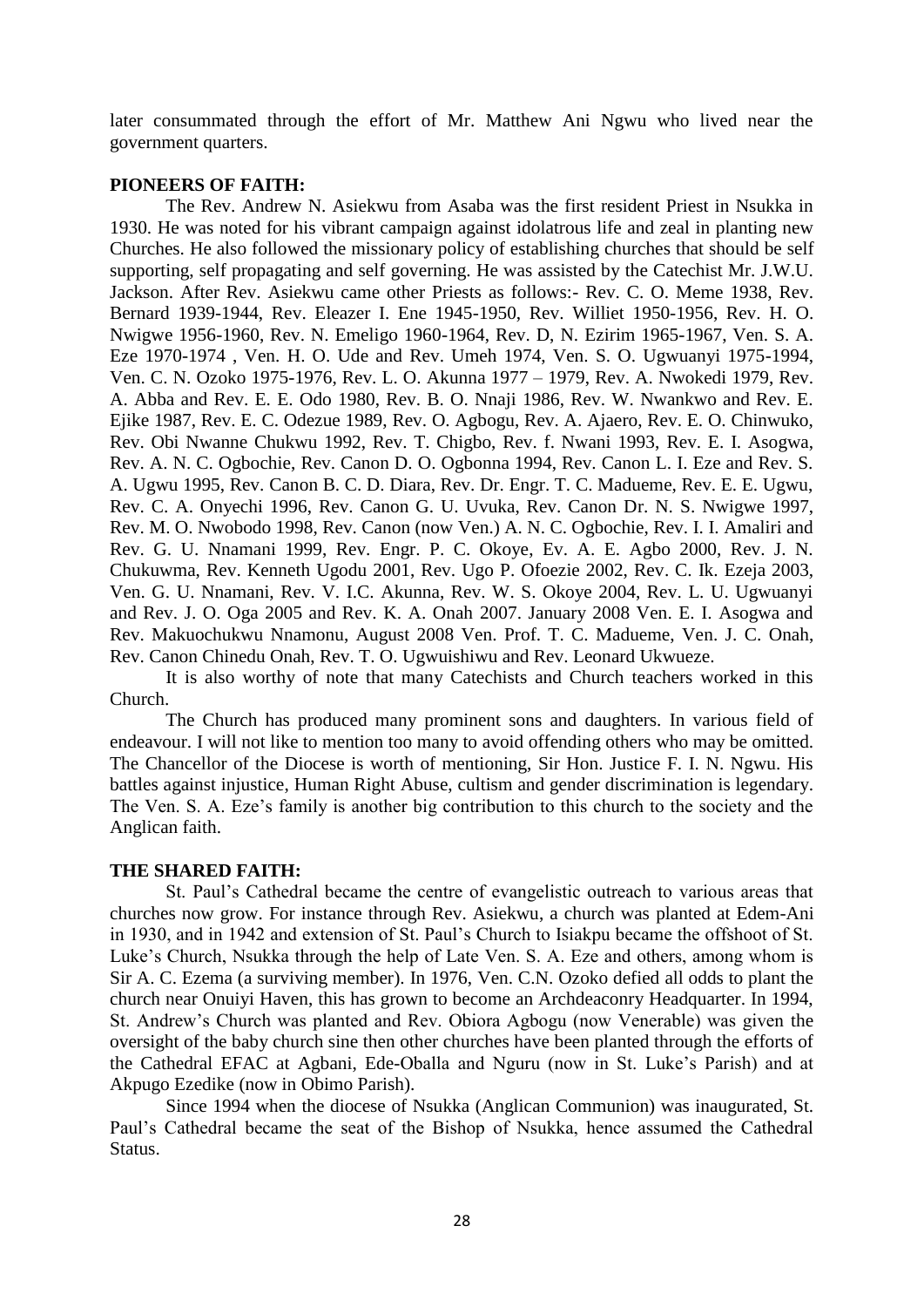One of the notable events that took place at St. Paul"s Cathedral this year was the preparations prior to the Great Gospel Campaign that took place at Agric Farm, University of Nigeria, Nsukka from Wednesday 8th to Sunday 12th October 2008. Before the crusade started, St. Paul"s Cathedral became a beehive of activities, meetings, night vigils and subcommittee meetings. The Evangelist Reinhard Bonnke Crusade, first of its kind in Nsukka Senatorial Zone was organized under the auspices of Christian Association of Nigeria (CAN), Nsukka zone, led by His Lordship, The Rt. Rev. A. E. Agbo (JP) *Bishop of Nsukka Diocese*. Even after the city wide crusade, the post crusade anointing shifted to St. Paul"s Cathedral Church, Nsukka. This is because on Sunday October 12th 2008, the last day of the crusade, a little girl who could not speak or walk was abandoned by the parents at the crusade ground and was brought by two women to the Cathedral so that her parents or anyone else could identify her. During the course of the service, the young girl spoke and walked. To God be all the glory!

#### **ST. CYPRIAN"S CHURCH, NSUKKA:**

The Parsonage of this church has been renovated. The renovation included painting, re-roofing and tiling of the toilet and bathroom, construction of new doors for the parsonage. Attendance is made up of 300 students and 40 adults. The Priest in charge is Rev. Ifeanyi Akunna.

#### **ANGLICAN CHURCH, AGBANI:**

This baby church was established by the EFAC of St. Paul"s Cathedral, Nsukka some few years ago. A local helper has been looking after the church. Members of the EFAC still go to this church to worship and encourage them on Sundays. There are plans to go on evangelism at Agbani in order to strengthen this church.

#### **ST. BARTHOLOMEW"S CHURCH, OBIMO:**

In 1928, late David Ugwoke visited a friend at Onitsha, where he stayed for about two weeks. He noticed that Onitsha people had already embraced Christianity. He accompanied his friend to attend two Church services and prayed with him every morning. When he decided to return home, he requested his friend to teach him how he would introduce the idea of praying together and holding church services in his home town Obimo, as it is done in Onitsha. His host told him to make contact at Eha-Amufu where an Anglican Church had been established and request for a Church Teacher.

When he came home he told his friend, late Abraham Ugwoke what he saw at Onitsha. Both of them decided to travel to Eha-amufu to look for a Church Teacher, but later learnt that some of them who were Sawyers had left Eha-Amufu for Alor-Uno. They then decided to go to Alor-Uno where they met one of the converts who was a Sawyer. This man was invited to Umuayiko Obimo. When he came, he stayed at Ukwuinyi Village at David Ugwuoke"s house and started singing and praying with the family. Thus, St. Bartholomew's Church, Obimo was first established at late David Ugwoke"s compound in 1928. At first, it looked like a family Church because it involved only the members of Ukwuinyi family. Late Abraham Ugwoke could not attend early morning prayers from Amaelugwu, his village. However, late Abraham Ugwoke, Enoch Onyisi, Isaac Ogbuagu, Michael Arum, and Jeremiah Ezeorah joined the Ukwuinyi family in the weekly church services. Their first teacher was late Daniel Obi who lived and ate together with the members of Ukwuinyi family.

In 1930, the present site of St. Bartholomew"s Church was acquired, though with a lot of resistance from Umuayiko village who opposed the advent of the white man religion. However, with the help of David Ugwoke, late Mr. Ogbuagu and others who stood firm they could acquire the land. Form then after the church grew.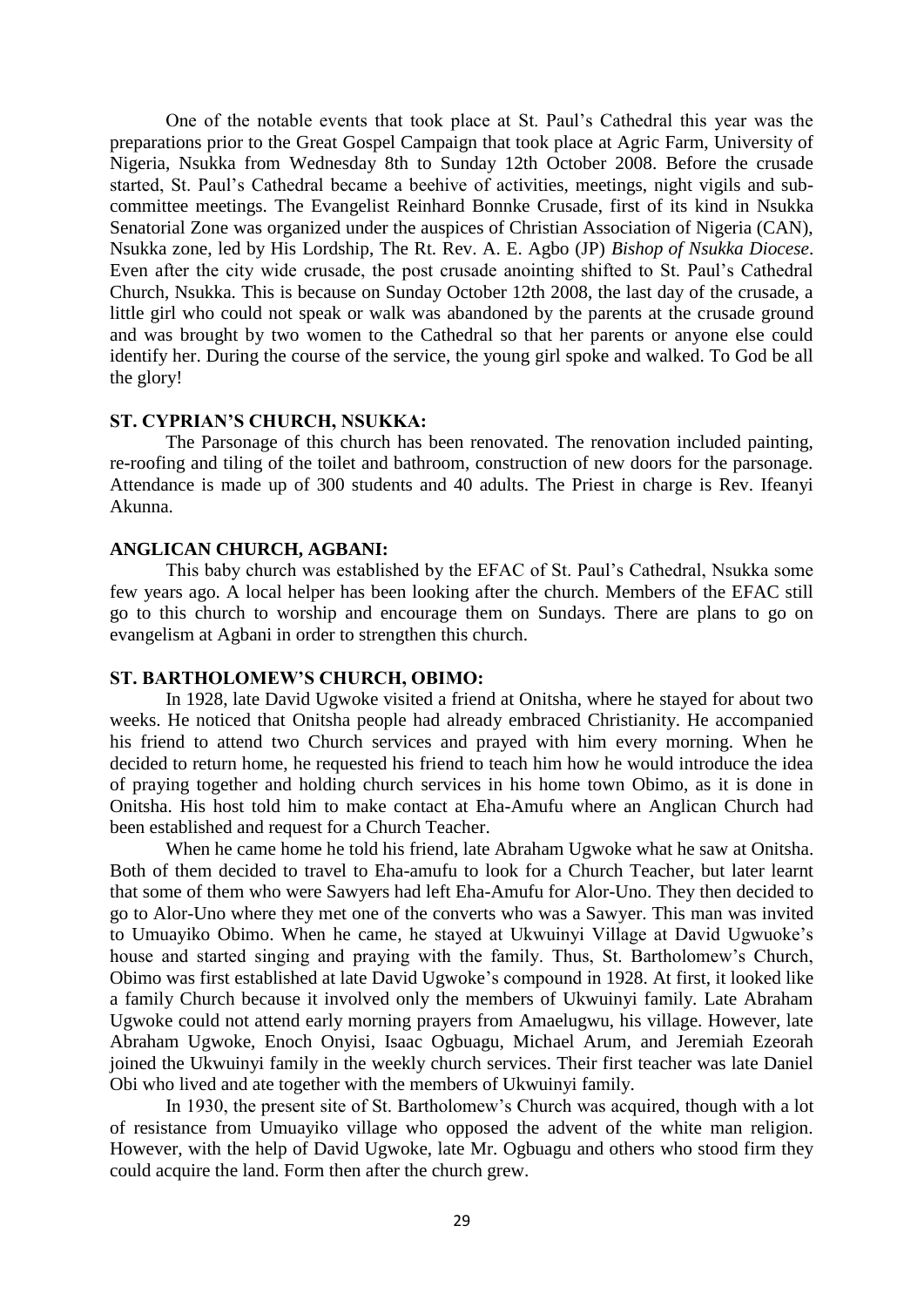It is to be noted that St. Bartholomew"s church has planted two baby Churches at the far corners of Obimo community. St. Peter's Church Ajuona Obimo held her first service on 27th September, 1992 in the residence of Mr. Barnabas Ugwu. The Church has procured a piece of land and a Church building has been built. Also, Anglican Church Akpotoro Obimo has procured a piece of land and work on the Church building is in progress. Meanwhile the members worship in a thatched hut.

Recently in St. Bartholomew"s Obimo, church attendance has been increasing that a lot of their members stay outside the church during Sunday services. The new parsonage building is nearing completion.

#### **ST. PAUL"S CHURCH, NKPOLOGU:**

St. Paul"s Church Nkpologu was founded in 1931 by the following people-Ogbo Igatta, Awalawa Nwaokoro Nwaogo, Ezeugwu Omada, Ezeugwu Onunzel, Ezechinnemereihe, F. C. Obiekwe, Reuben Onyeakonam, and Nathan Igbanugo. Majority of them were non indigenes who were traders and settled at Nkpologu for their business. They contributed immensely for the growth of the Church. Their first catechist was Mr. Nwaokoro.

#### **ANGLICAN CHURCH AKPUGO EZEDIKE:**

In 2002, a woman named Innocentia Nwakaego Eze ran home to Akpugo to escape battering from her husband at Opanda. She found the existing churches at home (the Roman Catholics, Assemblies of God and Watchman Charimatic Movement) unable to comfort her. She started going every Sunday to worship at St. Paul"s Church, Nkpologu. After attending for two months she approached the church to help her start a worship centre at Akpugo. In March 2002 a letter was sent to Innocentia through Mr. Mba Anslem from Akpugo who works at Nkpologu asking her to gather people to be addressed when they come. Mr. Mba got interest also and became a member.

On 7th April, 2002 the first service was held with a total number of eight Akpugo people in attendance. From then on, St. Paul"s Nkplogu was sending people to conduct Sunday Services. Initially the Sunday Services were conducted in a masquerade house at Nkokpe until Mr. anslem Mba gathered his Kinsmen to allocate a land to the Anglican church. As God would have it, a place was given to the Anglican Church at the Ahaba Oti area of the village besides the Roman Catholic Church. At that time service was conducted under the tree.

On 17th January, 2003, Mr. Emmanuel Ozioma Onyeji was posted to Anglican Church Akpugo as the first teacher. It is heartwarming that the Council of Knight of St. Paul of this Diocese is currently constructing a fairly large church building for Anglican Church, Akpugoezedike.

#### **ST. LUKE"S ANGLICAN CHURCH, NSUKKA**

What is now known as St. Luke"s Anglican Church, Nsukka started in 1942 as an arm of St. Paul"s Anglican Church, Nsukka.

The first church teacher was Mr. Reuben Oyelu, a native of Alor-Idemili Local Government Area of Anambra State, Nigeria. Mr. John Mbah from Mgbuji Eha Amufu succeeded him. The following also contributed to the development of the Church, late Abraham Ugwu Attah, Late Rev. G. P. Bernard, Late Ven. S. A. Eze, Late Jeremiah Ugwu, late Emmanuel Ezea, late Emmanuel Omeje, Sir A. C. Ezema.

#### **CHURCH TEACHERS:**

The following served as Church Teachers during the period under review:-

 $\blacklozenge$  Mr. Samuel Ajibo - 1970 – 1974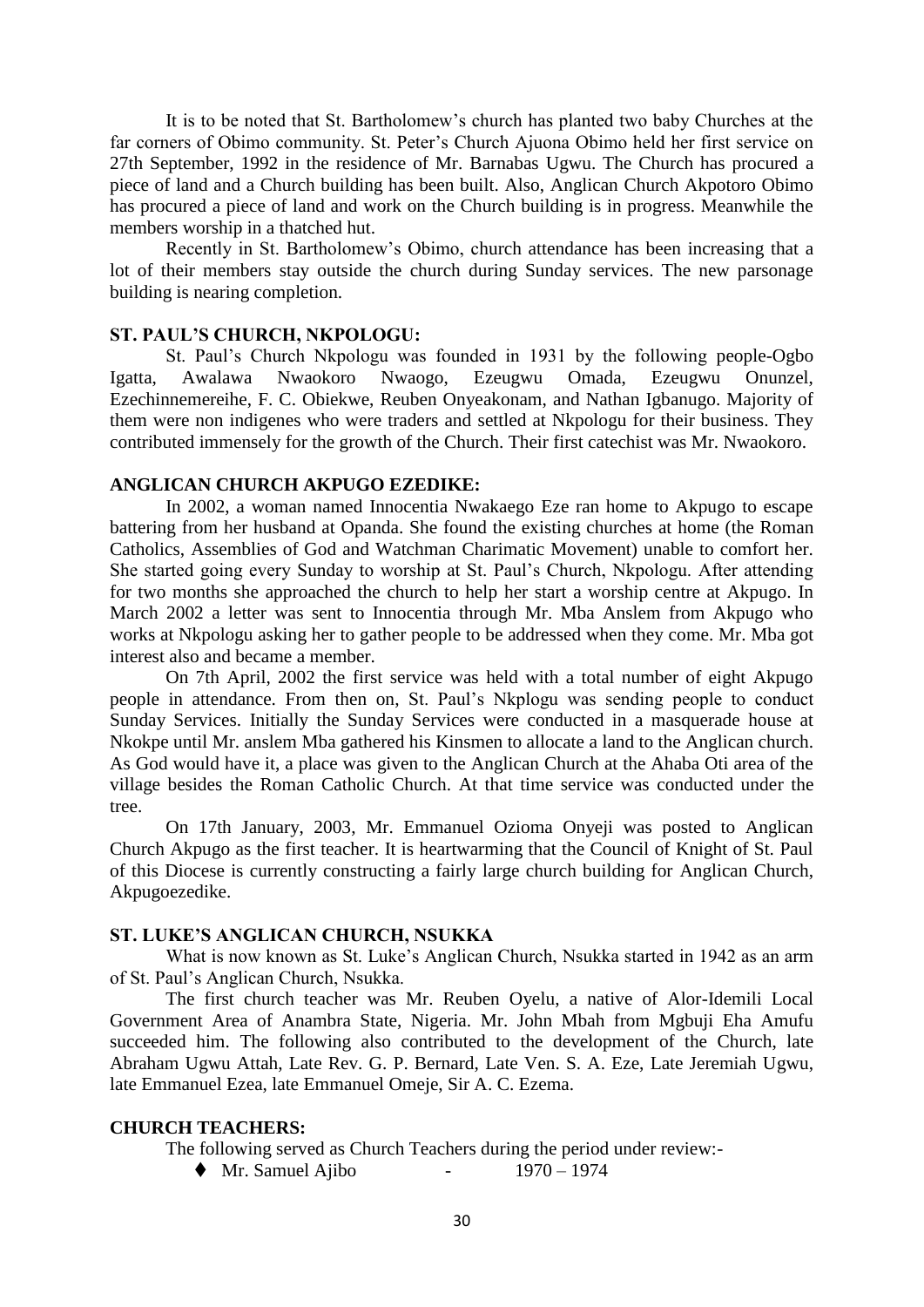| $\blacklozenge$ Mr. E. Ugwoke        | $1975 - 1982$ |
|--------------------------------------|---------------|
| $\blacklozenge$ Mr. Francis Ilo      | $1983 - 1983$ |
| $\blacklozenge$ Mr. Theophilus Omeje | $1987 - 1988$ |
| $\blacklozenge$ Mr. Samuel Ugwoke    | $1989 - 1993$ |
| ♦ Mr. Simon Ossai                    | $1993 - 1997$ |
| $\blacklozenge$ Mr. S. I. Ene        | $1998 - 2000$ |
| $\blacklozenge$ Mr. Emmanuel Anyanwu | $2001 - 2002$ |
| $\blacklozenge$ Mr. Edwin Agbo       | $2004 - 2006$ |

#### **PRIESTS – PAST AND PRESENT**

| $\blacklozenge$ Rev. B. C. Okwor    | $-1995-1996$   |
|-------------------------------------|----------------|
| $\blacklozenge$ Late Rev. Amos Ugwu | $-1996-1998$   |
| Rev. S. O. Ezugwu (now Canon)       | $-1996-1997$   |
| Rev. T. C. Madueme (now Archdeacon) | $-1998-2007$   |
| $\blacklozenge$ Rev. T. N. Onah     | $-2003-2004$   |
| Rev. N. U. Ezema                    | $-2005-2008$   |
| Rev. Canon S. N. Dimelu             | $-2006 - date$ |
| ◆ Rev. Matthew Ezema                | - August 2008  |
|                                     |                |

It was during the tenure of Rev. B. C. Okwor that a Church was established at Nguru by St. Paul"s EFAC in 1995. The Church was located in Sir Francis Obayi"s house until it was relocated to its present site with a name, Christ Church, Nguru. A Nursery School which was approved by the Enugu State Government through the efforts of Lady Joy Obayi was also established within the period.

Mention must be made of the following people who occupied or still occupy prominent positions that enabled the church to move forward. They are Sir A. C. Ezema (Peoples" Warden for many years), Chief Josiah Omeje (Pastor"s Warden for more than ten years); Sir Francis Obayi – Treasurer immediately after the civil war, Mr. Okaaro – Peoples" Warden and Mr. Nelson Omeje – the present Peoples' warden. The Church is also blessed with Lay Readers, Knights and Ladies that are committed to the progress of the church.

Late Ven. S. A. Eze played a prominent role in the progress of the Church. He was instrumental to the building of the present church edifice. He inspired and encouraged his son, a young Architect then, Sir Chijioke Eze to draw plan of a Church that will not only serve the small congregation then but a future large congregation. With the cooperation of other elders, especially Sir A. C. Ezema, the dream was realized and a foundation of a gigantic church laid. Today, we are witnesses of this humble beginning that has become the pride of the Diocese.

The situation in the Church was hopeless when Ven. Engr. Dr. T. C. Madueme was transferred to St. Luke"s Anglican Church in 1998 as the congregation still worship in dilapidated Primary School building. He accepted the challenge before him and began the construction of the church building from the foundation where the pioneers left it for many years, and within a short space of time and to surprise of skeptics and double minded, erected up to a roofing level a magnificence edifice that today stands as one of the biggest churches and pride of the Diocese. The formal foundation laying ceremony of the church was laid by the Rt. Rev. Dr. J. C. Ilonuba Bishop of Nsukka (Anglican Communion). He did not stop there; he equipped the church with up-to-date gadgets that made the building a good place for worshipping God. Through his leadership, the church embarked on other laudable projects like digging of borehole, purchase of land (to add to the existing one) and 70% completed 12 room building, etc. his activities encouraged those hitherto sitting on the fence to begin to show interest in the development progress of the Church to its present standard. The spiritual growth was not ignored. The church established three churches during his tenure, namely All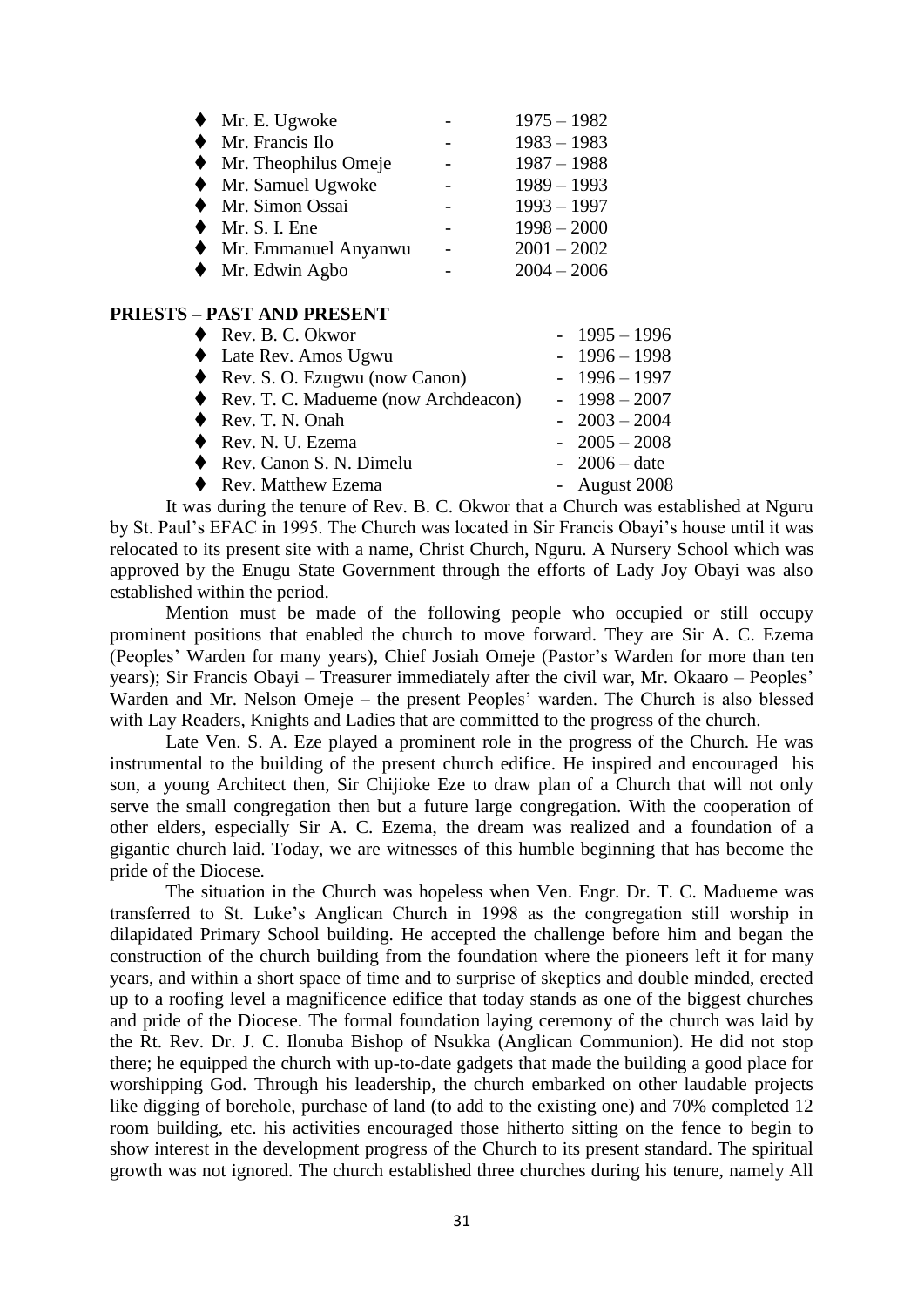Saints' Church, Ede-Oballa, Anglican Churches at Ede-Enu and Nru. All these achievements were not without the active participations, co-operation and support-morally and financially of the following families Sir S. A. Ezema, Sir Francis Obayi, Mgba Okolo, Late Ven. S. A. Eze, Hon. Justice F. I. N. Ngwu and sir Barrister Chike Ngwu etc.

These modest achievements were rewarded when in 2004, the church was made a Parish with St. Andrew"s Church, Nsukka as part of the Parish. The eight years of Ven. Madueme"s stay at St. Luke"s Church was great.

The Ven. Steve Dimelu continued where the Ven. Madueme his predecessor stopped. So far, and by the grace of God, the church has completed the ceiling of the church building. The external wings of the church have been roofed with long span roofing sheets. Work on the entrance structure at the western door is in progress. Three new shops are being erected by the church and work has reached the roofing level. In the month of July 2008 a week long open air crusade was held in the church compound in addition to the weekend revival meetings that were organized. Massive evangelism to plant new churches at Ugwuoye, Ugwunkwo and Owerre-Enu is being planned.

#### **A BRIEF HISTORY OF ST. ANDREW"S CHURCH, ORBA ROAD NSUKKA**

As soon as the Anglican Diocese of Nsukka was created in 1994, one of the first decisions the Bishop the Rt. Rev. Dr. J. C. Ilonuba (JP) took was to direct St. Luke"s Church to plant a new church around Ugwu Oye Nsukka. This challenge was taken up by St. Luke"s Church who had always had this desire. People were asked to look for a place. It was one Ignatius Omeje who found a hut measuring about 20 by 8 feet along Orba Road built by one Isaac Onyishi. The hut was unoccupied. Ignatius Omeje and Emmanuel Omeje negotiated with Mr. Onyishi until he agreed to let the hut to the church. Anglicans in Nsukka were excited by the development and one person who chose to be anonymous broke down the partition and gave finishing touches to the hut which then became St. Andrew"s Church, Orba Road Nsukka.

The first church service took place in the hut on 20th March 1994 and Anglicans from all over the town including the University of Nigeria Nsukka Community were in attendance. Rev. Obiora Agbogu now Ven. Obiora Agbogu of Nike Diocese was detailed to look after the baby church. The first Church Teacher Mr. Luke A. Eze assumed duty on 1st April 1994. In January 1997, a non stipendiary Priest in the person of Rev. E. E. Ugwu now Rev. Canon E. E. Ugwu was posted to the church as the first Priest.

With the coming of Rev. E. E. Ugwu and Mr. Luke A. Eze, the church started looking round for land for a permanent site of the church. Once again, it was the same Ignatius Omeje that spear headed the finding and the purchase of three small parcels of land along Okporagu Umuntu in Ihe. The three parcels of land were bought from Onyishi Thomas Asogwa and Ugwoke Ezea. The three parcels which measure about 984.397 square meters cost about Eighty Thousand Naira ( $\text{N}80,000=$ ). Since then many more pieces of land have been bought adjacent to the original parcels.

After the purchase of the land, plans were made immediately for setting up structures so as to move away from the hut which hardly accommodated one fifth of the worshippers (the rest stayed outside under the shade made from palm fronds). Rev. J. C. Urama now Canon did the first sketch of the building. He and Sir Engr. Dr. C. U. Nwoji supervised the work done by the church members who came to the site every Saturday under direct labour system.

During the purchase of land and setting up of structure, the loan of Ten Thousand Naira (N10,000) was given to the church by NALT/NUSHO through the agency of late Ven. D. O. Ogbonna.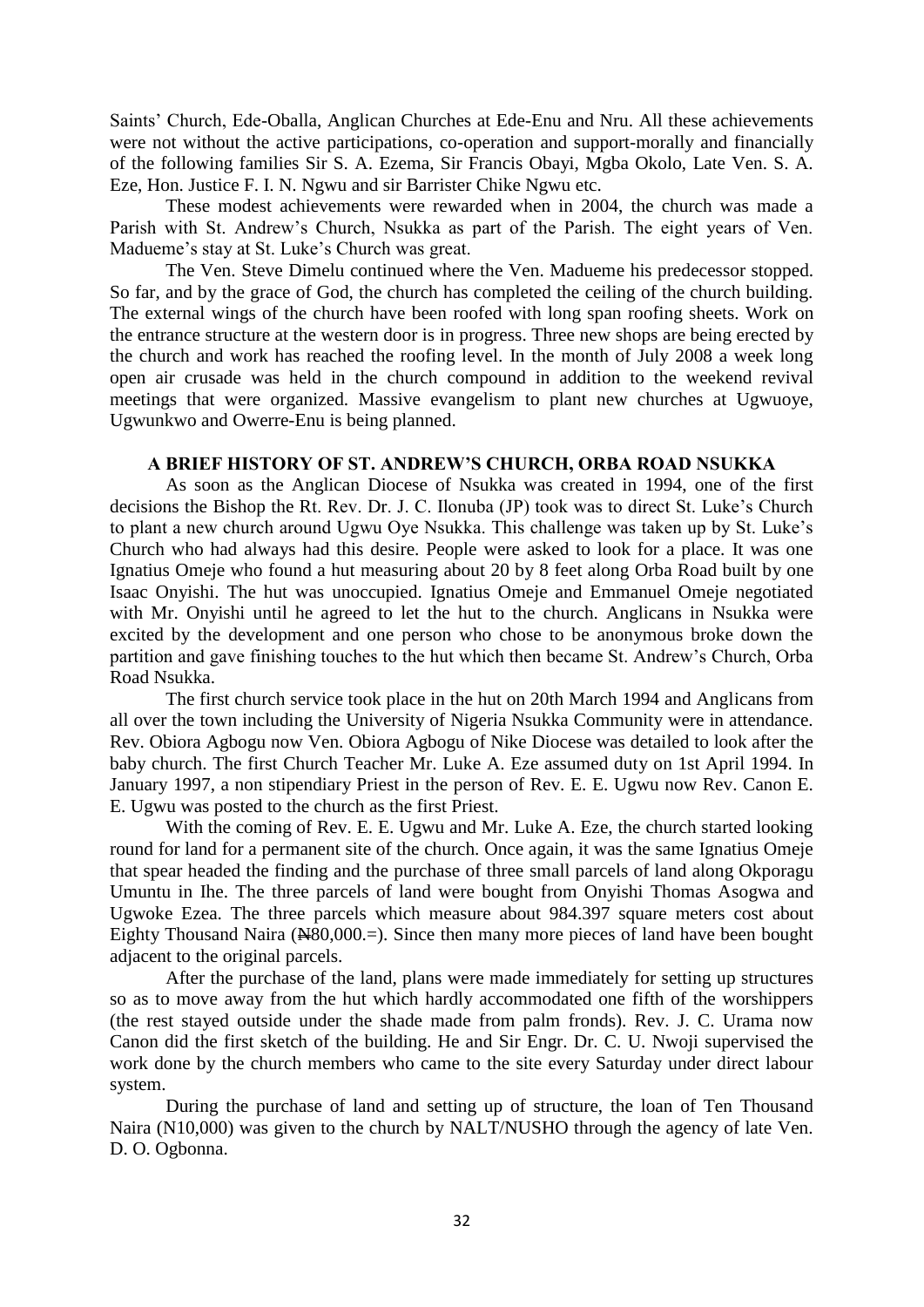It was under Rev. E. E. Ugwu now Rev. Canon E. E. Ugwu that the first three parcels of land were bought and the foundation of the church laid up to D.P.C. level. When he was transferred in January 1998 Rev. S. O. Ezugwu now Rev. Canon S. O. Ezugwu took over. Rev. Ezugwu modified the drawing, adding the Vestry and the Chancel, he built the walling and the roofing during his first missionary journey to St. Andrew"s Church. By this time, the church Teacher Mr. L. A. Eze had been transferred and his place taken by one Mr. Cyprian Ezugwu now Rev. Cyprian Ezugwu. When Rev. S. O. Ezugwu was transferred in January 2001, the Rev. Canon J. C. Urama took his place and a Church Teacher Solomon Onyeke arrived. The Rev. Canon J. C. Urama made tremendous improvement in areas of infrastructure which included ceiling of the chancel, provision of furniture for the Clergy and Bishop in the chancel, building of the altar Rails, acquisition of fans and other electrical for the church among others. He also started mass concrete for the floor of the church. When Rev. Canon J. C. Urama was transferred in January 2005, Rev. S. O. Ezugwu came back for his second missionary journey which is continuing at the time of this report. By that time church teacher Edwin Ugwuoke had replaced Solomon Onyeke who left for clerical training. Rev. Ezugwu came back with his usual enthusiasm for the work of God. He completed installation of window frames and metal doors and fixed window glasses. He also did the flooring of the Church Hall, plastering of internal and external walls, ceiling and painting. He has crowned his exploit by building a children"s hall. It is important to note that our Lord Bishop posted another young, energetic and amiable Pastor in the person of the Rev. Engr. G. O. Ekpunobi to St. Andrew"s Church, Rev. Ekpunobi now Canon is a staff of University of Nigeria, Nsukka.

This account will not be complete without the contributions made by our Lord Bishop, the Rt. Rev. Dr. J. C. Ilonuba (JP) by whose kind permission the church was opened in the first place. Our Lord Bishop came with the Council of Knights of St. Paul to St. Andrew"s Church on 14th May, 2000. They donated generously towards the development of the church. The priests on their own had from time to time organized mini-launchings for fund raising. For example, during the 2006 Annual Harvest and Thanksgiving Service, Rev. Engr. And Mrs. Ekpunobi brought the vice Chancellor of the University of Nigeria the Ven. Prof. Chinedu O. Nebo who came to the church with a large team of principal officers of the University and some members of the Council of Knights of St. Paul (Rev. S. O. Ezugwu was away to Northern Nigeria on Sabbatical leave). The Vice Chancellor and his team as usual made handsome donations and pledges which resulted in building a modern pulpit among others.

Most of the earliest churches were some times built around some personalities or families. Here the part played by the family of Late Samuel A. Omeje comes to mind. It would appear that the church was attracted to its first temporary site because of this family who are indigenes of Nru and foundation members of St. Andrew"s Church. These are the widow of late Samuel a. Omeje, Mrs. Bernice I. Omeje who is still able to recite some chapters of the Bible even at the age of ninety plus, chief and Mrs. Chris U. Omeje and Mr. and Mrs. Emma Omeje. This family was very useful to the church as their home served as a kind of parsonage for keeping some church properties and hosting and entertaining the clergy and some important visitors to the church. It is not possible to mention all that played outstanding roles in the nursing of the young church during its beginning. However, the part played by the following must be recognized, sir engr. Dr. C. U. Nwoji, Gabriel Ngwu (Ikuku), Dr. Achufusi, Dr. Oguonu, Mr. Ignatius Omeje, late B. N. Okeke and late Godson Eze. A total of 16 pews have been constructed and delivered to the church by members while five more are still under construction. A toilet facility for the clergy is under construction. The church has plans for aggressive evangelism to boost it population.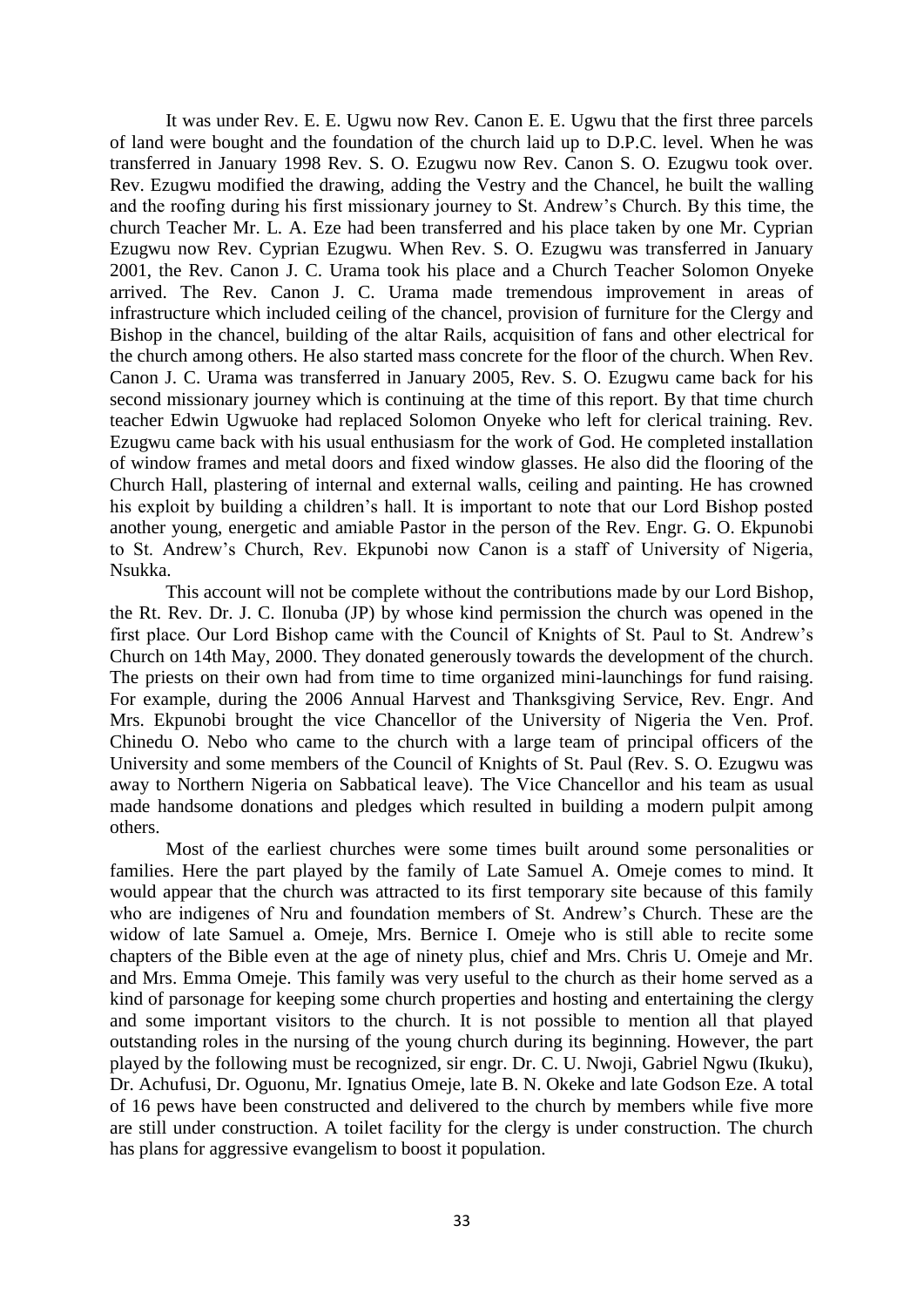Affectionately appreciated also are the members of the first Church Committee and the successive ones especially members of the present Church committee and all the members of the congregation. We salute these servants of the Lord and pray that God will continue to use them.

#### **EMMANUEL CHURCH, EDE-ENU, EDE-OBALLA**

This Church is now worshipping in the newly reconstructed school building assigned to them. Attendance is about 150 adults and at one occasion 15 adults were admitted from the Roman Catholic Church in September this year. They have a local helper.

#### **ST. PETER"S CHURCH, NRU:**

This baby church was established in 2006 and has been struggling to survive in spite of a lot of problems. The church now has a structure that has been built for worship through the combining efforts of St. Luke"s Church, Nsukka, St. Andrew"s Church Nsukka and Nsukka Zonal EFAC. A local helper is looking after the church.

### **ST. PHILIP"S CHURCH, ACHALLA:**

This baby church was planted by the efforts of the EFAC in August 2007 and the church is presently at a temporary site with about 100 worshippers. They are now looking for a piece of land to erect a permanent church. They have a local helper.

### **EMMANUEL CHURCH, NRU NSUKKA:**

This is the youngest church in the Parish. It was established on 8th June, 2008 after an EFAC outreach to Nru. After some persecutions, a widow donated a portion of her land and a church was built. In August 2008, the baby church was named Emmanuel church by the Bishop, the Rt. Rev. A. E. Agbo (JP). On 29th June 2008, the Ven. Steve N. Dimelu baptized 24 of them and admitted 37 people from the Roman Catholic Church. Attendance is over 100 people. A young Priest is now serving at the church he is Rev. Chukwudi Okanya.

### **ALL SAINTS" CHURCH, EDE-OBALLA:**

For many years this church has been losing its members. However, since the arrival of a new local helper in August 2008, attendance has increased. It is hoped that this trend will be sustained.

### **ALL SAINTS" CHURCH, NGURU**

This church has not been growing as expected. A solution being to move it to the centre of the town. They are presently seeking for piece of land at the centre of the town.

## **EVENTS IN THE DIOCESE SINCE AFTER THE LAST SYOND**

**(i) 12th Joint Council of Knights Convention:** This great event with the theme "KNOWING GOD AS LIFE"S MAJOR PURSUIT" Was hosted by the diocese under the auspices of our own Knight of St. Paul. It was a four day programme, from the  $15<sup>th</sup>$ of November to 18<sup>th</sup> of November, 2007. That was the beginning of a new experiment in the Joint Council of Knights (JCK) of having four days convention of 5 delegates per Council. 31 Dioceses attended. It was a glorious assembly of the soldiers of Christ in which the Lord blessed his people through his words. Many Knights donated to ensure a hitch free convention. Sir Dr. Augustine Emenike Onwurah, the President of Nsukka Diocesan Council of Knights was elected the President General of the council of Knights of the Church of Nigeria (Anglican Communion). Since then, Nsukka has been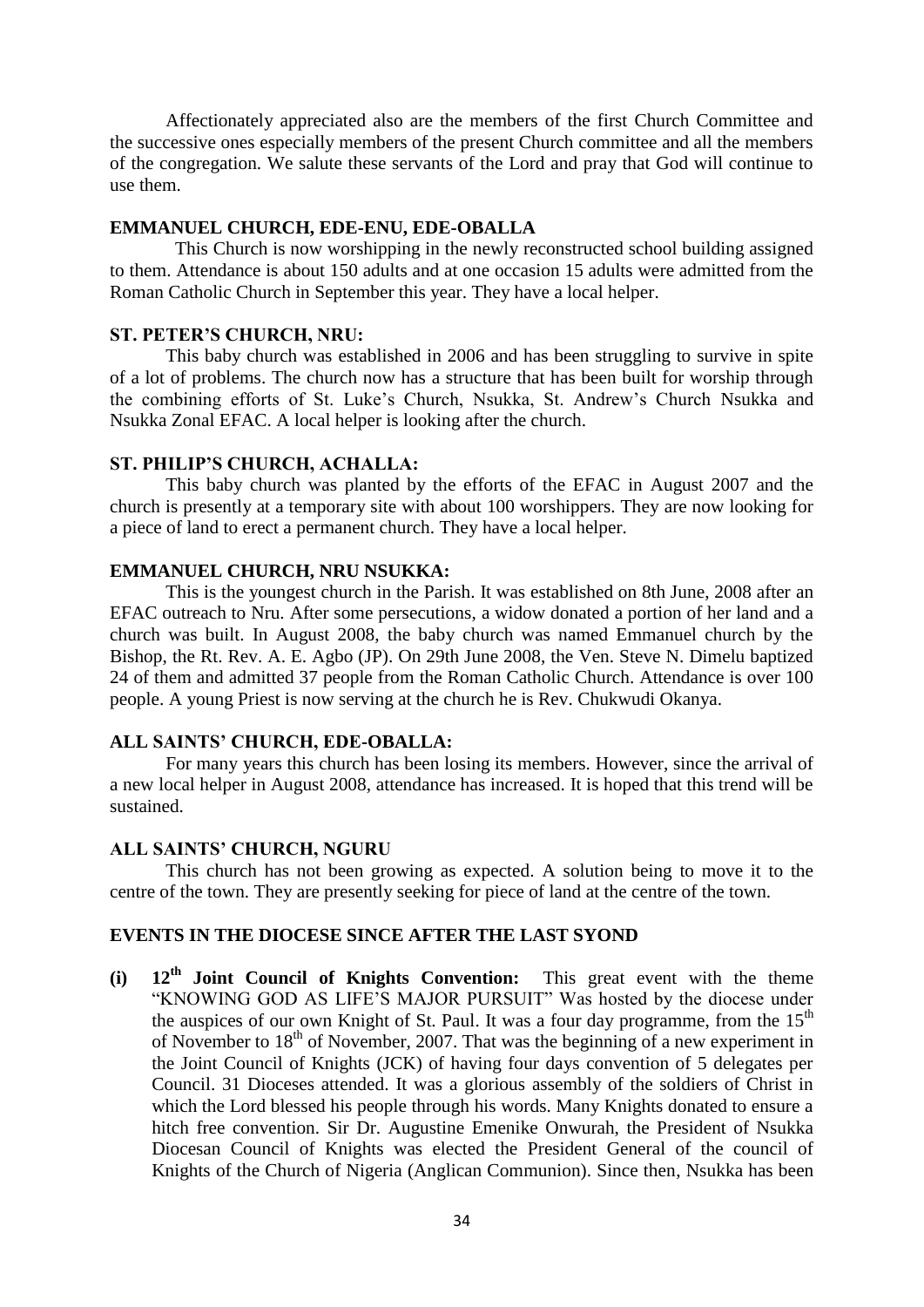the administrative headquarters of the Council. We congratulate Sir Dr. A. E. Onwurah and thank those Knights and Ladies that supported the convention.

- **(ii) Mission Training At Ibadan:** Last year, the Church of Nigeria Missionary Society (CNMS) requested Mission Partners (MPS) who should be trained and sent to Mission fields both within and outside the country. As a mission minded Bishop, His Lordship the Rt. Rev. Dr. J. C. Ilonuba sent five of his church teachers and a Priest for the training. They were: Anselm Ali, Ernest Okechukwu, Onynye Agu, Celestine Agbo, Hezekiah Opata and the Ven. Aloysius Agbo. They had 3 months intensive training on mission and intercultural studies at Nigerian Intercultural College of Mission Ibadan, affiliated with the Bethany University Singapore. Out of the ten students trained for CNMS, 6 came from Nsukka diocese. Their performance during the training was excellent. Ernest Okechukwu was the best graduating student, and Anselm Ali the group leader all from the Diocese. Currently they are all working for CNMS in different Diocese across the country with wonderful performances
	- - Ernest Okechukwu Bishop Ajayi Crowther Diocese
	-
	- ◆ Anselm Ali Ogbaru Missionary Diocese
	-
	- ◆ Celestine Agbo Afikpo Missionary Diocese
	- ◆ Hezekiah Opata Mbamili Missionary Diocese
	- ◆ Onyinye Agu Etche Missionary Diocese

It is worthy to note that my Bishop sent me to the School on the basis that I will come back to the Diocese to train other missionaries. We are indebted to him for this exposure.

- **(iii) Inauguration of Missionary Archdeaconries:** The creation of two new Missionary Archdeaconries were announced during the last Synod to take care of two areas in the diocese where the gospel has not adequately taken root. These are Enugu-Ezike Missionary Archdeaconry which are made up of Enugu-Ezike Parish, Alor-Agu Parish, and Umuopu Parish and Uduledem Missionary Archdeaconry made up of Uduledem Parish, Eha-Alumona parish and Imilike Agu Parish. These Archdeaconries were inaugurated on 6th and 13th April 2008 in a divine service presided over by His Lordship, the Rt. Rev. Dr. J. C. Ilonuba respectively. Their Archdeacons Ven. Aloyisu E. Agbo Enugu-Ezike and Ven. Daniel Omeje Uduledem were also collated and installed on the dates.
- **(iv) Church Dedication:** St. Mark"s Anglican Church, Obukpa was dedicated on Saturday 17th May, 2008. We commend, the Rev. Canon and Dr. Mrs. Kay Onyechi for their sacrifice and commitment that made this dedication possible. May God reward you richly.
- **(v) Foundation Stone Laying at Akpugo Ezedike;** The Foundation Stone Laying Ceremony of St. Mary"s Church, Akpugo-Ezedike in Obimo Parish was held on ------- The Council of Knights of St. Paul built the church and sponsored the ceremony. The event was attended by 2 Bishops. The Bishop Emeritus, the Rt. Rev. Dr. J. C. Ilonuba who officiated and the new Bishop the Rt. Rev. A. E. Agbo (JP). The trip was equally evangelical in that it brought many people from the community together to hear the word of God. The church receives lots of financial support from the President and other Knights present. The Council also promised to be paying the church Teacher who will resume duty this month.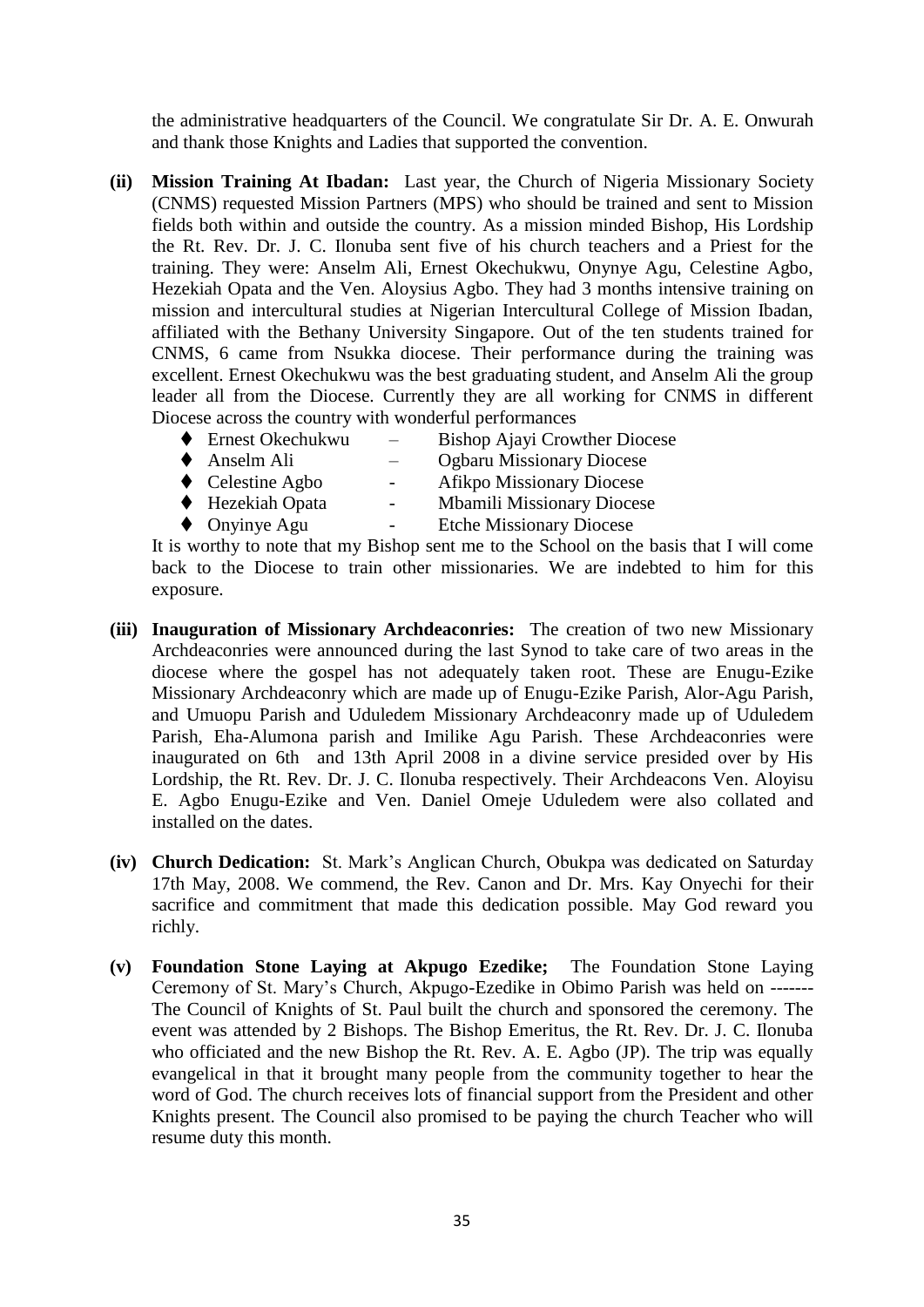- **(vi) Election:** The Standing Committee Meeting of the Church of Nigeria (Anglican Communion) which was held in St. Mary"s Pro-Cathedral, Uruagu, Nnewi, Anambra State on Friday March 28th 2008 gave birth to my election as the new Bishop of Nsukka Diocese.
- **(vii) Consecration of Bishop of Nsukka Diocese –** *The Rt. Rev. Aloysius Eze Agbo (JP)***:**  The Consecration was held at St. James" The Great Cathedral, Okebola, Ibadan on the  $14<sup>th</sup>$  of May 2008. A life transforming 7 day retreat led by the Rt. Rev. Prof. Akao Bishop of Sabongida-Ora Diocese preceded the consecration. Nineteen Bishops participated in the retreat and were consecrated. I am the only Bishop from an existing Diocese. We thank the members of the Sent Forth and Enthronement Committee, especially the talented and energetic Chairman, Sir Barrister Chike Ngwu and his dedicated and diligent Secretary, the Ven. G. A. Ugorji and the entire Diocese for lifting our horns beyond the tentacles of our domain. It is only the Lord who knew all your sleepless nights, days of stressful thinking, labour and sacrifice of love that can reward you appropriately. We thank and appreciate numerous persons that sacrificed their official engagements and risked their lives to witness the consecration at Ibadan. Notably are some Legal Luminaries, such as Dr. M. Ajogwu (SAN), His Worship Vera Ajogwu and Sir Barrister Obiora Nzewi, Barrister Nnaemeka Ogbonna and a host of others. We will not fail to thank well wishers within and beyond the shores of Anglican Communion that thronged out en-mass to welcome us from Ibadan. This train was led by Ven. Ephraim Asogwa and the entire members of St. Paul"s Cathedral. The crowd was overwhelming and the event historic, and was likened to the Triumphant Entry of Jesus into Jerusalem. The story was the same at Ogbede, where Venerable Anioke and his team took charge. At Opi, it was an unbelievable carnival of sort. We appreciate also the former CSP, Greg Ugwu, who joined the convoy at Opi. On a special note, we want to appreciate the Vice Chancellor of University of Nigeria, Nsukka who donated his wife's care and the University Coaster Bus for the consecration. Our sincere thanks also go to the Director, National Orthopedic Hospital, Enugu, Sir Dr. Chukwuemeka Eze and the entire Management Board for giving us a Coaster Bus which helped immensely in conveying our members to Ibadan. May the Lord reward you all.
- (viii) **Enthronement:** We were enthroned on the  $6<sup>th</sup>$  of July 2008 at St. Paul's Cathedral, Nsukka. The event attracted a sea of people from all walks of life and worshippers from different denominations, ranging from Roman Catholic Church to other Pentecostal and Orthodox denominations.
- (ix) **Send Forth:** On the  $19<sup>th</sup>$  of July 2008, our Daddy, my mentor and father in the Lord, the Rt. Rev. Dr. J. C. Ilonuba (JP) and his family were sent forth by the diocese. It was another colourful event that attracted many Bishops, Archbishops, Community chiefs and dignitaries from all works of life. This major event was characterized by exchange of gifts and numerous testimonies of the achievements of the retired Bishop. We resolved to ensure a happy retirement.
- (x) **Mission Training and Missionary Institute In Nsukka:** In pursuance of our vision, the Rev. Canon Chinedu Onah has been admitted to Nigeria Intercultural College of Mission, Ibadan to obtain training in Mission and Evangelism. Upon his graduation he will proceed to Singapore for further training. The Bethany International University Singapore has already given him admission for one year study. This is in line with our vision to establish a Missionary Institute, which he will eventually pilot. We covet your prayers and support for the realization of this dream.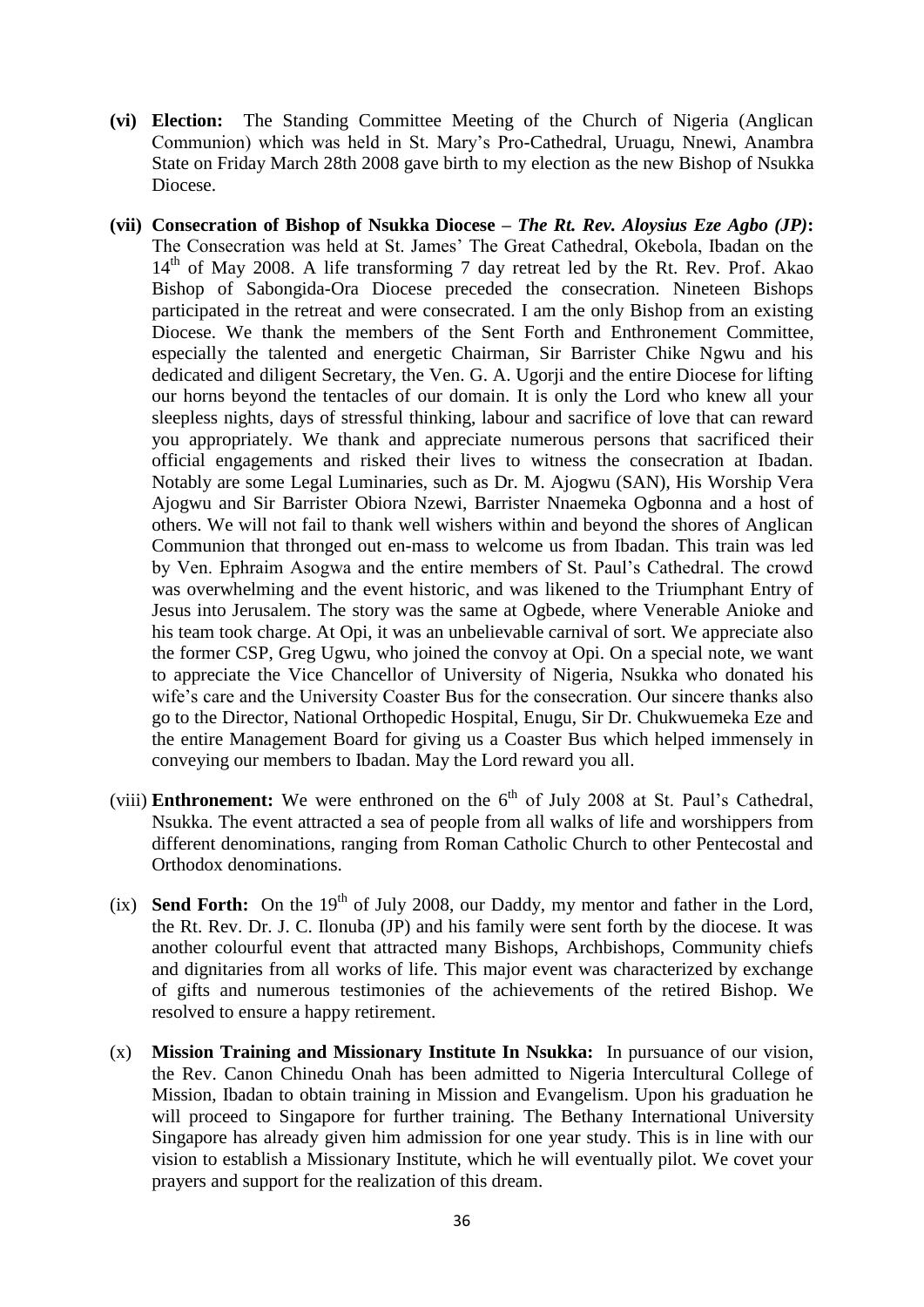- (xi) **Agbarha-Otor Retreat:** In pursuance of our vision and in obedience to God"s directive, the entire clergy of the Diocese and their wives, numbering one hundred and sixty two (162) persons went for a 7 day solemn assembly at Ibru Centre, Agbarha-Otor in Ughelli Local Government Area, Delta State. The retreat was a renewal of ministerial vows and rededication of lives back to God. It was held from Monday 28<sup>th</sup> July to Saturday 2nd August, 2008. It ended with rededication service held on  $3^{rd}$  August, 2008 at St. Paul"s Cathedral wherein all the clergy and their wives vowed their total commitment to God [loyalty to our leadership]. Those who belonged to prayer houses renounced their membership. The retreat cost N2.5million. We highly appreciate all that made donation toward that retreat.
- (xii) **Collation of New Archdeacons and Canons of the Cathedral:** On 20th April 2008 two Canons were collated Archdeacons and three Priests collated and installed Canons of the Cathedral at the Cathedral Church of St. Paul.

| <b>Archdeacons:</b> The Ven. George C. Asadu |
|----------------------------------------------|
| The Ven. Steve N. Dimelu                     |
| Rev. Canon Okwuchukwu C. Ayogu               |
| Rev. Canon Godson Obidi Ekpunobi             |
| Rev. Canon Simon Chijioke Nnamani            |
|                                              |

- (xiii)  $15<sup>th</sup>$  **Annual Diocesan Women's Conference:** This conference was held from  $5<sup>th</sup> 8<sup>th</sup>$ of June, 2008 at St. Paul"s Church, Uda. It was unique, being the last that was presided over by our dynamic Nnediugwu. It was also fruitful. We thank the people of Amufie Archdeaconry and Uda parish for a successful hosting especially in their effort to roof their church building wherein we worshipped. We also thank all those that supported the Women Ministry.
- **(xiv) Trinity Ordination at St. Luke's Church, Nsukka:** Sunday 1st June 2008 (4<sup>th</sup> Sunday After Trinity), **8 were made Deacons:**

Kenneth Nnamdi Eze Ezike Nnaemeka Ogbonna Godwin U. Idoko Philip Onyedikachi Ogbodo Daniel I. Onah Solomon E. Onyeke Joel Chinedu Ugwuoke Prof. Peter Nwangwu

# **6 Ordained Priests are:**

Rev. Godwin Chukwuemeka Diara Rev. Lawrence Elejere Rev. Emmanuel Sunday Nnamani Rev. Kenneth Amaechi Onah Rev. Michael Offorma Ugwu Rev. Sylvanus N. Ukwuoma

(xv) **Eha-Amufu Missionary Diocese:** An inspection team led by the Most Rev. J. Akinfenwa (Archbishop of Ibadan Province) visited Nsukka diocese on 16th July 2008 to inspect the area mapped out for the proposed Eha-Amufu Missionary Diocese. In their assessment, they noted that the creation of the Missionary Diocese is necessary considering their far distance from Nsukka. They also inspected the proposed temporary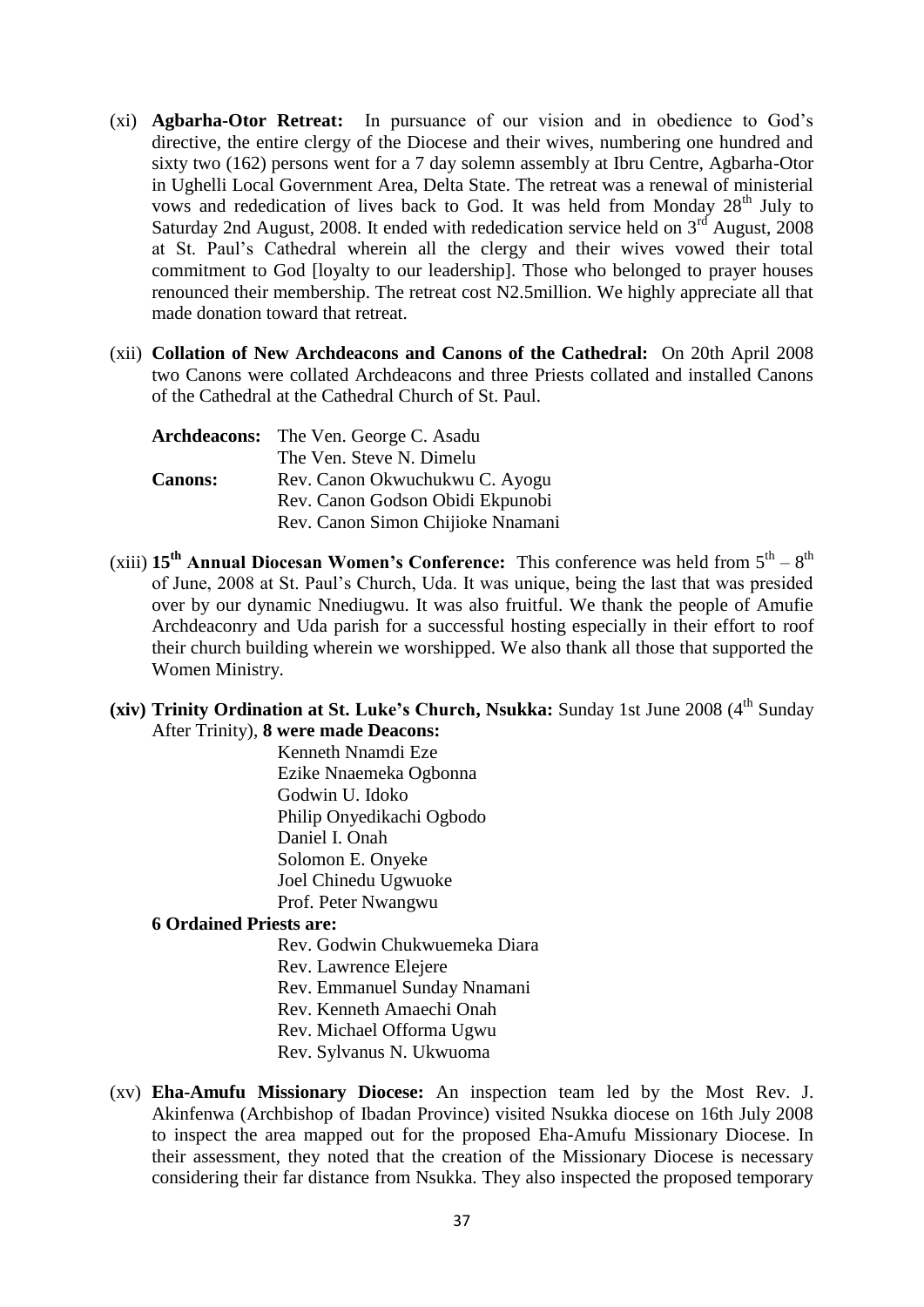bishopscourt and the Cathedral. They mandated that the Cathedral be completed as soon as possible. The Church of Nigeria in its  $9<sup>th</sup>$  General Synod held at the Sheraton Hotel and Towers, Abuja, Abuja Diocese from September  $16^{th} - 20^{th}$ , 2008, in its wisdom approved the creation of Eha-Amufu Missionary Diocese as recommended by the Most Rev. Akinfenwa Committee. The Planning committee should be up and doing to see that the name of the Lord will be exalted on the day of inauguration. We want to use this opportunity to announce the death of the Chairman of this Committee, Sir Engr. F. U. C. Ugwu Who died in his commitment to the realization of Eha-Amufu Diocese. The Lord is still on the throne. We will never be put to shame. May his soul rest in peace.

(xvi) **The Way Forward:** The book titled **THE WAY FORWARD** is a statement of God"s vision and mission for Nsukka diocese in this millennium. As a matter of fact, the Lord has promised us a new Nsukka Diocese which could be likened to Canaan, the ancient promised land of Israel. If only we can commit ourselves wholly to everything laid out for us in this great manual. To refresh our memory, may I bring to your notice the heartbeats of this great book:

**VISION STATEMENT:** "An unalloyed commitment to pragmatic and holistic Evangelism that will build people of God and develop them into mission driven disciples of our Lord Jesus Christ."

# **OUR MISSION: TO-**

Proclaim the good news of the Kingdoms; Teach, baptize and nurture new believers; Respond to human need by loving service; Seek to transform unjust structures of society.

# **ELEMENTS OF THE MISSION:**

- 1. To make every member minister to the Lord, through worship, thankfulness and praises.
- 2. To make every member minister to one another by helping, loving and taking care of one another through emotional, financial and spiritual support systems.
- 3. To make every member minister to the world through lifestyle, personal witnessing and fulfilling a place of service in the church.
- 4. To plant church in every nook and cranny and nurture new ones into full fledged parishes.
- 5. To create many Missionary Archdeaconries.
- 6. To develop a strong mission foundation that will recruit, train and send out missionaries to the world through establishment of seminary and evangelism training institutes.
- 7. To develop and sustain viable economic and financial base for effective church development and mission to the unreached, lapsed members and the nations.
- 8. To encourage members to undertake activities for economic empowerment, wealth creation, poverty reduction and sustainable livelihood that will raise them into business and community leaders.
- 9. Enhance the Christian principles of giving, and establish the needed relationship between giving and getting; sowing and reaping.
- 10. To build superstructures and networks that will allow for the holistic approach and application of the Gospel to the world.
- 11. To raise political men and women that are spirit filled who will transform the Diocese and our society for God.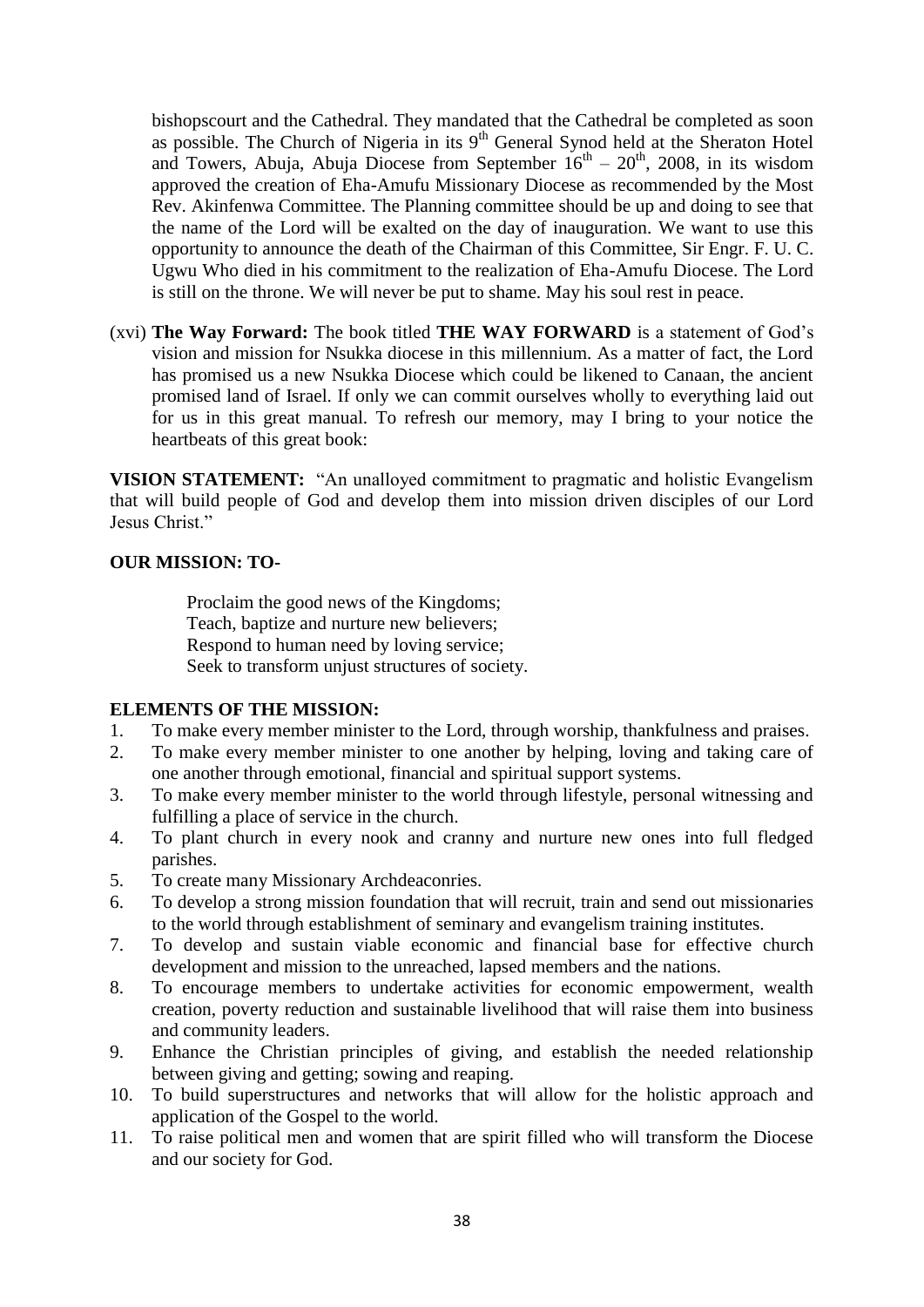# **MATTERS ARISING FROM THE WAY FORWARD:**

**(a) APPOINTMENT:** On pages 8 and 9 of our implementation manual (our blueprint), or vision, which we recommend as a must for every godly communicant of this Diocese, it highlighted the formation of a team, mobilization of men and resources to getting God's work done. It further adumbrated on the gift of administration/leaders. It also espoused on the characteristics of the leadership that will midwife our vision. The formation of the team will be a gradual process, though we have been compelled to make some appointments to fill in gaps that hitherto existed but were constitutionally extinguished by the retirement of the Pioneering Bishop. Admittedly, we have inaugurated some Boards/Committees, and appointments made to reflect urgent need. Others will follow in due course, but for now the under mentioned are currently in place.

**Chancellor:** It is the tradition of the Anglican Church, where there is manpower to appoint a High Court Judge of great repute as a Chancellor and a seasoned lawyer, a Registrar. The role of the Chancellor is ceremonial and advisory, whereas the Registrar takes up practical legal issues and functions of the Diocese inclusive of Court appearances. We therefore desired a round peg in a round hole in making appointments. The new Chancellor is Sir Hon. Justice Fidelis I. N. Ngwu of the High Court of Justice, Enugu; and the Administrative Judge, Obollo-Afor Judicial Division. As a matter of fact, he needs no introduction, having been our Pioneering Registrar, who gallantly fought its legal battles on its creation and during its formative years at no cost to the Diocese.

### **Diocesan Officials:**

| 1. Sir Hon. Justice F.I.N. Ngwu  |                   | Chancellor                              |
|----------------------------------|-------------------|-----------------------------------------|
| 2. Rev. Canon Christian C. Eze   |                   | Diocesan Hospital Administrator         |
| 3. Rev. Canon Linus N. Ngwu      |                   | <b>ACM</b> Chaplain                     |
| 4. Rev. Daniel U. Odezue         |                   | <b>AYF</b> Chaplain                     |
| 5. Rev. Nnamdi Ezema             |                   | <b>BB/GB</b> Chaplain                   |
| 6. Rev. Ifeanyi Ukwueze          |                   | YAC Chaplain                            |
| 7. Rev. Canon Clifford Ugwuanyi  |                   | Young Wives Chaplain                    |
| 8. Rev. Christopher Okwor        |                   | Mothers' Union Chaplain                 |
| 9. Rev. Matthew Ezema            | $\qquad \qquad -$ | GG/Students' Chaplain                   |
| 10. Rev. Ifeanyi Akunna          |                   | <b>Director Diocesan Printing Press</b> |
| 11. Rev. Kenneth Onah            |                   | Director St. Cyprian's N/P School       |
| 12. Rev. Canon Jonathan C. Urama |                   | Diocesan Education Secretary            |
| 13. Rev. Ifeanyi Ukwueze         |                   | Diocesan Financial Secretary            |
| 14. Sir Jonathan Onuh            |                   | <b>Internal Auditor</b>                 |
| <b>Diocesan Education Board:</b> |                   |                                         |

| 1. Sir Prof. P. E. Eya      | Chairman      |
|-----------------------------|---------------|
| 2. Lady Prof. E. Okeke      | Vice Chairman |
| 3. Rev. Canon J. C. Urama   | Secretary     |
| 4. Sir Engr. Dozie Eze      | Member        |
| 5. Lady Prof. Uche Nzewi    | $\epsilon$    |
| 6. Dr. Chizua Umeano        | Member        |
| 7. Sir Dr. Godwin C. E. Mba | Member        |
| 8. Bro. Sam. Obetta         | Member        |

# **Diocesan Junior Staff Committee:**

|  |  | 1. The Ven. Dr. B.C.D. Diara |  | Chairman |
|--|--|------------------------------|--|----------|
|--|--|------------------------------|--|----------|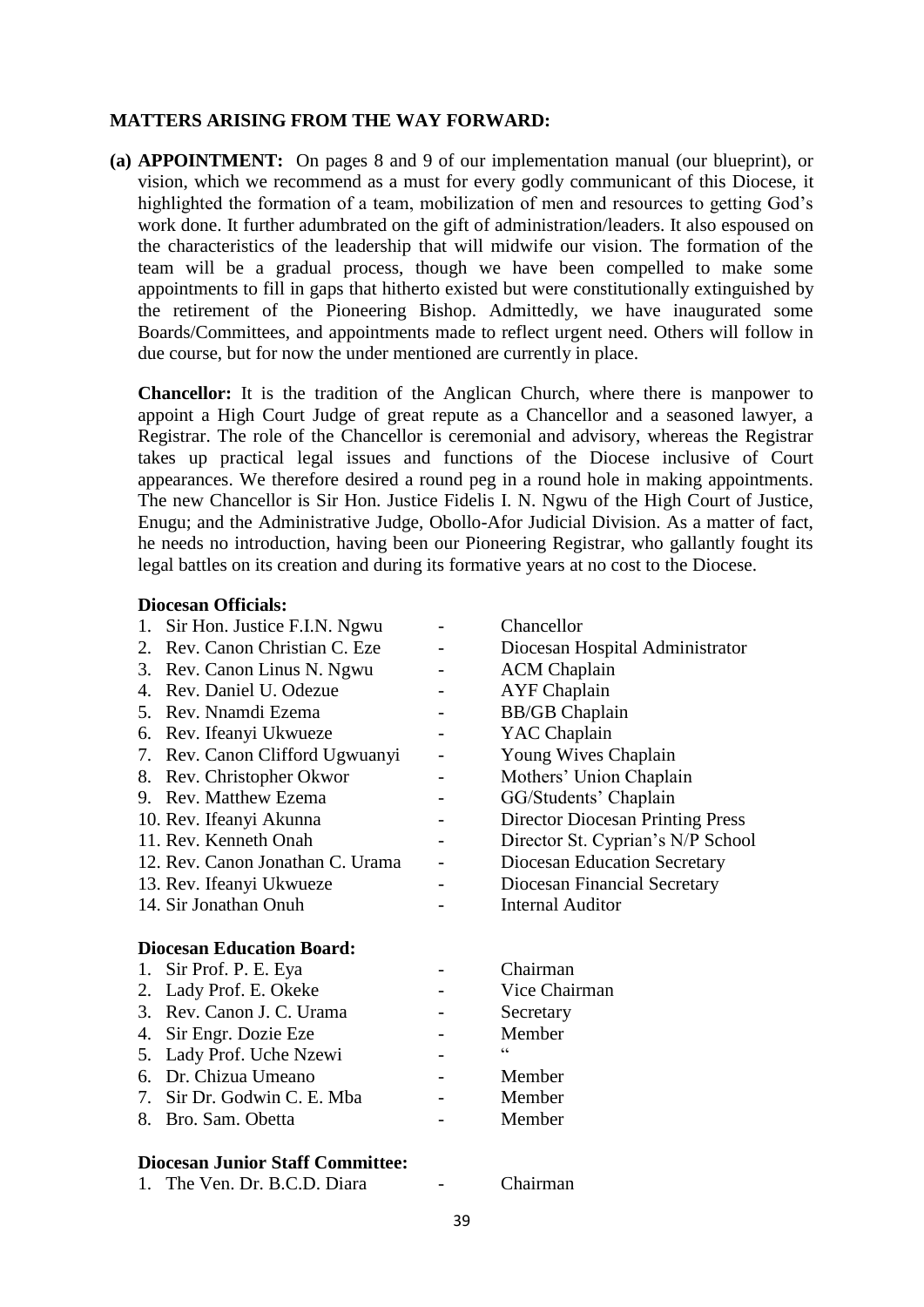| 2. Sir Bosa Onwurah       |                          | Secretary |
|---------------------------|--------------------------|-----------|
| 3. Barr. Nnaemeka Ogbonna | $\overline{\phantom{0}}$ | Member    |
| 4. Dr. Sunday Chuta       |                          | Member    |
| 5. Sister Ifeoma Ogara    |                          | Member    |

**(b) ESTABLISHMENTS:** In keeping with our enactments in **THE WAY FORWARD,** we have established some money yielding ventures, that are development oriented. They are as hereunder stated:

**Diocesan Hospital:** We have established a Diocesan Mission Hospital, named the **FAITH FOUNDATION MISSION HOSPITAL,** at the former residential quarters of the Archdeacon of the Cathedral. The said hospital was declared open for full operation few hours ago. Meanwhile, a twenty two man committee has been set up as the Diocesan Hospital Management Board for the realization of this dream. The committee is headed by Sir Dr. Chukwuemeka Eze, a Consultant Orthopedic Surgeon and presently the Director, National Orthopedic Hospital, Enugu, other members include the following:

| 1. | Sir Dr. Achufus              | Member        |
|----|------------------------------|---------------|
| 2. | Sir Dr. M. Ezenwa            | ۷C            |
|    | 3. Sir Dr. F. I. Ebozue      | C C           |
|    | 4. Sir Dr. Emenike Onwurah   | $\epsilon$    |
|    | 5. Sir Dr. Nonso Oguonu      | C C           |
|    | 6. Dr. Samuel Chukwuemeka    | C C           |
|    | 7. Rev. Prof. Peter Nwangwu  | $\epsilon$    |
|    | 8. Pharm. Prof. P. Osadebe   | $\epsilon$    |
|    | 9. Pharm. Dr. Emma Ibezim    | $\epsilon$    |
|    | 10. Pharm. Emeka Ezea        | $\epsilon$    |
|    | 11. Pharm. Edwin Omeje       | $\epsilon$    |
|    | 12. Engr. Matthias Otti      | C C           |
|    | 13. Lady Nkechi Ikpeze       | $\epsilon$    |
|    | 14. Lady Philo Ugwoke        | C C           |
|    | 15. Mrs. Kate Nnamani        | $\epsilon$    |
|    | 16. Sister Ifeoma Okoro      | $\epsilon$    |
|    | 17. Bro. Obieke              | $\epsilon$    |
|    | 18. Bro. Damian Ezema        | C C           |
|    | 19. The Ven. A.N.C. Ogbochie | $\epsilon$    |
|    | 20. The Rev. Canon C. C. Eze | Administrator |
|    | 21. Pharm. F. B.C. Okoye     | Secretary     |

We appreciate the commitment of this team that made what we saw this morning at the hospital possible. May God reward your labour.

**Diocesan Printing Press:** To facilitate our printing activities in the Diocese, we have established a Diocesan Printing Press. Henceforth, no diocesan work including Churches" programmes, calendars etc shall be printed outside without clearance from the Bishop. A member who wants to remain anonymous has volunteered to give his machines and workers for our printing services free, subject to when funds will be available for us to purchase and install our own. The Rev. Ifeanyi Akunna has been appointed as the Director of this Department. Their operational office is at the old Bishopscourt. All the printed materials we are using in this synod are products of this press.

**St. Cyprian"s Nursery/Primary School:** In pursuance of our vision, a Nursery/Primary School has been established in St. Cyprian's Complex. Two building structures donated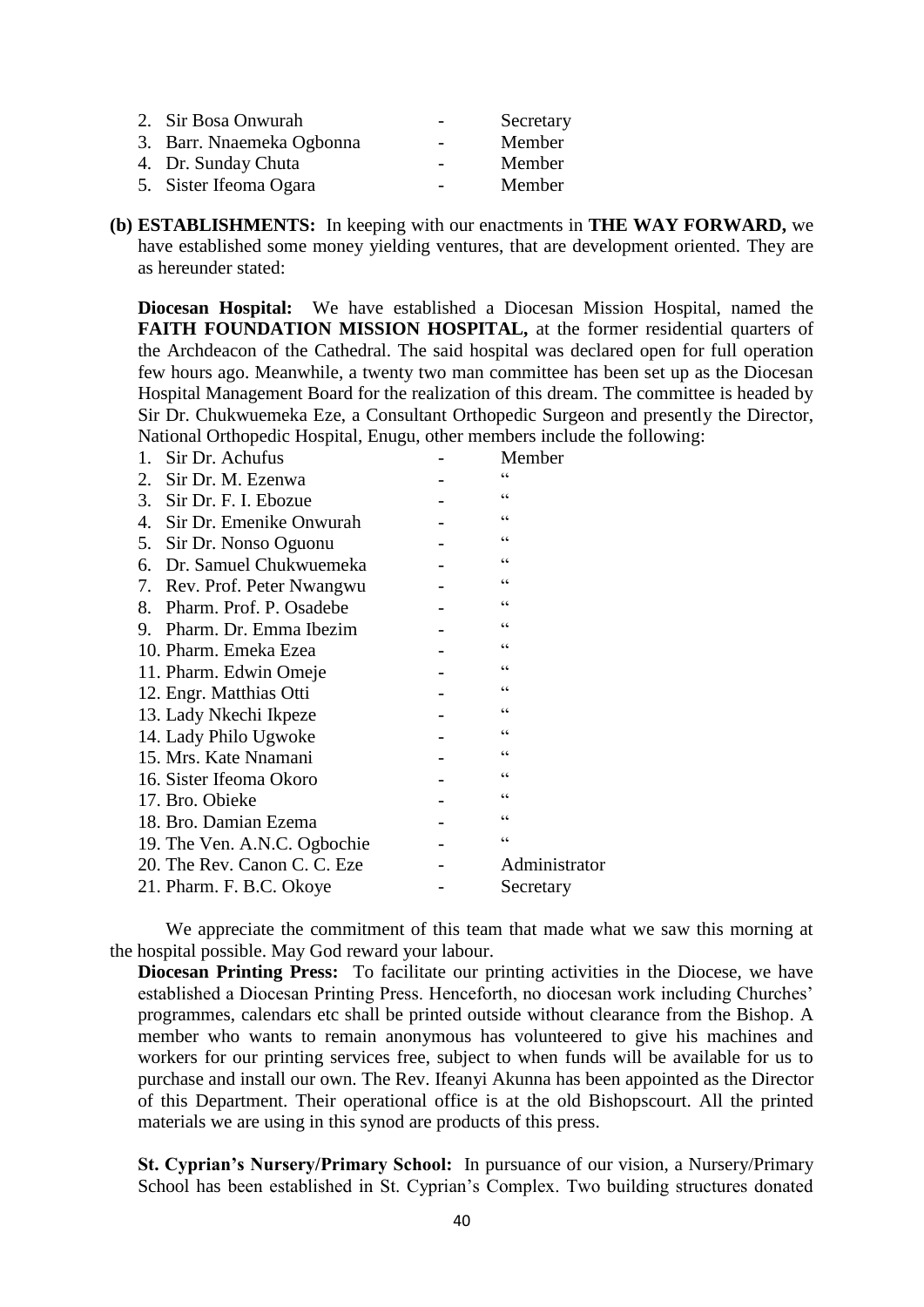by St. Cyprian"s Special Science School are being renovated as a take off site for the school. We appreciate greatly our Secondary Schools who gave us a total of N1.3million for take off of the school in this order.

| St. Cyprian's Special Science School         | $\overline{\phantom{0}}$ | N500,000 |
|----------------------------------------------|--------------------------|----------|
| St. Cyprian's Girls' Secondary School Senior | $-$                      | N200,000 |
| St. Cyprian's Girls' Secondary School Junior | $\overline{\phantom{0}}$ | N200,000 |
| Nsukka High School Senior                    |                          | N200,000 |
| Nsukka High School Junior                    | $\overline{\phantom{0}}$ | N200,000 |
|                                              |                          |          |

The School commenced academic activities in September 2008 and Rev. Kenneth Onah has been appointed as the director of the School.

**Endowment Fund:** In **"The Way Forward"**, we have what we tagged **"ACTION SCHEDULE."** It is a compendium of **what** we are going to do; **how** we are going to do it (action steps); **when** we are going to do it; **with whom** we are going to do it; what it is going to **cost** and how to **fund** it. Admittedly, we have taken steps since (our enthronement) on the  $6<sup>th</sup>$  of July, 2008, to reflect our commitment to the vision of the Diocese. One of such steps, which we will throw more weight upon within our first five years is to facilitate the building of a sound financial platform for the diocese in perpetuity by the setting up of a diocesan endowment fund. A committee to handle this will be set up soon, meanwhile Hon. Dennis Agbo, a Financial Consultant and Special Adviser to the Enugu State Governor on Interstate Affairs has been appointed the Chairman of this Committee. He will be speaking to this Synod later today on the Diocesan Endowment Fund and building a self sustaining church.

Initially, we wanted to restrict it to only 2000 persons that will be able to give us N50,000.00 yearly for five years. But when we saw the need to have everybody within the Diocese our children friends, and well wishers to be involved, we are thinking of spreading it in such a way that nobody will be left out. The discussion group on endowment fund will come out with an acceptable and attainable classification and categorization. The table below can be used as a guide.

|           | <b>CATEGORIES/MINIMUM</b> | <b>ANTICIPATED NO</b> | <b>ANTICIPATED AMOUNT</b> |
|-----------|---------------------------|-----------------------|---------------------------|
| А.        | 1,000,000                 |                       | 5,000,000                 |
| <b>B.</b> | 500,000                   | 10                    | 5,000,000                 |
| C.        | 200,000                   | 20                    | 5,000,000                 |
| D.        | 100,000                   | 50                    | 5,000,000                 |
| Ε.        | 50,000                    | 300                   | 15,000,000                |
| F.        | 20,000                    | 500                   | 10,000,000                |
| G.        | 10,000                    | 1,000                 | 10,000,000                |
| Η.        | 5,000                     | 1,500                 | 7,500,000                 |
| I.        | 3,000                     | 2,000                 | 6,000,000                 |
| J.        | 1,000                     | 5,000                 | 5,000,000                 |

Some people have already started paying to the Fund. These are:

| 1. Sir Engr. Dr. Ugo Nwoji            | $\sim$ 100 $\mu$ | N50,000              | <b>Contract Contract</b> | Nsukka  |
|---------------------------------------|------------------|----------------------|--------------------------|---------|
| 2. Hon. Dennis Agbo                   | $\sim$           | N2000,000 -          |                          | Abuja   |
| 3. Mr. Samuel Makata                  | $\sim$ 100 $\mu$ | N <sub>20</sub> ,000 | $\sim$ $-$               | Onitsha |
| While the following have made pledges |                  |                      |                          |         |

# **THOSE THAT MADE PLEDGES AT ONITSHA:**

1.Evangelist Iheanacho Levi Ugwu - 30,000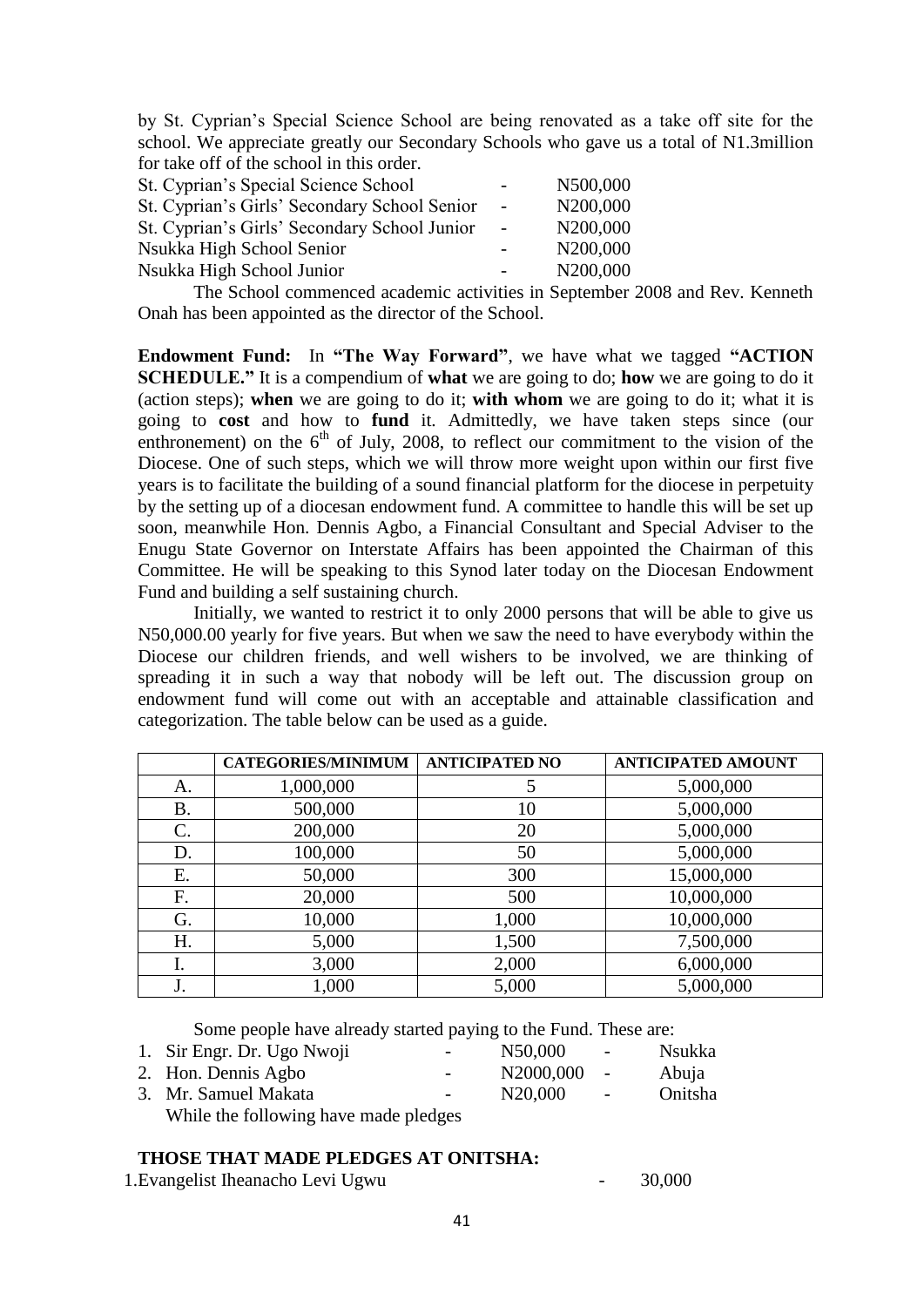| 2. Mr. & Mrs. Nathan Eze [08037375368; 08025007102]  | 20,000 |
|------------------------------------------------------|--------|
| 3. Bro. Simon Itodo [08037123051]                    | 20,000 |
| 4. Bro. Ugwu Sunday [08063733995]                    | 20,000 |
| 5. Bro. Uja Innocent IzuchukwuChidilim [08062943063] | 20,000 |
| 6.Bro. Ameh Hyginus O. [08030718854]                 | 20,000 |
| 7. Bro. Onyebuchi Ezema [08063374673]                | 20,000 |
| 8. Bro Uchechukwu Eze [08067254242]                  | 20,000 |
| 9. Bro. Sunday Ezea [08038787315]                    | 20,000 |
| 10. Mr. & Mrs. Idogwu Timothy [08065596401]          | 20,000 |
| 11. Mr. Michael Ugwu [07037916773]                   | 20,000 |
| 12. Mr. Mataka Samuel Chijioke [08033402661]         | 20,000 |
| 13. Mr. Oliver Okoro [08039473837]                   | 20,000 |
| 14. Mrs. Eucharia Okoro                              | 20,000 |
| 15. Dr. & Mrs. R. A. Ezema                           | 20,000 |
| 16. Sister Calista Onah                              | 20,000 |
| 17. Mr. & Mrs. Onyebuchi Ugwuanyi                    | 20,000 |
| 18. Broth. Nnaemeka Christopher                      | 20,000 |
| 19. Mr. David Ukwueze                                | 20,000 |
|                                                      |        |

#### **COURTESY CALL ON BISHOP OKOBO:**

On Wednesday, 13<sup>th</sup> day of August 2008, we paid a courtesy visit to the Catholic Bishop of Nsukka, the Most Rev. Dr. Francis Okobo.

The Courtesy visit was to strengthen the relationship between the two sister churches and to share fellowship and exchange idea in order to consolidate unity in diversity and disabuse the minds of those who have the impression of disunity, segregation and war among the two denominations.

In his response, Bishop Okobo thanked us for the visit and expressed his joy on our election and consecration. He described the courtesy visit as a beginning of a new dawn in the relationship between the Roman Catholic and the Anglican Communion in Nsukka.

In conclusion, he pointed out that the visit has broken the ice in the relationship of the two churches assuming there had been any.

- The following dignitaries were on the entourage:
- 1. Mrs. Ifeoma Agbo –*Bishop's Wife*
- 2. Ven. E. I. Asogwa
- 3. Rev. Canon Christian C. Eze
- 4. Rev. Canon Clifford Ugwuanyi
- 5. Rev. Ifeanyi Akunna
- 6. Rev. Kenneth Onah
- 7. Sir Hon. Justice F. I. N. Ngwu
- 8. Sir Dr. A. E. Onwurah
- 9. Sir Dr. Achufusi
- 10. Sir Dr. C. Oguonu
- 11. Lady Dr. Oguonu
- 12. Sir Dr. M. Ezenwa
- 13. Sir Jonathan Onuh
- 14. Dame Dr. Elsie Ogbonna
- 15. Mrs. Stella Odum
- 16. Dr. Mrs. Stella Ify Madueme
- 17. Lady Nkechi Ikpeze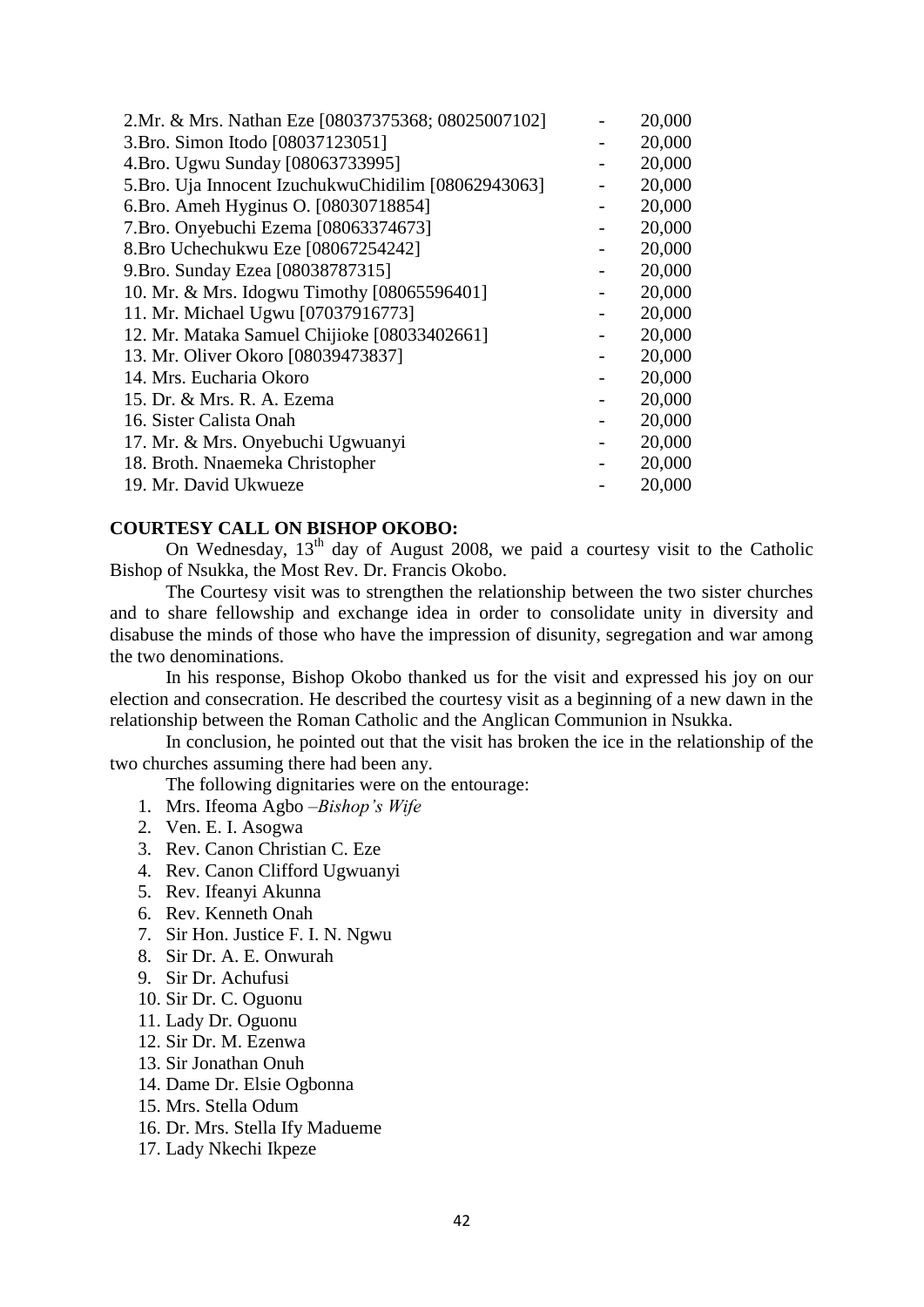### **ALL ANGLICAN CLERGY CONFERENCE**

The All Anglican Clergy Conference was hosted by the Diocese from  $8<sup>th</sup> - 12<sup>th</sup>$ September, 2008, about seven thousand Clergymen from all over Nigeria and beyond gathered at the Ekpo Convocation Arena of the University of Nigeria, Nsukka the venue of the Conference. The theme of the Conference was **"THE MINISTRY AND ANGLICAN LITURGY".**

We appreciate, the Vice Chancellor of the University of Nigeria Nsukka and the entire University authority for making us proud in this conference by their logistic support.

We also thank the Local Organizing Committee with Ven. Prof. T. C. Madueme the chairman and the Ven. Steve N. Dimelu the Secretary who worked tirelessly to ensure successful hosting of this great conference.

People have testified that it was the best organized All Anglican Clergy Conference. To God be the glory!

# **VISIT OF EVANGELIST REINHARD BONNKE**

This man of God arrived Nsukka on the  $7<sup>th</sup>$  of October 2008 for one week power packed crusade under the auspice of Christian Association of Nigeria (CAN).

Prior to that, I was nominated and appointed the Chairman of Christian Association of Nigeria, Nsukka Zonal Chaplter and later the Chairman, Advisory Committee for the Crusade.

Incidentally, our own Mama Nsukka was the leader of the women group, whose team, akin to women movement publicized the visit of the man of God and sensitized the populace for that great visitation of God"s miracles and blessing. It will remain a watershed within the Christian faithful in Enugu State and Nsukka Cultural Zone in particular. We thank God for His mercies and grace for that eventful crusade. We also thank our clergy and other groups in the Church that saw to the success of the event. CAN deserve special commendation for that fruitful event. We must also commend the Chairman of the Local Government, Hon. Dan Ugwuja and the ebullient Vice Chancellor, Ven. Prof. Chinedu O. Nebo for giving out everything to ensure a successful crusade.

We pray the good Lord to sustain the tempo of the evangelical spirit that was activated by Evangelist Bonnke"s visit. In all, we say, **To God Be the Glory!**

### **PASTORAL VIST TO ONITSHA**

To sensitize and encourage the faithfuls in the major cities of the federation, we resolved to personally visit those places. We started with Onitsha in Anambra State. It turned out to be a revival of some sort. About 100 enthusiastic and loving brethren gathered at Christ Church Synod Hall, Onitsha. We used the occasion to share the vision of the Diocese, the Diocesan Endowment Fund and encouraged them to remain faithful believers in the Lord Jesus Christ. We also prayed for them on diverse issues. Many of them responded immediately to the Endowment Fund.

We appreciate those who organized the meeting especially Sir Ezekiel Eze, Sir Simeon Eze, Sir Silas Eze, Sir Emmanuel Okafor and Bro. Onyebuchi Ugwuanyi. Their efforts were backed up by the fatherly support of the Vicar of Christ Church, Onitsha the Ven. Dr. Emma. Ekpunobi, and our chief host, the Bishop of the Diocese on the Niger, the Rt. Rev. Ken. S. E. Okeke. May God reward you all.

### **OUR EXPECTATIONS FROM THIS SYNOD**

In this Synod, we shall critically look at some issues calling for our attention in the Diocese and come to a realistic and actionable decisions. They are: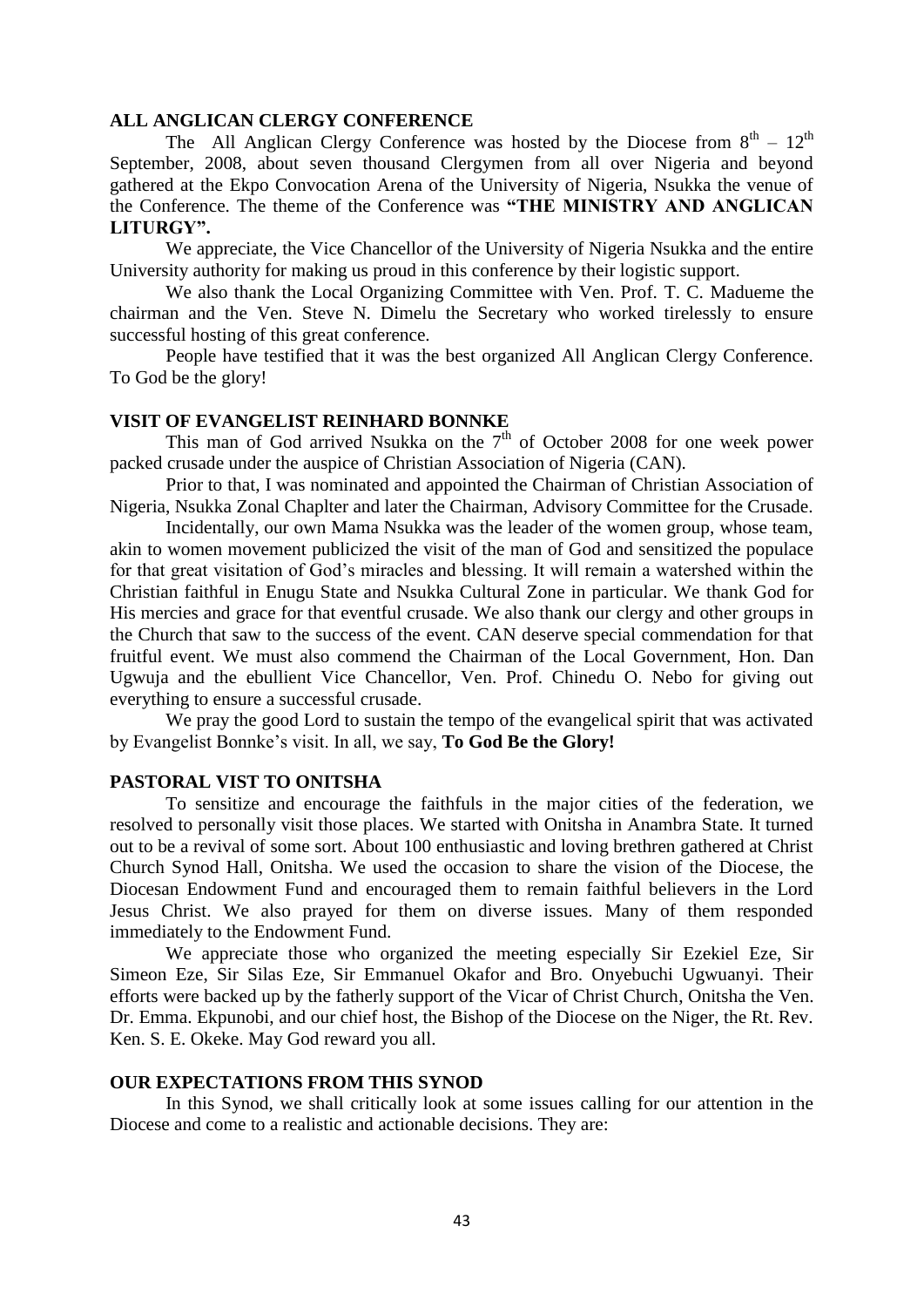- 1. **Budget and Assessment:** For the future and growth of the Diocese, we have the need to come up with a workable and realistic budget and critically look at the debts on assessments and suggest what should be done.
- 2. **Diocesan Endowment Fund:** A group will be discussing the Diocesan Endowment Fund. They will suggest workable and attainable means of Economic Empowerment of the Diocese and how to build a solid financial base for the Diocese.
- 3. **For the Church to touch the lives of the people, she must be a caring church.** We shall propose a workable Diocesan Welfare Scheme for the diocese that will take care of both the clergy and Lay members.
- 4. **As a growing Church, we have many Para-Church Organizations** and more may come up. I am asking Discussion Group 7 to look at the various organizations in the Diocese and come out with harmonious structure that will make each one result oriented, complementing and not competing with each other, and have in mind the focus of the Diocese in the way forward.
- 5. The existing structure where we have the diocese, Archdeaconries, Parishes and Unit Churches should exist for nothing than proactive purposes. The next group will handle this with special focus on the Archdeaconries to actualize the purpose of creating the Archdeaconries.
- 6. For a maximized use of the time of the Synod a group will look at the reports of the Archdeaconries, organizations and the Diocesan office to bring out salient issues in them.

# **CONFIRMATION AND ADMISSIONS:**

We thank God for the growth we are experiencing in the Diocese. The number of people that are being confirmed and admitted to various groups are increasing yearly. This has drawn our attention to the need to intensify efforts on their preparations so that anyone who passed through this stage in the church will surely and continuously profess the Lordship of Jesus Christ. We will soon come out with a preparatory manual that will be used in the diocese for this purpose. The manual is a compendium of catechism, Anglicanism, 39 Articles of religion and discipleship lessons. Those whose duty is to prepare these candidates should endeavour to cover all these studies in order to build up the lives of the candidates and ground them better in faith. In addition, we now have what we call "Confirmation Weekend." It is a spiritual preparatory programme where the Parish Workers with a team from the Diocese will have a session of teachings and prayers for the candidates. This comes up a day or two to the confirmation day. Let us see this as opportunity to the church to raise and sustain believers in our Lord Jesus Christ.

From August to October, we have visited the following Parishes for Confirmation and Admissions:

| 1. Imilike-Agu | 17/08/08 |
|----------------|----------|
| 2. Ihenyi      | 24/08/08 |
| 3. Ohodo       | 07/09/08 |
| 4. Mbu         | 14/09/08 |
| 5. Aguamede    | 21/09/08 |
| 6. Obimo       | 28/09/08 |
| 7. Adani       | 05/10/08 |
| 8. Eha-Alumona | 15/10/08 |
| 9. Orba        | 22/10/08 |
| 10. Ibagwa     | 24/10/08 |

# **FOUNDATION STONE LAYING CEREMONY:** *ST. JOHN'S PARSONAGE EDEM-ANI*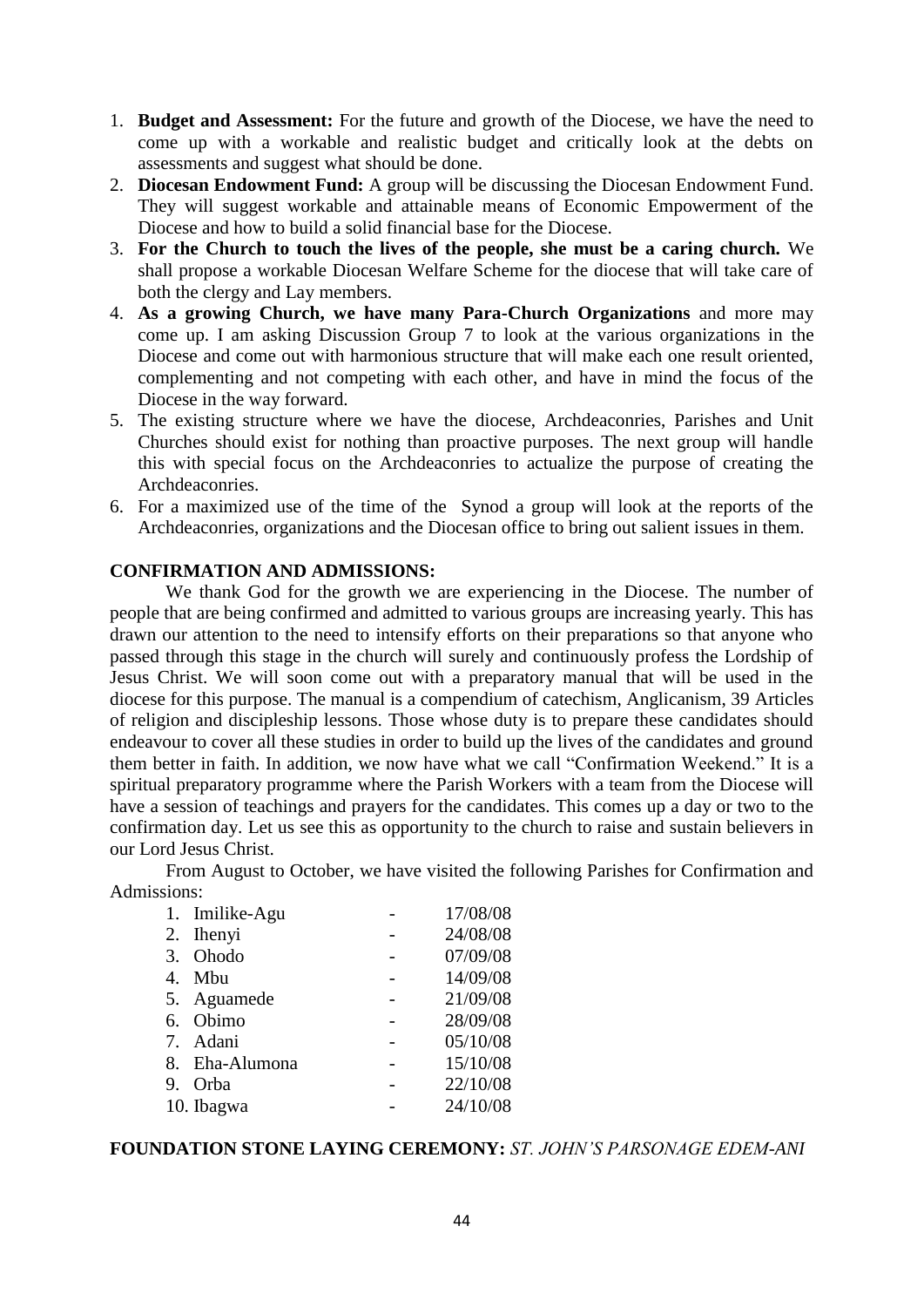On Sunday 26th October the foundation stone of the Parish house of St. John"s Church, Edem was laid. We thank God for the sons and daughters who came from home and abroad to support the work of God. It was evident that the love of Christ compelled them to do such good work for God"s glory. It is our prayer that the parsonage will be completed within two years.

### **CATHEDRAL PROJECT:**

Our desire which we believe by the faithfulness of God, He will grant us, is that the Cathedral will take us ten years to complete.

Meanwhile I have had a meeting with the site Engineer, Sir Dr. Ugo Nwoji and the Architect Sir Hon. Innocent Agbo in which we have reached a consensus and set out some basic issues that should be handled to enable us take off.

They also advised that enough fund should be raised before we can take off since the foundation requires professional handling.

Our plan therefore is that what we will raise in this Synod should be used for this purpose. Again as part of our one year anniversary next year, we will have a week crusade from Monday 11th Sunday –  $17<sup>th</sup>$  May 2009 heralding the anniversary. On Saturday we will have fund raising precisely on  $16<sup>th</sup>$  May 2009 to support the Cathedral Project.

May I use this opportunity to call spirit filled individuals to commit their finances and resources to this project. For example, a Knight who pledged One hundred thousand naira for five years on behalf of his late parents has paid N100,000.00 as part of his pledge. Others are called to act in this line.

The Cathedral Project Committee will be rededicated at the Bishopscourt on Saturday  $20<sup>th</sup>$  December 2008. The members will be communicated.

#### **CHURCH OF NIGERIAN NEWS**

- (i) On the day of our consecration at Ibadan  $14<sup>th</sup>$  May 2008 two new Bishops were elected. They are Ven. Akun Tude Popoola for Offa Diocese from where Rt. Rev. G. Akinbiyi was translated and Ven. Geoffrey Chukwunenye for the diocese of Oru. They were consecrated on 13<sup>th</sup> July 2008 at Cathedral Church of the Advent, Gwaripa Life Camp Abuja.
- (ii) GAFCON: The Global Anglican Future Conference was held in Jerusalem from  $22<sup>nd</sup>$  June to  $29<sup>th</sup>$  June 2008. Both the pioneer Bishop and wife, and I and my wife were in the conference. See Appendix 4 and 5.
- (iii) On 13th January 2008, Seven Archbishops were presented in the Cathedral Church of St. Faith Awka. Seven Archbishops who had served for five years were up for re-election and were re-elected and two new ones elected. They were:
	- 1. The Most Rev. Maxwell S. C. Anikwenwa as the Archbishop of the Province of the Niger and Dean of Church of Nigeria.
	- 2. The Most Rev"d. Ephraim A. Ademowo as the Archbishop of Province of Lagos.
	- 3. The Most Rev"d. Benneth Okoro Owerri
	- 4. The Most Rev"d. Joseph Akinfenwa Ibadan
	- 5. The Most Rev"d. Samuel A. Abe Ondo
	- 6. The Most Rev"d. Edmund Akanya Kaduna
	- 7. The Most Rev. Benjamin Kwashi Jos.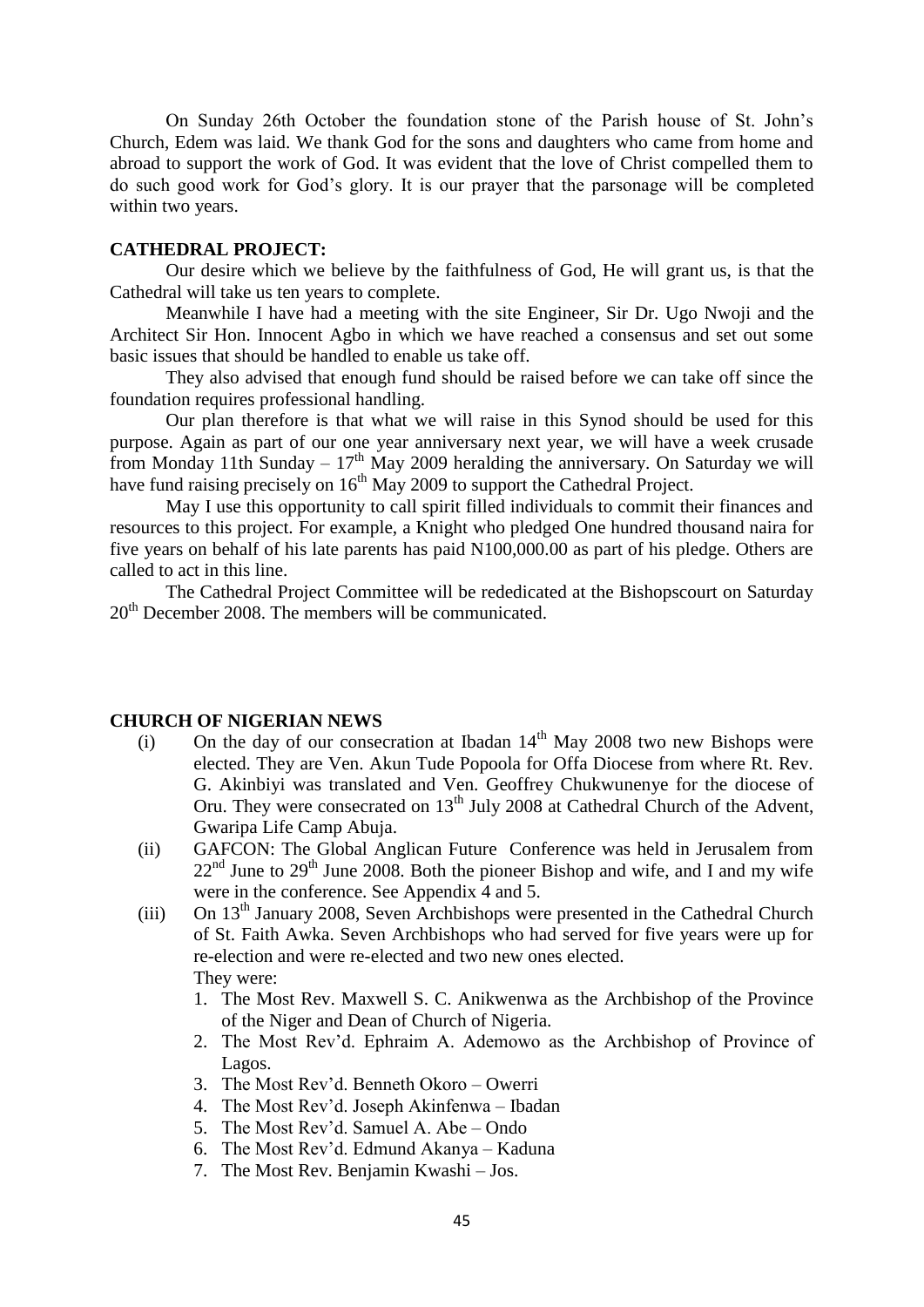- (i) During the Standing Committee at Nnewi, the creation of eighteen new Missionary dioceses were approved, their Bishops elected. We were also elected at the same meeting to take over from our Pioneer Bishop, Rt. Rev. Dr. J. C. Ilonuba. Rt. Rev. Gabriel Akinbiyi of Offa was translated to Akoko. These nineteen Bishops were consecrated on 14<sup>th</sup> May 2008. They have all been enthroned.
	- They are:

| The Rt. Rev. Andrew Ajayi      | Ekiti         |
|--------------------------------|---------------|
| The Rt. Rev. Johnson Atere     | Awori         |
| The Rt. Rev. Rufus Okeremi     | Ife West      |
| The Rt. Rev. David Obiosa      | Ndokwa        |
| The Rt. Rev. Timothy Ademole   | Jebba         |
| The Rt. Rev. Anthony Nkwoka    | Niger West    |
| The Rt. Rev. Raphael Okafor    | <i>Ihiala</i> |
| The Rt. Rev. Henry Okeke       | Mbamili       |
| The Rt. Rev. Idris Zubairu     | Bari          |
| The Rt. Rev. Samuel Paul       | Kwoi          |
| The Rt. Rev. Stanley Fube      | Lantang       |
| The Rt. Rev. Jeremiah Kolo     | Northern Izo  |
| The Rt. Rev. Emmanuel Ajulo    | Okene         |
| The Rt. Rev. James Onuwori     | Ogbia         |
| The Rt. Rev. Benjamin Oti      | On the Lake   |
| The Rt. Rev. Ezekiel Ikupolati | Ijumu         |
| The Rt. Rev. Chidi Oparajiaku  | Ohaji/Egbema  |
|                                |               |

- (iv) **GENERAL SYNOD:** The General Synod of the Church of Nigeria (Anglican Communion) was held at the Sheraton Hotels and Towers Abuja from Tuesday 16th September to Saturday 20th September 2008. The Primate"s Pastoral Letter in the Appendix has a summary of the deliberations. But it is worthy to note here that four new full Dioceses of Okigwe, Udi, Sapele, Ilesa South West were approved while fourteen Missionary Dioceses of Eha-Amufu, Ikeduru, Yenogoa, Bras, Odogbolu, Ijesa North, Ilaje, Ile Ohiji, Shandam, Zakibiam, Gboko, Wara, Irene and Ogori Magongo were also approved. Four new Provinces are to be carved out of Niger, Niger Delta, Ibadan and Abuja. Province of Enugu will come out of the Niger. Their Bishops and Archbishops are to be elected at a later date.
- **(v) NATIONAL AND STATE ISSUES:** Four weeks ago, October 1, 2008 to be precise, Nigeria celebrated her 48 years of existence. To many Nigerians, there is nothing to celebrate. To them it is lamentation. However, one sees the two sides of the coin, there are obvious justification for those who celebrate Nigerian Independence and those who lament and mourn for a wasted existence. It is said that since there is life, there is hope and so, it is good to celebrate hoping that things will change. As we congratulate the Federal Government for their laudable 7 Points Agenda, we wish to remind them that seventeen months have gone without any physical sign of these agenda. In specific terms, nothing has improved considerably in such areas as energy, employment crime/kidnapping, private sector, industries, universities and education generally. The unpleasant state of our federal roads has remained a nightmare. It is a terrible neglect. The most affected is the roads leading to South Eastern States. For instance it takes 24 hours to travel from Lagos to Nsukka and 2 hours to travel from Enugu to Nsukka, a journey that would have taken only six hours and 45 minutes respectively.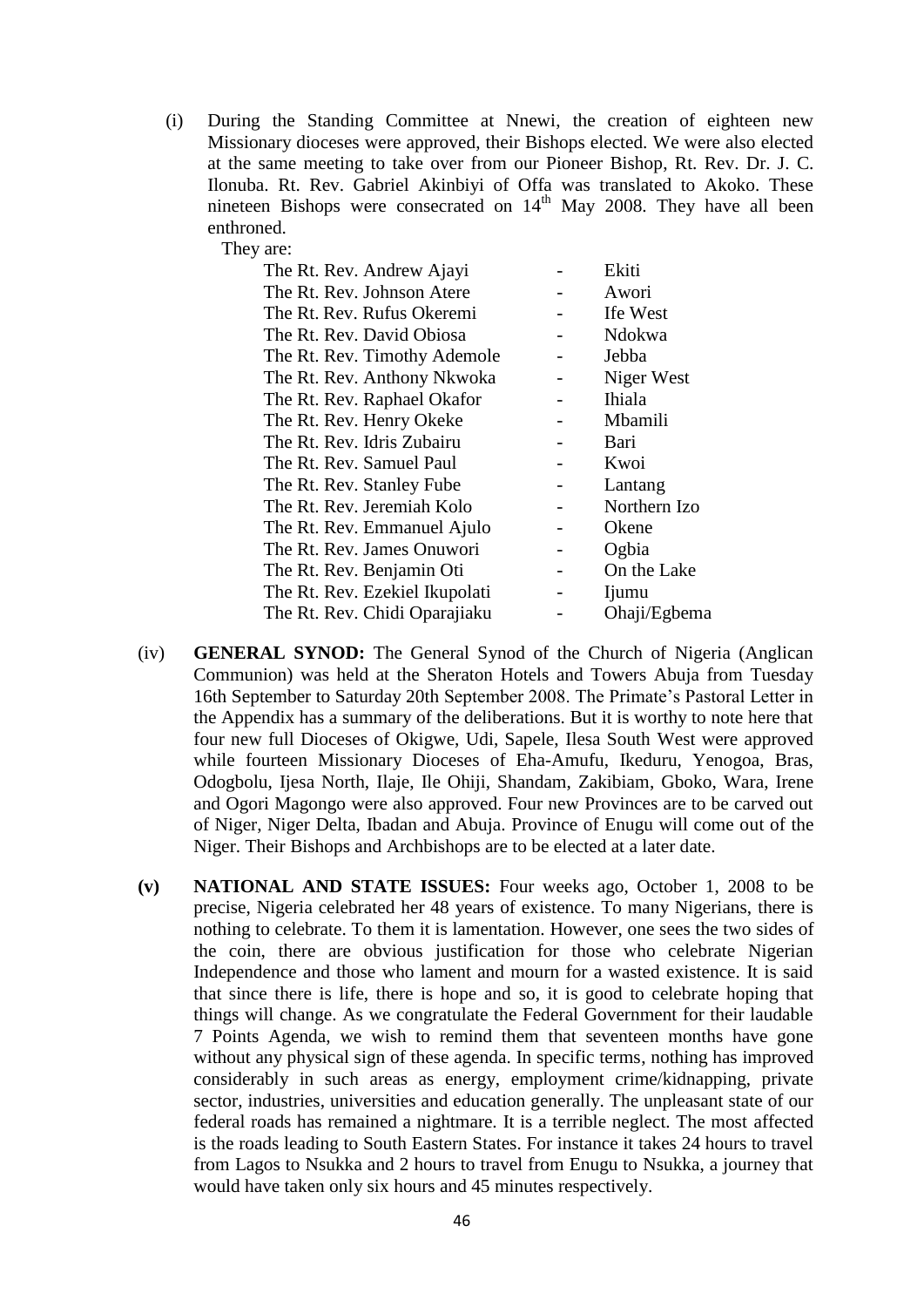**ENUGU STATE GOVERNMENT:** We want to join hands with people of good will in congratulating and appreciating the dynamic Governor of Enugu State, Dr. Sullivan Iheanacho Chime for his giant stride in governance especially in the areas of roads, and rural electrification. He should keep the momentum and continually ensure that justice, fairness and equity should be the hallmark of his administration for what is good for the goose is equally good for the gender.

# **ADADA STATE: A CALL FOR A UNITED FRONT:**

The thirst and demand for the creation of ADADA STATE, by the people of the old Nsukka Division now made up of seven Local Government Areas is a long standing one with its checkered history. The geographical contiguity, cultural affinity, ethos, habitation and unanimity of purpose to stay together and desire an even development which eluded them in the then East Central State compelled them to seek for their own state.

Though their quest started before the war but it first got a legislative recognition when it was presented to the National Assembly in 1983. It was not to be due to the military intervention in 1983.

It was later presented again before the Mbanefo Panel on State and Local Government Creation and Boundary Adjustment in 1996. It had the sympathy of the Committee but for obvious extraneous factors, Ebonyi State was then favoured.

In 2005 Obasanjo convoked a conference to heal political wounds of those marginalized like the South East geopolitical zone. The political reform conference unanimously agreed on the need to create one additional state in the South East to reduce the unbalance in the zonal structure content in Nigeria.

Again Adada State had all it takes to be one when it was presented to Ohaneze Ndi Igbo; (state creation movements and leaders of thought) at Owerri on the  $26<sup>th</sup>$  of March 2006. Four states to wit ADADA (4 votes); ORASHI (3 votes); ABA (2Votes) and NJABA (0 vote), went into this crucible. The above result which gave Adada State 50% out of 5 states of the South East was presented to the South East Caucus and the Senate President for transmission to the National Assembly.

His Excellency Barrister Sullivan Iheanacho Chime in less than one year in office saw the genuineness of this demand and in a military precision but like a state man inaugurated ADADA STATE Actualization Committee with a seasoned General Ugwoke as its Chairman.

Again to give it a legislative seal, Enugu State House of Assembly on behalf of the entire people of Enugu State on the 24th of April 2008 passed a resolution supporting the creation of ADADA STATE.

I have gone into these memory lane to show that this demand is unviersally acclaimed and the Ibo race is at the verge of getting additional state if only we can speak with one voice. On the past, our detractors pay our own sons and daughters as agent of disunity to torpedo any cause of the Ibo race. We have started seeing the leopard and its skin again.

We therefore use this medium to urge the Deputy Senate President not to allow this historical opportunity to slip from his hands by calling to his brethren in the National Assembly to heal the wound of the Ibo race by giving them Adada State to balance the inequality of the past.

On this view, we commend the Governor of Enugu State for his statesmanship so also the Enugu State House of Assembly and their focused Speaker Rt. Hon. Eugene Odo for their stand so far.

Also worthy of commendations are, Igwe Abangwu, Hon. Cletus Opata, Hon. James Ugwu and others, who all these years with unflinching faith, doggedness and vigour have pursued this vision.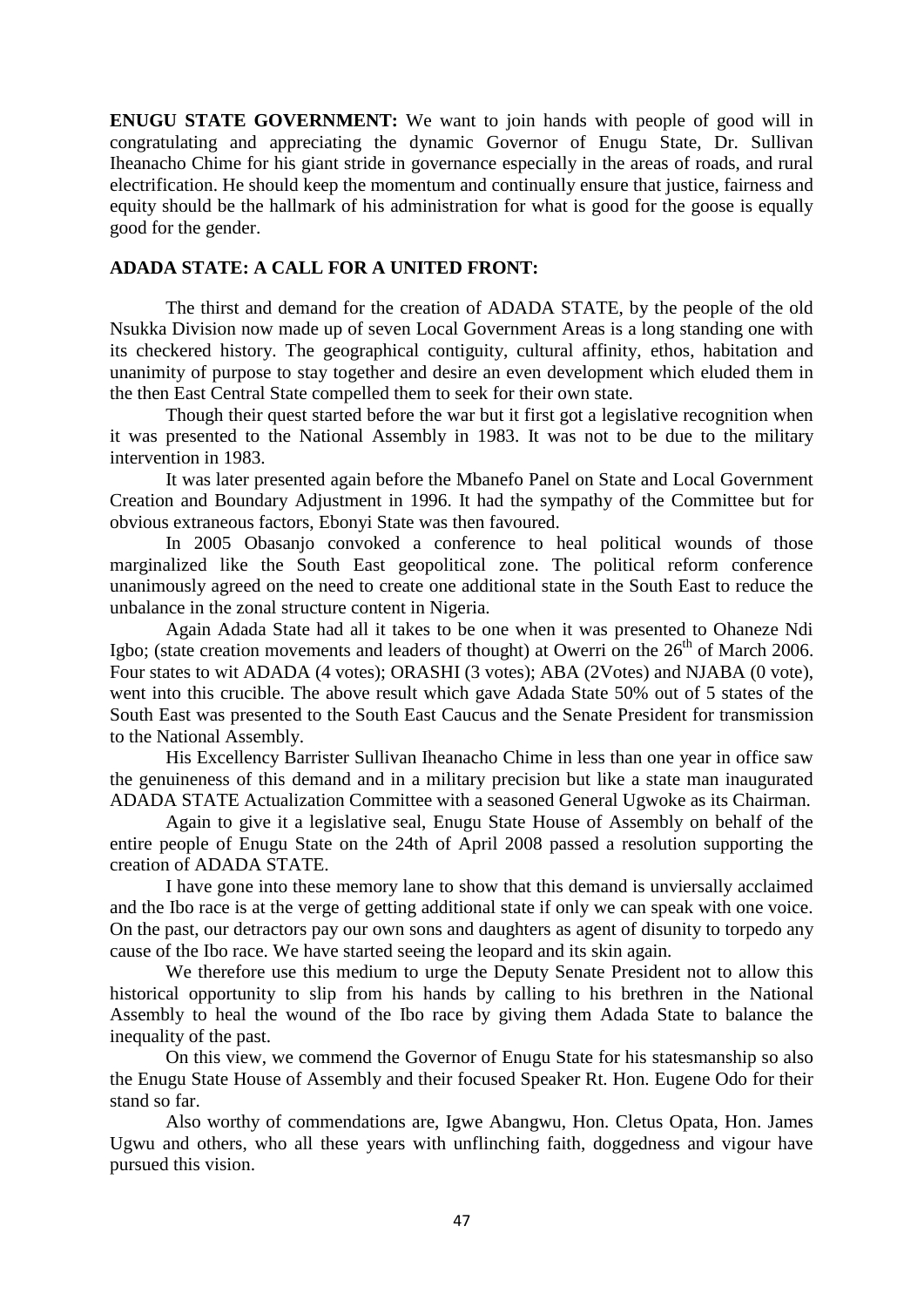We finally urge the Governor of Enugu State to convince his brother Governors irrespective of political affiliation, the reason for a united front.

As a church we shall continue to pray and urge God to arrest our Ibo southerners whose past credentials is their ability to cause disaffection among the Ibos for divided we fall and united we stand.

### **THEME OF THE SYNOD: "THE LORD HE IS GOD" TEXT: 1Kings 18:39**

Now when all the people saw it, they fell on their faces; and they said, **"THE LORD, HE IS GOD, THE LORD HE IS GOD."**

#### **INTRODUCTION:**

When I began to pray and meditate on what should be the appropriate theme for this Synod, "The LORD His is God continuously rang in my heart. Initially I did not know why, but as I started looking into the theme I discovered two reasons for this:

- 1. That a great confusion has arisen in the hearts of men in the midst of "seemingly progressive" Christianity and the opposition forces of resilient idolatry.
- 2. That at this stage in the life of the Diocese when we are rejoicing in what God had done in these years through His servants, and thinking of how best to build on the foundations they have laid, there is a great need for a reaffirmation of our faith in the sovereign Lord.

After the death of David, there was a sharp shift from the worship and fear of Jehovah as the only true God of Isreal to a syncretic worship of both the LORD and Baal and other deities. Evil became progressively worse in the royal house of the northern kingdom. Nearly a third of the narrative material in 1, 2 Kings concerns the 34 year period of the reigns of Ahab and his two sons, Ahaziah and Joram. In this period the struggle between kingdom of God (championed especially by Elijah and Elisha) and the kingdom of Satan was especially intense. *1 Kings 16:30-34* explicitly narrated the scenario: *"Ahab son of Omri did more evil in the eyes of the Lord than any of those before him. He not only considered it trivial to commit the sins of Jeroboam son of Nebat, but he also married Jezebel daughter of Ethbal king of the Sidonians, and began to serve Baal and worship him. He set up altar for Baal in the temple of Baal that he built in Samaria. Ahab also made an Asherah pole and did more to provoke the Lord, the God of Isreal, to anger than did all the kings of Israel before him.*

*In Ahab's time, Hiel of Bethel rebuilt Jericho. He laid its foundations at the cost of his firstborn son Abiram, and he set up its gates at the cost of his youngest son Segub, in accordance with the word of the Lord spoken by Joshua son of Nun" (NIV).*

This was a rebellion against God, who in the first commandment prohibited idolatory and indicated that it provokes His jealousy, and draws judgment down upon four generations from the offenders. The people of Israel under Ahab suffered terribly for this. There was no rain for three and half years. The people and animals starved, the streams dried up. There was no planting and no harvest. The sky over their head became bronze, the ground beneath them iron. The Lord turned the rain of their country into dust and powder that came down from skies until they were destroyed. (Deut. 28:23-24) All these were consequences of idolatry.

#### **IDOLATRY:**

Idolatry is the universal human tendency to value something or someone in a way that hinders the love and trust we owe God. It is an act of theft from God whereby we use some part of creation in a way that steals from God the honor due to Him. Idolatry conflicts with our putting God alone first in our lives in what we love and trust.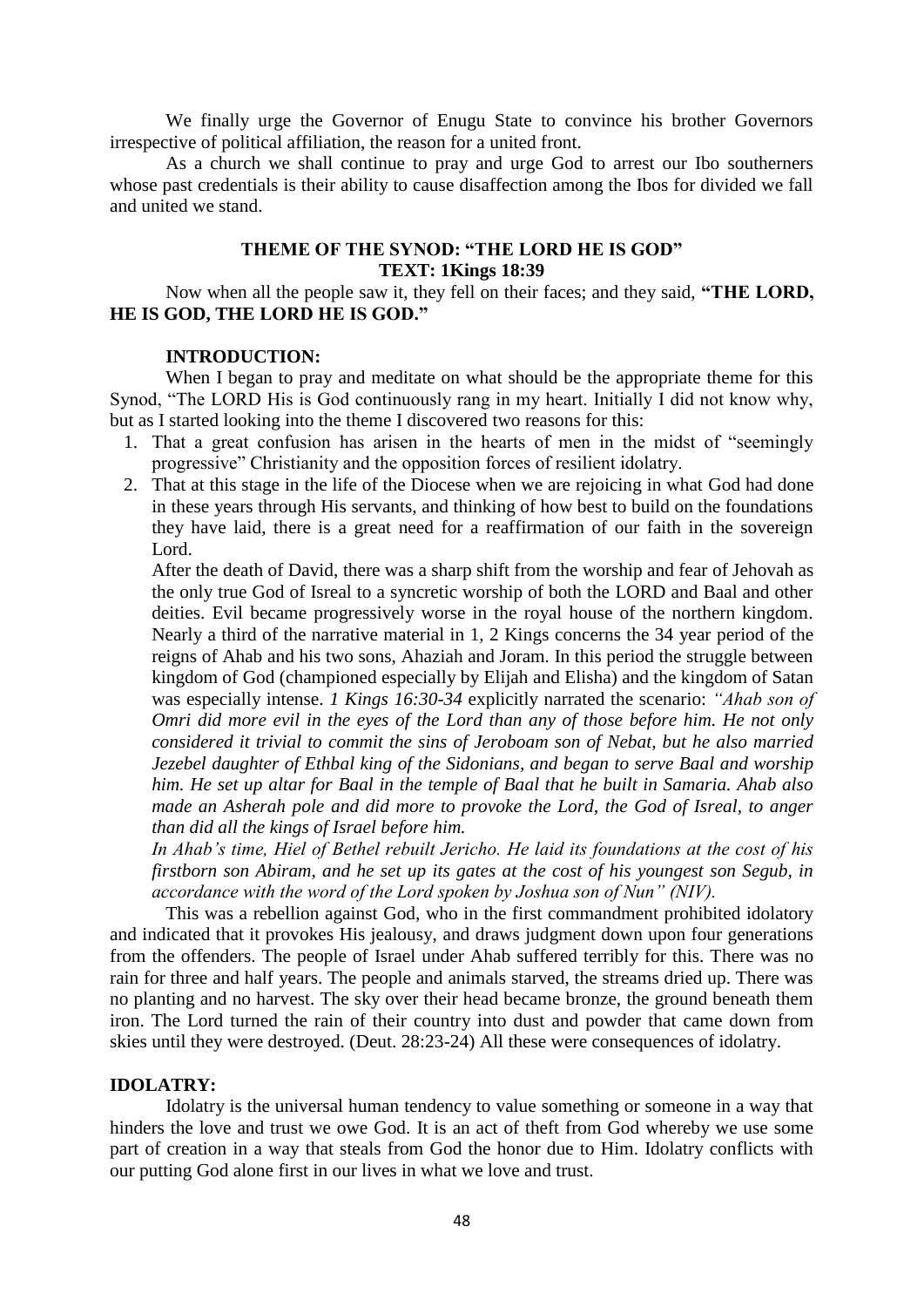According to Nwankpa, "Idolatry is a multifaceted network of religions, religious observances and practices which people engage in, either in search of fulfillment, power, success, healing or even to know the future."

J. C. Ryle simply puts it as "a worship, in which the honor due to the Triune God and to God only, is given to some of His creatures, or to some invention of His creatures."

Idolatry is prohibited by many verses in the Old Testament. There are a number of commandments on this subject spread through the books of the Old Testament, some of which were written in different historical eras, in response to different issues. Taking these verses together, idolatry in the Old Testament is defined as the worship of idols or images; the worship of polytheistic gods by use of idols and even the use of idols in the worship of Yahweh (God), the God of the Israelites.

In the New Testament, although Jesus discussed the Ten Commandments in the Sermon on the Mount, he does not speak of issues regarding the meaning of the commandment against idolatry. His teachings however, uphold that worship should be directed to God alone (Matthew 4:11 which is itself a quote of Deuteronomy 6:13).

The Epistles contain several admonitions to "flee from idolatry"

(1Corinthians 10:14). A major controversy among Early Christians concerned whether it was permissible to eat meat that had been offered in pagan worship. Paul said that it was permitted to do so, as long as a blessing was pronounced over it, and provided that scandal was not caused by it; however, he says that the gods worshiped in idolatry are in fact demons, and that any act of direct participation in their worship remained forbidden. (1 Corinthians 10:14-22). The New Testament also uses the term "idol" in reference to conceptual constructs such as fame, money, nationality, ethnicity, and attachment to these is considered idolatry. One can see evidence to this in Col. 3:5, "put to death therefore, whatever belongs to your earthly nature. Sexual immorality, impurity, lust, evil desires and greed which is idolatry." Some Christian theologians even see the absolutization of an idea as idolatrous. Therefore, undue focus on particular features of Christianity to the exclusion of others would constitute idolatry.

Idolatry may vary. It may assume different forms, according to ignorance or the knowledge the civilization or the barbarism of those who offer it. It may be grossly absurd and Ludicious or it may closely border on truth, and being most superficially defended. In either case, the honor due to God is turned aside from Him, and bestowed on that which is not God. And whenever this is done, neither in heathen temples or in professedly Christian churches or ministries, there is an act of idolatry.

It is not necessary, for a man to formally deny God and Christ, in order to be an idolater, Professed reverence for the God of the Bible and actual idolatory, are perfectly compatible. They have often been done side by side, and they still do so. The children of Israel never thought of renouncing God when they persuaded Aaron to make the golden Calf. "Here are your gods," they said "who brought you up out of Egypt" And the feast in honor of the Calf was kept as a "festival to the LORD (Jehovah)" (Exodus 32:4,5).

Jeroboam, again never intended to ask the ten tribes to cast off their allegiance to the god of David and Solomon. When he set up the calves of gold in Dan and Bethel, he only said, "It is too much for you to go up to Jerusalem. Here are your gods, O Isreal, who brought you up out of Egypt" (1 Kings 12:28).

In both instances, we should observe, the idol was not set up as a rival to God, but under the pretense of being a help a steppingstone to His service. But in both instances, a great sin was committed. The honour due to God was given to a visible representation of Him. The majesty of Jehovah was offended. The first commandment was broken. There was in the yes of God, a flagrant act of idolatry.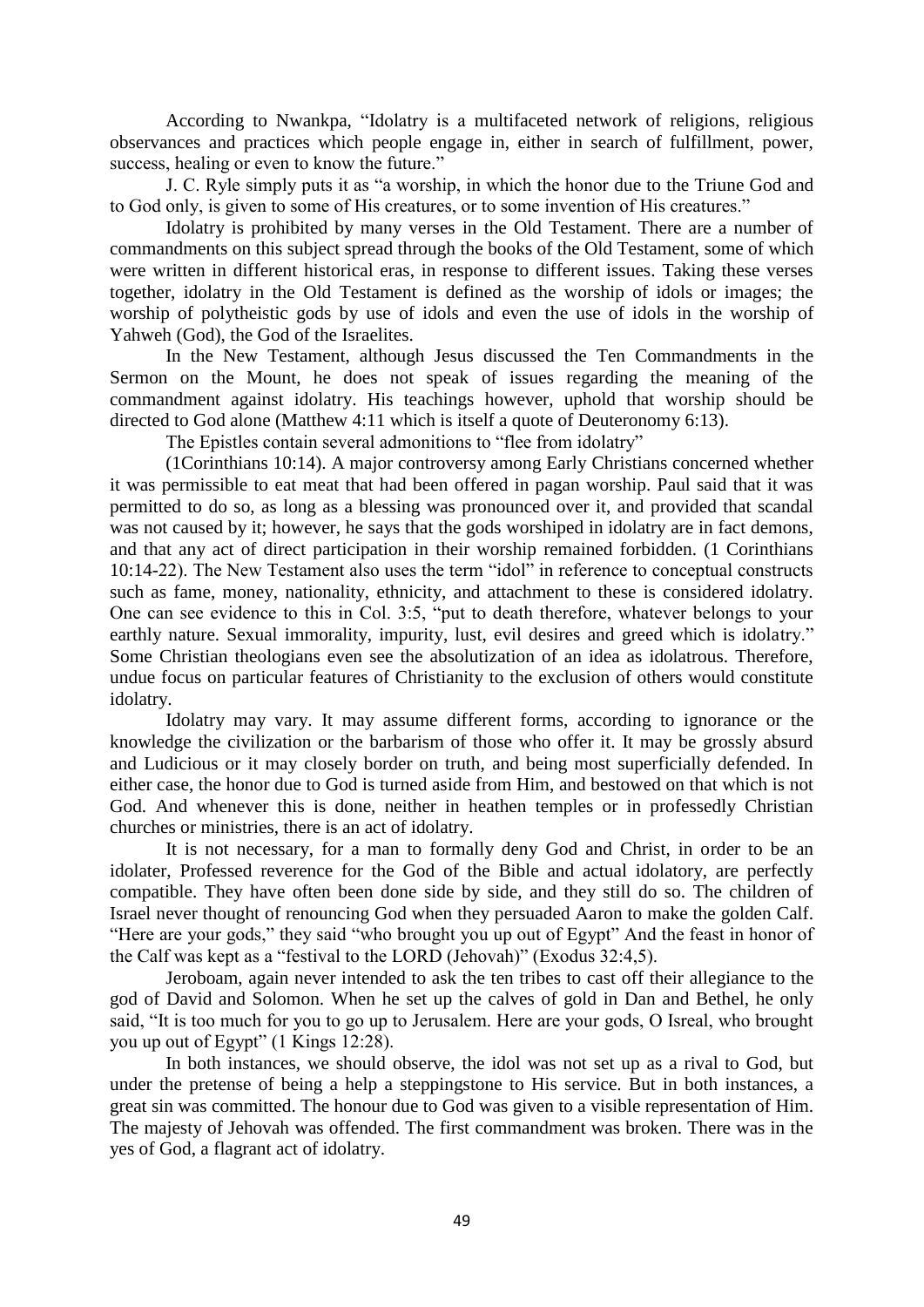People get into idolatry for so many reasons. Below are twenty one reasons enlisted by Emeka Nwankpa why people enter into idolatry.

- 1. Wanting to have control over creation
- 2. Protection from danger and death
- 3. Gaining wealth and riches
- 4. Securing power to rule
- 5. To establish thrones, stools and dynasties
- 6. To win battles and wars
- 7. To know the future
- 8. To possess magical powers
- 9. To gain esoteric knowledge
- 10. To exercise powers of witchcraft
- 11. To bring evil upon enemies
- 12. To enquire into the realm of the spirit
- 13. To commune with the dead
- 14. To ensure safe voyage on the seas
- 15. To ensure success in ventures as mining
- 16. To get healing from disease and affliction
- 17. To receive and access supernatural power
- 18. To make discoveries in fields of learning
- 19. To get rain and get a good harvest in agriculture
- 20. To be invisible in any number of ways
- 21. To have children where this has been difficult or impossible.

#### **BAAL:**

In addition to this background, it will be necessary to say something about Baal.

Baal was the Chief god of the Cananites. It is described in the Hebrew Lexical aid as master, lord, possessor, husband, citizen, burgess and inhabitant. The word is used as an idiom to indicate mastery or ownership. Baal, who was also called Haddu or Hadad allegedly gave sweet rain and revived vegetation each spring. Droughts indicated that he was either dead or temporally captive. However, when he came back, the fields, flocks, and families flourished. He was also considered to be war god who consented with Anat (Astarte). The people were taught to act out a magical ritual of sacred marriage in order to ensure fertility of the earth. Cultic objects on the scene were exaggerated models, sexual models. The worship of Baal included sexual orgies with homosexuality (1 Kings 14:24) and even child sacrifice (Jeremiah 19:5).

The sons of Israel fell into the sin of this local cult (Judges 2:11, 6:25). Baal worship became the official state religion of the northern kingdom (1 Kings 16:31). However, Elijah and Elisha demonstrated that fire, rain, food, children and fruitfulness were traceable to God not Baal.

### **THE FUTILITY OF IDOLATRY**

In Genesis chapter 3, the Bible gave us an account of the fall of man which resulted in outright separation from the garden of Eden and God"s presence. God became far away from man because of his iniquities and disobedience and the enemy, the devil took advantage of this to complicate the situation of man.

In this state, devil has constantly desired that man worship him. Even when our Lord Jesus Christ was tempted at the early stage of His earthly ministry, Satan demanded worship from Him in exchange for the kingdoms of this world and all their glory. Satan claimed that all the world and its glory belong to him and that he would give them to Jesus if the Lord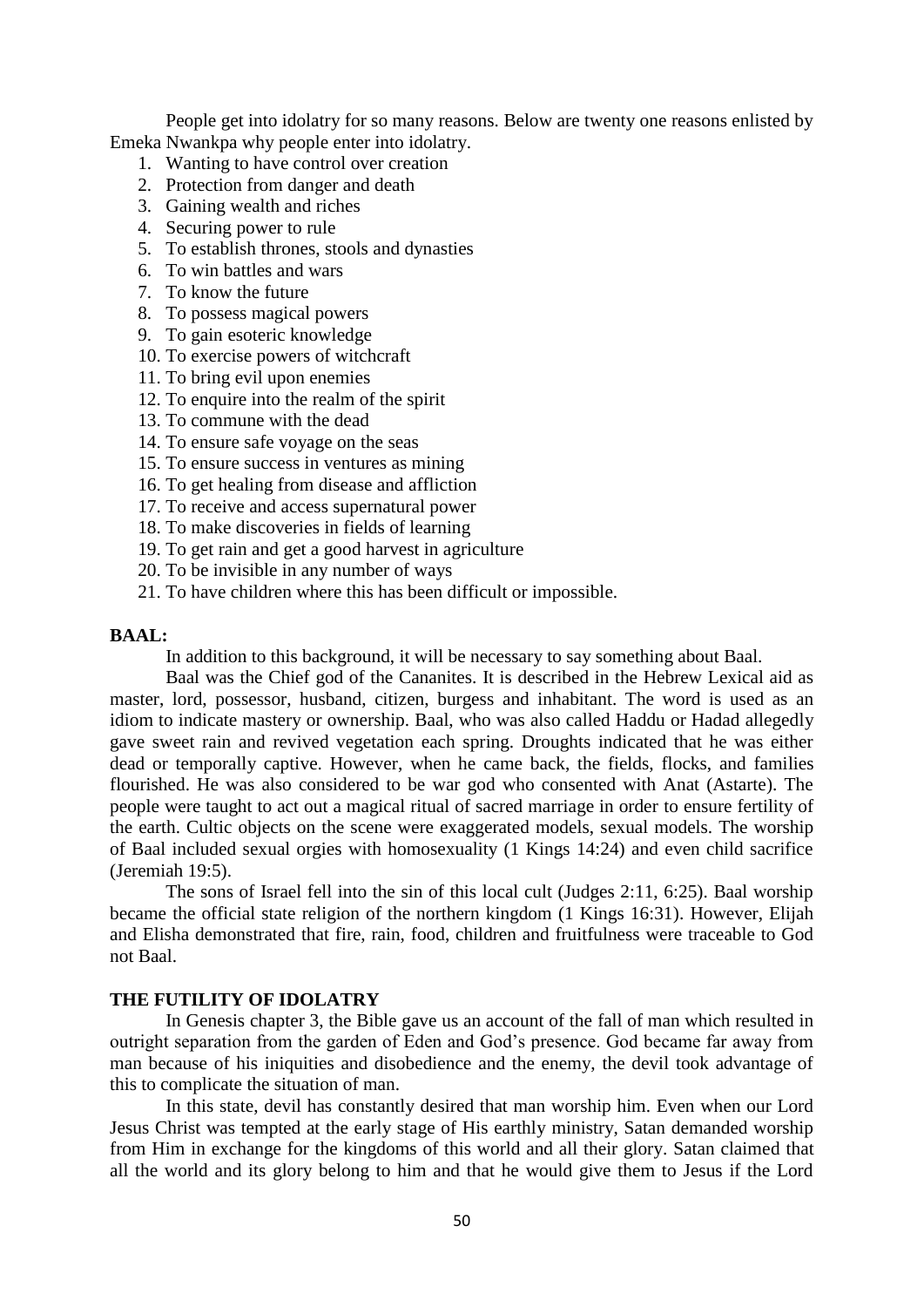worshipped him. The Lord Jesus Christ flatly refused and said, "Get thee behind me Satan, it is written. Thou shalt worship the LORD thy God and Him only shalt thou serve." It is clear from this incident that Satan demands worship in exchange for something. We can see that Satan, being the father of lies and the one who comes to steal, kill and destroy, exploits his position as the prince of this world to hold out promises to people so that he can get their worship.

Undoubtedly, the people of Israel being agrarians and costly in war with other nations, had believed that Baal is a powerful storm and fertility god. Therefore, worshipping him will flourish their fields, flocks and families and give them victory in their battles.

In the same way, so many people today, including some of the members of the church have their own Baal whom they believe can do so many things for them. These Baals are promising fertility of barren women, riches and wealth to the poor, indomitable power to politicians that will enable them rule forever, silence any enemy and become the only cock that crows. The list is unending. But, God in His infinite wisdom, who knows the language that can get into anybody"s ear decided to prove beyond any reasonable doubt, that all these claims of Baal are lies.

Now Elijah the Tishbite, from Tishbe in Gilead, said to Ahab, "As the LORD, the God of Israel, lives whom I serve, there will be neither dew nor rain in the next few years except at my word" (1Kings 17:1)

For three and half years there was no rain. Baal, Ahab, Jezebel and all the 450 prophets of Baal in no doubt would have made efforts to counter Elijah"s declaration, but could not perform because "God hath spoken once; twice have I heard this; that power belongeth unto God" (Psalm 62:11) They forgot the counsel of God in Psalm 135 :15-18 "The idols of the heathen are silver and gold, the work of men"s hands. They have mouths but they speak not, eyes have they, but they see not; They have ears, but they hear not, neither is there any breath in their mouths. They that make them are like unto them. So is everyone that trusted in them."

At the end of the "period of prove your authority" one would have thought that the people of Israel would have known that Baal is not God and cannot keep any of his promises. But, for the fact that the devil (Baal) "would not let his captives go home" (Isaiah 14:17c) they could not pass their "reseat examination" in 1Kings 18:21, when Elijah went before the people and said, "How long will you waver between two opinions? If the LORD is God follow him; but if Baal is God follow him.

### **BUT THE PEOPLE SAID NOTHING:**

This scripture reveals the dilemma, the nation of Israel saw herself in the days of Ahab the King and the great prophet Elijah. The Israelite nation is a people chosen by God through his Covenant with Abraham. This covenant was attended with several promises and great manifestations of God"s mercies. From the ancient times, the people of Israel enjoyed several blessings from God through this covenant. Despite the accounts of God"s goodness on the nation of Israel, a time came when they found themselves in a state of hopelessness and double mindedness about the reality of God. The devil knows that as long as man continues in unbelief, the whole world would remain his own and the Almighty God will be crowded out of history.

#### **THE CHALLENGE:**

At this point it was clear to Elijah that he is in a very deep valley surrounded by five great mountains, which if not leveled both himself and the nation of Israel will be annihilated and will loose the covenant promised for ever.

**These mountains were:-**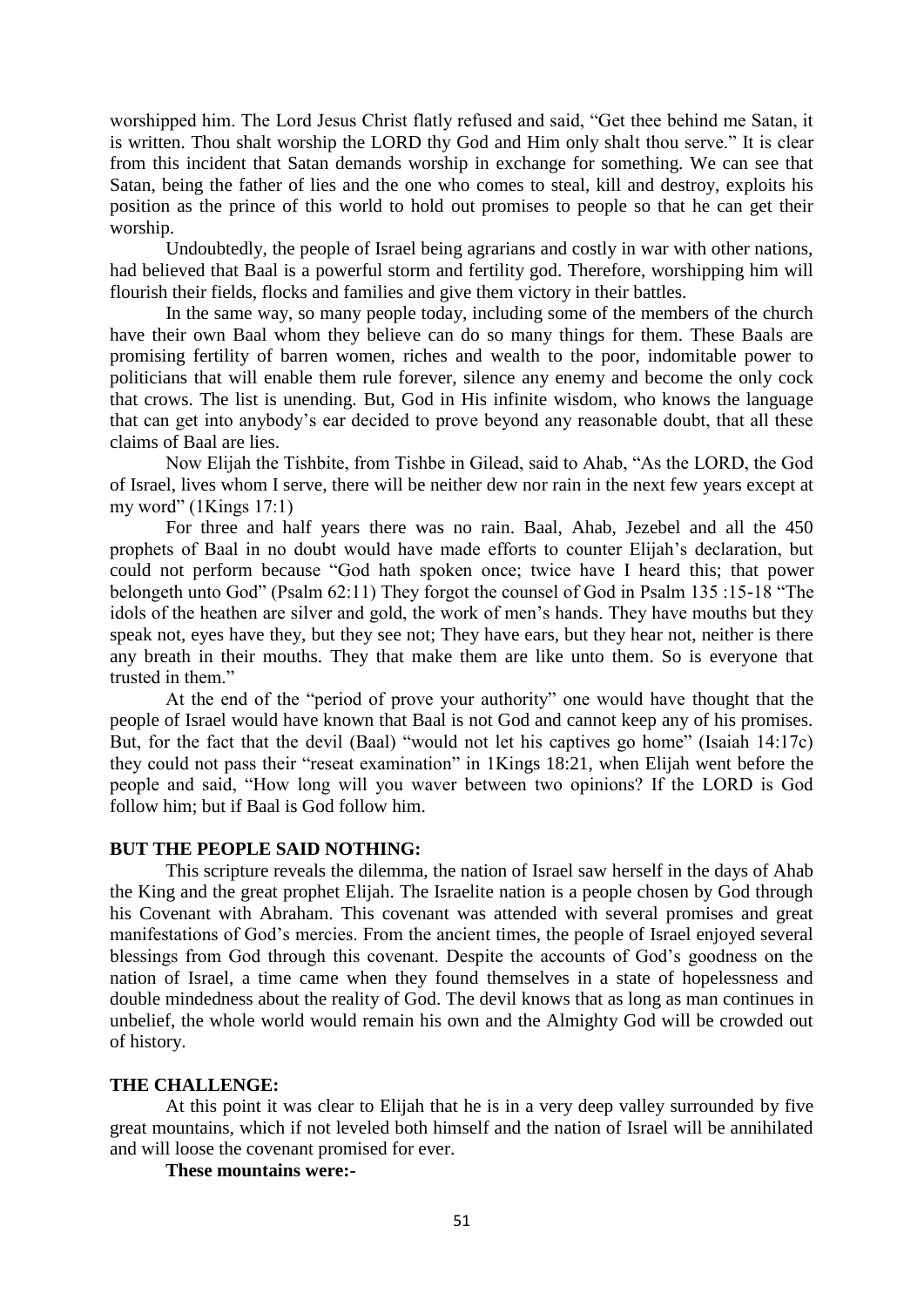- (a) The idolatrous foundations in Isreal
- (b) The iniquities of many generations
- (c) The Baal worship which invariably became a state religion
- (d) The wicked activities of Jezebel over the prophets of God
- (e) The total loss of faith in God among the people of Israel

## **THE NEED OF THE MOMENT**

When Elijah lifted up his eyes unto these great mountains, he perceived the need of the moment. The situation/people in which Elijah found himself does not differ much with the situation and people in which the church today found herself.

Today, several activities engineered and propagated by the kingdom of darkness in the lives of men have pushed men into working out alternative means of livelihood and belief systems. Some like the atheists do not even believe that there is God at all. Others who have had a long fellowship with several idols do not believe the existence of any other entity apart from the gods they are worshipping. Several secret societies and scientific organizations have built their belief on theories whose tenets and fundamental activities are totally outside God.

The Church should see with Elijah the need of the moment.

### **They are:**

- 1. The need of presenting God the way He is in the fullness of His glory to faithless men.
- 2. The need of returning the heart of men back to God
- 3. The need of resurrection of the destinies of Israel and giving birth to a new generation of Israel.
- 4. The need of judgment of false religion and possible recovery of their adherents.
- 5. The need to release the people of Israel to their prophetic destiny in God.
- 6. The need to bring forth a new generation of ministers that will transfer the fire of God to the next generation.
- 7. The need of institution of righteousness and correct order of worship in Israel.
- 8. The need of restoration of equity and justice in Israel.

Just as the LORD spoke to Zerubbabel, saying, "Not by might, nor by power, but by my Spirit … Who art thou, O great mountains? Before Zerubbabel thou shalt become a plain and he shall bring forth the lead-stone thereof with shouting, crying, Grace, grace unto it" (Zechariah 4: 6-7), Elijah knew that except by divine intervention none of these needs will be met.

The critical state of the church today and the total confusion that has enveloped the world today has only one answer **THE MANIFESTATION OF GOD.** I have come to understand that each time God has proved his existence through unusual manifestations men tend to be liberated from several shackles of the enemy. From Biblical accounts, God in every generation has manifested his power among humanity that men may know that there is God in heaven, the creator who controls the affairs of men.

This assertion that God"s mighty acts in history, His dealings with Israel in judgment and redemption and His dealings with the nations in judgment will result in his being known and acknowledged by Israel and the nations echoes through the scripture.

# **CONDITIONS NECESSARY FOR GOD"S MANIFESTION:**

1. **Repair of Altar:** This means Revival of our Prayer lives, renewal of mind, worshippinhg God in truth and spirit and intercession. Daniel Rubalcaba writing on altar said; "It is however, a place where I have met with God in a way I could never have imagined … This is my altar. This is my joy. This is my solidity. This is my place of intercession. This is my place of weeping. This is my altar".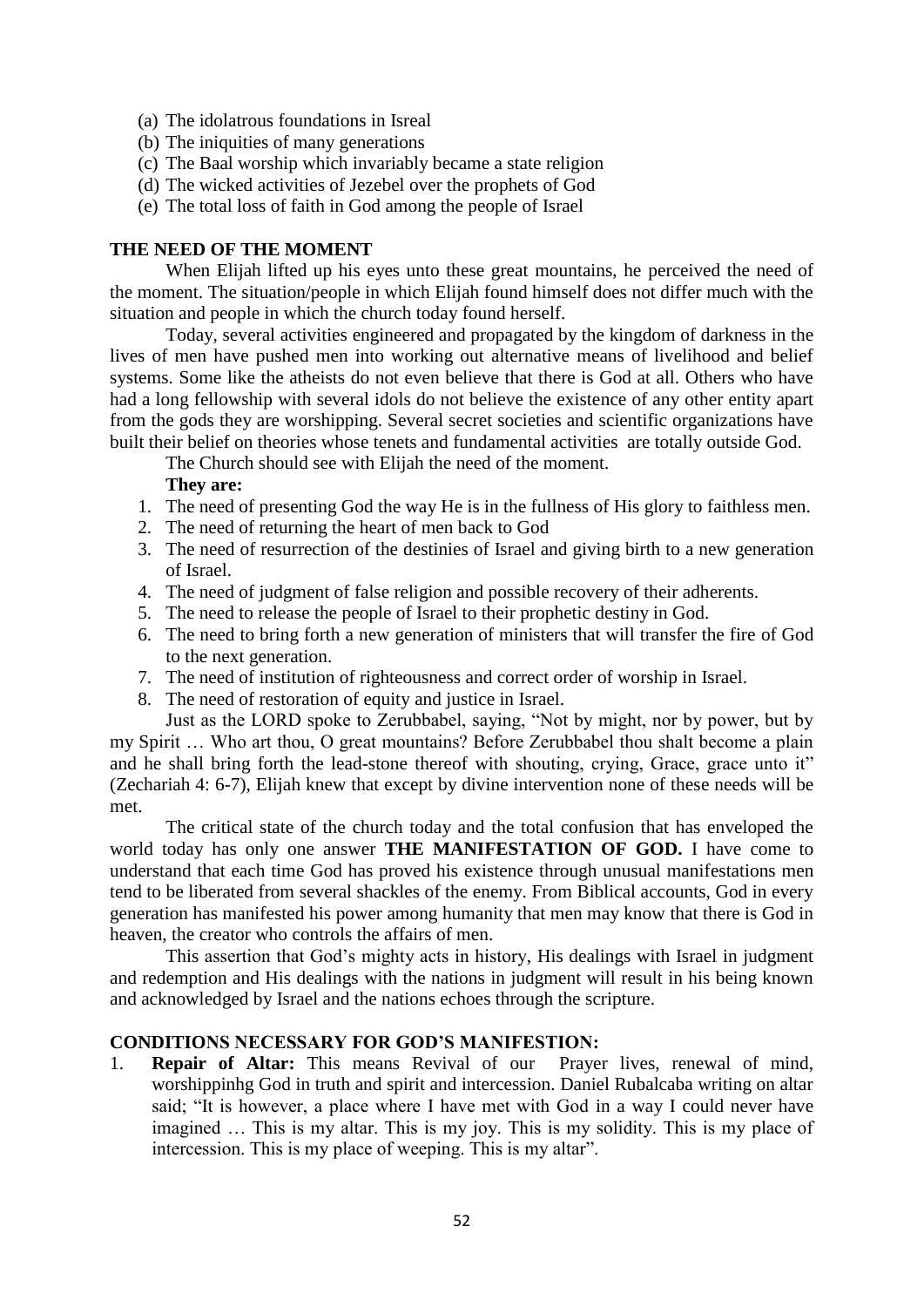- **2. Repair of Relationship:** "Elijah said unto all the people, come near unto me. And all the people came near unto him". (1 Kings 18:30) the broken relationship was mended, they came together. If God will manifest through the church, the lay and the ordained must come together. The Bishop, the Clergy and the Laity must come together and work together.
- **3. Renewal of Covenant:** "And Elijah took twelve stones, according to the number of the tribes of the sons of Jacob, unto whom the word of the LORD came, saying, Israel shall be thy name." (1Kings 18:31) if we are expectant of the power of God in our generation, we, both as church and individuals need to renew our covenant with God the covenant of new birth, the covenant that made us people of God.
- **4. A Witness A Prophet:** For God to manifest himself in any generation there must be a witness, a prophet. A man who would not love his life, a courageous spokesman of God that will stand and speak against evil anytime, anywhere: The Church needs Elijahs. Our society needs leaders who may stand alone and speak difficult truth.

### **THE LORD HE IS GOD:**

"When all the people saw this they fell prostrate and cried, the LORD He is God, The LORD He is God." (1 Kings 18:39).

The Lordship and Sovereignty of YAWEH is what is being contested at Mount Carmel. Here Elijah stood all alone among 450 prophets of Baal, giving the people visual proof of the impotence of their puny god. In a spectacular demonstration of awesomeness of the true and living God, the prophet called fire down from heaven. As a result, without persuasion or durex, the people made this great confession "**THE LORD HE IS GOD"** A confession similar to that of the faithful generation of Moses who sang" "Who is like unto thee O LORD, among the gods? Who is like thee, glorious in holiness, fearful in praises, doing wonders?"

# **CONCLUSION:**

We are aware that the Lordship of Jesus Christ is being doubted today, even at the Church circle. Some who crept into the church, are saying that Jesus is "a way" and not "the way" But the eternal truth remains "Salvation is found in no one else, for there is no other name under heaven given to men by which we must be saved. (Acts 4:12)

The Church need to pray for such divine encounter that will lead this generation to shout that glorious shout "The Lord He is God"; We need also to arm ourselves, with clear, sound views of our Lord Jesus Christ and of the salvation that is in Him. He is the "image of the invisible God", the "exact representation of His being," and the true preservative against all idolatry, when truly known. Let us build ourselves deep down on the strong foundation of His finished work upon the Cross. Let us settle it firmly in our minds, that Christ Jesus has done everything needful in order to present us without spot before the throne of God, and that simple, childlike faith on our part is the only thing required to give us an entire interest in the work of Christ. Let us not doubt that having this faith, we are completely justified in the sight of God. Let us realize that the idea of other mediators, other comforters, other intercessors, will seem utterly absurd.

J. C. Ryle said; Christ rightly known, Christ truly believed, and Christ heartily loved is the true preservative against ritualism, … And every form of idolatry.

# **LET US TAKE THIS HYMN: SSS 902**

1. My hope is built on nothing less Than Jesus' blood and righteousness: I dare not trust the sweetest frame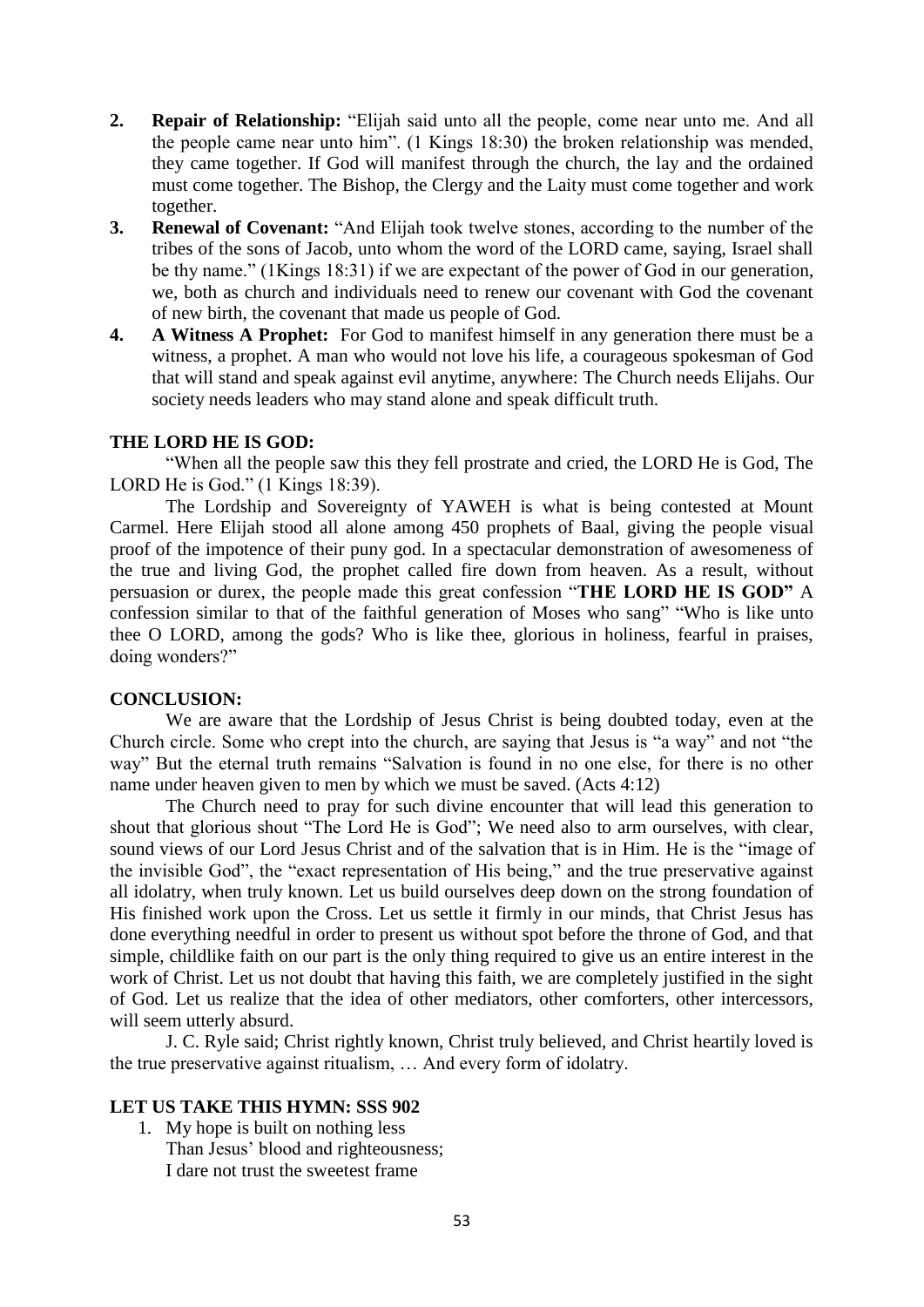But wholly lean on Jesus' name. *On Christ the Solid Rock, I stand All other ground is sinking sand All other ground is sinking sand*

- 2. When darkness hides His lovely face I rest on His unchanging grace In every high and stormy gale My anchor holds within the vail
- 3. His oath, His covenant, His blood Support me in the 'whelming flood: When all around my soul gives way He then is all my hope and stay.
- 4. When He shall come with trumpet sound Oh, may I then in Him be found, Clothed in His righteousness alone Faultless to stand before the throne. Amen

I Thank you for your support co-operations and prayers. I wish you all God"s blessings throughout this Synod.

**Your Bishop and Servant +Aloysius Nsukka**

# **APPENDIX I**

# **PRIMATE"S OPENING REMARKS AT THE STANDING COMMITTEE MEETING HOLDING AT ST. ANDREW"S DIOCESAN CHURCH CENTRE, NNEWI, MARCH 26TH – 29TH, 2008**

My Sisters and brothers in Christ Jesus,

Alleluiah, the Lord is risen, He is risen indeed, Alleluiah.

# **IN THE WORLD BUT NOT OF THE WORLD**

I could not help choosing this theme for our current meeting because of my conviction that were Christ Jesus to be physically present on planet earth today, he would have been shocked and utterly disappointed by the extent to which the church he purchased by the effusion of his blood has compromised its values and has become more and more like the world.

It is becoming increasingly difficult to distinguish between the Church and the world. Believers do with impunity what the unbelievers in the world do. Christ"s followers of today have ceased in many ways to

**"… be examples to the world, in conversation, In charity in spirit, in faith and in purity" (1 Timothy 4:12).**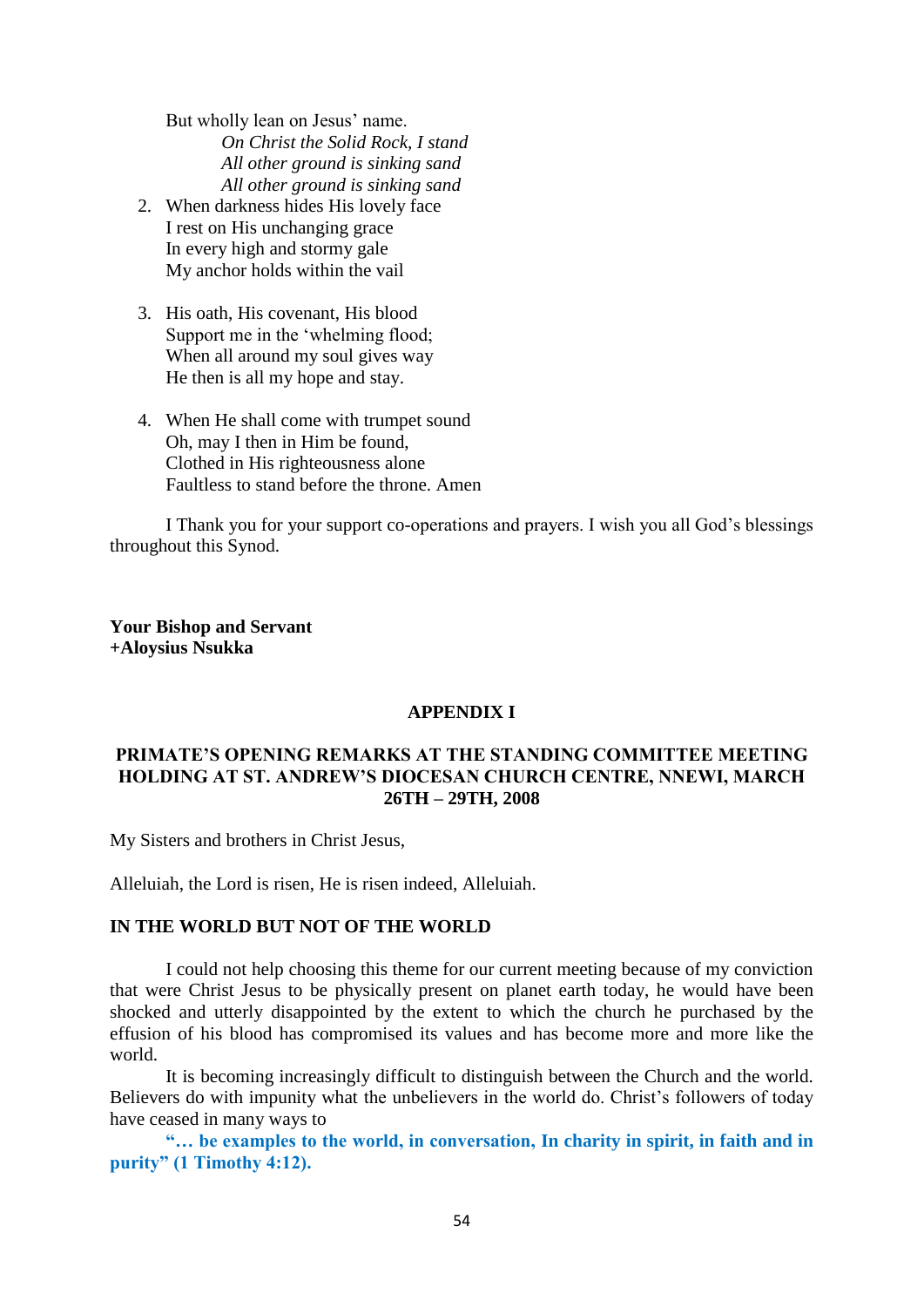Compromise with world"s patterns and standards has increased to destructive proportions. Unbridled greed, political aggression, character assassination, same-sex marriages, ordination of practicing homosexuals; lying, cheating, oppressing the poor and the weak, corrupt and sharp practices in low and high places, diversion of church funds to personal use which is stealing, adultery which is unashamedly styled "affair", fornication which in popular parlance is called 'fun'; blatant worldliness, enthronement of showmanship and superstar syndrome in the churches' worship and in the pulpit; indecent dressing by female members of the church, young male Christian people plaiting their hair like female and going about in rags, they call fashion. These and many more are not only accepted as Christ says

"I have given them your word and the world has hated them, for they are not of the world any more as I am not of the world,

John 17:14

The response of the world to the proclaimed "word" is hatred not only for the word but for him who proclaimed it. The world therefore in this context is the "unbelieving" who in addition also hates the Lord Jesus the Christ. The disciples on the other hand have not only received the word, they have obeyed it. (John 17:6), if the world hates the master, they will certainly hate his followers.

The disciples of Jesus are in the world but not on the same pedestal as the unbelieving, the haters of Jesus and his word of life. It is gratifying that Jesus is completely satisfied that the disciples have received and believed the word (vv6-8), and by their life and conduct he is glorified (v10) now he prays for their protection and safety in the world and from the evil one, (vv 16, 17). The disciples presence in the unbelieving and evil world is for a purpose, hence the master prays also for their consecration. They are protected, kept safe and sanctified for God's mission.

"As you have sent me into the world, I have sent them into the world", (v 18)

A glance through the book of Acts shows how the disciples – the recipient church [as people who have been consecrated, truly set apart from the mundane and all attractive worldliness] lived day by day honouring the Lord in loyal obedience to his command, loving and serving him in this world, setting new standards and never allowing the world to dictate their pace and agenda.

The Christian church in our time needs to recapture a sense of our true identity. The world is bad enough, its wheel of life is constantly moving away from its creator, it in fact hates God and anything divine. The Church is planted here to stand in the gap [and make the difference. Brethren, sanctified disciples have no business being in this world except for God's mission. Therefore whatever we think, do or say must be in the light of that mission and for its promotion.

As a young inexperienced catechist pushed around by the "elders" of the local church to which I was assigned in Hadejia, [now in Dutse Diocese, Jigawa state, 1970; I cried to my district Chairman in Kano who in his wisdom asked me: "Peter, does the tail wag the dog or the dog wags the tail?" the dog wags the tail, sir, I replied. Then go back to your station lead, teach and develop that church to the glory of God, and no more complaints. Brothers and sisters, the church is in this world to help teach and guide it to do the right thing; to know, accept, believe, love and serve the Lord.

We are not of the world, because we have been called out of the world. What we live for and do in the course of our earthly sojourn must be different from what the world expects from us.

The Master who forewarned his elect that in the world they would have tribulations is the same Lord who gave the assurance of ultimate victory [John 16:33]. That been the case, why do we spend precious time as if we are competing with the world? Why must the church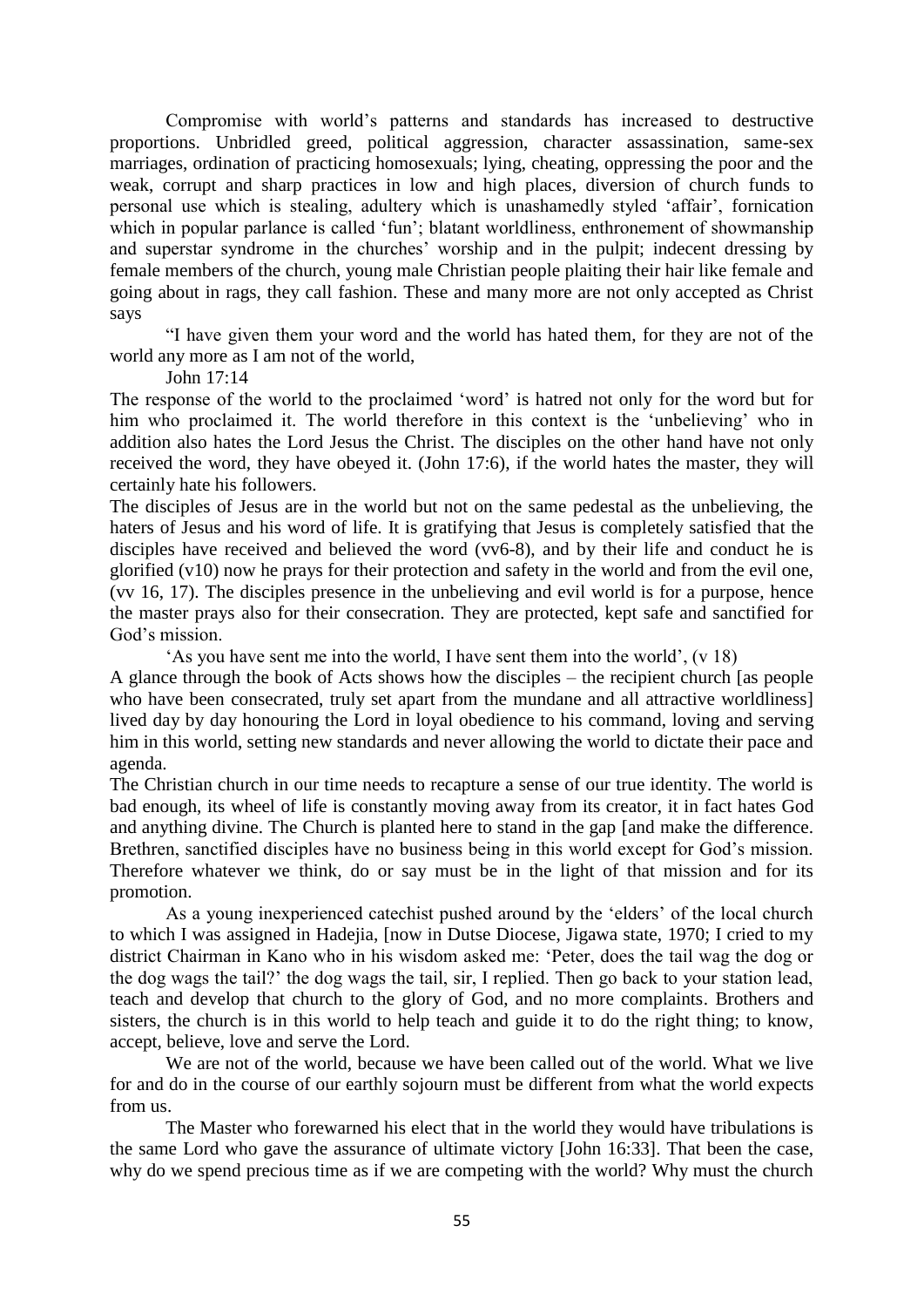do its business in the way he does its business? For example, what lesson do we learn from that timeless servant-leadership guideline from the master?

*"you know that those who are regarded as rulers of the gentiles lord it over them, and their high officials exercise authority over the:. Not so with: instead, whoever wants to become great among you must be your servant, and whoever wants to be first must be slave of all…" Mark 10:43-44*

Is it not true that many of us in leadership position in God"s church have fully identified with the world, compromised our faith and morals and we live and work exactly the same way as the world-extorting, oppressing and even destroying the less privileged and the voiceless. When situations do not favour our selfish interest, we resort to primordial tribal and ethnic sentiments in the hope of winning cheap sympathy. Pity: we have lost our Christian virtues and values and enthroned worldliness as our standard.

Are any of today persecuted strictly on account of our loyalty to Jesus and upholding his banner in the context of daily living? Do our values reflect God's expectations? Do people not accuse us of being too worldly, living and guided by the flesh?

Today, in all strata of life we see so many church people who have become so entangled with the world that it is so difficult for us to claim **that we are in the world but not of the world.**

Brethren, we have to make a clear choice. To help us, James offers a wonderfully poignant and apt advice:

*"unfaithful creature! Do you not know that friendship with the world is enmity with God? Therefore, whoever wishes to be a friend of the world makes himself an enemy of God" [James 4:4]* 

#### **It is clear also in 1 John 2:15-17 that**

- Love of the world and love of the Father are mutually exclusive.
- The world is in opposition to the Father and therefore we have to choose which of them to love.
- The world and its desires will not last but if we remain true to our calling, we will live forever. (1John 2:15-17)

Having made our choice, we must always bear in mind that Christ did not pray that His disciples should be removed out of the world that they might escape the rage of unbelieving world. Knowing that they had a great work to do for the glory of God and the benefit of mankind prayed that the Father would keep them from the evil one, from being corrupted by the world, the remains of sin in their hearts, and from the power and craft of Satan. He prayed that they might pass through the world as through an enemy"s territory as He had done. They are not left here to pursue the same goals as the men around them, but to glorify God and to serve their generation. He did not direct them to live in segregated communities or seclusion in order to escape the temptations that might come their way but to live as salt to sweeten the earth, and as light to illuminate the world and banish all works of darkness from it.

The challenge before us is to recognize our ungodly entanglement with the world; repent of same and be the men and women Christ called us to be, walking worthy of our Christian vocation, being in the world only for Christ-ordained purposes. All we need do is to believe and obey the word of God. Daily application of God's word has a purifying effect on our lives.

In the power of the Holy Spirit which is ours for the asking, the Scriptures can point our concealed sin, can motivate us to confess, and help us to renew our relationship with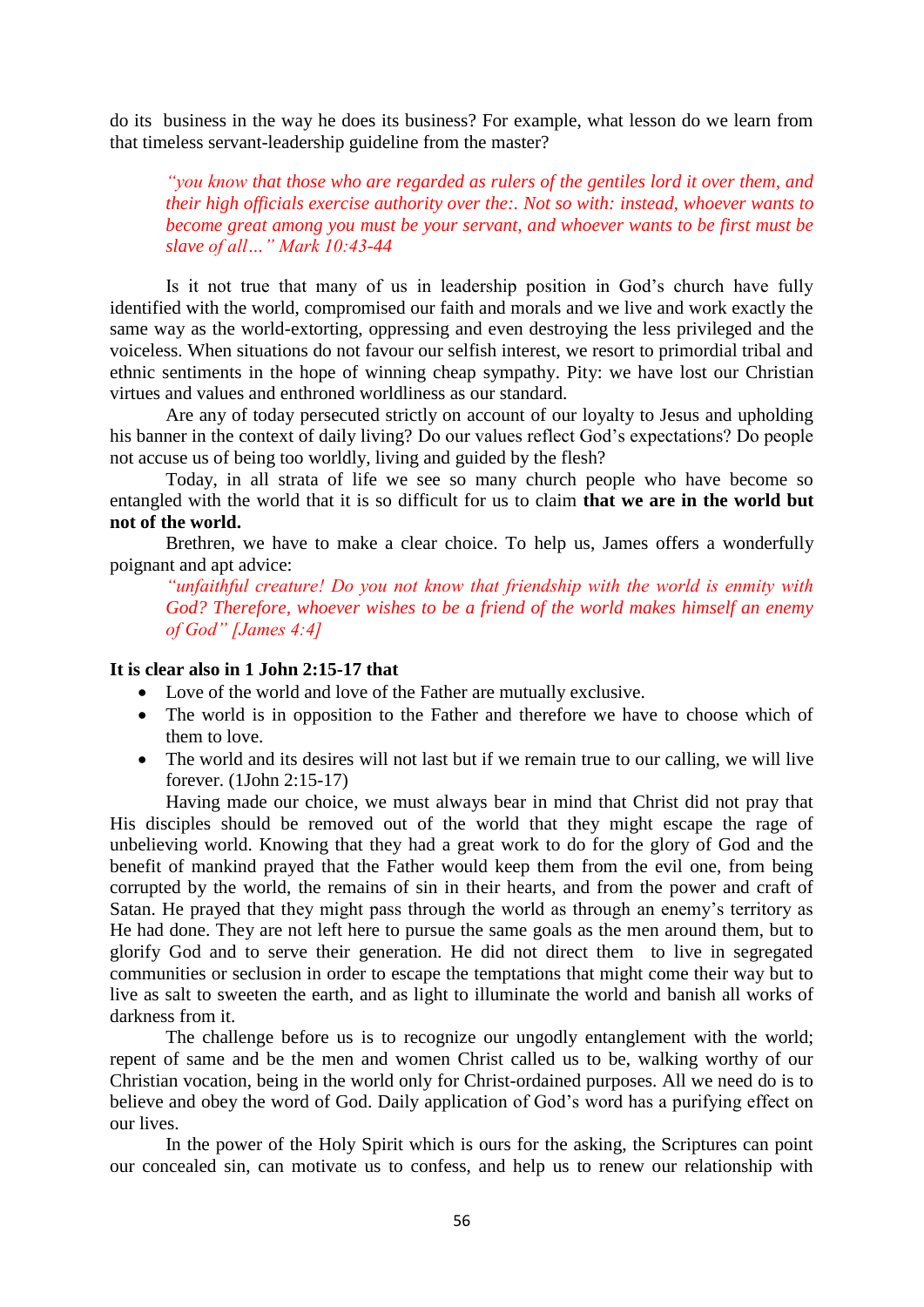Christ and lead us back to the right path. It is only then that we can be the salt and light of the world. It is only then **we can be in the world and not be of the world.** We must be willing to pay the price arising from greater commitment to our Lord and Saviour, Jesus the Christ. Confident that Christ has prayed for us should give us the courage to set out, knowing that God will not ask us to do what He will not help us to do.

Indeed we should be in the world but not of the world.

#### **WELCOME TO NNEWI**

It gives me great joy to welcome you to this meeting of the Standing Committee of our Church, generously hosted by the Diocese of Nnewi. We thank God Almighty for bringing us all in safety. We rejoice and thank the Lord our God for the prevailing peaceful atmosphere particularly in the commercial town of Nnewi and Anambra State in general.

On behalf of the church of Nigeria, we express our profound gratitude to the Diocesan, Bishop Godwin Okplala and all the children of God in Nnewi for all they have done to make us feel welcome and at home. We commend His Excellency, Governor Peter Obi for his selfless and purposeful leadership.

We assure you of our prayers. We salute the Igwe Nnewi, Orizu II and his council for their warm welcome. We are grateful to Sir Emeka Offor for the donation of the ultra modern church building at Irefi, Oraifite which we dedicated yesterday to the glory of God. The Lord will reward your kindness bountifully.

## **RESOLUTION OF ELECTION DISPUTES:**

Last September at our meting in Oshogbo, we joined other patriotic Nigerians to appeal to all persons who felt aggrieved by the results of last April general elections to eschew bitterness and violence. We advised them to seek redress and abide by the rulings of the Tribunals. We thank God for the laudable performance of the Tribunals and the conduct of the aggrieved persons so far. Once again, we appeal to the judiciary to continue to discharge its duties courageously no matter whose ox is gored, as the judiciary remains the last hope of the people in this country.

In this regard, we commend President Yar'Adua's resolve to promote the rule of law and respect for the rulings of the courts in our land. It is our sincere hope that the remaining election disputes will be resolved expeditiously and satisfactorily. Our ability to conduct successfully the bye-elections necessitated by the recent nullification of the results of some elections, especially the gubernatorial elections, will give an indication of how far we have moved away from our ugly political past.

#### **NIGER-DELTA CRISIS:**

We are worried by the growing number of militant groups and the fact that the seemingly endless kidnappings in the Niger Delta region is perpetrated by criminals who think that they can make a living by inflicting unbearable pain on fellow human beings. Violence is not the answer; it is in fact counter-productive. Due to the sense of insecurity in the region, virtually all the expatriates who had come to help in the development of the area had now left. Who is the looser?

All who have genuine concern for justice and even development of the region must realize that peaceful atmosphere is a "sine quanon." We appeal to the children of God in that region to lay down their weapons of war, engage in meaningful dialogue and allow government time to make good its promises.

We call upon the federal government (and all relevant agencies) to accelerate the immediate implementation of the laudable programmes it has for the area. **The time to act is**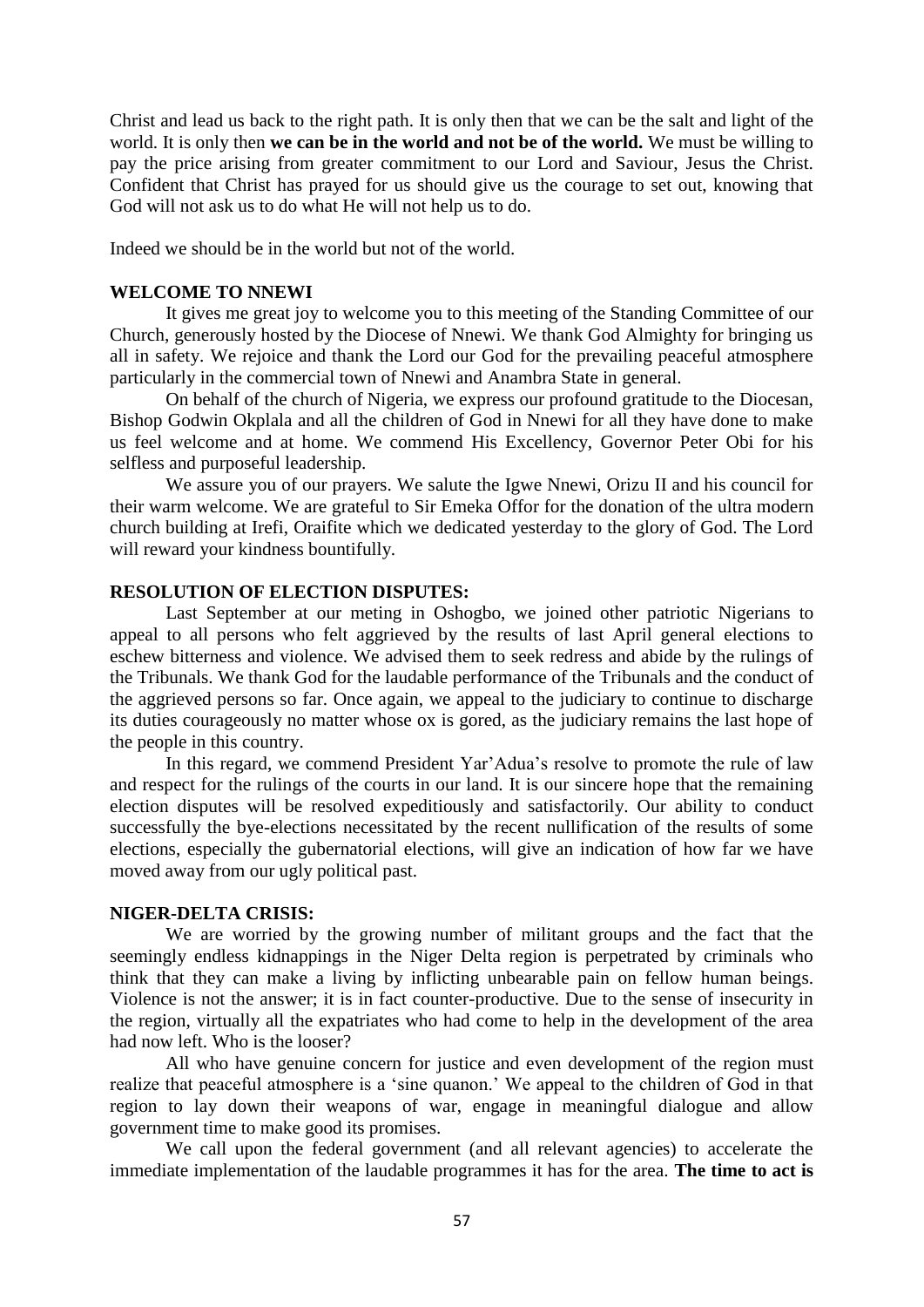**now.** In our setting, of the four-year life span of a government, only the first half is devoted to any meaningful work. The second half is usually for plolitics of second term! Therefore, going by our antecedents, it is to be expected that beginning from early next year, the sole aim and concern of political office holders and the exclusive business of government is to seek reelection. From that moment, nothing else maters to our appeal to the federal Government than that the time to act is now.

# **GAFCON:**

Three weeks ago the primates and other members of the leadership team of **GAFCON** met in England and among other things issued this brief statement:

"We met in England as the leadership team of the Global Anglican future Conference and Jerusalem Pilgrimage from March 10-12, 2008 and were encouraged by the support and enthusiasm of bishops, clergy and lay readers around the Anglican Communion who have welcomed GAFCON and expressed their desire to attend.

### **We affirmed that the goals of GAFCON are to:**

- 1. Provide and opportunity for fellowship, to continue to experience and proclaim the transforming love of Christ.
- 2. Develop a renewed understanding of our identity as Anglican Christians within our current context.
- 3. Prepare for an Anglican future in which the Gospel is uncompromised and Christcentered mission a top priority.

We received reports from our various taskforces involved in logistics support and programme development and are grateful to the remarkable progress already made. We are confident that our time together in the Holy Land will be one of great blessing for the wider Christian community, a positive witness of Jesus Christ as Lord and Saviour and anticipation of our future as Anglican Christians."

# **Archbishop Peter J. Akinola**

*On behalf of the Leadership Team. 13th March, 2008.*

#### **Why GAFCON?**

Members of the Standing Committee would recall that I had to make an unscheduled visit to the UK at the close of our meeting last September at Oshogbo for crucial discussions with Archbishop of Canterbury. His gracious invitation was a result of the request we put to him to postpone Lambeth Conference 2008 so as to allow time and give space for reconciliation and restoration of Communion with those with whom we are in a state of broken Communion. We were clear that such a postponement would also help the provinces of the communion to conclude and ratify the Anglican Covenant. He and I could not, unfortunately, come to a common mind on the way forward. That was a very costly failure.

Meanwhile, this Church has consistently impressed it upon me that there must be no void. In other words, if Lambeth Authorities were unable to respect our opinion and resolve the issues that have caused so much pain and division in our Anglican family, Nigeria and others in similar position around the world must have another forum for fellowship. In and through such a gathering like-minded Anglicans will continue to experience the transforming love and power of God, and remain committed to the teaching and proclamation of the unfettered Gospel, uncompromised.

This, brothers and sisters is the immediate factor that necessitated a special consultation in Nairobi, last December among primates and other senior leaders in the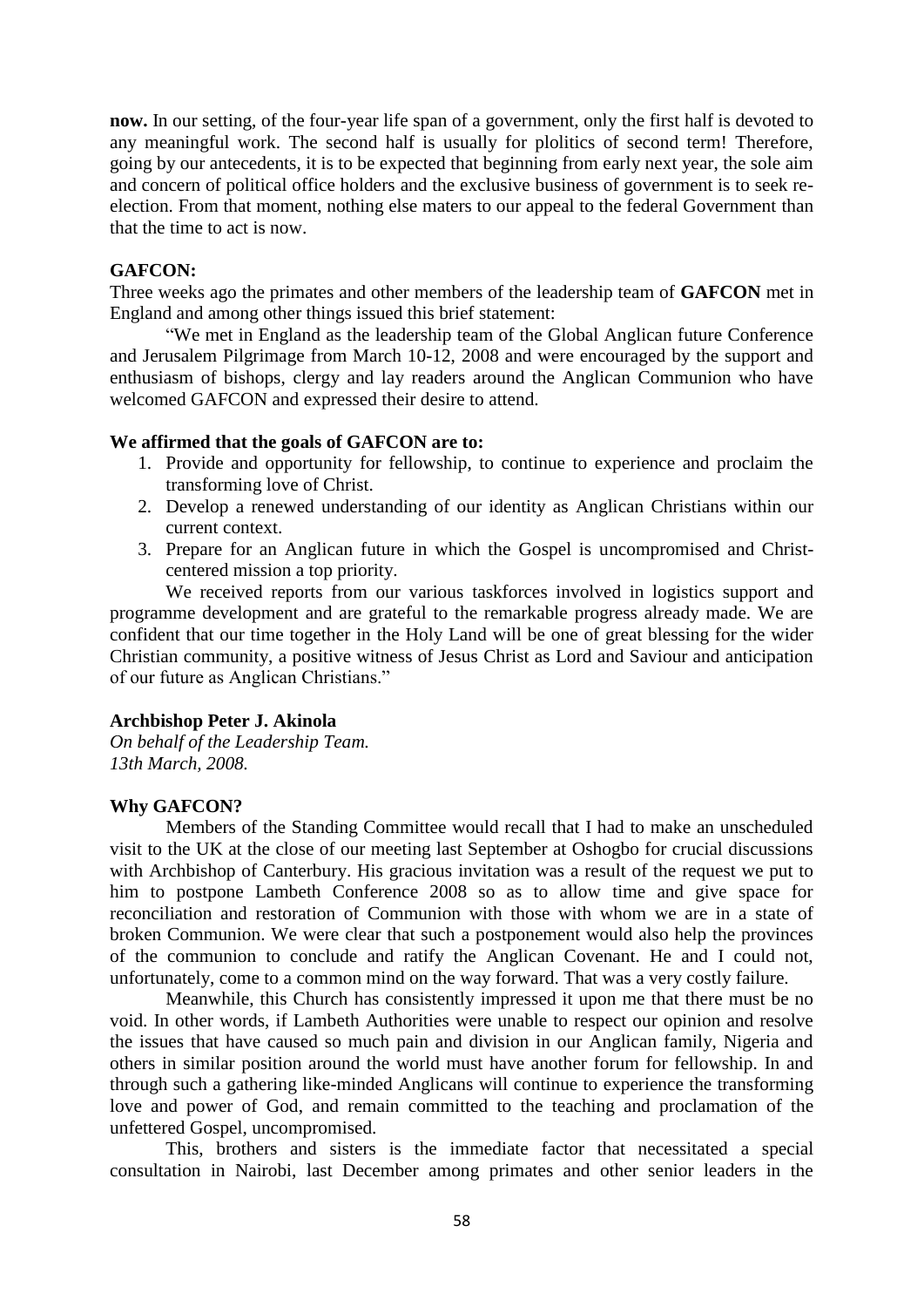communion that gave birth to the idea of Global Anglican Future Conference (GAFCON). Let us look at some of the various reasons; events and steps taken that made GAFCON inevitable.

- 1. We in the Church of Nigeria believe in and stand on the authority of the Scriptures (Article VI).
- 2. In Lambeth 1998, the Anglican Communion identified certain practices as incompatible with Scripture and overwhelmingly advised against them.
- 3. The trend in ECUSA and Canada to condone and promote such practices as ordination of practicing homosexuals and blessing of same-sex marriages continued unabated. This, more than anything else, amounted to the rejection of biblical authority and morality.
- 4. At the invitation of the Archbishop of Canterbury, the Primates met (Oct. 2003) and issued a serious warning that the proposed consecration of Gene Robinson, an unrepentant homosexual priest would "tear the fabric of our communion at its deepest level<sup>'</sup>
- 5. ECUSA does not listen to anybody but itself. It ignored our pleas, and went ahead in utter defiance of the Communion to "consecrate" to the episcopate a divorced man who unashamedly engaged in sexual congress with another man. This was the straw that broke the camel"s back in November, 2003.
- 6. Consequently, some provinces like West Indies and Southern cone declared a state of impaired communion with ECUSA while several other provinces like Uganda South East Asia and Nigeria broke off communion with it. (Two do not walk together unless they agree).
- 7. Since then, several meetings have been held by the primates in an attempt to solve the problem in the Communion.
- 8. We saw in the Windsor Report a ray of hope as it called on the straying parts of the Communion to retrace their steps failure which they would have chosen to "walk apart" (from the rest of the Communion).
- 9. At Dromantine 2005, the primates gave ECUSA and the Anglican Church of Canada an opportunity and a time frame leading up to Lambeth 2008 to go through their own structure and make their position known to the Communion.

\*\* In their response, The Episcopal Church (TEC as ECUSA is now known) we saw an unwillingness to repent; but would rather continue with their "revisionist" agenda hoping that some day, the rest of us they **adjudged to be ignorant and uncivilized would catch up with them.**

- 10. Canterbury is determined not let its North American strongest ally walk apart, and has therefore been coming up with different schemes to avoid the break up of the Communion.
- 11. The Primates too are all concerned about the continuing unity of the Communion. We all cooperated and gave TEC other opportunities to clarify its stand which hopefully will allow for joyful restoration of communion and reconciliation. The primate announced that should this happen, Nigeria would be the first province to embrace TEC.
- 12. Concerned about the danger of inadvertently leading millions of our people astray into the errors of TEC, CAPA commissioned a special study under the leadership of our own Abp Okoh, titled "the Road to Lambeth". Eight provinces including Nigeria formally endorsed the findings and report of the study. It categorically demanded the unequivocal repentance of TEC and the withdrawal of Mr. Robinson from the episcopate as a condition for us to attend next Lambeth. Lambeth Conference is described as a desirable fellowship and instrument of Communion but not an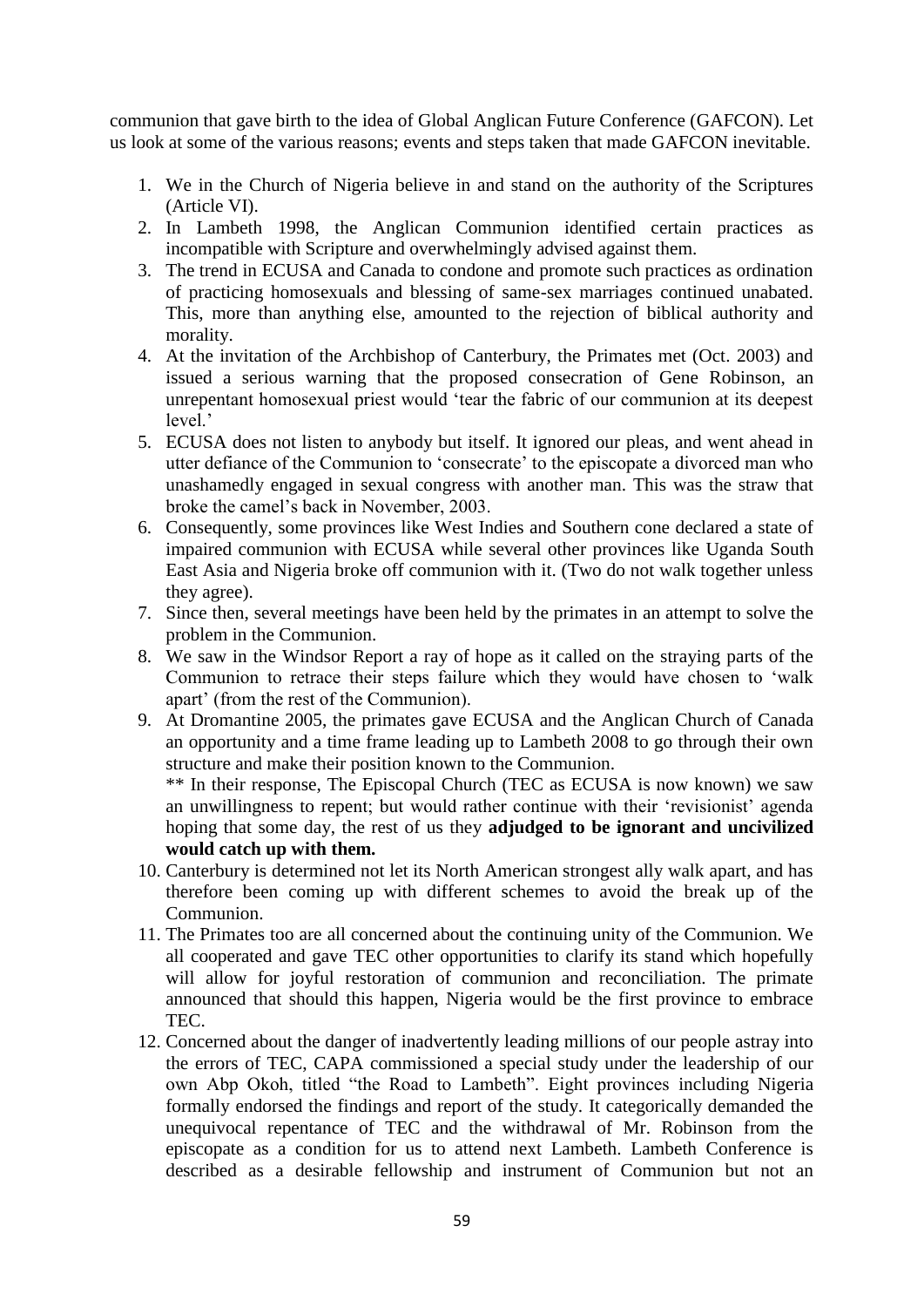indispensable structure or a necessity for our salvation or communion. The report also notes that a Lambeth gathering of bishops amidst deep mistrust and broken communion is sheer hypocrisy.

- 13. Primates met in Tanzania in February 2007 and TEC a last chance to clarify their stand by 30<sup>th</sup> September 2007.
- 14. Strangely, in a clear disrespect for due process, unwilling to follow through our collective decisions and apparent lack of regard for the Primates, Abp Rowan Williams in July 2007 issued his invitations to TEC bishops to attend Lambeth 2008. At this point, it dawned upon us, regrettably, that the Archbishop of Canterbury was not interested in what matters to us, in what we think or say.
- 15. His decision not to invite one of our bishops a bishop duly elected and canonically consecrated by the bishops of the Church is tantamount to not inviting the entire bishops of the Church of Nigeria; and an assault on the sovereignty of our Church.
- 16. Nigeria and others asked for the postponement of Lambeth until a full reconciliation is achieved and other problems resolved.
- 17. Nigeria along with some other provinces indicated their unwillingness to go to Lambeth to share communion with those we remain in disagreement with.
- 18. The Global south leadership (due to some strange reasons) could not at its meeting in China, October 2007 agree on a specific date for the fourth Trumpet.
- 19. It"s now reasonably clear that there were divisions both at the Global Anglican Communion and in the Global south.
- 20. The least we could do was to call a special summit of fellow primates (and other senior leaders) of the Communion from around the world to identify the way forward.
- 21. Though Lambeth Palace acknowledged our brokenness and that TEC has not unequivocally and adequately responded to the request put to it, he felt he must continue with the Lambeth programme.
- 22. On the other hand, some Primate and senior leaders of the communion representing over thirty million faithful members in the pew every Sunday throughout the year in and around the entire Anglican world are of the firm belief that we should spend our God-given time and resources more wisely, proactively and productively in GAFCON, a pilgrimage to the Holy Land where our Lord himself walked and taught and where the recipient Church was born.

**GAFCON** is called by members of the Anglican Communion worldwide who see themselves as orthodox Anglicans, who are upholding the authority of the Scriptures and believe that it is time to gather and think together about the future of our Anglican family. These are key Anglican leaders who are not prepared to sweep the problems under the carpet, nor carry on with the work of our Communion in a manner that is merely 'business as usual.'

GAFCON is a call to vision and action for mission based firmly on the "faith once delivered to the Saints" and revealed in the Scripture, to reform the Church and transform persons, communities and societies through the gospel of our Lord Jesus the Christ. It will enable us to outline the mission imperatives for the years ahead and how to begin to respond to them. It is a pilgrimage to the places of the Biblical story to renew our faith and commitment. It is to envision the global Anglican future.

As it is currently planned, GAFCON has two complimentary sides. (1) The leadership team will meet for fellowship and study with some of the bishops in Moslem lands who will not be able to go to Jerusalem, the theological resource group and all those who have been asked to lead the conference and pilgrimage in a variety of ways for three days. This part will be around the river Jordan and the Dead Sea. This group will form up the details of the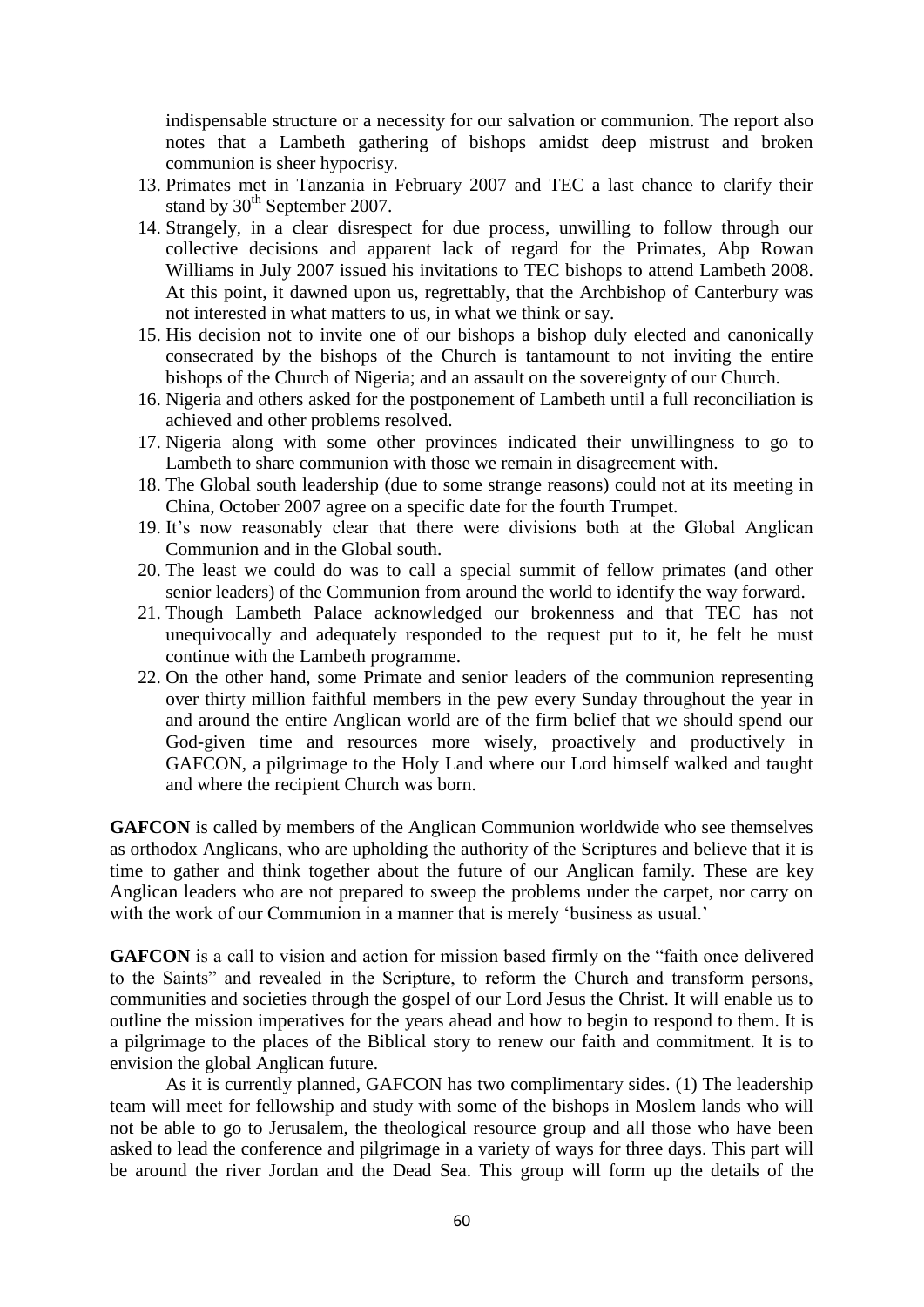contents of the agenda. And (2) the outcome of this vital work will dovetail into the pilgrimage proper in and around Jerusalem.

Until about two weeks ago funding was a major issue for the over 300 slots allocated to Church of Nigeria. To the glory of God and in confirmation of our belief that our God will always provide needed resources for the work planned and done in his Name, I am glad to be able to report that God has in a most wonderful way raised one of the members of this Church to pay the cost of the event. We have also received generous donations from a number of other faithful Anglicans for the same event. (Explain).

I ask for your prayers for the success of GAFCON. Please pray that God would use it to transform and energize our Church leadership to be unswervingly committed to the truth of the Gospel and God"s mission in his world. Archbishop Benjamin Kwashi of Jos is providing leadership in this key area.

## **CREATION OF DIOCESE:**

In our address to you at Oshogbo, you were reminded that creation of Dioceses is an on-going exercise. Over 200 churches had been planted by the missionary dioceses created between 1999 and 2005. Amazingly, and to glory of God, the ones created in2007 had between March and December 2007 planted over 300 churches. From available records, we can say that the purpose of carrying the Gospel of our Lord Jesus Christ to every nook and cranny and bringing about Anglican presence in every part of our country is being achieved. This process will be greatly enhanced if the older Dioceses from which the Missionary Dioceses are carved out from give them financial and motherly support. Failing to do so is a demonstration of bad faith and sign of unfaithfulness.

Last September, you mandated us to visit and provide a report on the proposed new areas we would like to carve out as missionary Dioceses. One thing is clear, the harvest is plenteous but the labourers and the will to get the job done are few. I wish it were possible for all of us here to ravel across the country to see what we have seen and to hear from the grass roots what we are hearing about mission and evangelism.

Archbishop Joseph Akinfenwa, Chairman of the Primate"s committee on the creation of new missionary Dioceses will give a report of their findings. On our behalf, the committee has traversed this country twice in the last six months. To them we are very grateful. Sponsorship for the proposed areas has been identified, and the three million Naira grant for each Diocese for the first year has been paid in full, upfront.

In the name of our Lord Jesus the Christ and for the growth of his Church in our land I ask for your kind approval for the immediate creation of the following proposed Missionary Dioceses:

- ◆ Ota Awori
- $\blacklozenge$  Ife East
- ◆ Jebba
- ◆ Ndokwa
- $\bullet$  Ihiala
- ◆ Mbamili
- ◆ Niger West
- ◆ Northern Izon
- ◆ Ogbai
- $\bullet$  Bari
- $\blacklozenge$  Kwoi
- ◆ Okene
- $\bullet$  Ijumu
- ◆ Kutigi/Mokwa and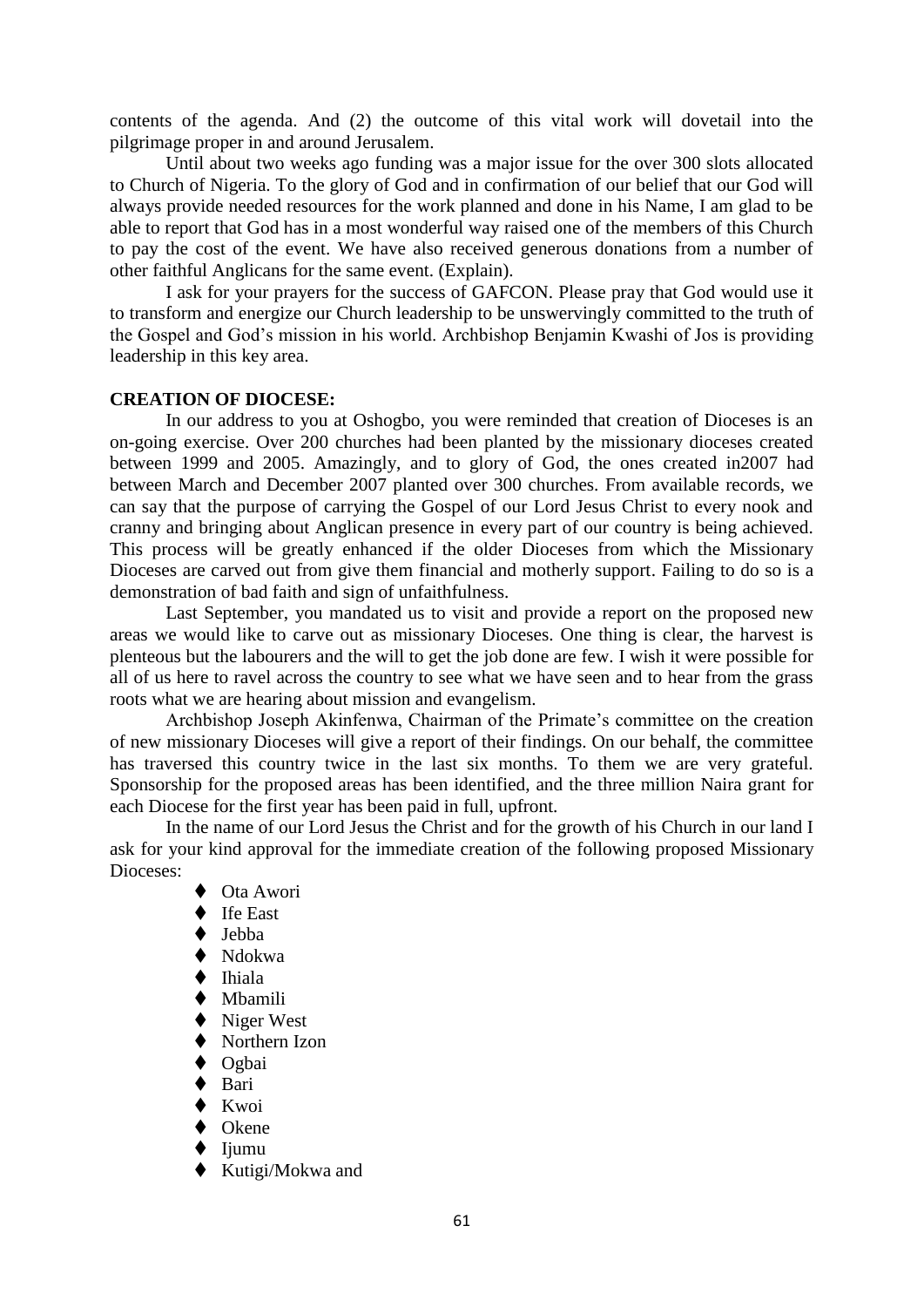◆ Lang Tang

### **Ibru Centre, (An Institution of the Church of Nigeria)**

At the gathering of the bishops for our annual retreat in January, we discovered that the centre"s accommodation facility is still inadequate for our needs. We have therefore decided to build a new block of 60 rooms in addition to the one we completed last year. We are grateful to those Diocese that have paid their contribution towards the new project and urge the rest of us to kindly pay up now. Our hope is to make the new block available for our retreat next January.

I ask the Standing Committee to join me in expressing our deep appreciation and gratitude to the Chairman of Ikeja Hotels Plc, owners of the Lagos Sheraton and Towers Hotel for his kind and generous support for the bishops. Year after year since we have been holding our retreat at the Centre, we have been treated to Sheraton meals and catering courtesy of our dear brother, Mr. Goodie Ibru. We pray for God's richest blessing upon him, his family and business concerns.

#### **Endowment Fund:**

To the glory of God and the blessing of his church we are glad that the Fund is making appreciable progress. Nationally, we now rely wholly on the proceeds accruing from its various investment portfolios.

We will always be thankful to the ten (10) Diocese that paid their contributions in full to the fund. Once again, we register our profound gratitude to that one member of our Church who seeing our plight magnanimously and single-handedly assisted us with a handsome donation of N500m to raise the fund to the 2002 set target. Today the entire Church enjoys the benefits of the returns to the church and the more we are able to fund those core items of our national budget. For example, last year, we managed to pay N30m to the seminaries. But this year, so far we have disbursed N29.5m to them as follows:

| $\blacklozenge$ St. Paul's College, Awka - |        | N8m balance for 2008   | $\blacksquare$           | N5m   |
|--------------------------------------------|--------|------------------------|--------------------------|-------|
| ♦ Trinity College< Umuahia -               |        | N3m balance for 2008   | $\overline{\phantom{a}}$ | N2m   |
| ♦ Immanuel College, Ibadan -               |        | N3m balance for 2008   | $\blacksquare$           | N2.   |
| $\blacklozenge$ Vinning College, Akure     | $\sim$ | N8m balance for 2008   | $\blacksquare$           | N5m   |
| $\blacklozenge$ St. Francis College, Zaria | $\sim$ | N1m balance for 2008   | $\overline{\phantom{a}}$ | N2m   |
| ♦ Ezekiel College, Ekpoma                  |        | N1m balance for 2008   | $\overline{\phantom{a}}$ | N1m   |
| $\blacklozenge$ Crowther College, Okene -  |        | N1.5m balance for 2008 |                          | N1.5m |
|                                            |        |                        |                          |       |

God willing, the outstanding balances will be paid to them before the end of June 2008.

In addition, and as you all well know, the heavy burden of assessment has been removed from the Dioceses. Of the N179.5m budget expenditure for the current year, all constituent Dioceses in the country are asked to contribute a paltry N2.85m representing 1.64%.

Brethren, it goes without saying that we have been fair to the Diocese. We have purposefully removed a huge financial burden from you. It is our expectation that you too in turn will give the parishes in the Dioceses a new lease of life by reducing the otherwise unbearable levels of assessments.

We have been informed that while some Dioceses are working very hard and have in fact begun to reduce the heavy load of assessment on their churches, others for some strange reasons and to the frustration and anger of parishioners have continued to hike and heap up assessment on their churches. Among the few Dioceses that have reduce assessment are Ibadan, Lagos West, Abuja, Lagos Mainland. We are grateful to them for their kind gesture.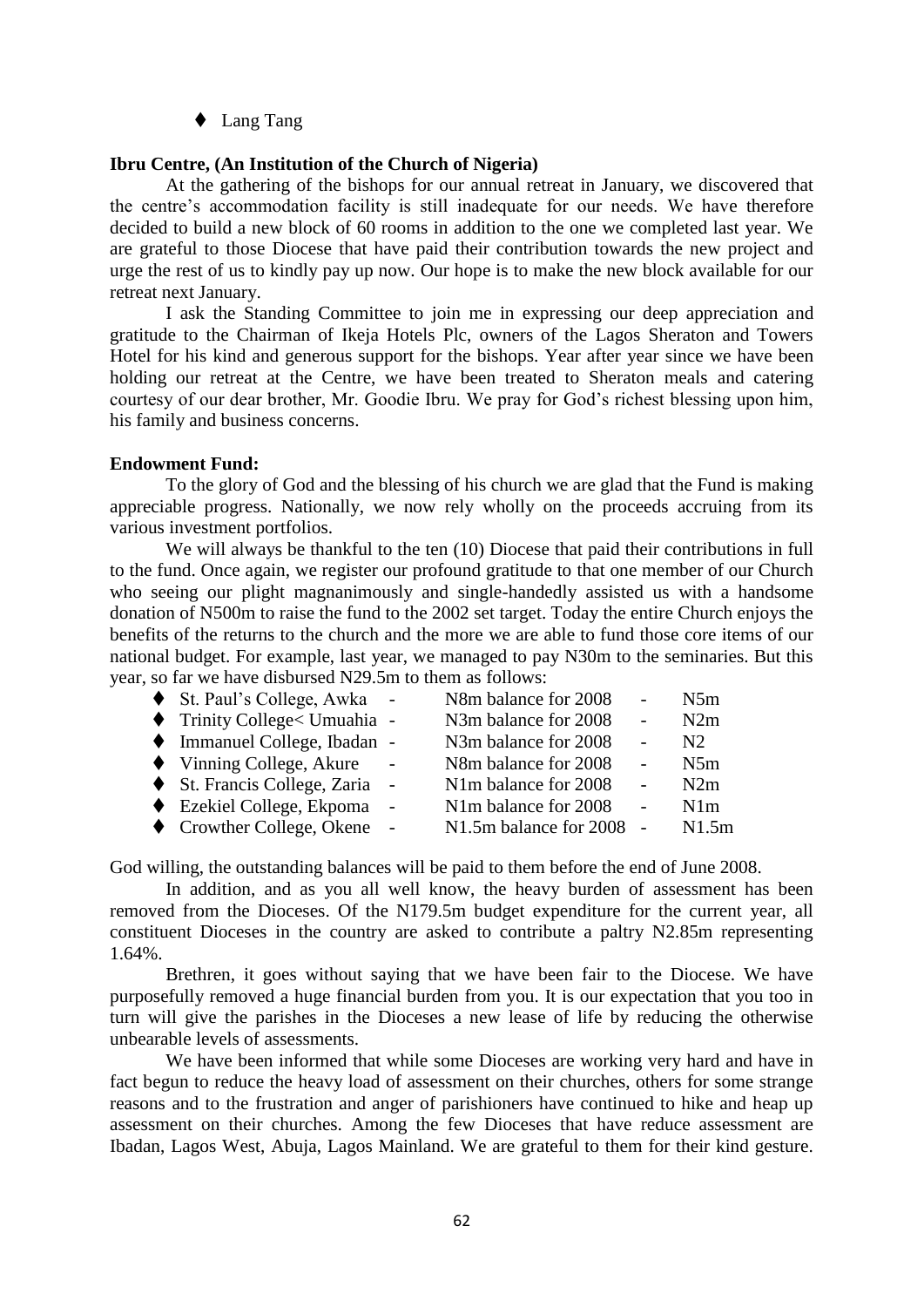Please do more until as it is at the national level, assessment will soon become a thing of the past.

#### **Crowther Language School:**

For thirteen years, the implementation of the decision to establish the Crowther Language School at the old St. Paul"s College site in Abeokuta suffered several setbacks. With the release of the old Abeokuta Grammar School to the church by the Federal University of Agriculture, we are now poised to do whatever is necessary so that the school can take off next September. We are presently looking at the cost implications for the renovation of the buildings, provision of furniture and language laboratory equipment. We have also appointed the Rt. Rev"d. Olubayo Obijole the Pioneer Rector of the school. He and his faculty and management will liaise with Nigeria Bible Trust, Jos and the Crowther University for all necessary academic and logistic support.

#### **At this Meetings:**

At this meeting, we shall look critically and come to realistic and actionable decisions on a number of important issues.

#### **Restructuring of Meetings:**

The need to restructure the composition and meetings of the Church"s General Synod and Standing Committee is both crucial and very urgent for the future and the on-going life of our Church. I first raised the issue at our meeting at Oshogbo last September. We have asked Study Group 3 to look at the various proposed options adopted by the Committee of Reference and any othes of theirs and recommend to plenary a solution bearing in mind the justification for our meetings.

#### **Polygamy:**

In the document, 'Road to Lambeth' the Church in Africa was asked to find solution to the problem of polygamy within the continent. In the last five years our Church has championed the crusade for conformity with biblical sexual morality. It is imperative therefore that as we ask others to conform with biblical norms we ourselves look inwards and behave in ways that are agreeable to the Scriptures. I am asking Study Group 2 to help us analyse the issue and recommend to plenary what ought to be our attitude towards polygamous marriages.

#### **Malaria Roll Back:**

Our discussions and decisions on malaria roll back at the Oshogbo meeting were inconclusive. I have therefore asked Study Group 1 to look more closely at the issues and recommend to us a realistic and actionable course of action.

#### **Vocational Diaconate Ministry:**

It has been six years since the General Synod gave its approval for the inclusion of permanent or vocational diaconate ministry in the life and ministry of our church. Many have not heard about it. Few who knew anything at all about it claim ignorance on what to do. Study Group 4 is asked to help us find ways we can activate and popularize this essential ministry in our church.

#### **Conclusion:**

Once again, we welcome you all to Nnewi, described by its residents as the "Japan of Africa". We appreciate the spirit behind the desire to see Nnewi as the Japan of Africa. We are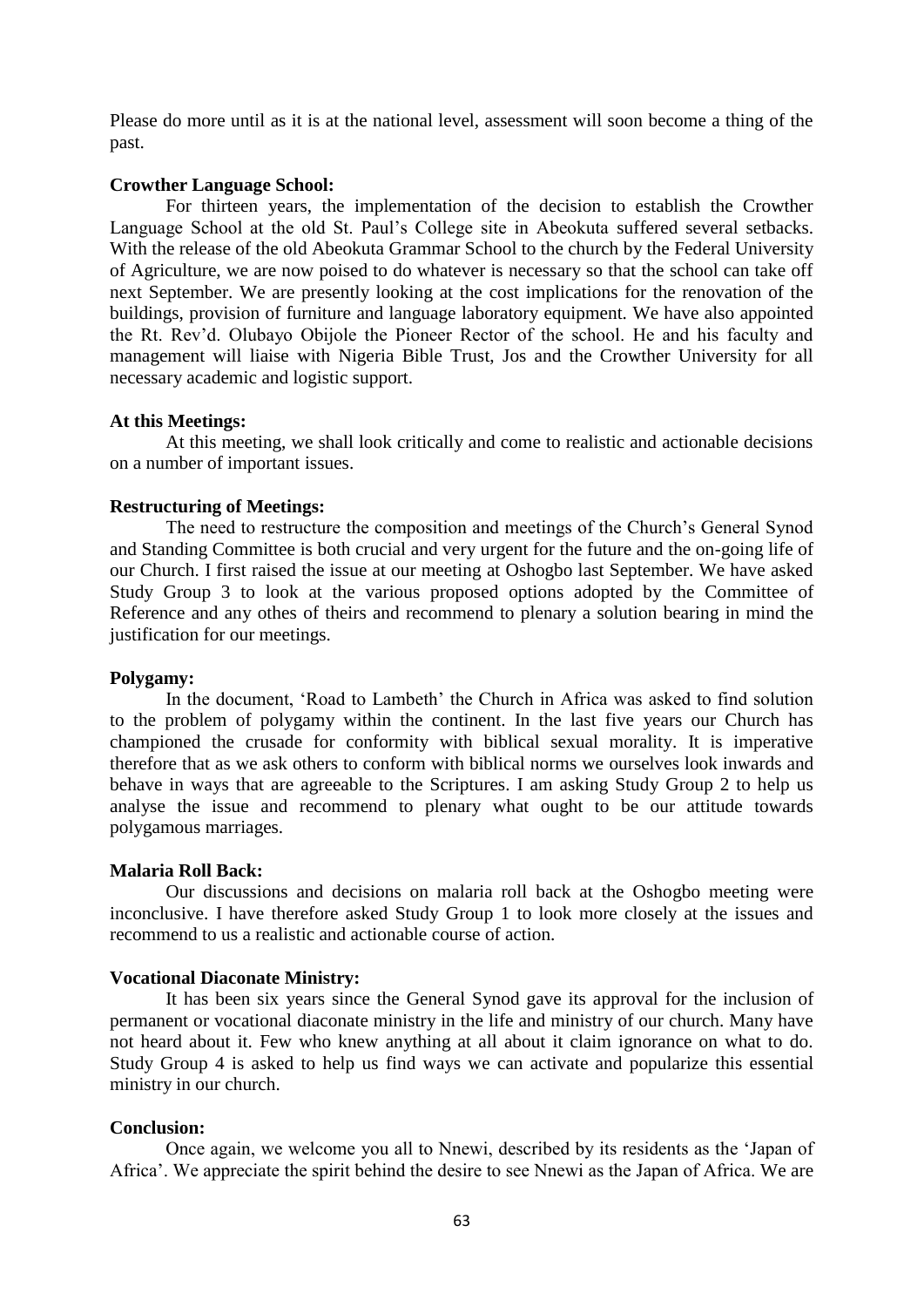happy to know that many of our sons are very industrious and enterprising. We commend the Government of Anambra State for efforts so far in the development of the State. We plead, however, that for Nnewi to be the Japan of Nigeria and then later perhaps of Africa, you all must work a little harder individually and communally to make the basic infrastructure function. Let there be steady power supply, regular flow of pipe-borne water, telephone and other modern communication services available, the roads all tarred, and the masses gainfully employed.

May the LORD bless our time together as we seek to live in this world but not to conform to the standards of this unbelieving world. May the outcome of this meeting honour and glorify God and bring blessing to our church and nation.

**+ Peter Abuja March 27, 2008 Nnewi.**

#### **APPENDIX 2**

### **NEW GENERAL SECRETARY FOR THE CHURCH OF NIGERIA:**

The Houses of Bishops, Clergy and Laity of Church of Nigeria at the Standing Committee Meeting held in Nnewi, Anambra State, elected a new General Secretary for the Church in the person of Very Rev"d. Emmanuel Oludaisi Adekunle.

Until his election, Adekunle was the Provost of the Cathedral Church of St. Peter, Ake, Abeokuta.

#### **APPENDIX 3**

# **THE COMMUNIQUE OF THE STANDING COMMITTEE MEETING AT ST. ANDREW"S DIOCESAN CENTRE, NNEWI, ANAMBRA STATE MARCH 26 – 29, 2008.**

- 1. The Standing Committee of the Church of Nigeria (Anglican Communion), comprising the House of Bishops, and Delegates from the House of Clergy and the House of Laity, under the guidance of the Holy Spirit and the leadership of the Most Revd. Peter J. Akinola, Primate of All Nigeria, met at St. Andrew"s Diocesan Centre, Nnewi, Anambra State between  $26<sup>th</sup>$  and  $29<sup>th</sup>$  March, 2008. We are profoundly grateful to the Rt. Revd. Godwin Okpala, the Bishop, diocese of Nnewi, the Governor, His Excellency, Mr. Peter Obi, the Government of Anambra State, HRH, Igwe Kenneth Orizu, Igwe III of Nnewi, and the good people of the Diocese of Nnewi, for the warm hospitality and generosity shown to us.
- 2. We were privileged to take part in the dedication of All Saints" Anglican Church Parish, Irefi Oraifite (The City of Joy) Ekwusigo Local Government Area. This magnificent edifice as made possible through the generosity of a single donor, Sir Emeka Ofor, who was present to be honoured for his generosity. In his dedication sermon, the Primate reminded us that we can only enter into the House of the Lord when our hearts and hands are made clean by the redemptive work of Christ. He also encouraged other benefactors to take similar initiatives so that God"s work can prosper throughout our nation.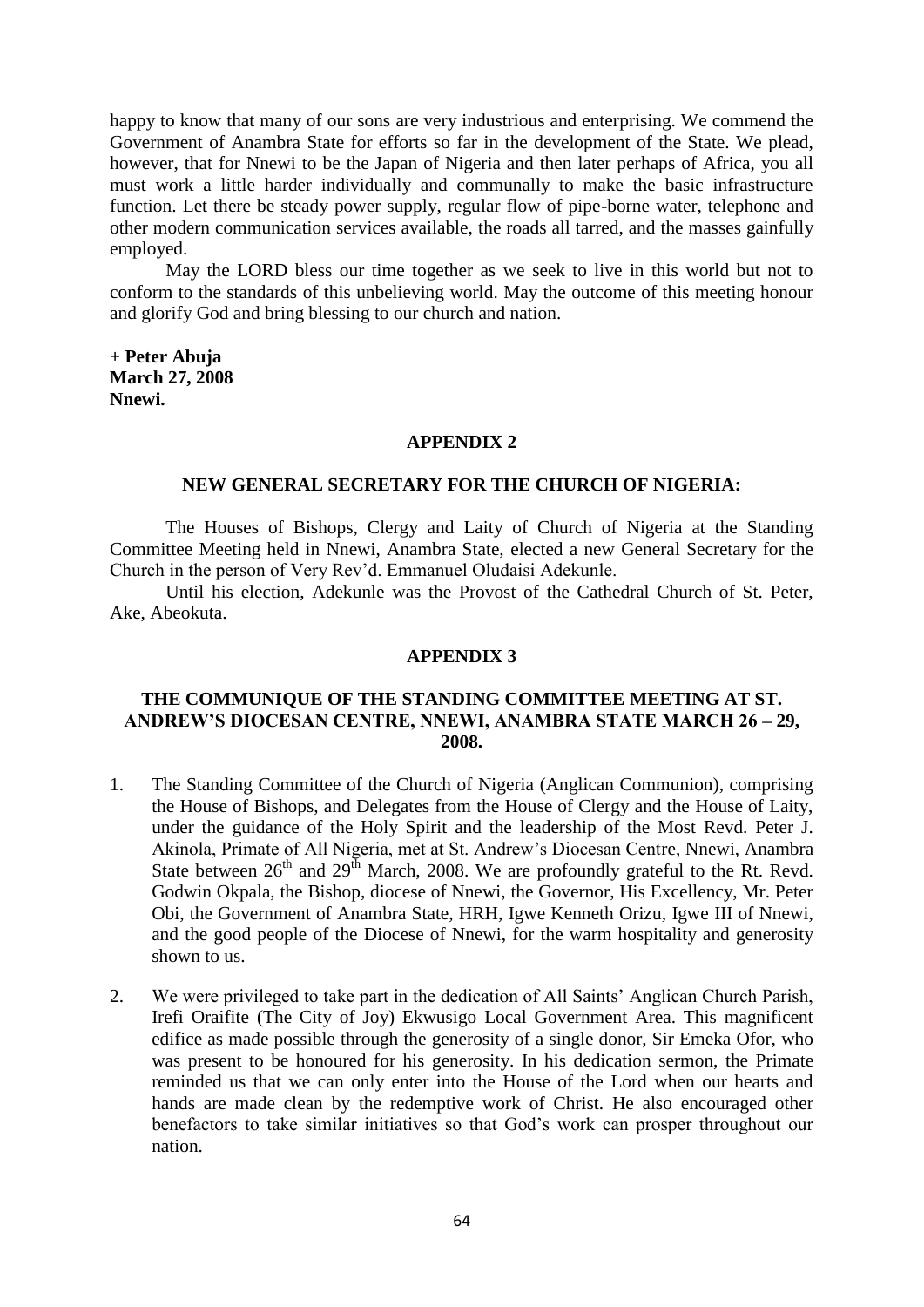- 3. The theme for the meting and of the daily Bible Study was "Being in the world but not of the world" taken from the Gospel of Jesus Christ as recorded by St. John Chapter 17:14-19. We were reminded that Jesus did not ask the Father to take his followers out of the world but rather that they remain in the world as a testimony to His love. Our lives, however, are to reflect His values and His character and not embrace the values of the world. This challenge is a continuing one because in every age we see the traditions of the world seeking to corrupt the church. Our protection is the word of God because it speaks truth to the deceptions of the world. In this light we were encouraged to examine our own lives, and the churches that we serve, to be sure that all that we do conform to the truth of God.
- 4. The Primate challenged us by his powerful opening address in which he continued the theme. "In the world but not of the world" by declaring that were Christ Jesus to be physically present on planet earth today he would be shocked and disappointed by the extent to which the church, for which he gave his life, has compromised its values and become more and more like the world. He reminded us that as his disciples we have been sent into the world to be salt and light and that by doing so we will often incur the world"s hatred. He stressed that those who are leaders in the church must exercise their ministry in such as way as to honour God at all times and never out of selfish interest or a desire for power of influence.
- 5. The Standing committee embraced enthusiastically the themes identified by the Primate. Study groups were assigned to focus on some of the themes and conclusions presented in this statement. Immediately following the Primate's address, we received a welcome message and a powerful challenge from the Governor of Anambra State, His Excellency, Mr. Peter Obi. He called us to stand against the corruption of the world and to be the church that God has called us to be. He pointed out that when the Church embraces corrupt government leaders without calling them to repentance we become complicit in their sin as we offer a destructive testimony to our impressionable young people. He acknowledged his own need for God"s strength to fulfill the responsibilities of his office. He invited us to pray regularly for him. He also asked us to remind him when he falls short of his duty to care for the common good of all the people of Anambra State.

# **GOVERNMENT AND NATIONAL CONCERNS**

- 6. We commend the faithfulness of the vast majority of Nigerians as we continue to wrestle with the various challenges to the 2007 elections. We affirm our government's public posture with respect to the rule of law in Nigeria. This is exemplified in its support for all the ruling arising from the various election tribunals. We encourage them to introduce legislation necessary to prevent the recurrence of such problems in the future.
- 7. Equally commendable is the free hand that the National Assembly has been given as they probe transactions related to the power sector contracts undertaken during the previous administration. We call on the National Assembly to continue its various investigations and to do so with thoroughness and transparency. In particular we urge them to tackle decisively the current power problem and thereby give all Nigerian citizens and the Nigerian economy a much more secure future.
- 8. We are also deeply grieved by the continuing violence and destruction in the Niger Delta. We believe that this tragedy is avoidable and call on the Federal Government, and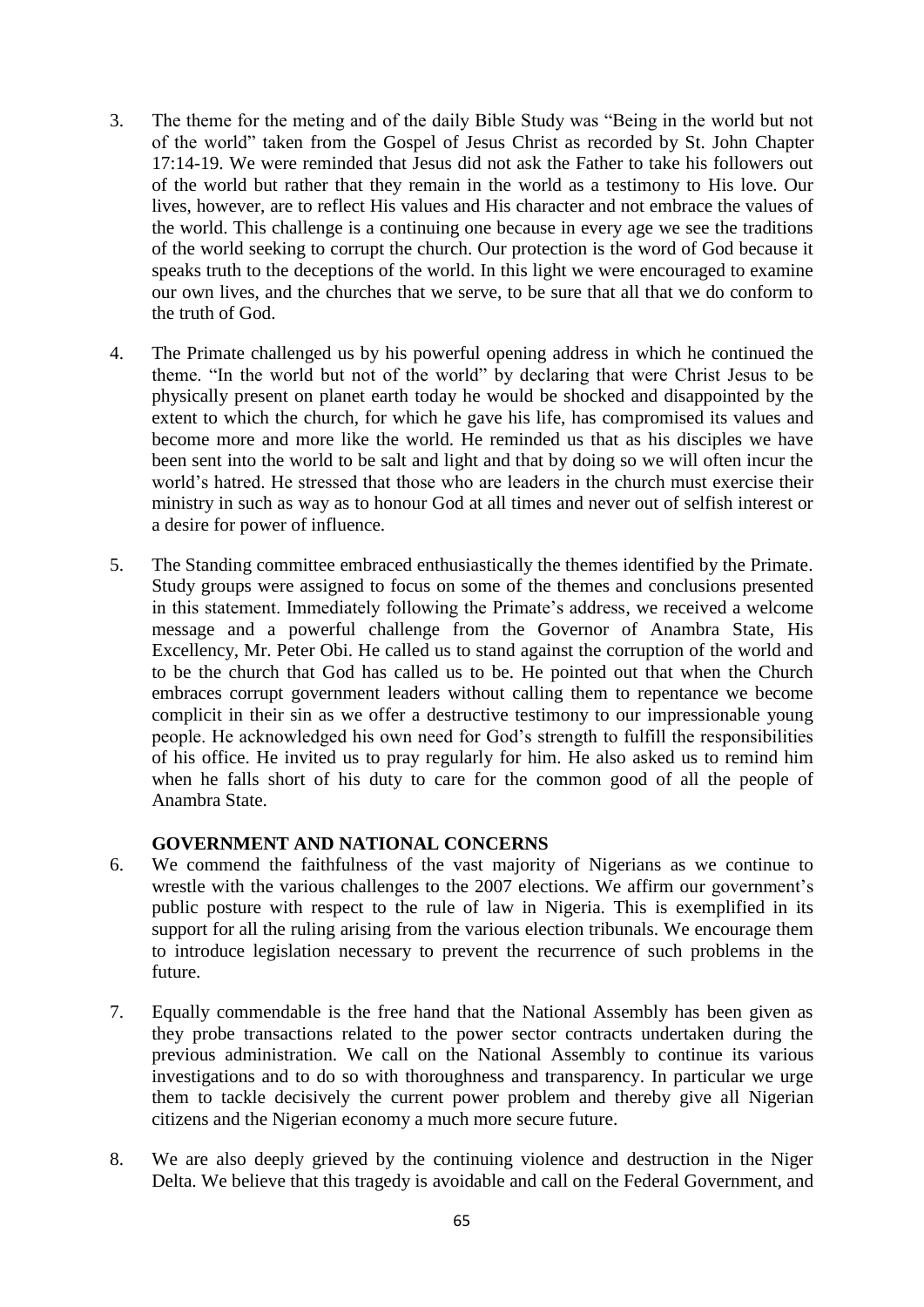all relevant agencies, to implement its plans for the Niger Delta with utmost urgency. The time to act is now.

9. We discussed the tragic reality that Malaria continues to be the deadliest killer on the African Continent. It is estimated that there are more than 100 million cases in Nigeria alone and that malaria related problems cost Nigeria more than 35 billion naira each year. We encourage all of our church leaders and every church member to take seriously their role in the roll Back Malaria program. We believe that can be an important example of co-operation between the government and our church.

### **GLOBAL ANGLICAN FUTURE CONFERENCE:**

- 10. The Primate addressed the proposal for the Church of Nigeria to take part in the Global Anglican Future Conference (GAFCON) and pilgrimage in Jerusalem from June 22<sup>nd</sup> through June  $29<sup>th</sup>$ , 2008. The goals of this conference are to:
	- (a) Provide an opportunity for fellowship to continue to experience and proclaim the transforming love of Christ.
	- (b) Develop a renewed understanding of our identity as Anglican Christians within our current context.
	- (c) Prepare for an Anglican Future in which the Gospel is uncompromised and Christ centred mission a top priority.
- 11. This decision to participate in GAFCON received unanimous support from the Standing committee and also from the Mothers' Union Executive. It is a decision that has a long history and we were reminded that it has arisen out of a decade long struggle within the Anglican Communion. Ten years ago at the 1998 Lambeth conference a decision was made concerning the teaching of the church as it applies to issues of human sexuality. The essential elements of the teaching have been enshrined within Resolution 1:10. An overwhelming majority of the bishops adopted this resolution. It led, however, to a very negative and defiant response from the leadership of the Episcopal Church in the USA now known as The Episcopal Church (TEC). This led to their decision to approve the consecration of Gene Robinson, a homosexual priest living in a same sex partnership, as bishop of New Hampshire. This, in turn, led to the unprecedented meeting of all the Primates of the Anglican Communion in October 2003 at which they called for what became known as "The Windsor Report." Sadly the ominous words of their final communiqué, that ECUSA"s intransigence would "tear the fabric of the communion at its deepest level", have proved to be true.
- 12. We were reminded again of the enormous efforts undertaken by the Primate and many of his colleagues to find a way to bring the necessary healing and reconciliation to our beloved Communion. These efforts have included innumerable meetings that have been held around the world and countless communiqués that have been issued at an enormous cost in both time and money. Time and time again TEC was given the opportunity to repent and embrace the scriptural teaching of the Communion but to no avail. One report, "The Road to Lambeth" commissioned by CAPA and endorsed by the Standing Committee of the Church of Nigeria concluded that: "we Anglicans stand at a cross roads. One road, the road of compromise of biblical truth, leads to destruction and disunity. The other road has its own obstacles because it required changes in the way the Communion has been governed and it challenges our churches to live up to and into their full maturity in Christ. But surely the second road is God"s way forward. It is our sincere hope that this road may pass through Lambeth, our historical mother. But above all it must be the road of the Cross that leads to life through our Saviour Jesus Christ."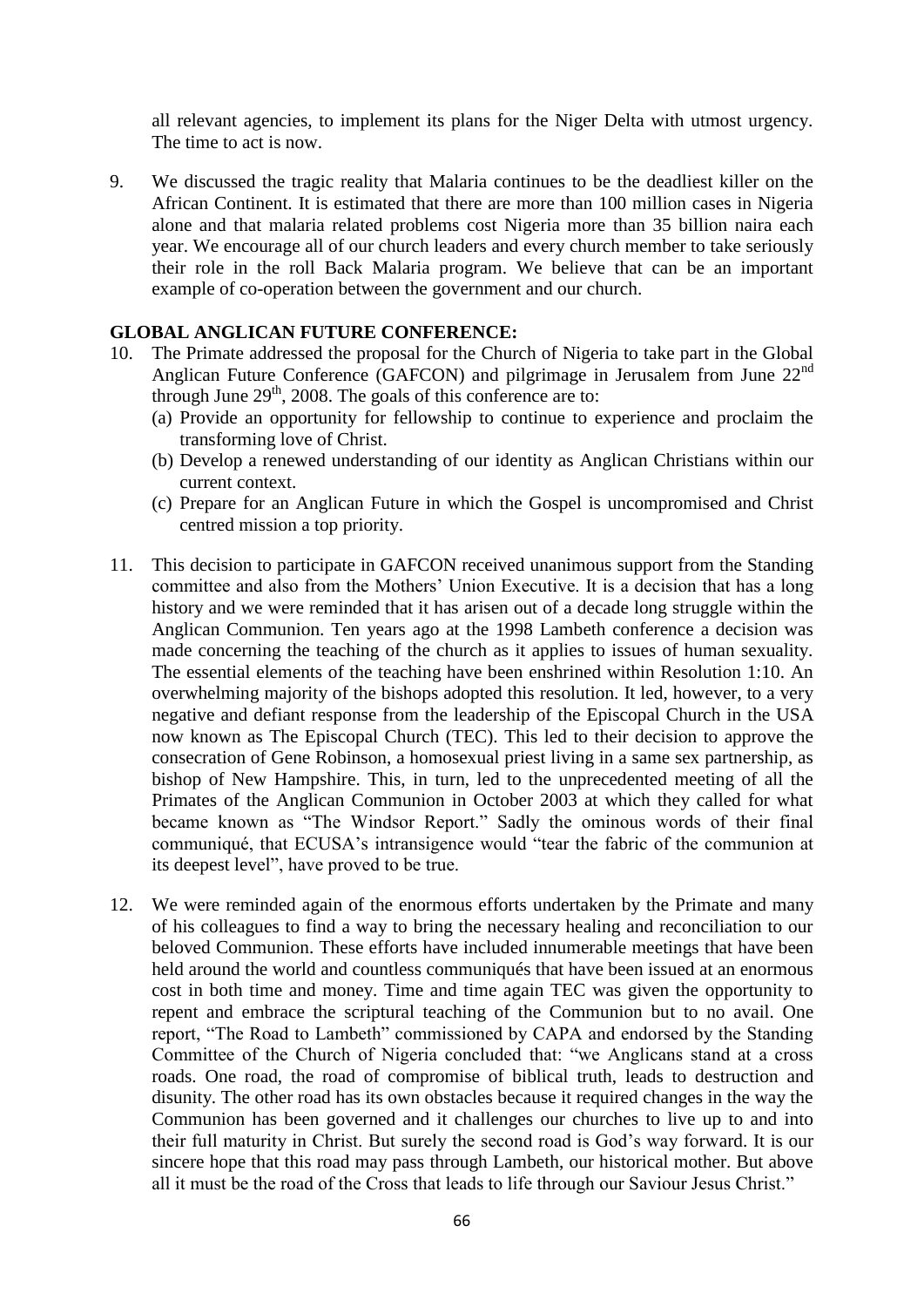13. It is this second roads that is leading to Jerusalem and the call by Primate and senior leaders of the Communion, representing more than thirty million active Anglicans, for the bishops and their wives together with clergy and lay leaders to meet for prayer, study and pilgrimage in the Holy Land. It is the shared conviction of the GAFCON leadership team that this will provide a unique opportunity for those who hold to the historic teachings of the church to meet and discern God"s call for our common future as Anglican Christians. The Primate reported that in the last few days God has shown his favour on these plans by sovereignly providing the funds necessary for all of the bishops, their wives, the clergy and lay delegates of the Church of Nigeria to attend.

# **CREATION OF NEW DIOCESES:**

14. We were encouraged by the report that plans and funds are now in place for the creation of one full fledged and eighteen new Missionary Dioceses for the Church of Nigeria. Archbishop Joseph Akinfenwa chaired the committee charged with the task of identifying strategic locations for new Dioceses and presented his report that was enthusiastically endorsed by the Standing Committee. Subsequently the Episcopal Synod met and elected twenty new bishops, eighteen to serve as missionary bishops and two to fill vacancies in existing diocese. The creation of new Dioceses as a deliberate evangelistic strategy is bearing remarkable fruit. Those Missionary Dioceses created twelve months ago have reported that they have already planted over three hundred new congregations.

# **BIBLICAL MORALITY:**

15. For the past five years, the Church of Nigeria has become known around the world as a champion for Biblical Sexual Morality. We recognize that we cannot simply ask others to conform to biblical norms if we ourselves are unwilling to look inward especially on the issue of the sanctity of marriage. At this meeting, we took time to reflect upon the issue of polygamy, a practice that is still present in Nigerian culture. We agreed that while there are complex pastoral issues that must be addressed we as a Church stand against it and declare that the biblical norm for holy matrimony is the lifelong monogamous union of one man and one woman.

# **CONCLUSION:**

To him who is able to keep you from falling and to present you before his glorious presence without fault and with great joy to the only God our savior be glory, majesty, power and authority, through Jesus Christ our Lord, before all ages, now and forever more.

# **Lambeth Conference 1998, Resolution 1. 10 Human Sexuality:**

# *This Conference:*

- 1. Commends to the Church the subsection report on human sexuality.
- 2. In view of the teaching of Scripture, upholds faithfulness in marriage between a man and a woman in lifelong union, and believes that abstinence is right for those who are not called to marriage;
- 3. Recognizes that there are among us persons who experience themselves as having a homosexual orientation. Many of these are members of the Church and are seeking the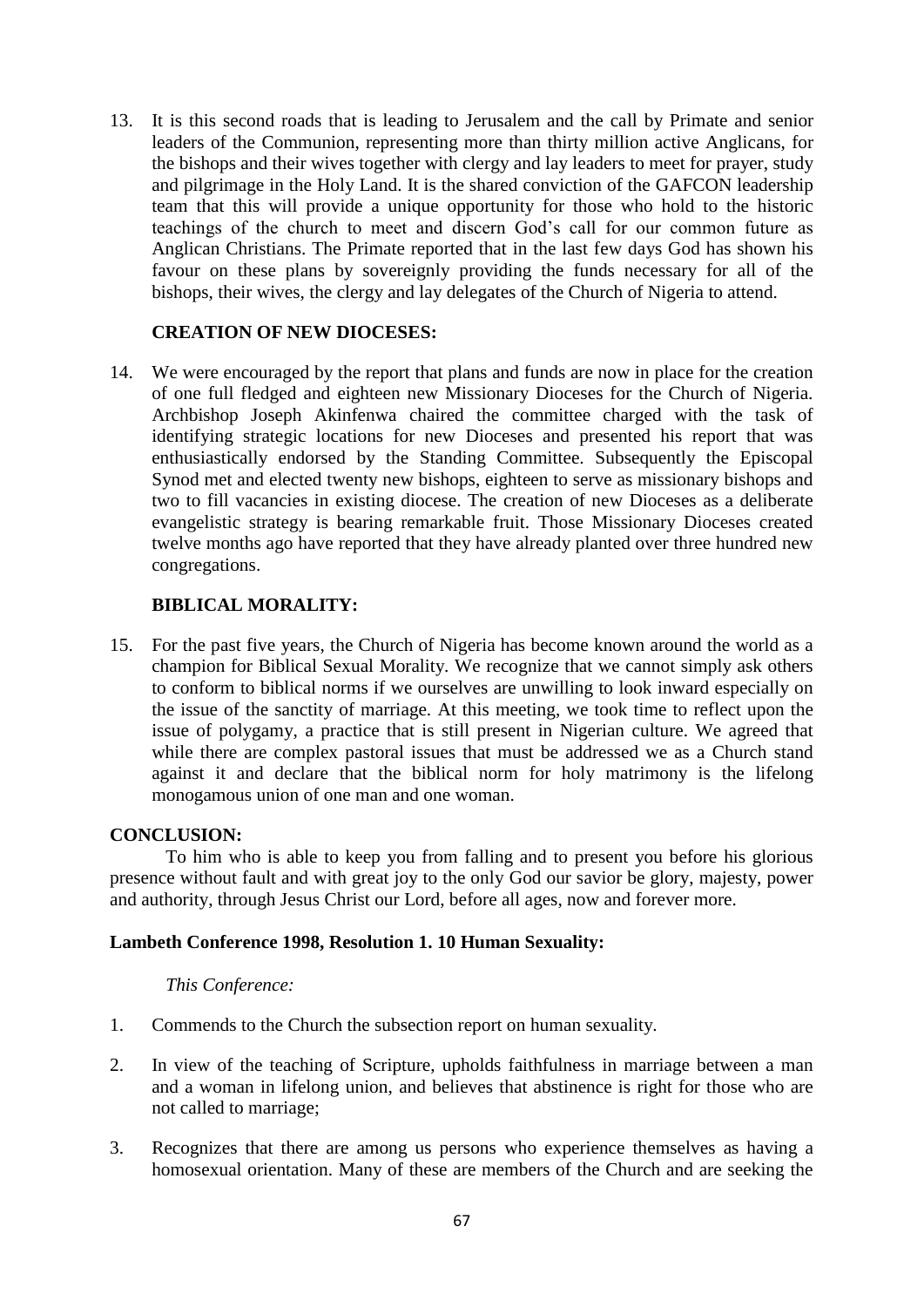pastoral care, moral direction of the Church, and God"s transforming power for the living of their lives and the ordering of relationships. We commit ourselves to listen to the experience of homosexual persons and we wish to assure them that they are loved by God and that all baptized, believing and faithful persons, regardless of sexual orientation, \are full members of the Body of Christ;

- 4. While rejecting homosexual practice as incompatible with Scripture, calls on all our people to minister pastorally and sensitively to all irrespective of sexual orientation and to condemn irrational fear of homosexuals, violence within marriage and any trivialization and commercialization of sex;
- 5. Cannot advise the legitimizing or blessing of same sex unions nor ordaining those involved in same gender unions;
- 6. Requests the Primates and ACC to establish a means of monitoring the work done on the subject of human sexuality in the Communion and to share statements and resources among us;
- 7. Note the significance of the Kuala Lumpur Statement on Human sexuality and the concerns expressed in resolutions IV 26, V1, V.10, V. 23 and V. 35 on the authority of Scripture in matters of marriage and sexuality and asks the Primates and ACC to conclude them in their monitoring process.

### **APPENDIX 4**

#### **THE CHURCH OF NIGERIA (ANGLICAN COMMUNION)**

### **THE MOST REV"D. PETER J. AKINOLA,** *CON* **ARCHBISHOP, METROPOLITAN AND PRIMATE OF ALL NIGERIA.**

**MARCH 29, 2008,**

### **PASTORAL LETTER**

#### **My Dear People of God,**

Alleluia, Christ is risen. He is risen indeed! Alleluia. May the power that raised Christ from the grave continue to empower and inspire our witness for Him as we daily identify with His death and resurrection in our lives.

The Bishops and their wives, Clergy and Laity, representing all our Dioceses, with the Mothers" Union and Women"s Guild delegates came together for the Standing Committee Meeting of our church which was hosted by the Diocese of Nnewi. The bishops, Rt. Rev'd. Godwin Okpala and his dear wife, led the clergy and people of the Diocese to give a warm welcome to us all. We are grateful for their generosity demonstrated in so many ways, and pray for God"s continual blessing upon the Diocese.

Our theme for the meeting was: **BEING IN THE WORLD BUT NOT OF THE WORLD,** taken from our Lord high priestly prayer in John 17 (focusing on verse 14-19). The sermons and Bible Studies were drawn from the passage with penetrating insights and heart searching applications. We came under the conviction that our identity has been compromised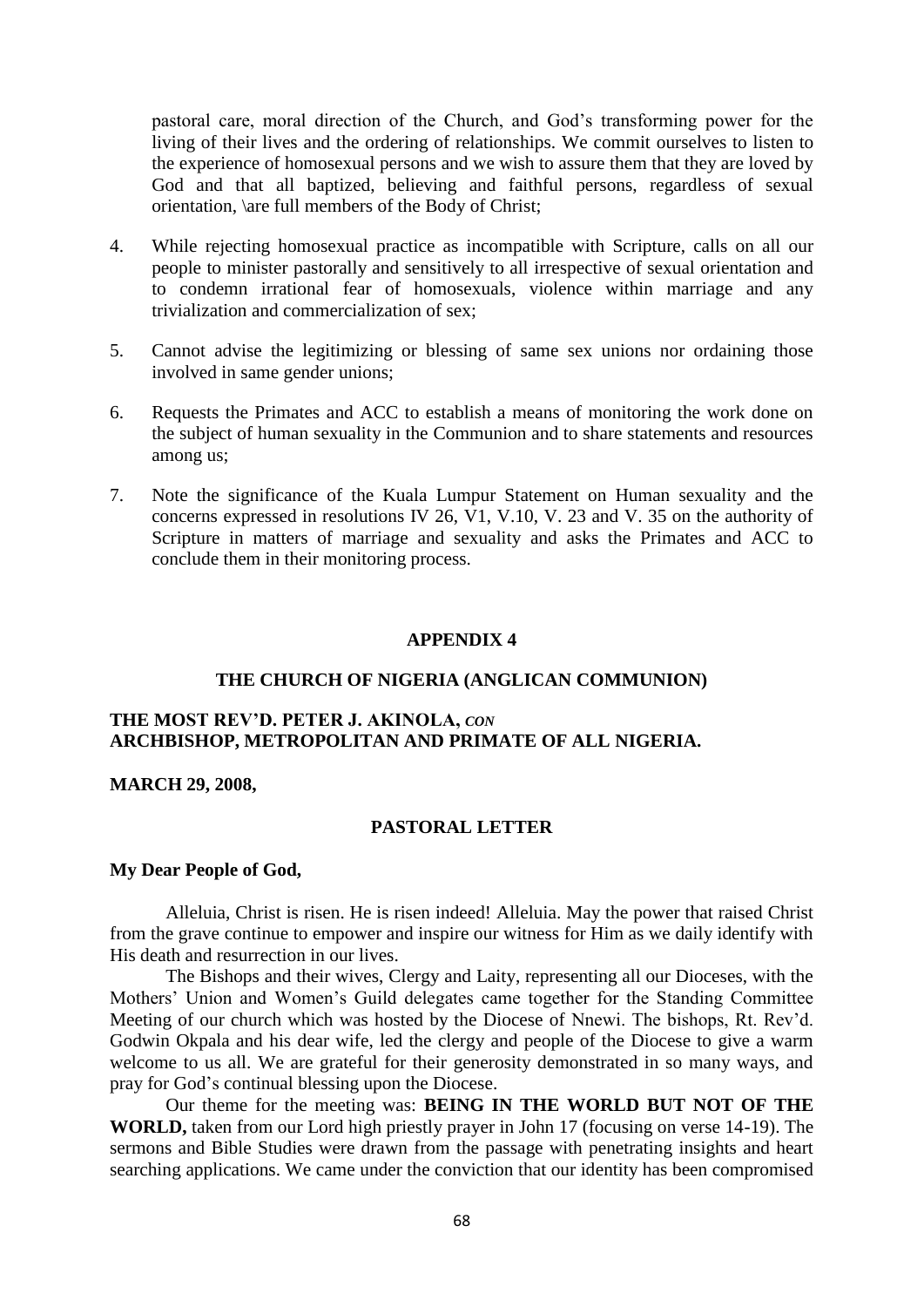in that our witness for Christ has suffered so much embarrassment and indictment from the watching world. We acknowledged that if our Lord should be physically present in the world to see the Church today, He would be shocked and utterly disappointed by the extent to which His Church has lost its identity. Hardly anyone in the church is free from this serious spiritual sickness.

Leadership in the Church has often reflected the leadership style of the rulers who lord it over their subjects rather than the standard of servant leadership commended and modeled by our Lord Himself. We have become so obsessed with an endless multiplicity of titles and positions without a corresponding passion for Kingdom values to advance the course of Christ. We reminded ourselves afresh that we are called to exemplify godliness in every sphere of life and teach others in society to do what is right before God. We must extol the dignity of honest work and legal enterprise as the means to acquire wealth in a way that honours God. We must beware of celebrating those who have acquired wealth through unwholesome means or those who have stolen positions through illegal processes. If we fail to condemn these serious issues we will lose credibility before those who should take our leadership seriously.

# **THE DIACONATE MINISTY:**

At our General Synod in Ibadan in September 2002, we opened the door to those who sense a call to the diaconate ministry in order to fulfill that important caring ministry in our parish life. We are still waiting for the trailblazers in this venture. Much time has been devoted to further discussion with a view to clarifying the dimensions and potentials of this ministry. It is biblical ministry that addresses a key point in our visions statement: … a Church that epitomizes the genuine love of Christ. We agreed that this is vital ministry that must be implemented as soon as possible.

#### **GAFCON:**

The Global Anglican Future Conference (GAFCON) was introduced in our earlier letter written from the Bishops retreat in January. The planning of this conference, coming up in Jerusalem in the month of June, has reached an advanced stage. The choice of Jerusalem as the venue is to take us back in a pilgrimage to the biblical and historical roots of our faith to draw inspiration in the face of major attempts to undermine the sufficiency of Scripture by some of our brother and sisters in the West. Knowing that this is not merely a cultural or theological struggle alone, but more importantly, a spiritual battle, we urge earnest and concerted prayers that the Spirit of the Lord will show us the way ahead for our beloved Anglican Communion.

When the proposal was first discussed in January, we were staggered by the enormity of the cost, but we trusted that if God"s hand was in it, He would provide. Indeed the Lord has gone beyond our expectations by raising up from among us those who have committed huge resources to cover all the cost of the conference. May our gracious God reward these people abundantly and may they never be confounded as they continue to trust in Him and give themselves to His glad service.

The Bishops also resolved that diocese that had paid the required amount but have an outstanding balance in their Endowment Fund commitment should have their accounts credited with the money meant for the travel costs. This should enable us to make further progress in our desire to resource our Seminaries and other major projects in our vision. This will be a tremendous blessing to the seminaries where our clergy are trained. We have made resources available to meet their most critical needs so that our candidates for ordination and the future shepherds of our church will be well prepared for their ministry without being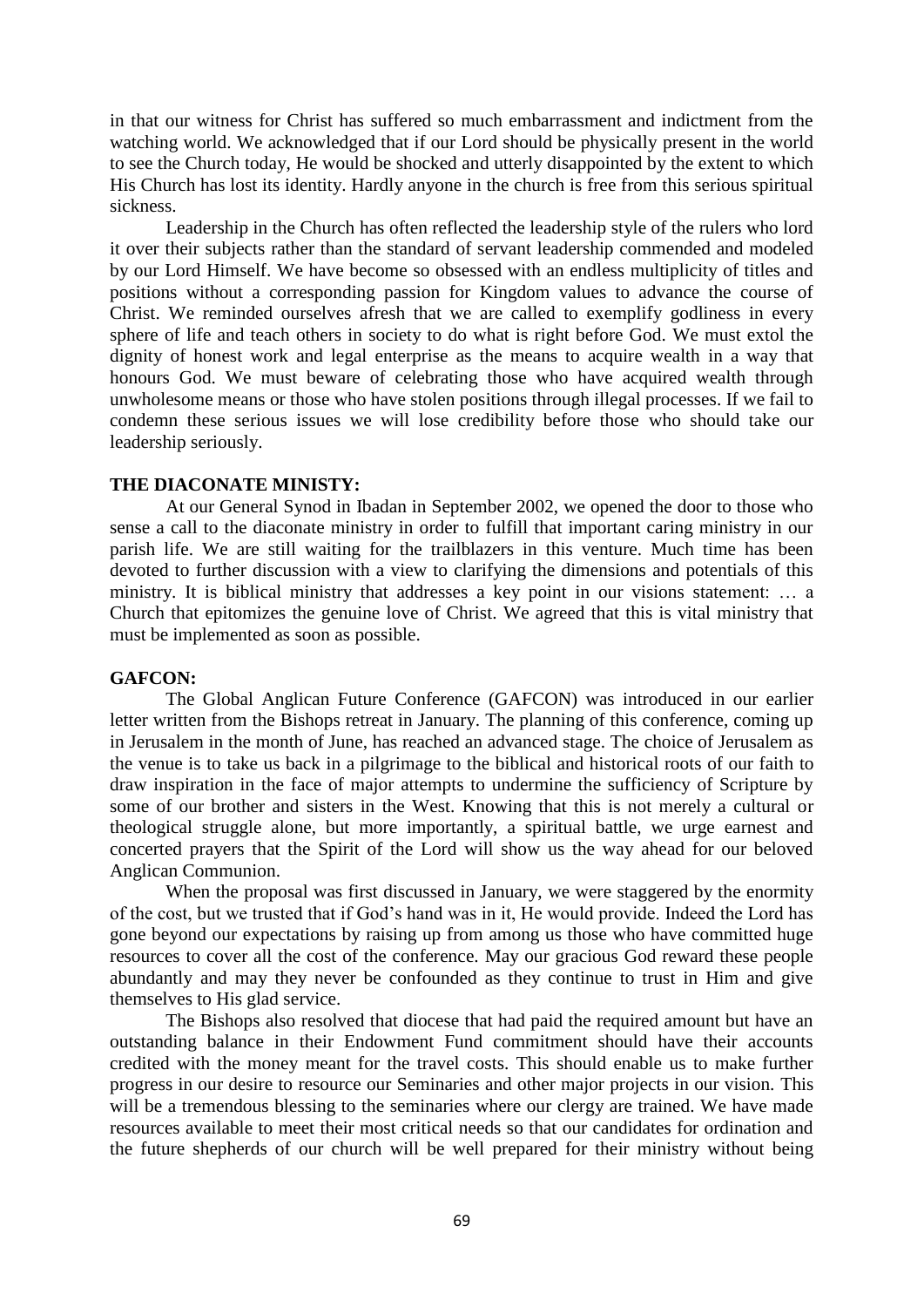subjected to the usual handicaps in their training. We hope our postulants and the staff of the seminaries will reward this gesture.

### **POLYGAMY IN OUR CHURCH:**

As those who are in the forefront of the prophetic call for a return to biblical truth, we cannot close our eyes to the increasingly blatant disregard of the teaching of the Bible on family life. These aberrations will destroy our witness if not firmly addressed. We cannot claim to be a bible believing church and yet be selective in our obedience. We must all come under the authority of the whole bible, whoever is involved. Indeed, any attempt to trivialize the clear teaching of the Bible will make a mockery of whatever else we stand for. The integrity of our faith is far more important than the reputation of those who turn their back on the word of God. Sadly sometimes, even our leadership has looked the other way on this matter.

Out time together in Nnewi has been a great blessing. We have seen God"s hand at work and to keep pace with what God is doing among us, we have created eighteen new Missionary diocese and prayerfully elected Bishops to serve them. It is a privilege to be members of the church of Nigeria at this time. All that we have heard and seen has encouraged us, we know that the spirit of God is being poured out on us all.

May the God of peace, who through the blood of the eternal covenant brought back the dead our Lord Jesus, that great Shepherd of the sheep, equip you with everything good for doing his will, and may he work in us what is pleasing to him, through Jesus Christ, to Him be glory for ever and ever, Amen.

## **The Most Rev"d. Peter J. Akinola Archbishop, Metropolitan and Primate of All Nigeria.**

#### **APPENDIX 5**

#### **GAFCON JERUSALEM 2008**

## **STATEMENT ON THE GLOBAL ANGLICAN FUTURE:**

Praise the Lord! It is good to sing praises to our God; for He is gracious, and a song of praise is fitting. The Lord builds up Jerusalem; he gathers the outcast of Israel. (Psalm 147:1- 2)

Brothers and sisters in Christ: we, the participants in the Global Anglican Future Conference, send you greetings from Jerusalem!

#### **INTRODUCTION**

The Global Anglican Future Conference (GAFCON), which was held in Jerusalem from 22-29 June, 2008, is a spiritual movement to preserve and promote the truth and power of the gospel of salvation in Jesus Christ as we Anglicans have received it. The movement is global: it has mobilized Anglicans from around the world. We are Anglican: 1148 lay and clergy participants, including 291 bishops representing millions of faithful Anglican Christians. We cherish our Anglican heritage and the Anglican Communion and have no intention of departing from it. And we believe that, in God"s providence, Anglicanism has a bright future. In obedience to our Lord"s Great Commission to make disciples of all nations and to build up the church on the foundation of biblical truth (Matthew 28:18-20; Ephesians 2:20).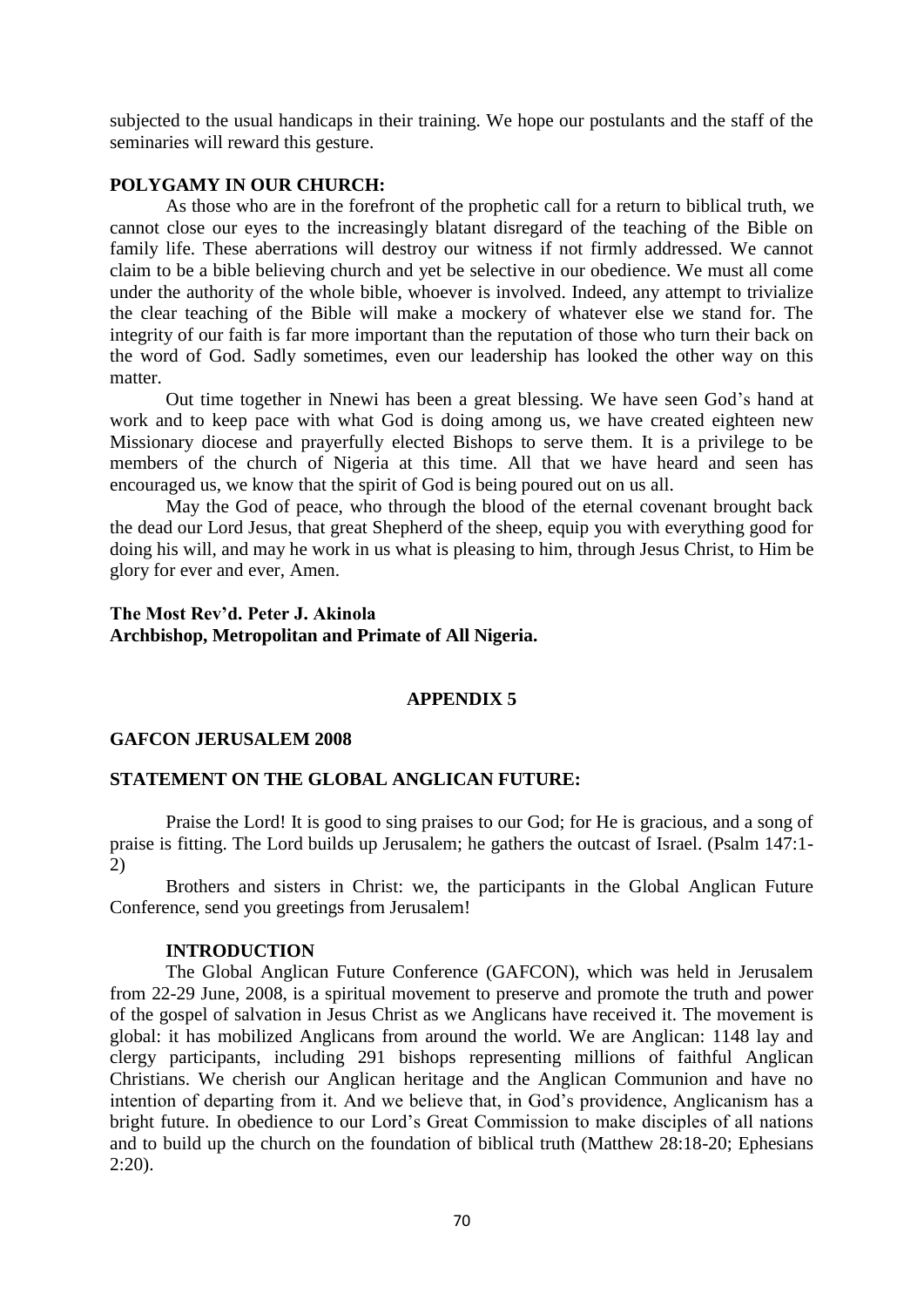GAFCON is not just a movement in time, but a movement in the Spirit, and we hereby:

\* Launch the GAFCON movement as a fellowship of confessing Anglicans:

\* Publish the Jerusalem Declaration as the basis of the Fellowship.

\* Encourage GAFCON Primates to form a Council.

### **The Global Anglican Context:**

The future of the Anglican Communion is but a piece of the wider scenario of opportunities and challenges for the gospel in  $21<sup>st</sup>$  century global culture. We rejoice in the way God has opened doors for gospel mission among many people.

But we grieve for the spiritual decline in the most economically developed nations, where the force of militant secularism and pluralism are eating away the fabric of society, and churches are compromised and enfeebled in their witness. The vacuum left by them is readily filled by other faiths and deceptive cults. To meet these challenges will require Christians to work together to understand and oppose these forces and to liberate those under their sway. It will entail the planting of new churches among unreached peoples and also committed action to restore authentic Christianity to compromised churches.

The Anglican Communion, present in six continents, is well positioned to address this challenge, but currently it is divided and distracted. The Global Anglican Future Conference emerged in response to a crisis within the Anglican Communion, a crisis involving three undeniable facts concerning world Anglicanism.

The first fact is the acceptance and promotion within the provinces of the Anglican Communion of a different gospel" (Cf. Galatians 1:6-8) which is contrary to the apostolic gospel. This false gospel undermines the authority of God"s word written and the uniqueness of Jesus Christ as the author of salvation from sin, death and judgment. Many of its proponents claim that all religions offer equal access to God and that Jesus is only a way, not the way, the truth and the life. It promotes a variety of sexual preferences and immoral behaviour as a universal human right. It claims God's blessing for same sex unions over against the biblical teaching on holy matrimony. In 2003 this false teaching led to the consecration of a bishop living in a homosexual relationship.

The second fact is the declaration by provincial bodies in the Global South that they are out of communion with bishops and churches that promote this false gospel. These declarations have resulted in a realignment whereby faithful Anglican Christians have left existing territorial parishes, diocese and provinces in certain Western churches and become members of new Diocese and Provinces, all within the Anglican Communion. These actions have also led to the appointment of new Anglican Bishops set over geographic areas already occupied by other Anglican Bishops. A major realignment has occurred and will continue to unfold.

The third fact is the manifest failure of the Communion Instruments to exercise discipline in the face of overt heterodoxy. The Episcopal Church USA and the Anglican Church of Canada, in proclaiming this false gospel, have consistently defied the 1998 Lambeth Statement of biblical moral principle (Resolution 1.10). Despite numerous meetings and reports to and from the 'Instruments of Unity,' no affective action has been taken, and the bishops of these unrepresented churches are welcomed to Lambeth 2008. To make matters worse, there has been a failure to honour promises of discipline, the authority of the Primates' Meeting has been undermined and the Lambeth conference has been structured so as to avoid any hard decisions. We can only come to the devastating conclusion that "we are a global Communion with a colonial structure'

Sadly, this crisis has torn the fabric of the Communion in such a way that it cannot simply be patched back together. At the same time, it has brought together many Anglicans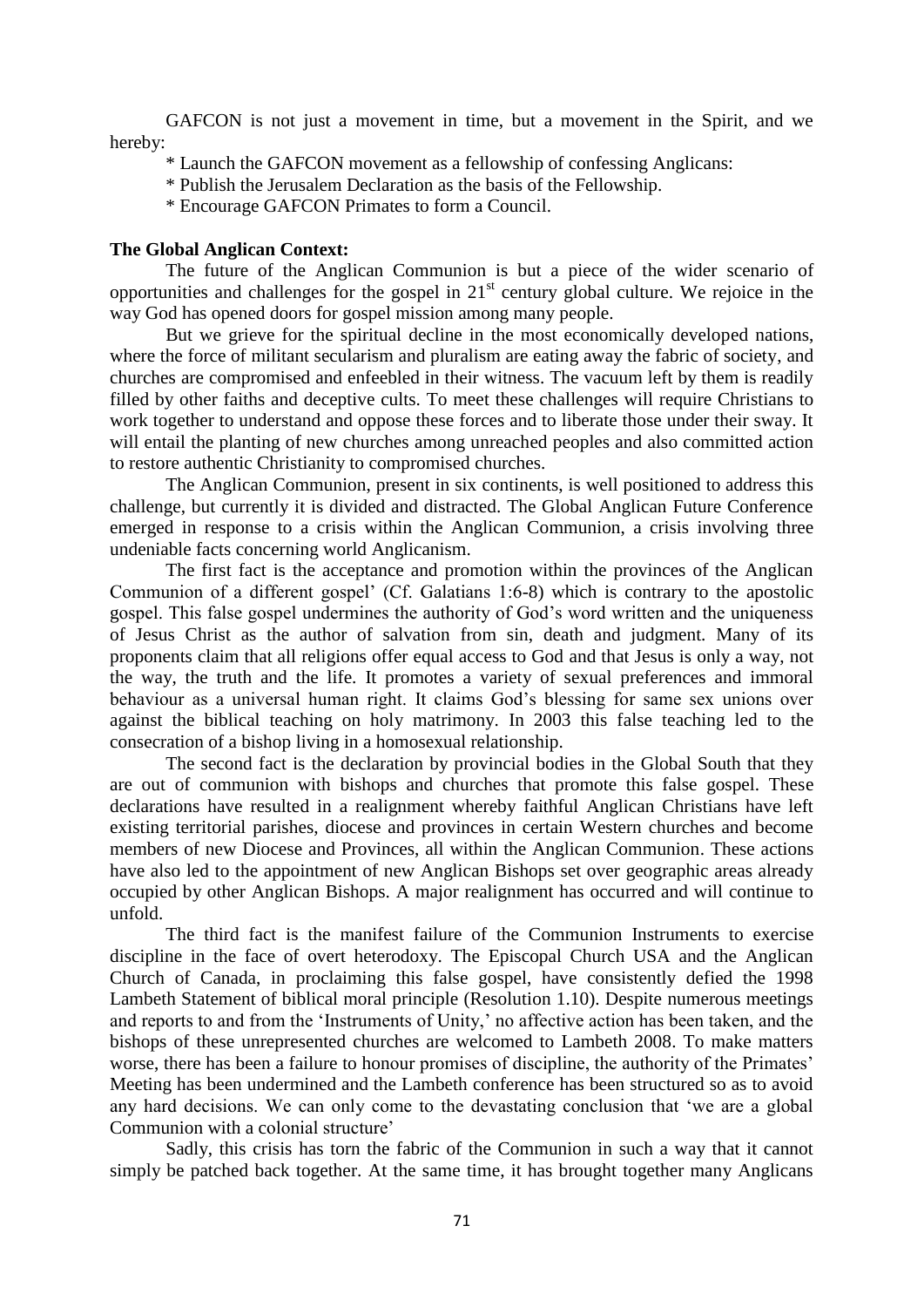across the globe into personal and pastoral relationships in a fellowship which is faithful to biblical teaching, more representative of the demographic distribution of global Anglicanism today and stronger as an instrument of effective mission, ministry and social involvement.

# **A Fellowship of Confessing Anglicans:**

We, the participants in the Global Anglican Future Conference, are a fellowship of confessing Anglicans for the benefit of the Church and the furtherance of its mission. We are a fellowship of people united in the communion (Koinonia) of the one Spirit and committed to work and pray together in the common mission of Christ. It is a confessing fellowship in that its members confess the faith of Christ crucified, stand firm for the gospel in the global and Anglican context, and affirm a contemporary rule, the Jerusalem Declaration, to guide the movement for the future. We are a fellowship of Anglicans, including provinces, Dioceses, Churches, Missionary Jurisdictions, para-church organizations and individual Anglican Christians whose goal is to reform, heal and revitalize the Anglican Communion and expand its mission to the world.

Our fellowship is not breaking away from the Anglican Communion. We, together with many other faithful Anglicans throughout the world, believe the doctrinal foundation of Anglicanism, which defines our core identity as Anglicans, is expressed in these words: The doctrine of the Church is grounded in the Holy Scriptures and in such teachings of the ancient Fathers and Councils of the Church as are agreeable to the said Scriptures. In particular, such doctrine is to be found in the Thirty nine Articles of Religion, the Book of Common Prayer and the Ordinal. We intend to remain faithful to this standard, and we call on others in the communion to reaffirm and return to it. While acknowledging the nature of Canterbury as an historic see, we do not accept that Anglican identity is determined necessarily through recognition by the Archbishop of Canterbury. Building on the above doctrinal foundation of Anglican identity, we hereby publish the Jerusalem Declaration as the basis of our fellowship.

# **THE JERUSALEM DECLARATION**

In the name of God the Father, God the son and God the Holy spirit:

We, the participants in the Global Anglican Future Conference, have met in the land of Jesus" birth. We express our loyalty as disciples of the King of kings, the Lord Jesus. We joyfully embrace his command to proclaim the reality of his kingdom which He first announced in this land. The gospel of the kingdom is the good news of salvation, liberation and transformation for all. In light of the above, we agree to chart a way forward together that promotes and protects the biblical gospel and mission to the world, solemnly declaring the following tenets of orthodoxy which underpin our Anglican identity.

- 1. We rejoice in the gospel of God through which we have been saved by grace through faith in Jesus Christ by the power of the Holy Spirit. Because God first loved us, we love him and as believers bring forth fruits of love, ongoing repentance, lively hope and thanksgiving to God in all things.
- 2. We believe the Holy Scriptures of the Old and New Testaments to be the word of God written and to contain all things necessary for salvation. The Bible is to be translated, read, preached, taught and obeyed in its plain and canonical sense, respectful of the church"s historic and consensual reading.
- 3. We uphold the four ecumenical Councils and the three historic Creeds as expressing the rule of faith of the one Holy Catholic and Apostolic Church.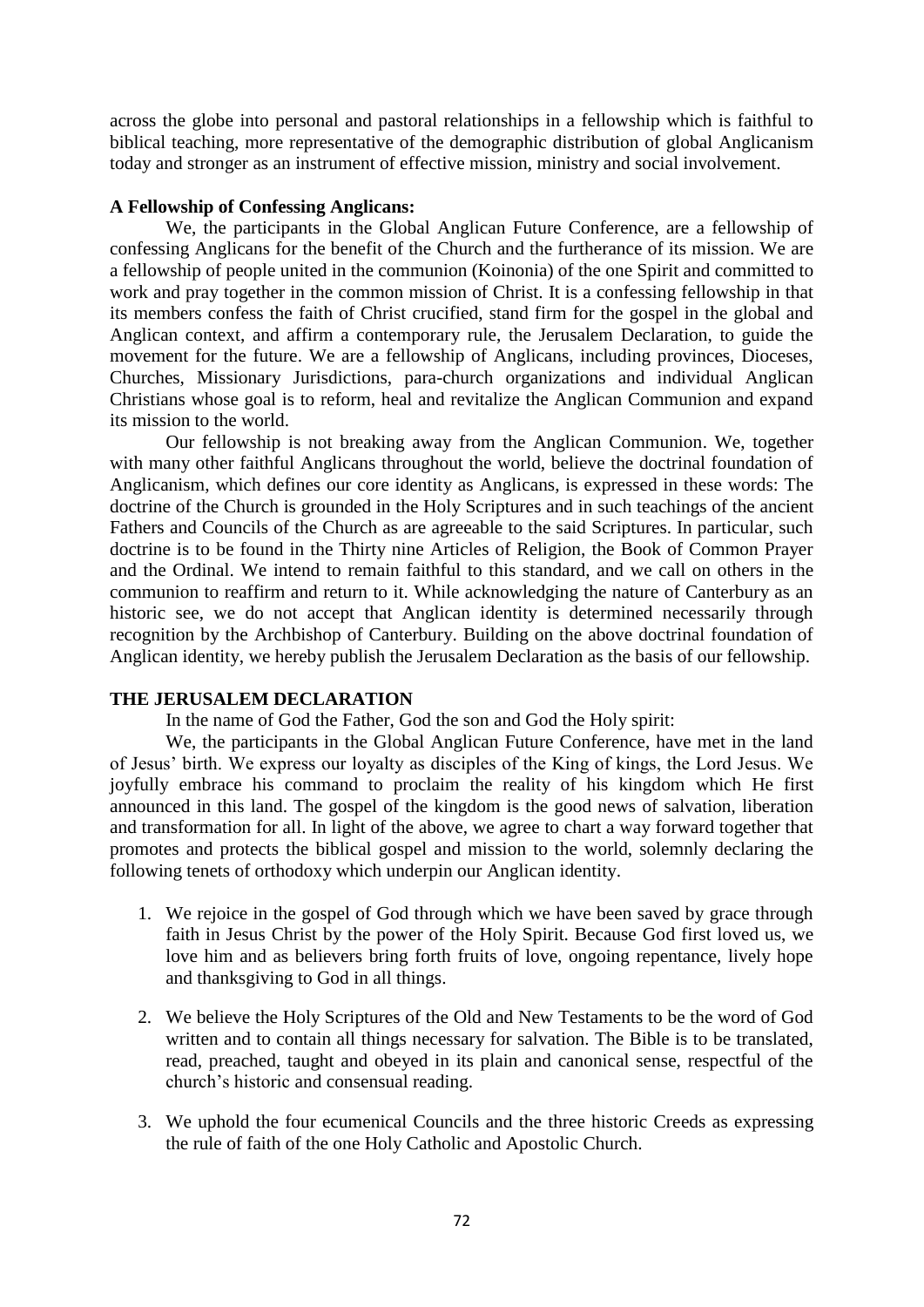- 4. We uphold the Thirty nine Articles as containing the true doctrine of the church agreeing with God"s word and as authoritative for Anglicans today.
- 5. We gladly proclaim and submit to the unique and universal Lordship of Jesus Christ, the Son of God, humanity"s only Saviour from sin, judgment and hell, who lived the life we could not live and died the death that we deserve. By his atoning death and glorious resurrection, He secured the redemption of all who come to him in repentance and faith.
- 6. We rejoice in our Anglican sacramental and liturgical heritage as an expression of the gospel, and we uphold the 1662 Book of Common Prayer as a true and authoritative standard of worship and prayer, to be translated and locally adapted for each culture.
- 7. We recognize that God has called and gifted bishops, priests and deacons in historic succession to equip all the people of God for their ministry in the world. We uphold the classic Anglican Ordinal as an authoritative standard of clerical orders.
- 8. We acknowledge God"s creation of humankind as male and female and the unchangeable standard of Christian marriage between one man and one woman as the proper place for sexual intimacy and the commitment to lifelong fidelity in marriage and abstinence for those who are not married.
- 9. We gladly accept the Great Commission of the risen Lord to make disciples of all nations, to seek those who do not know Christ and to baptize, teach and bring new believers to maturity.
- 10. We are mindful of our responsibility to be good stewards of God"s creation, to uphold and advocate justice in society, and to seek relief and empowerment of the poor and needy.
- 11. We are committed to the unity of all those who know and love Christ and to building authentic ecumenical relationships. We recognize the orders and jurisdiction of those Anglicans who uphold orthodox faith and practice, and we encourage them to join us in this declaration.
- 12. We celebrate the God given diversity among us which enriches our global fellowship, and we acknowledge freedom in secondary matters. We pledge to work together to seek the mind of Christ on issues that divide us.
- 13. We reject the authority of those churches and leaders who have denied the orthodox faith in word or deed. We pray for them and call on them to repent and return to the Lord.
- 14. We rejoice at the prospect of Jesus coming again in glory, and while we await this final even of history, we praise him for the way he builds up his church through his Spirit by miraculously changing lives.

## **The Road Ahead:**

We believe the Holy Spirit has led us during this week in Jerusalem to begin a new work. There are many important decisions for the development of this fellowship which will take more time, prayer and deliberation. Among other matters, we shall seek to expand participation in this fellowship beyond those who have come to Jerusalem, including co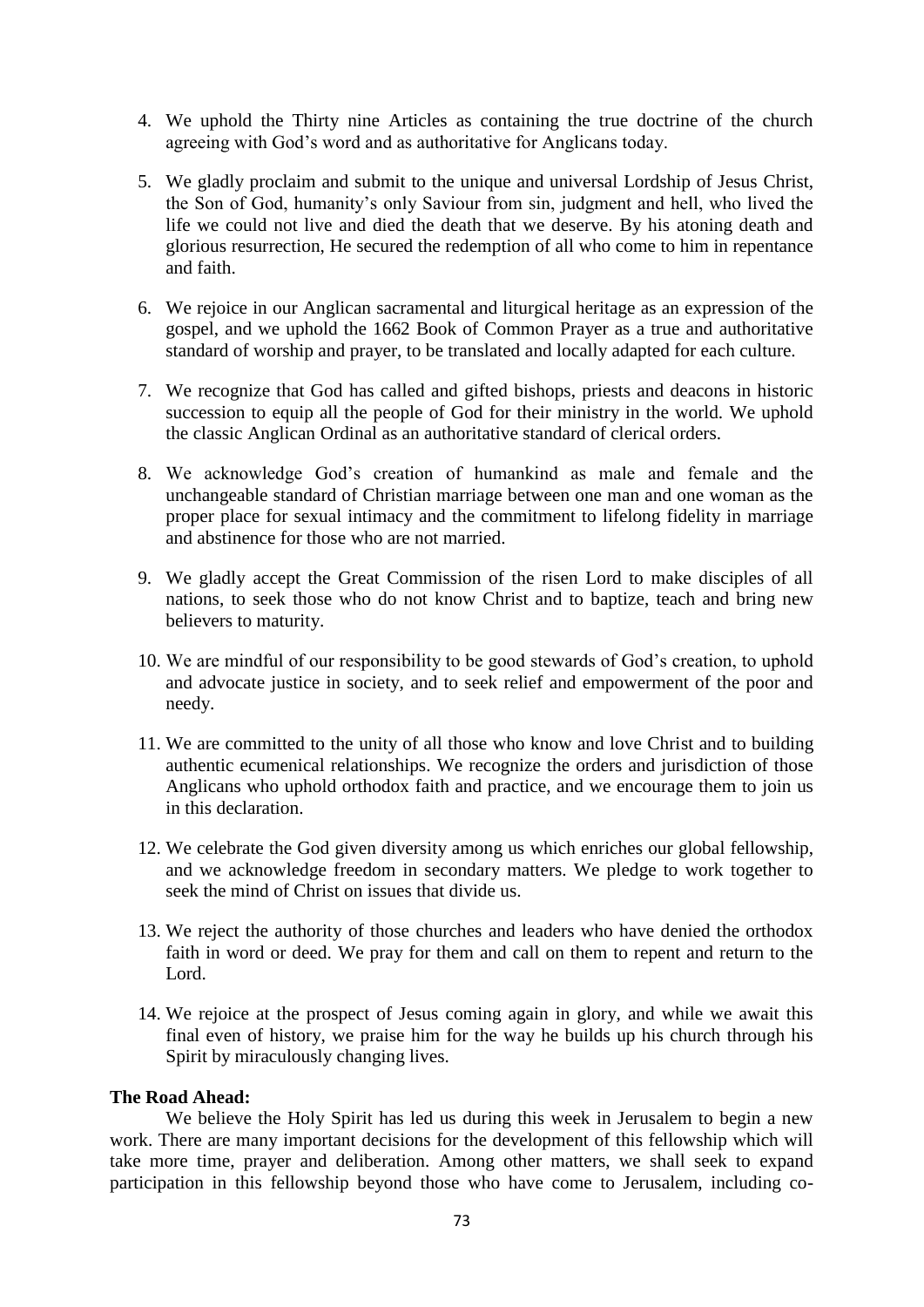operation with the Global south and the Council of Anglican Provinces in Africa. We can, however, discern certain milestones on the road ahead.

## **Primates" Council:**

We, the participants in the Global Anglican Future Conferences, do hereby acknowledge the participating Primates of GAFCON who have called us together, and encourage them to form the initial council of the GAFCON movement. We look forward to the enlargement of the council and entreat the Primates to organize and expand the fellowship of confessing Anglicans.

We urge the Primates' Council to authenticate and recognize confessing Anglican jurisdictions, clergy and congregations and to encourage all Anglicans to promote the gospel and defend the faith.

We recognize the desirability of territorial jurisdiction for provinces and dioceses of the Anglican Communion, except in those areas where churches and leaders are denying the orthodox faith or are preventing its spread, and in a few areas for which overlapping jurisdictions are beneficial for historical or cultural reasons.

We thank God for the courageous actions of those Primates and Provinces who have offered orthodox oversight to churches under false leadership, especially in North and South America. The actions of these Primates have been a positive response to pastoral necessities and mission opportunities. We believe that such actions will continue to be necessary and we support them in offering help around the world.

We believe this is a critical moment when the Primates' Council will need to put in place structures to lead and support the church. In particular, we believe the time is now ripe for the formation of a province in North America for the federation currently known as Common Cause Partnership to be recognized by the Primates' Council.

#### **Conclusion: Message from Jerusalem:**

We, the participants in the Global Anglican Future Conferences, were summoned by the Primates" leadership team to Jerusalem in June 2008 to deliberate on the crisis that has divided the Anglican Communion for the past decade and to seek direction for the future. We have visited holy sites, prayed together, listened to God's word preached and expounded, learned from various speakers and teachers, and shared our thoughts and hopes with each other.

The meeting in Jerusalem this week was called in a sense of urgency that a false gospel has so paralyzed the Anglican Communion that this crisis must be addressed. The chief threat of this dispute involves the compromising of the integrity of the church"s worldwide mission. The primary reason we have come to Jerusalem and issued this declaration is to free our churches to give clear and certain witness to Jesus Christ.

It is our hope that this Statement on the Global Anglican Future will be received with comfort and joy by many Anglicans around the world who have been distressed about the direction to the Communion. We believe the Anglican Communion should and will be reformed around the biblical gospel and mandate to go into all the world and present Christ to the nations.

**Jerusalem Feast of St. Peter and St. Paul 29th June, 2008.**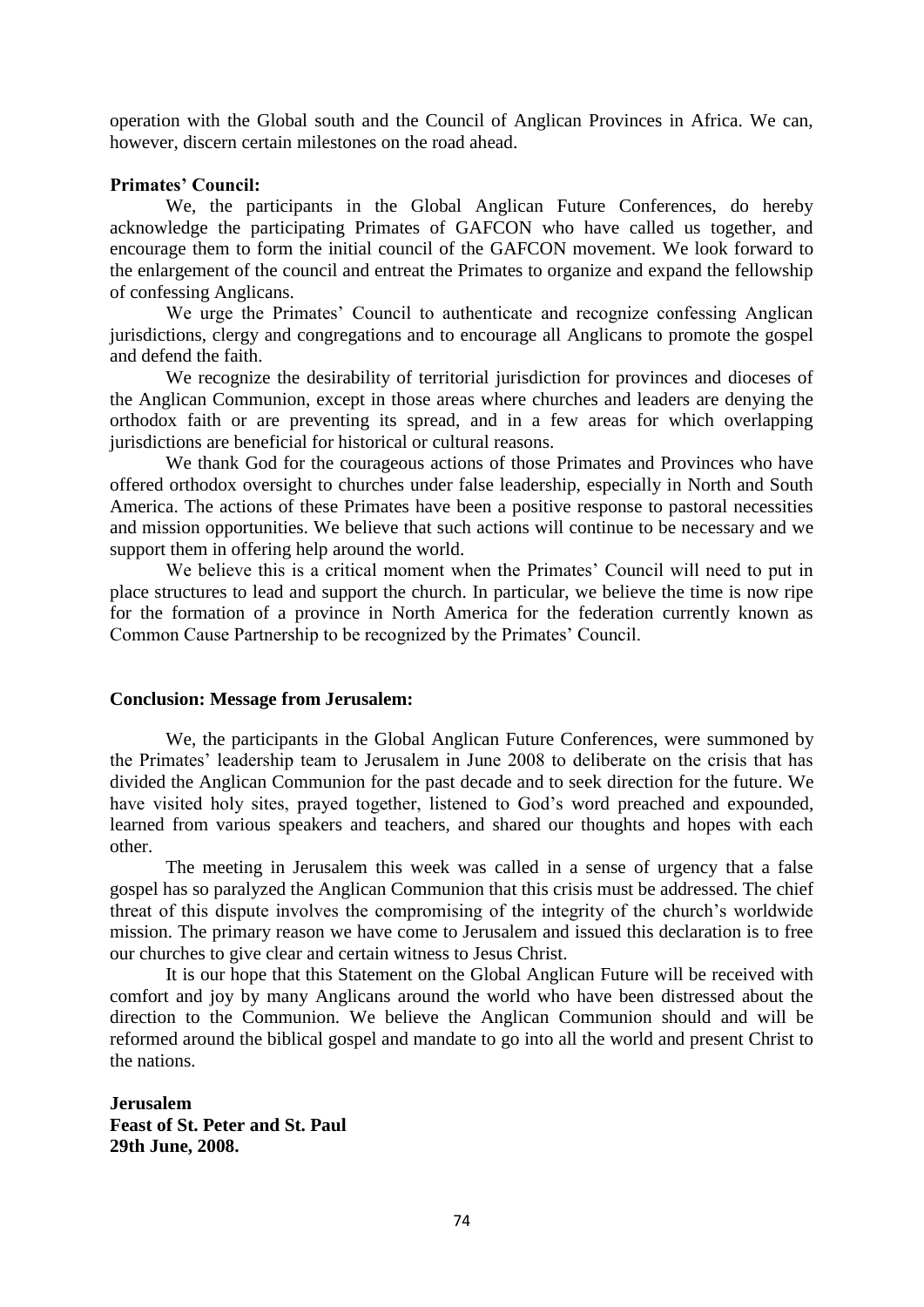#### **APPENDIX 6**

# **THE CHURCH OF NIGERIA, ANGLICAN COMMUNION 9TH GENERAL SYNOD, SEPTEMBER 16TH – 20TH, 2008**

#### **PASTORAL LETTER TO THE CHURCH**

#### **My Dear People of God,**

Grace, peace and love of God the Father through the eternal merit of Jesus Christ be yours all. Amen.

## **INTRODUCTION**

It has become customary for me to write to you at the close of every Standing committee Meeting and General Synod to inform you about our Church and on Sundry matters to encourage you to keep watch and remain focused to the end. The 9<sup>th</sup> General Synod met in Abuja September 16-20, 2008 with delegates from the 140 Dioceses of the Church in Nigeria and CANA.

## **2. THE SYNOD THEME:**

And they that wait upon the Lord shall renew their strength.

They will soar on wings like eagles,

They will run and not grow weary,

They will walk and not be faint (Isaiah 40:31)

Clearly the text is the Prophet Isaiah"s answer to the predicament of faith at the second exodus of God"s people back to the land of Judah. We urge you all to read and digest the accounts of this from the books of Ezra and Nehemiah.

I am a living witness of what it means to wait on the Lord. By the time I was elected Primate, I have a few but serious medical conditions called by various names. I sought medical treatment far and wide, within and outside the country, to no avail. When all else failed, I learned to 'wait' on the Lord and called upon His Holy Name. God graciously and miraculously renewed and is still renewing my health and strength. How true the words of our only Lord and Saviour Jesus Christ to His disciples that certain conditions and problematic situations in life could not be resolved except by prayers and fasting which is another way of describing "waiting and calling upon the Name of the LORD". Praise ye the Lord, I am healed. Behold, let us focus on Jesus Christ, the author and finisher of our faith. God has deposited in Him all we need (Col. 1:19) and return to the apostolic age practice of daily teaching, preaching, praying and worshipping, which led to geometric growth of the church. We were all encouraged to remain steadfast and be up and doing for the Lord until our life's end. Beloved, the days are evil but we must be strengthened by our closer walk with the Lord in the power of the Holy Spirit to wait to fulfill His eternal purposes in us. Our God is a covenant keeping God who will not go back on His Word. He will renew us.

**3. OUR PRIMARY ASSIGNMENT:** We were encouraged by the amazing reports of the growth of our Church especially through the Missionary dioceses. Within a short space of time, the new Dioceses have done what is not financially quantifiable by planting over 400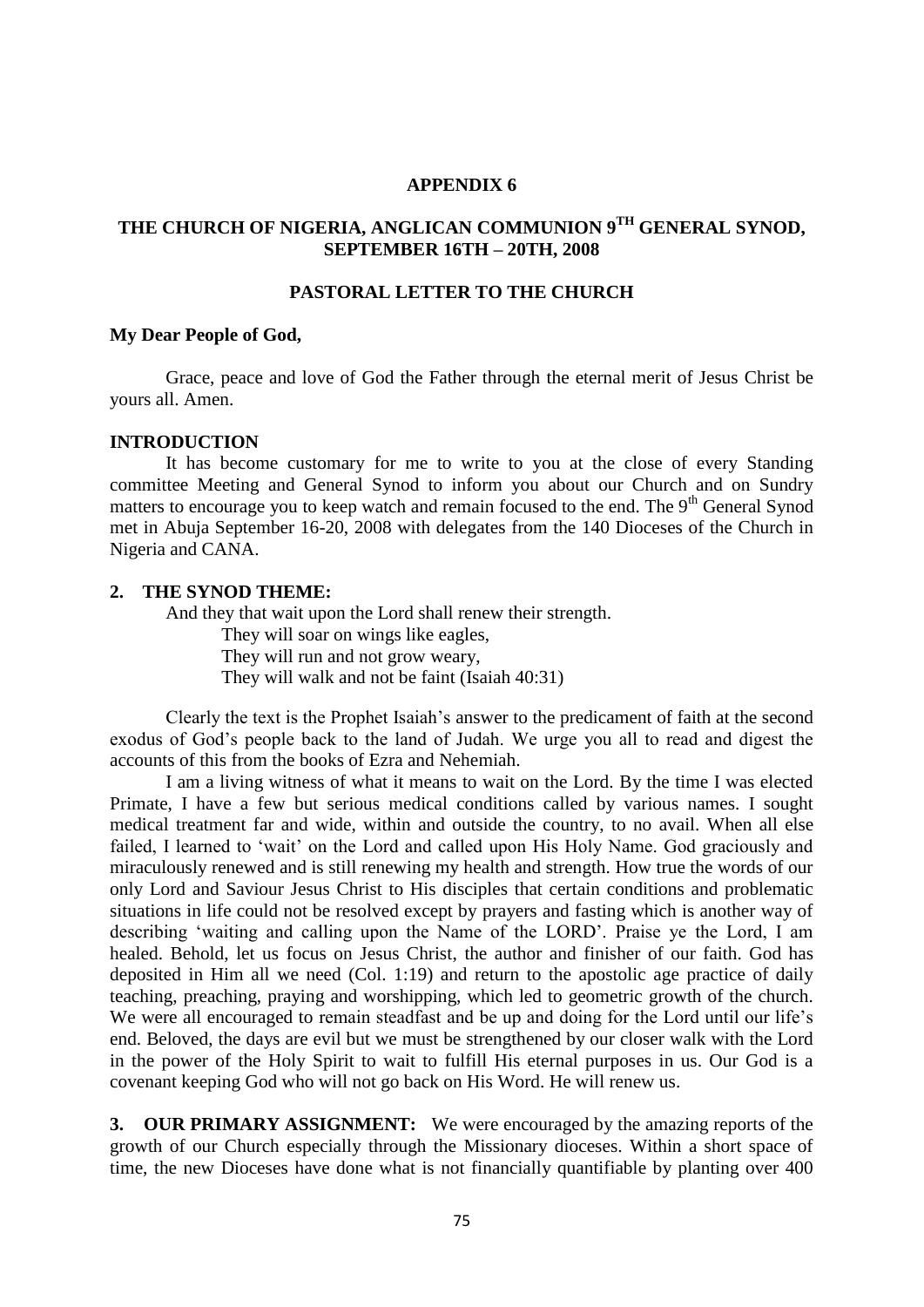new congregations. We are not yet done as we are regularly confronted by the urgent need to open more mission frontiers within the country. Therefore, it behooves all of us to subscribe wholeheartedly to Christ's mandate to the Church to be His faithful witness (Matt. 28:19ff). The early apostles heeded the call and the result was amazingly wonderful. God is still in the business of repeat performance even at greater and incredible result. Let us all resolve to work for the Lord that the vision 1:1:3 will be achieved. How beautiful and wonderful are the feet of those who proclaim the good news (Isaiah 52:7). The Church of God is moving forward and the gate of hell cannot and will NOT prevail against it. Our witness to Christ is our indebtedness to all the people we meet on our life"s pilgrimage. As we wait on the Lord all impossibilities shall become possible.

# **4. THE USE OF THE BOOK OF COMMON PRAYER AND BIBLE STUDY OUTLINES:**

We give God the glory as we launch out in our worship and demonstration of God's love through the revision and production of a new Book of Common Prayer for use in all Churches. This is our heritage and identity as a bible based Church in worship and practice. We enjoin all to use the book faithfully. Flexibility without a foundation rooted in the Scripture is a bane of true worship.

We also give thanks to God for the production of the Bible Study Outlines for use in the Church. We plead that Bible Study be incorporated into Mattins every Sunday of the year. The word of God is living and powerful, able to destroy all the antics of the enemy and redress all possible differences in our parishes and Dioceses.

## **5. WAR AGAINST CORRUPTION**

The war against corruption and bad governance will get nowhere until all Nigerians particularly Christians in government are committed to the eradication of these vices by living exemplary life of integrity and excellence. To demonstrate our resolve and commitment, on July 12, 2008 we gathered at the Cathedral Church of the Advent, Abuja to celebrate the SEVEN eminent Anglicans and decorated them with the first Anglican National Award for Integrity and Excellence.

Furthermore, the Church will produce a film to showcase the need and importance of integrity and excellence in our personal and public life with the view to demonstrate to all our people the grave consequences of corrupt practices and the lessons conveyed will engender transformation in many.

**6. THE BIRTH OF GAFCON**: The World Wide Anglican Family had been fractured hence we did not attend the Lambeth Conference this year as a result of our deep conviction on the veracity of the scriptures and the apostolic faith bequeathed to us in the Anglican tradition. Those who believe in the orthodoxy of Bible gathered together in Jerusalem June 22-29, 2008 to chart the road map for the communion. We thank God for those individuals who paid our ways and other expenses. We shall built upon the success of the modest start in the months ahead.

**7. CROWTHER LANGUAGE SCHOOL:** Adequate arrangement has been put in place to implement this plan which had been with us for over a decade. The plan is for all postulants in their third year in our seminaries to attend a one year intensive training to acquire two additional Nigerian Languages. In practice, once the school becomes operational postulants will no longer spend 3 years but 4 to graduate. Our hope is that the Lord will use the Language School to break down the ethnic and tribal barriers that have militated against